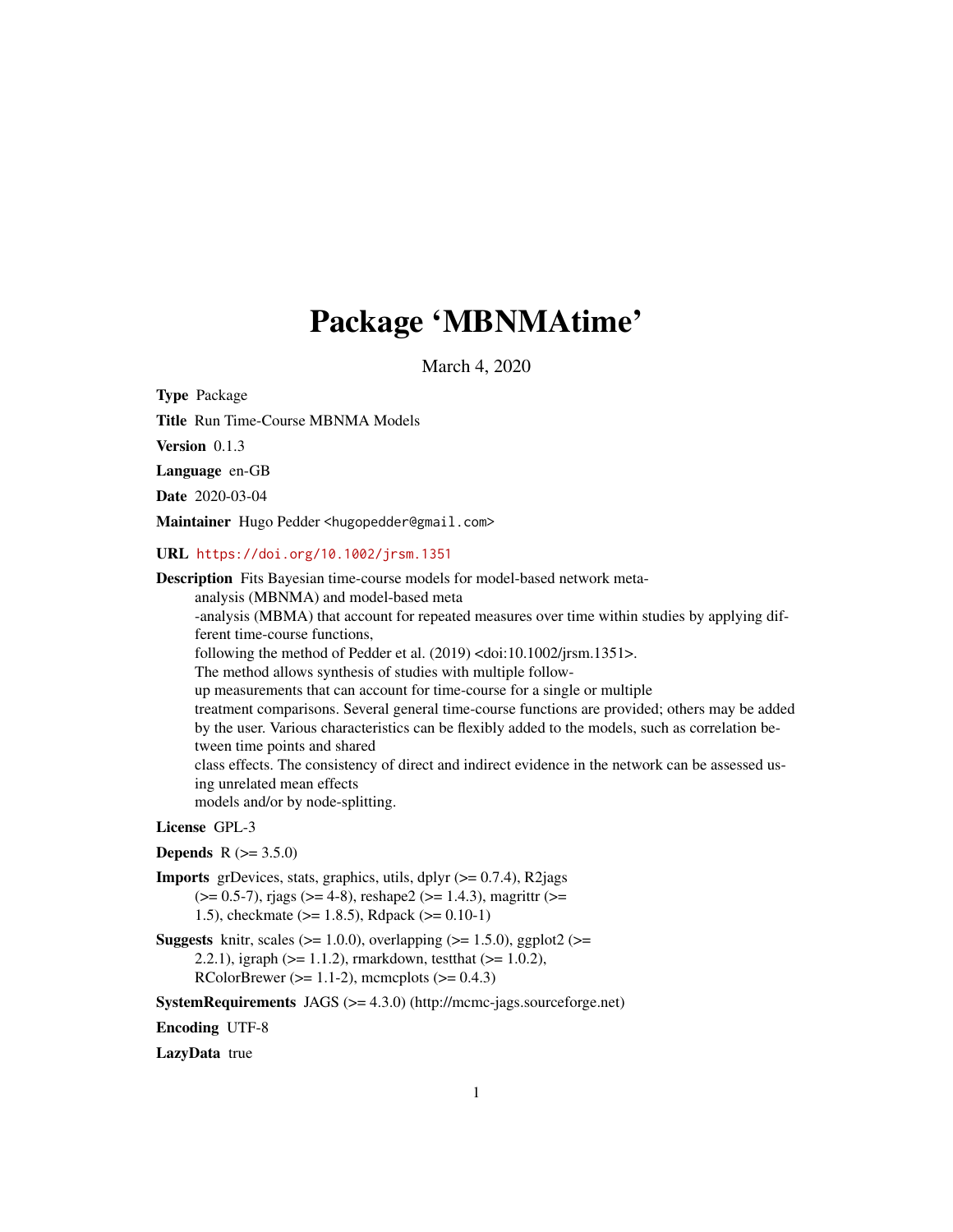RoxygenNote 6.1.1 VignetteBuilder knitr RdMacros Rdpack NeedsCompilation no Author Hugo Pedder [aut, cre], Nicky Welton [ctb, rev], Sofia Dias [ctb, rev],

Martin Boucher [ctb, rev]

Repository CRAN

Date/Publication 2020-03-04 15:50:06 UTC

# R topics documented:

Meg Bennetts [ctb, rev],

| 3                                                                                                                |
|------------------------------------------------------------------------------------------------------------------|
| 5                                                                                                                |
| 6                                                                                                                |
| 6                                                                                                                |
| $\overline{7}$                                                                                                   |
| 9                                                                                                                |
| 9                                                                                                                |
| 9                                                                                                                |
| 10                                                                                                               |
| 11                                                                                                               |
| 12                                                                                                               |
| 13                                                                                                               |
| 14                                                                                                               |
| 15                                                                                                               |
| 16<br>$inconsistency. loops \ldots \ldots \ldots \ldots \ldots \ldots \ldots \ldots \ldots \ldots \ldots \ldots$ |
| 17                                                                                                               |
| 18                                                                                                               |
| 22.                                                                                                              |
| 27                                                                                                               |
| 31                                                                                                               |
| 36                                                                                                               |
| 41                                                                                                               |
| 45                                                                                                               |
| 47                                                                                                               |
| 49                                                                                                               |
| 50                                                                                                               |
| 55                                                                                                               |
| 59                                                                                                               |
| 65                                                                                                               |
| 67                                                                                                               |
| 68                                                                                                               |
| 70                                                                                                               |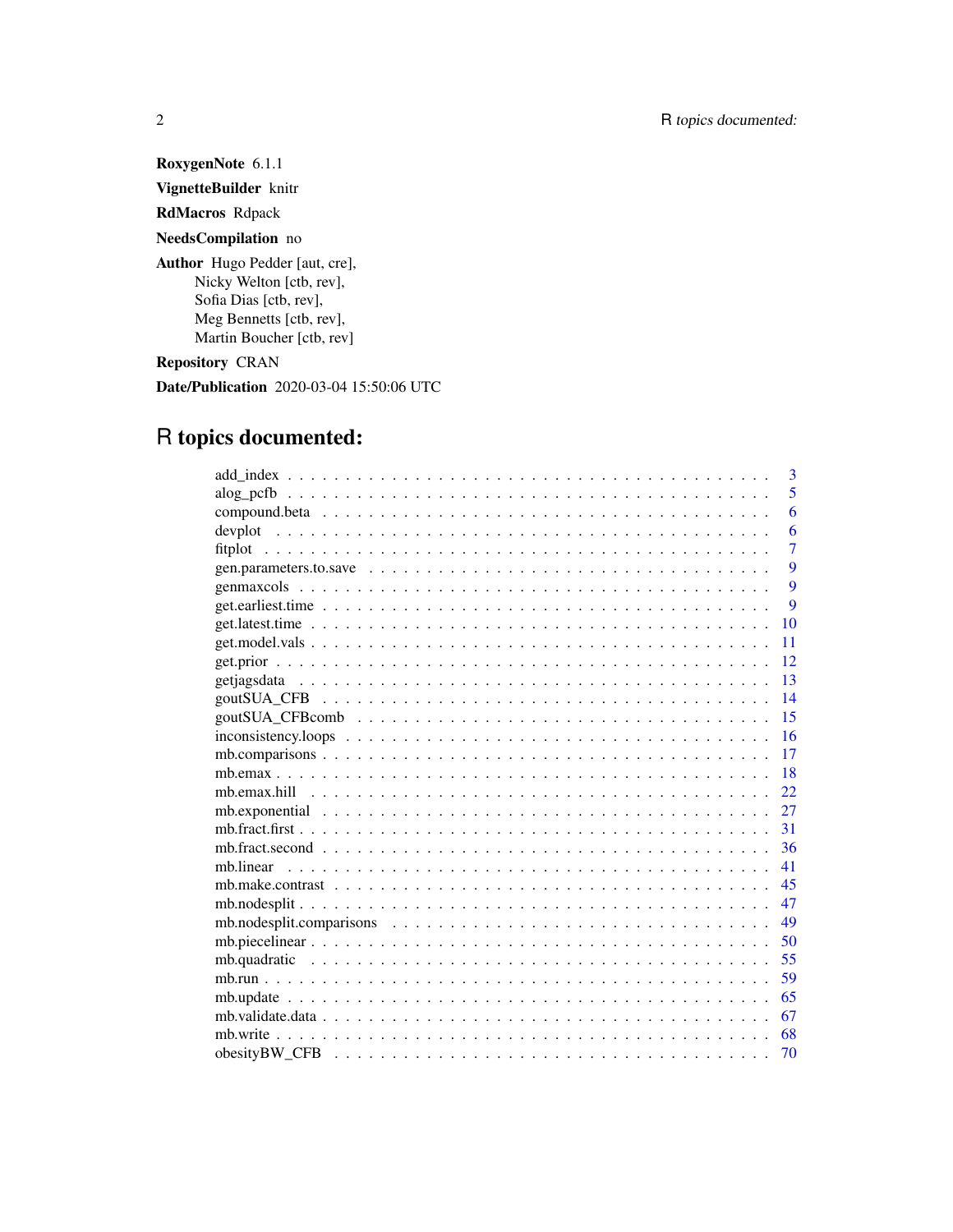<span id="page-2-0"></span>

| osteopain                                                                                        | 71  |
|--------------------------------------------------------------------------------------------------|-----|
|                                                                                                  | 71  |
|                                                                                                  | 73  |
|                                                                                                  | 76  |
|                                                                                                  | 77  |
|                                                                                                  | 78  |
|                                                                                                  | 79  |
|                                                                                                  | 82  |
|                                                                                                  | 82  |
| $print.mb.predict \dots \dots \dots \dots \dots \dots \dots \dots \dots \dots \dots \dots \dots$ | 83  |
|                                                                                                  | 83  |
|                                                                                                  | 84  |
| rank                                                                                             | 84  |
|                                                                                                  | 85  |
|                                                                                                  | 86  |
|                                                                                                  | 87  |
|                                                                                                  | 88  |
| ref.validate                                                                                     | 90  |
|                                                                                                  | 90  |
|                                                                                                  | 91  |
|                                                                                                  | 92  |
|                                                                                                  | 93  |
|                                                                                                  | 93  |
|                                                                                                  | 94  |
| write.alpha                                                                                      | 95  |
|                                                                                                  | 96  |
|                                                                                                  | 97  |
|                                                                                                  | 98  |
|                                                                                                  | 99  |
| .100                                                                                             |     |
|                                                                                                  |     |
|                                                                                                  |     |
|                                                                                                  |     |
|                                                                                                  |     |
|                                                                                                  |     |
|                                                                                                  |     |
|                                                                                                  |     |
|                                                                                                  | 105 |

## **Index**

add\_index

Add follow-up time and arm indices to a dataset

## Description

Adds follow-up time (fups, fupcount) and arm (arms, narms) indices to a dataset.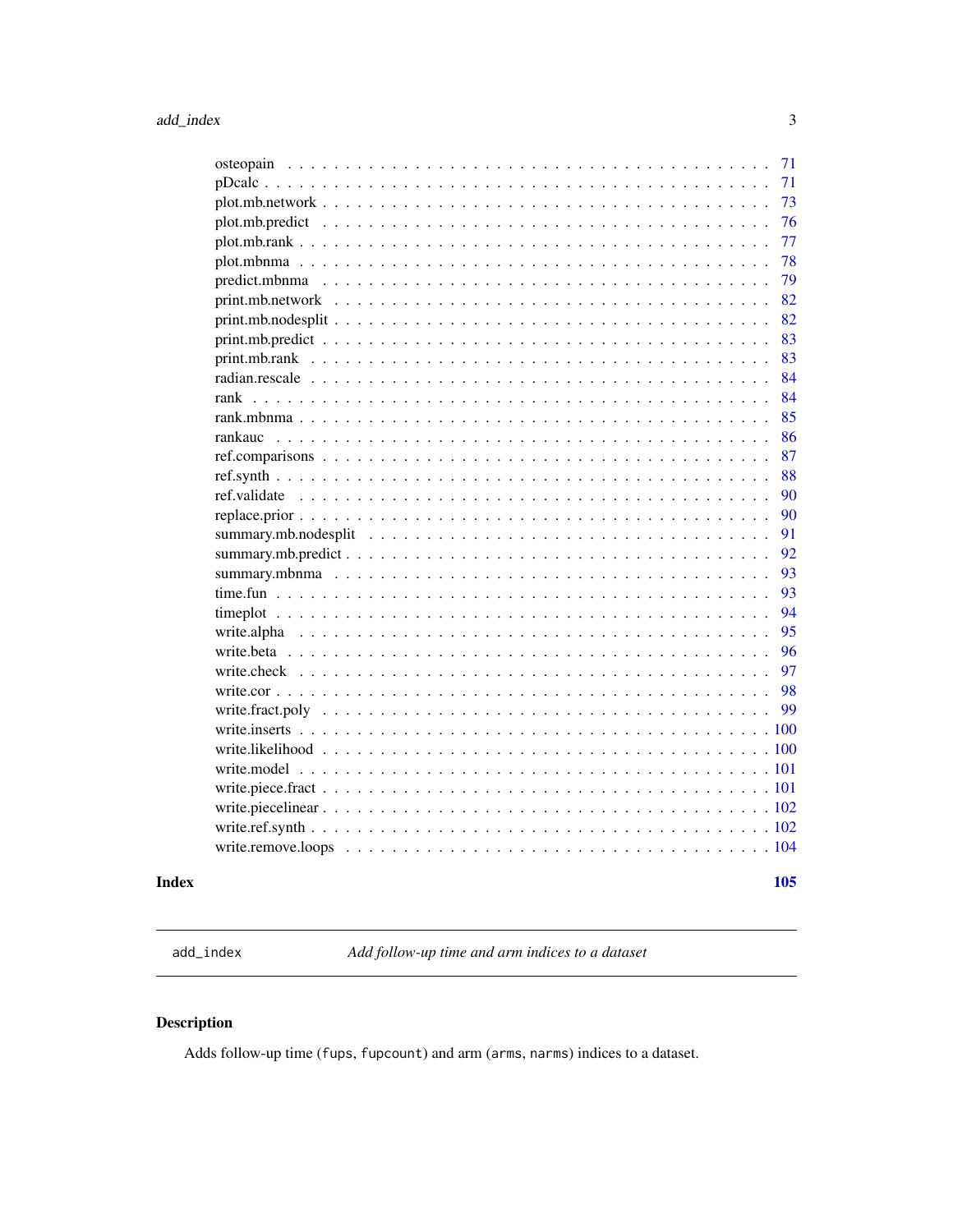#### Usage

add\_index(data.ab, reference = 1)

## Arguments

| data.ab   | A data frame of arm-level data in "long" format containing the columns:                                                                                                                                                                             |
|-----------|-----------------------------------------------------------------------------------------------------------------------------------------------------------------------------------------------------------------------------------------------------|
|           | • studyID Study identifiers                                                                                                                                                                                                                         |
|           | • time Numeric data indicating follow-up times                                                                                                                                                                                                      |
|           | • y Numeric data indicating the mean response for a given observation                                                                                                                                                                               |
|           | • se Numeric data indicating the standard error for a given observation                                                                                                                                                                             |
|           | • treatment Treatment identifiers (can be numeric, factor or character)                                                                                                                                                                             |
|           | • class An optional column indicating a particular class code. Treatments<br>with the same identifier must also have the same class code.                                                                                                           |
| reference | A number or character (depending on the format of treatment within data. ab)<br>indicating the reference treatment in the network ( <i>i.e.</i> those for which estimated<br>relative treatment effects estimated by the model will be compared to. |

#### Value

A data frame similar to data.ab but with additional columns:

- arm Arm identifiers coded for each study
- fupcount Follow-up identifiers coded for each study
- fups The total number of follow-up measurements in each study
- narm The total number of arms in each study

If treatment or class are non-numeric or non-sequential (i.e. with missing numeric codes), treatments/classes in the returned data frame will be numbered and recoded to enforce sequential numbering (a warning will be shown stating this).

## Examples

```
# Add indices to osteoarthritis pain dataset
data.ab <- add_index(osteopain)
# Add indices to dataset using different network reference treatment
data.ab <- add_index(osteopain, reference=3)
```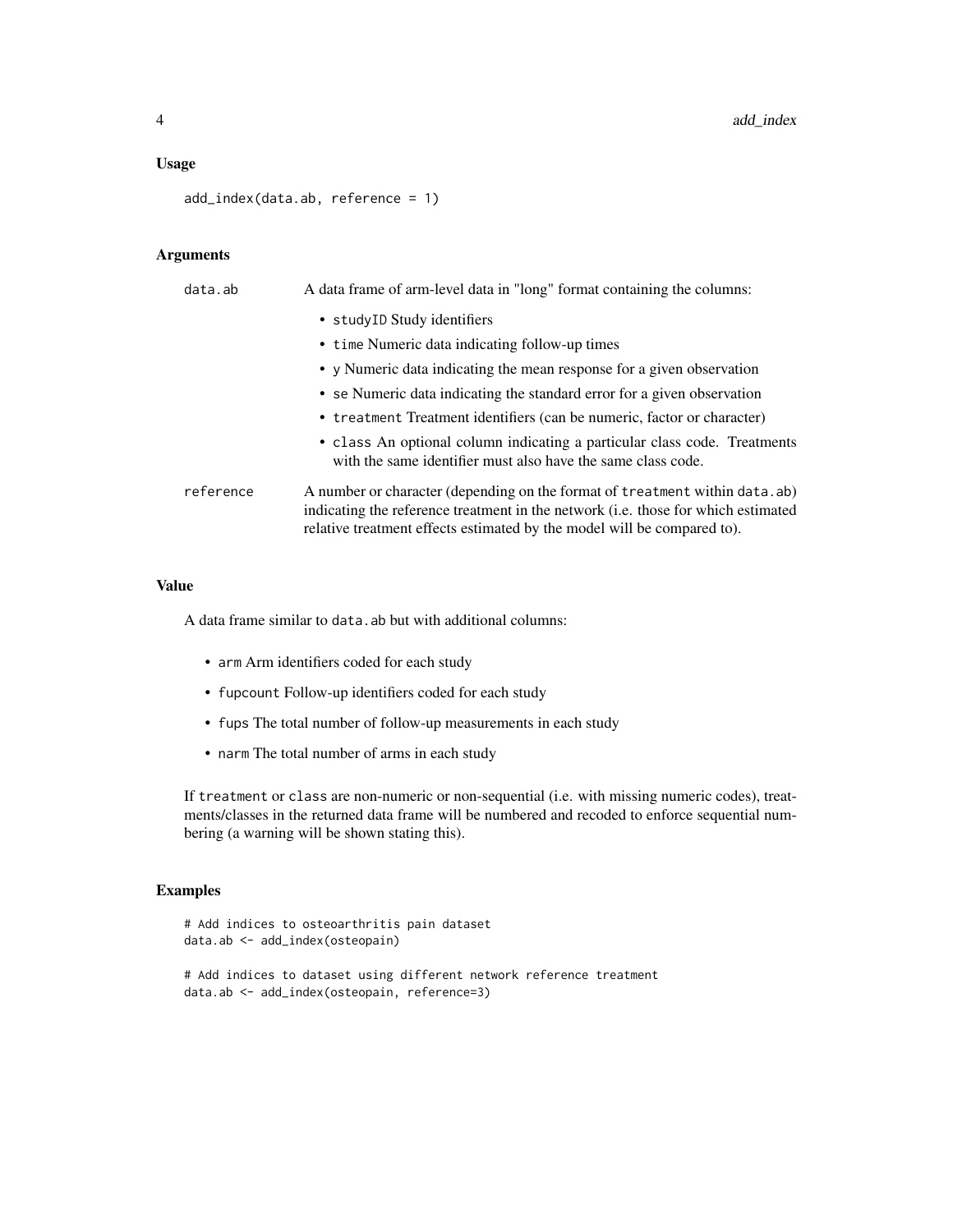<span id="page-4-0"></span>alog\_pcfb *Studies of alogliptin for lowering blood glucose concentration in patients with type II diabetes*

## Description

A dataset from a systematic review of Randomised-Controlled Trials (RCTs) comparing different doses of alogliptin with placebo (Langford et al. 2016). The systematic review was simply performed and was intended to provide data to illustrate a statistical methodology rather than for clinical inference. Alogliptin is a treatment aimed at reducing blood glucose concentration in type II diabetes. The outcome is continuous, and aggregate data responses correspond to the mean change in HbA1c from baseline to follow-up. The dataset includes 14 Randomised-Controlled Trials (RCTs), comparing 5 different doses of alogliptin with placebo, leading to 6 different treatments (combination of dose and agent) within the network.

#### Usage

alog\_pcfb

#### Format

A data frame in long format (one row per arm and study), with 46 rows and 6 variables:

- studyID Study identifiers
- agent Character data indicating the agent to which participants were randomised
- dose Numeric data indicating the standardised dose received
- treatment Character data indicating the treatment (combination of agent and dose) to which participants were randomised
- y Numeric data indicating the mean change from baseline in blood glucose concentration (mg/dL) in a study arm
- se Numeric data indicating the standard error for the mean change from baseline in blood glucose concentration (mg/dL) in a study arm
- time Numeric data indicating the time at which the observation was measured (given in weeks)

#### Details

alog\_pcfb is a data frame in long format (one row per observation, arm and study), with the variables studyID, agent, dose, treatment, y, se, N and time.

#### References

Langford O, Aronson JK, van Valkenhoef G, Stevens RJ (2016). "Methods for meta-analysis of pharmacodynamic dose-response data with application to multi-arm studies of alogliptin." *Stat Methods Med Res*. ISSN 1477-0334 (Electronic) 0962-2802 (Linking), doi: [10.1177/0962280216637093,](https://doi.org/10.1177/0962280216637093) <https://www.ncbi.nlm.nih.gov/pubmed/26994216>.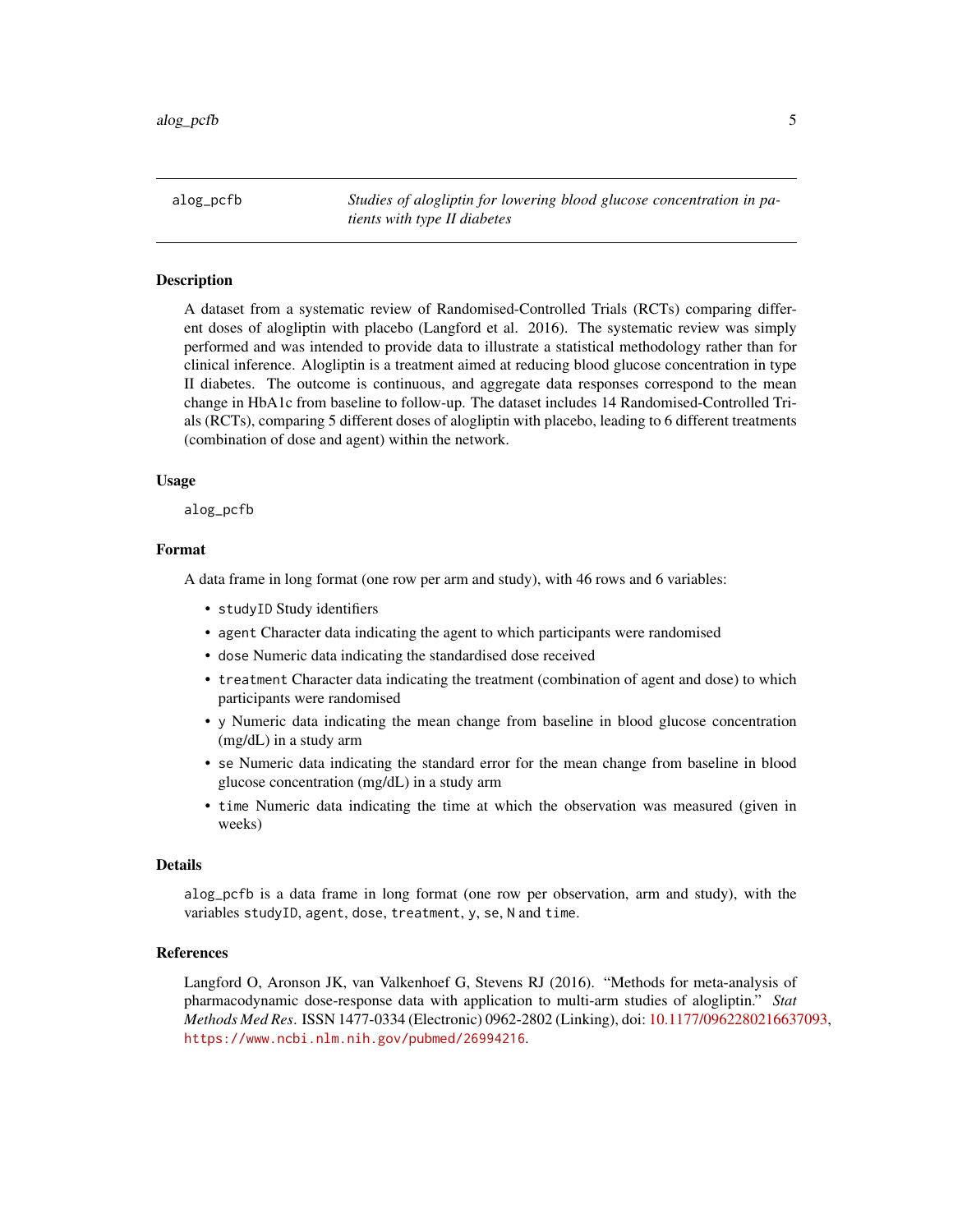## Description

Checks that beta time-course parameters have been specified correctly and converts them to the correct format for mb.write() and other subsequent functions.

## Usage

compound.beta(beta.1)

## Arguments

beta.1 A two-element list whose elements have the following names:

- pool Can take either "rel", "arm" or "const"
- method Can take either "common", "random", or be assigned a numeric value

| devplot | Plot deviance contributions from an MBNMA model |  |
|---------|-------------------------------------------------|--|
|         |                                                 |  |

## Description

Plot deviance contributions from an MBNMA model

## Usage

```
devplot(mbnma, dev.type = "resdev", plot.type = "scatter",
  xaxis = "time", facet = TRUE, n.iter = mbnma$BUGSoutput$n.iter,
 n.thin = mbnma$BUGSoutput$n.thin, ...)
```
## Arguments

| mbnma     | An S3 object of class "mbnma" generated by running a time-course MBNMA<br>model                                                        |
|-----------|----------------------------------------------------------------------------------------------------------------------------------------|
| dev.type  | Deviances to plot - can be either residual deviances ("resdev", the default) or<br>deviances ("dev")                                   |
| plot.type | Deviances can be plotted either as scatter points ("scatter" - using geom_point(),<br>the default) or as boxplots ("box")              |
| xaxis     | A character object that indicates whether deviance contributions should be plot-<br>ted by time ("time") or by follow-up count ("fup") |
| facet     | A boolean object that indicates whether or not to facet by treatment                                                                   |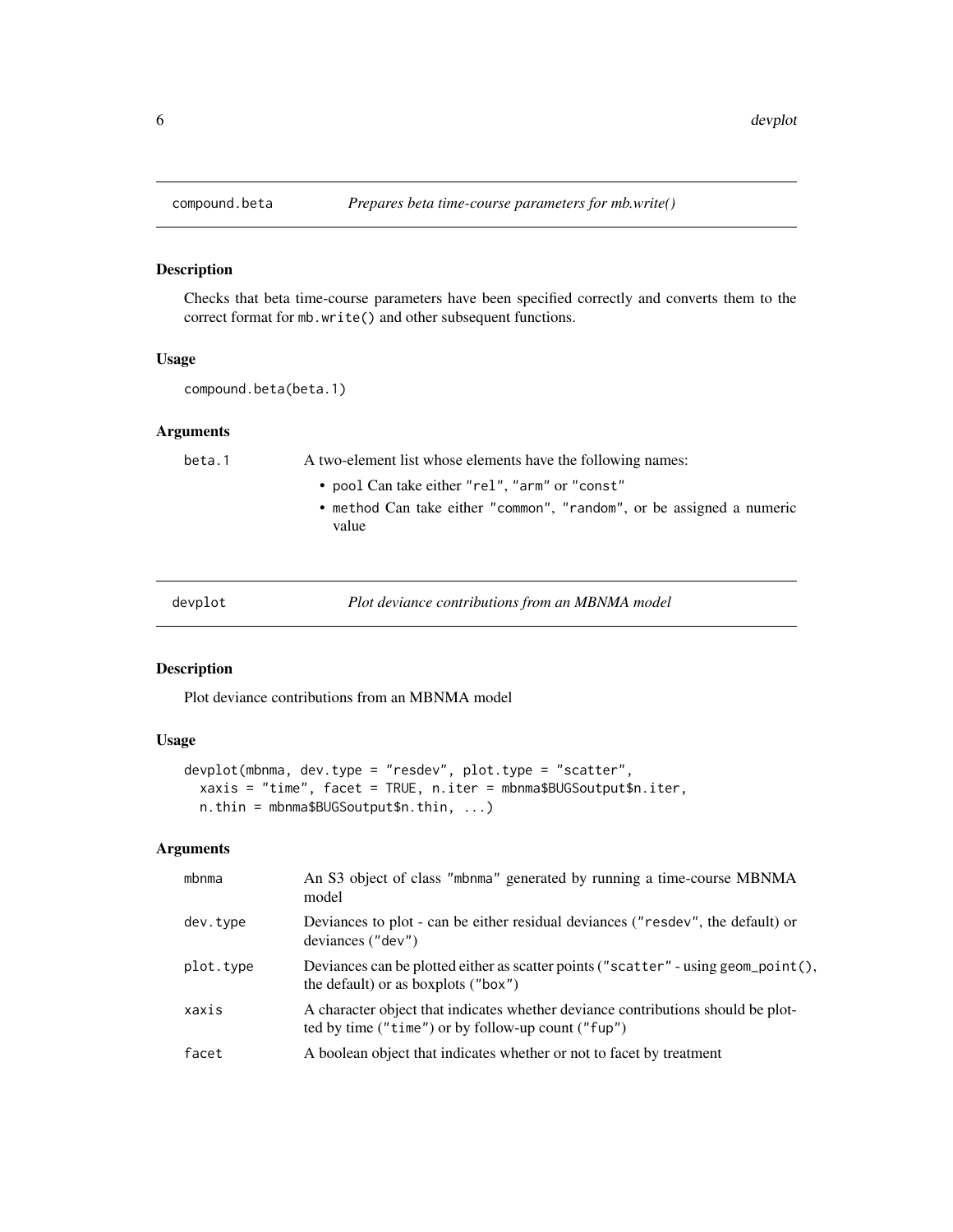#### <span id="page-6-0"></span>fitplot 7

| n.iter   | The number of iterations to update the model whilst monitoring additional pa-<br>rameters (if necessary). Must be a positive integer. Default is the value used in<br>mbnma. |
|----------|------------------------------------------------------------------------------------------------------------------------------------------------------------------------------|
| n.thin   | The thinning rate. Must be a positive integer. Default is the value used in mbnma.                                                                                           |
| $\cdots$ | Arguments to be sent to ggplot2:: geom_point() or ggplot2:: geom_boxplot                                                                                                     |

## Details

Deviances should only be plotted for models that have converged successfully. If deviance contributions have not been monitored in mbnma\$parameters.to.save then additional iterations will have to be run to get results for these.

Deviance contributions cannot be calculated for models with a multivariate likelihood (i.e. those that account for correlation between observations) because the covariance matrix in these models is treated as unknown (if rho="estimate") and deviance contributions will be correlated.

#### Value

Generates a plot of deviance contributions and returns a list containing the plot (as an object of class c("gg","ggplot")), and a data.frame of posterior mean deviance/residual deviance contributions for each observation.

## Examples

```
# Make network
network <- mb.network(alog_pcfb)
# Run MBNMA
mbnma <- mb.quadratic(network)
# Plot residual deviance contributions in a scatterplot
devplot(mbnma)
# Plot deviance contributions in boxplots at each follow-up measurement
```

```
# Monitor for 500 additional iterations
devplot(mbnma, dev.type="dev", plot.type="box", xaxis="fup", n.iter=500)
```
fitplot *Plot fitted values from MBNMA model*

#### Description

Plot fitted values from MBNMA model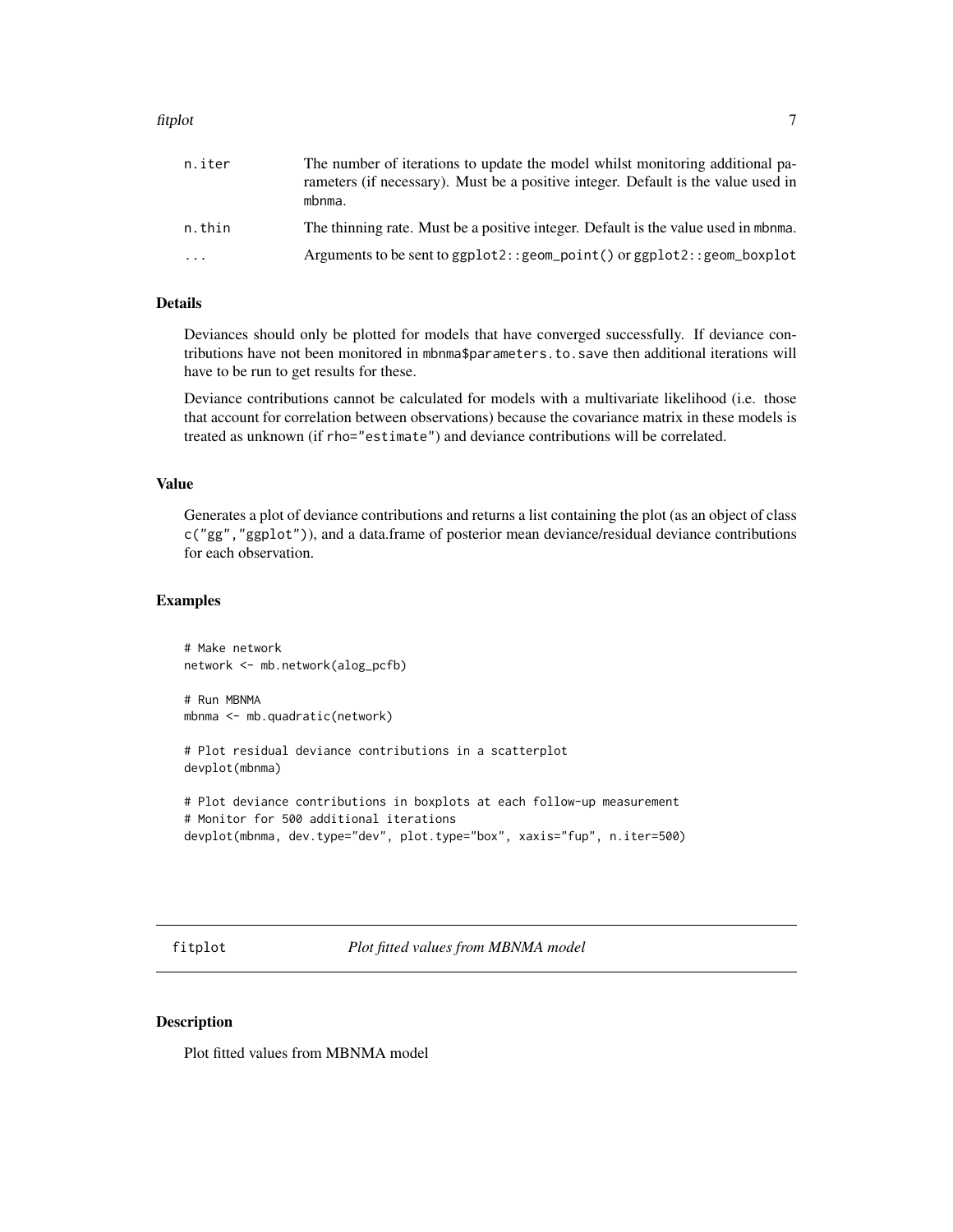## Usage

```
fitplot(mbnma, treat.labs = NULL, disp.obs = TRUE,
  n.iter = mbnma$BUGSoutput$n.iter, n.thin = mbnma$BUGSoutput$n.thin,
  ...)
```
## **Arguments**

| mbnma             | An S3 object of class "mbnma" generated by running a time-course MBNMA<br>model                                                                                                                                                                                      |
|-------------------|----------------------------------------------------------------------------------------------------------------------------------------------------------------------------------------------------------------------------------------------------------------------|
| treat.labs        | A character vector of treatment labels with which to name graph panels. Can<br>use mb.network()[["treatments"]] with original dataset if in doubt.                                                                                                                   |
| disp.obs          | A boolean object to indicate whether raw data responses should be plotted as<br>points on the graph                                                                                                                                                                  |
| n.iter            | number of total iterations per chain (including burn in; default: 2000)                                                                                                                                                                                              |
| n.thin            | thinning rate. Must be a positive integer. Set $n$ . thin $> 1$ to save memory<br>and computation time if $n$ , iter is large. Default is $max(1, floor(n, chains))$<br>* (n.iter-n.burnin) / 1000)) which will only thin if there are at least 2000<br>simulations. |
| $\cdot\cdot\cdot$ | Arguments to be sent to $ggplot2::geom\_point()$ or $ggplot2::geom\_line()$                                                                                                                                                                                          |

## Details

Fitted values should only be plotted for models that have converged successfully. If fitted values (theta) have not been monitored in mbnma\$parameters.to.save then additional iterations will have to be run to get results for these.

#### Value

Generates a plot of fitted values from the MBNMA model and returns a list containing the plot (as an object of class c("gg", "ggplot")), and a data.frame of posterior mean fitted values for each observation.

## Examples

```
# Make network
network <- mb.network(osteopain)
```

```
# Run MBNMA
mbnma <- mb.emax(network,
 emax=list(pool="rel", method="common"),
 et50=list(pool="const", method="common"))
```
# Plot fitted values from the model with treatment labels # Monitor fitted values for 500 additional iterations fitplot(mbnma, treat.labs=network\$treatments, n.iter=500)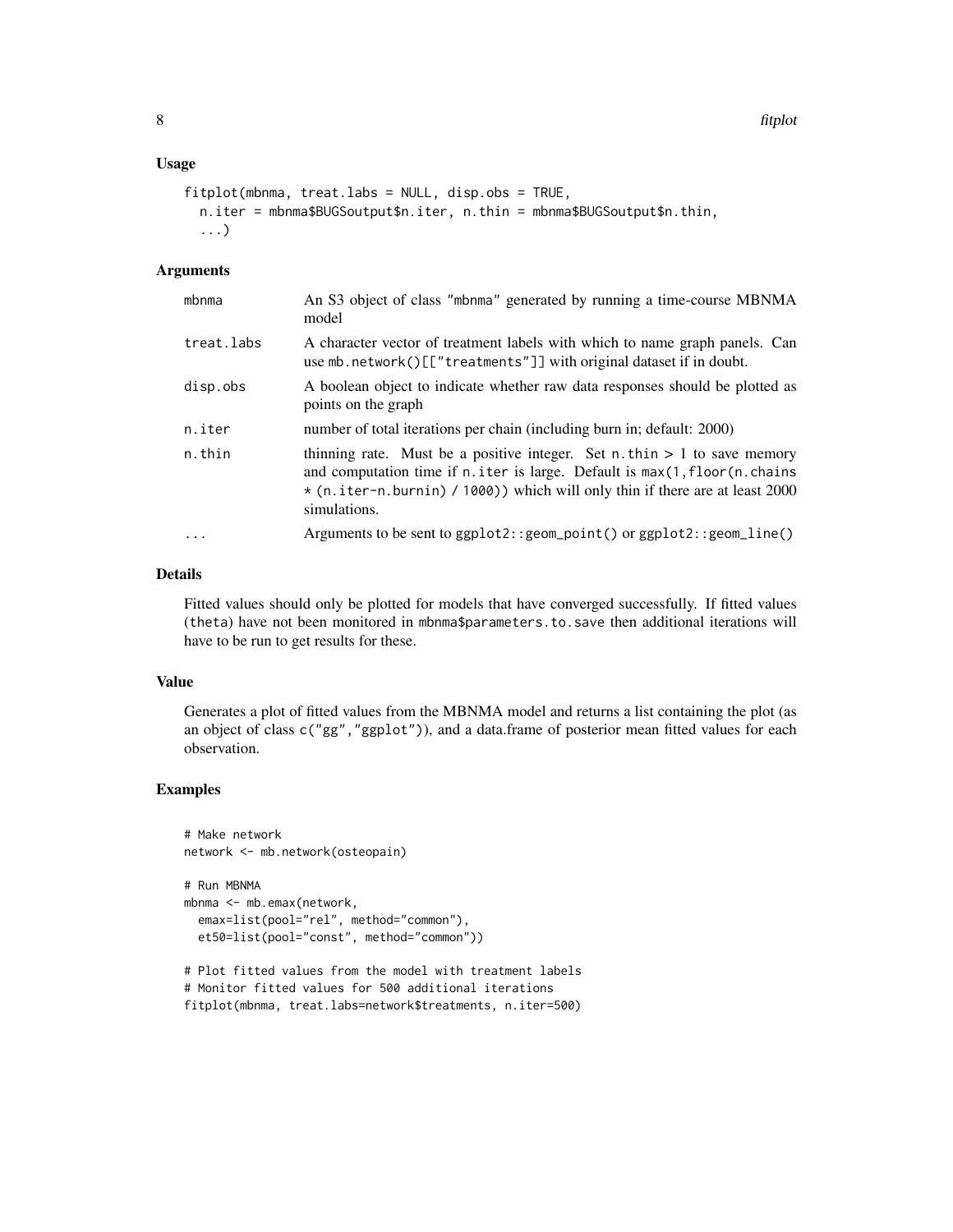<span id="page-8-0"></span>gen.parameters.to.save

*Automatically generate parameters to save for a dose-response MB-NMA model*

## Description

Identical to gen.parameters.to.save() in MBNMAdose

### Usage

gen.parameters.to.save(model.params, model)

## Arguments

|       | model params A character or numeric vector containing the names of the dose-response pa-<br>rameters in the model |
|-------|-------------------------------------------------------------------------------------------------------------------|
| mode1 | A JAGS model written as a character object                                                                        |

| genmaxcols |  |
|------------|--|
|            |  |
|            |  |
|            |  |

Get large vector of distinct colours using Rcolorbrewer

## Description

Get large vector of distinct colours using Rcolorbrewer

## Usage

genmaxcols()

get.earliest.time *Create a dataset with the earliest time point only*

## Description

Takes the earliest time point from each arm in each study within an mb.network object. Useful for network plots.

#### Usage

get.earliest.time(network)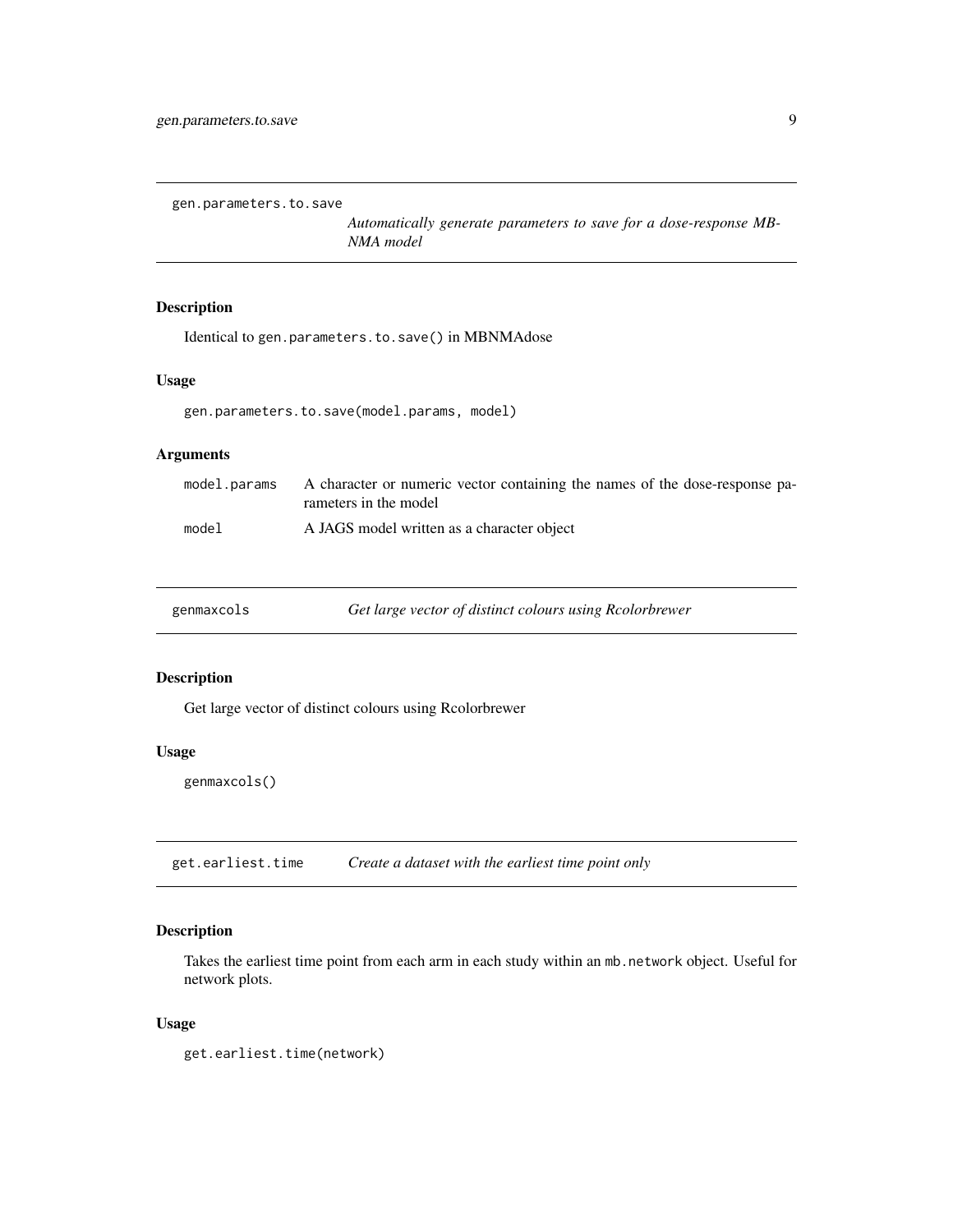## <span id="page-9-0"></span>Arguments

network An object of class mb.network.

#### Value

A data frame in long format of responses at the earliest time point in each arm of each study.

get.latest.time *Create a dataset with the latest time point only*

## Description

Takes the latest time point from each arm in each study within an mb.network object. Useful for network plots.

#### Usage

```
get.latest.time(network)
```
## Arguments

network An object of class mb.network.

## Value

A data frame in long format of responses at the latest time point in each arm of each study.

## Examples

```
# Using the alogliptin dataset
network <- mb.network(alog_pcfb)
```
# Generate a data frame with only the latest time point included in each study get.latest.time(network)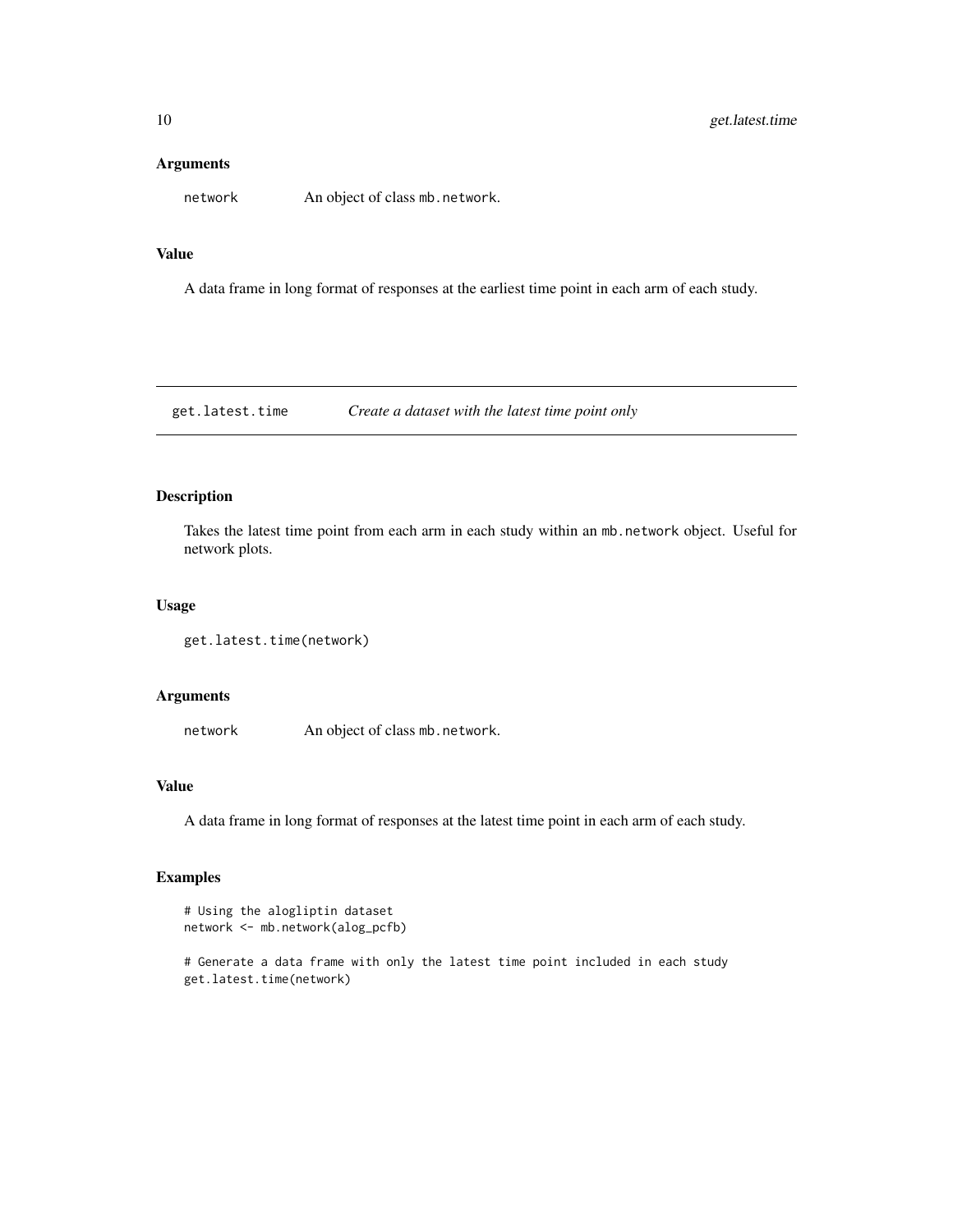<span id="page-10-0"></span>get.model.vals *Get MBNMA model values*

#### Description

Extracts specific information required for prediction from a time-course MBNMA model

#### Usage

get.model.vals(mbnma, timecourse, beta.incl, E0 = 0)

#### **Arguments**

| mbnma      | An S3 object of class "mbnma" generated by running a time-course MBNMA<br>model                                                                                                                                                                                                                  |
|------------|--------------------------------------------------------------------------------------------------------------------------------------------------------------------------------------------------------------------------------------------------------------------------------------------------|
| timecourse | A character object that specifies the time-course used in mbnma (in terms of<br>alpha, beta, and time), as generated by init. predict()                                                                                                                                                          |
| beta.incl  | A numeric vector that indicates the time-course parameters that were included<br>in mbnma, as generated by init. predict()                                                                                                                                                                       |
| E0         | An object to indicate the value(s) to use for the response at time $= 0$ in the<br>prediction. This can take a number of different formats depending on how it will<br>be used/calculated. The default is 0 but this may lead to non-sensical predictions.                                       |
|            | • numeric() A single numeric value representing the deterministic response<br>at time $= 0$ , given.                                                                                                                                                                                             |
|            | • character () A single string representing a stochastic distribution for the<br>response at time $= 0$ . This is specified as a random number generator (RNG)<br>given as a string, and can take any RNG distribution for which a function<br>exists in R. For example: "rnorm $(n, 7, 0.5)$ ". |

## Value

A list containing named elements that correspond to different time-course parameters in mbnma. These elements contain MCMC results either taken directly from mbnma or (in the case of random time-course parameters specified as method="random") randomly generated using parameter values estimated in mbnma.

Additional elements contain the following values:

- timecourse A character object that specifies the time-course used in mbnma in terms of alpha, beta, mu, d and time. Consistency relative time-course parameters are specified in terms of mu and d.
- mu.prior A character vector that indicates for which time-course parameters a network reference treatment effect will be required for prediction.
- time.params A character vector that indicates the different time-course parameters that are required for the prediction

#### @noRd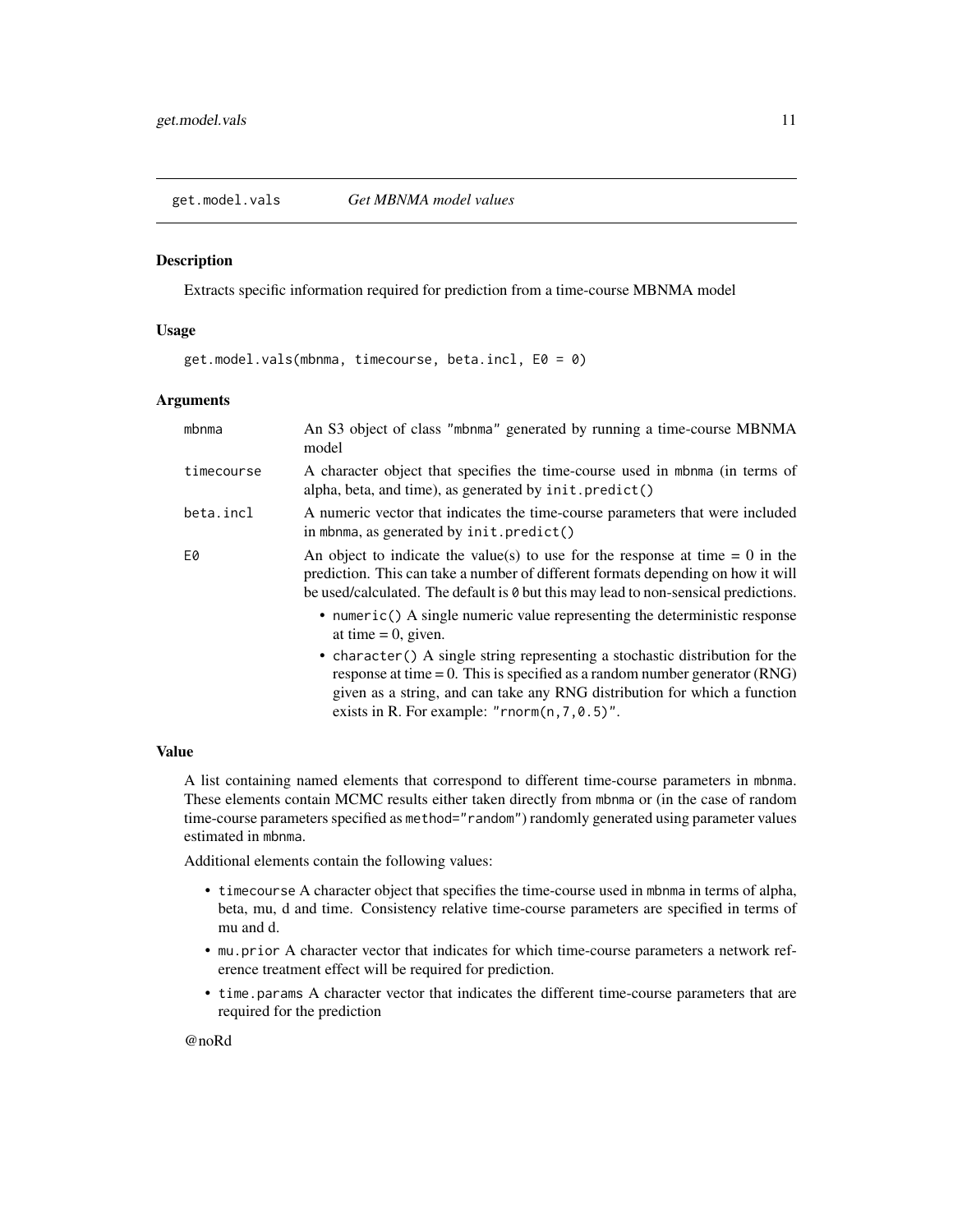#### Description

Identical to get.prior() in MBNMAdose. This function takes JAGS model presented as a string and identifies what prior values have been used for calculation.

#### Usage

```
get.prior(model)
```
#### Arguments

model A character object of JAGS MBNMA model code

## Details

Even if an MBNMA model that has not initialised successfully and results have not been calculated, the JAGS model for it is saved in MBNMA\$model.arg\$jagscode and therefore priors can still be obtained. This allows for priors to be changed even in failing models, which may help solve issues with initialisation.

## Value

A character vector, each element of which is a line of JAGS code corresponding to a prior in the JAGS code.

### Examples

```
# Create mb.network object using an MBNMAtime dataset
network <- mb.network(osteopain)
```
# Create mb.network object using an MBNMAdose dataset

```
# Run linear MBNMA
result <- mb.linear(network,
 slope=list(pool="rel", method="random"))
```

```
# Obtain model prior values
get.prior(result$model.arg$jagscode)
```

```
# ...also equivalent to
print(result$model.arg$priors)
```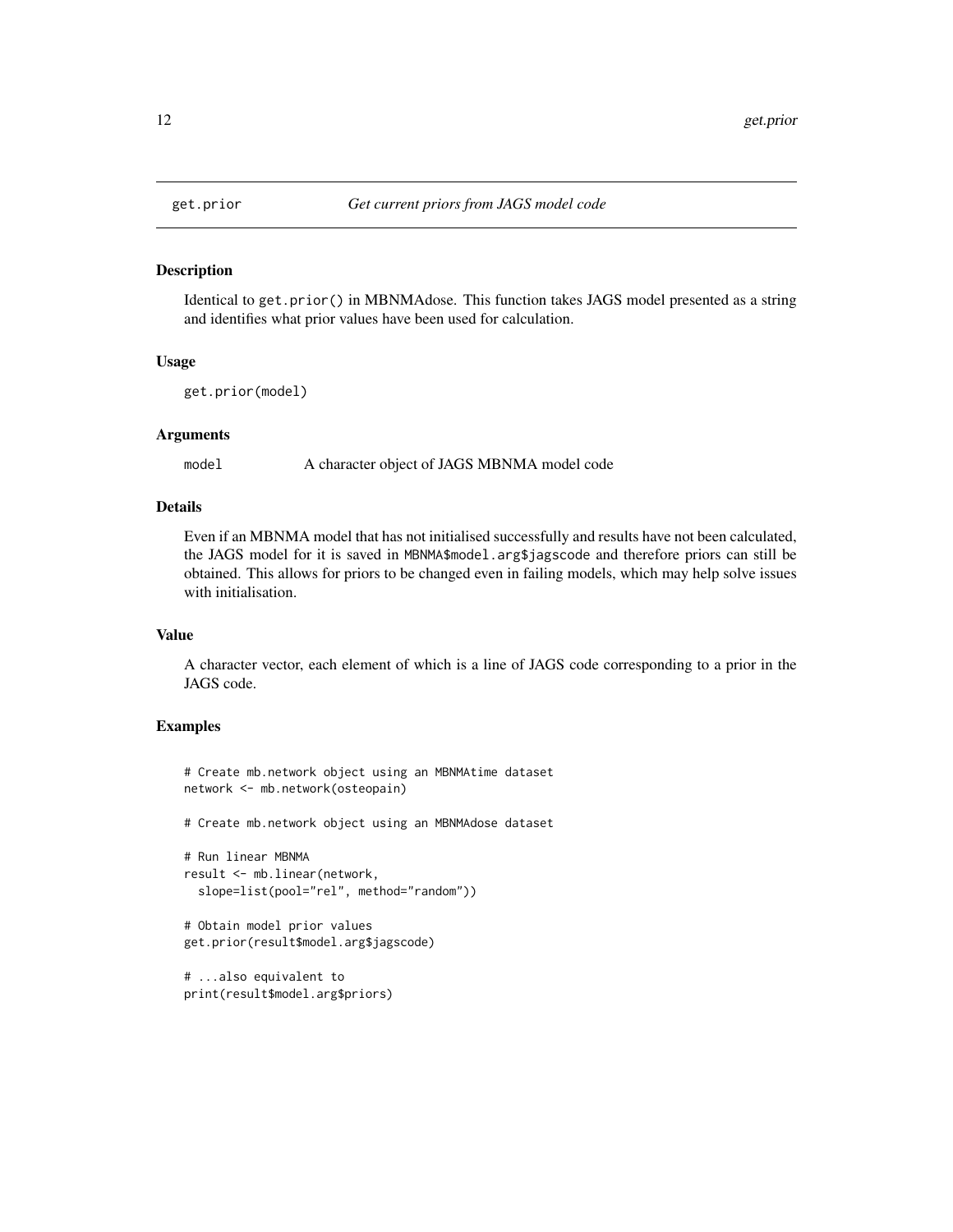<span id="page-12-0"></span>

## Description

Converts MBNMA data frame to a list for use in JAGS model

## Usage

```
getjagsdata(data.ab, class = FALSE, rho = NULL, covstruct = "CS")
```
## Arguments

| data.ab   | A data frame of arm-level data in "long" format containing the columns:                                                                                                                                                                                                                                                                                                                                                                                                       |
|-----------|-------------------------------------------------------------------------------------------------------------------------------------------------------------------------------------------------------------------------------------------------------------------------------------------------------------------------------------------------------------------------------------------------------------------------------------------------------------------------------|
|           | • studyID Study identifiers                                                                                                                                                                                                                                                                                                                                                                                                                                                   |
|           | • time Numeric data indicating follow-up times                                                                                                                                                                                                                                                                                                                                                                                                                                |
|           | • y Numeric data indicating the aggregate response for a given observation<br>(e.g. mean)                                                                                                                                                                                                                                                                                                                                                                                     |
|           | • se Numeric data indicating the standard error for a given observation                                                                                                                                                                                                                                                                                                                                                                                                       |
|           | • treatment Treatment identifiers (can be numeric, factor or character)                                                                                                                                                                                                                                                                                                                                                                                                       |
|           | • class An optional column indicating a particular class identifier. Obser-<br>vations with the same treatment identifier must also have the same class<br>identifier.                                                                                                                                                                                                                                                                                                        |
|           | • N An optional column indicating the number of participants used to calcu-<br>late the response at a given observation                                                                                                                                                                                                                                                                                                                                                       |
| class     | A boolean object indicating whether or not data ab contains information on<br>different classes of treatments                                                                                                                                                                                                                                                                                                                                                                 |
| rho       | The correlation coefficient when modelling correlation between time points. If<br>left as NULL (the default) then this implies modelling no correlation between<br>time points. Can either be assigned the string "estimate" to indicate that rho<br>should be estimated from the data, or assigned a numeric value, which fixes rho<br>in the model to the assigned value, either for when rho is calculated externally<br>or for use in deterministic sensitivity analyses. |
| covstruct | A character to indicate the covariance structure required for modelling correla-<br>tion between time points (if any), since this determines some of the data. Can<br>be either "CS" (compound symmetry) or "AR1" (autoregressive AR1).                                                                                                                                                                                                                                       |

## Value

A named list of numbers, vector, matrices and arrays to be sent to JAGS. List elements are:

- y An array of mean responses for each observation in each arm within each study
- se An array of standard errors for each observation in each arm within each study
- time A matrix of follow-up times within each study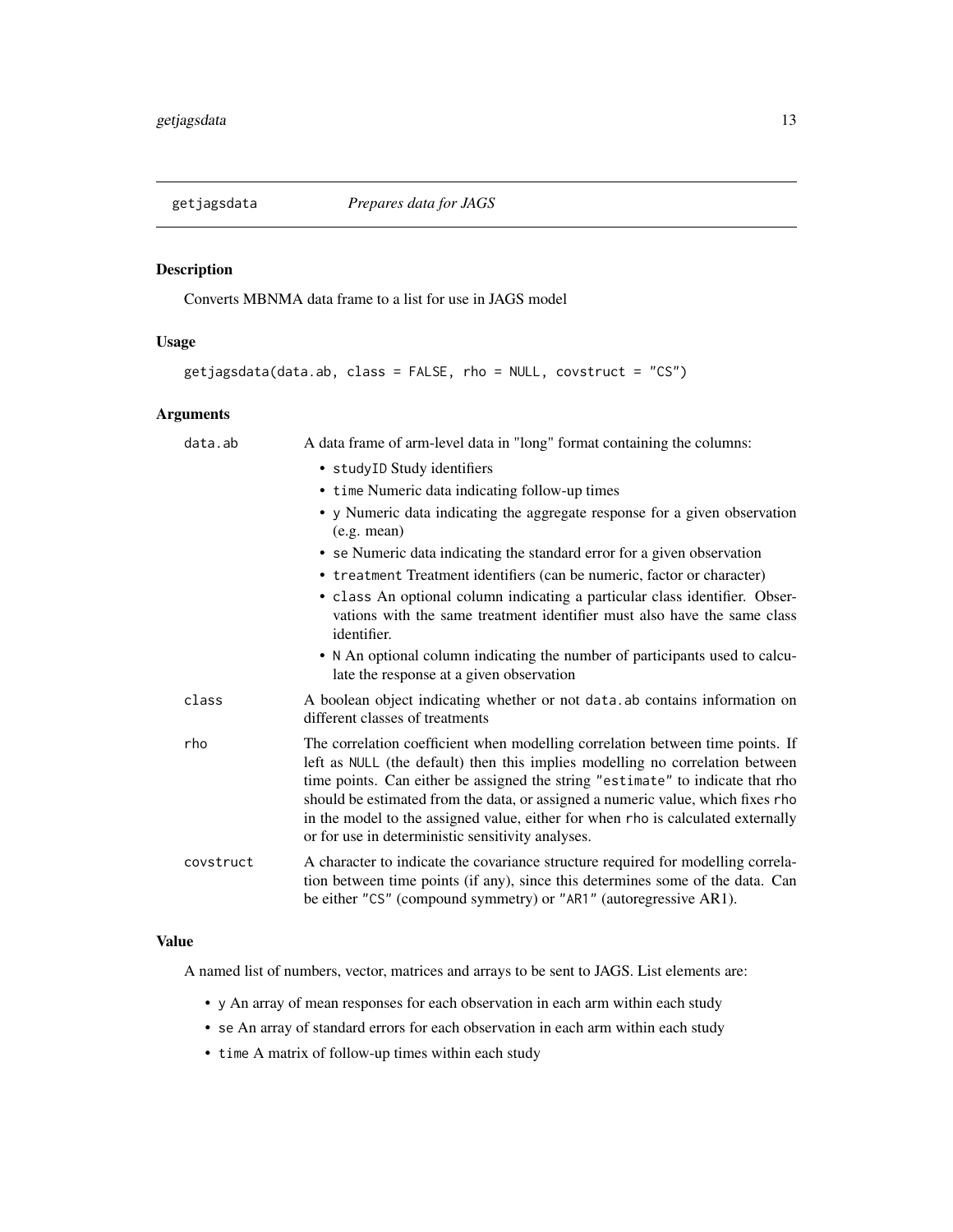- <span id="page-13-0"></span>• fups A numeric vector with the number of follow-up measurements per study
- narm A numeric vector with the number of arms per study
- NS The total number of studies in the dataset
- NT The total number of treatments in the dataset
- treat A matrix of treatment codes within each study
- Nclass Optional. The total number of classes in the dataset
- class Optional. A matrix of class codes within each study
- classkey Optional. A vector of class codes that correspond to treatment codes. Same length as the number of treatment codes.
- mat.triangle Optional. A matrix with number indicating how to fill covariance matrices within the JAGS code.
- mat.order Optional. A matrix with number indicating what order to fill covariance matrices within the JAGS code.
- timedif.0 Optional. A vector of the difference in times between the first and second followup time in each study.

## Examples

```
# Using the alogliptin dataset
network <- mb.network(alog_pcfb)
jagsdat <- getjagsdata(network$data.ab)
# Get JAGS data with class
netclass <- mb.network(goutSUA_CFBcomb)
jagsdat <- getjagsdata(netclass$data.ab, class=TRUE)
# Get JAGS data that allows for modelling correlation between time points
painnet <- mb.network(osteopain)
jagsdat <- getjagsdata(painnet$data.ab, rho="estimate", covstruct="AR1")
```
goutSUA\_CFB *Studies of treatments for reducing serum uric acid in patients with gout*

## Description

A dataset from a systematic review of interventions for lowering Serum Uric Acid (SUA) concentration in patients with gout (not published previously). The outcome is continuous, and aggregate data responses correspond to the mean change from baseline in SUA in mg/dL. Overall there are 41 treatments of 8 agents in the network. Standard deviations have been imputed for 181 observations.

#### Usage

goutSUA\_CFB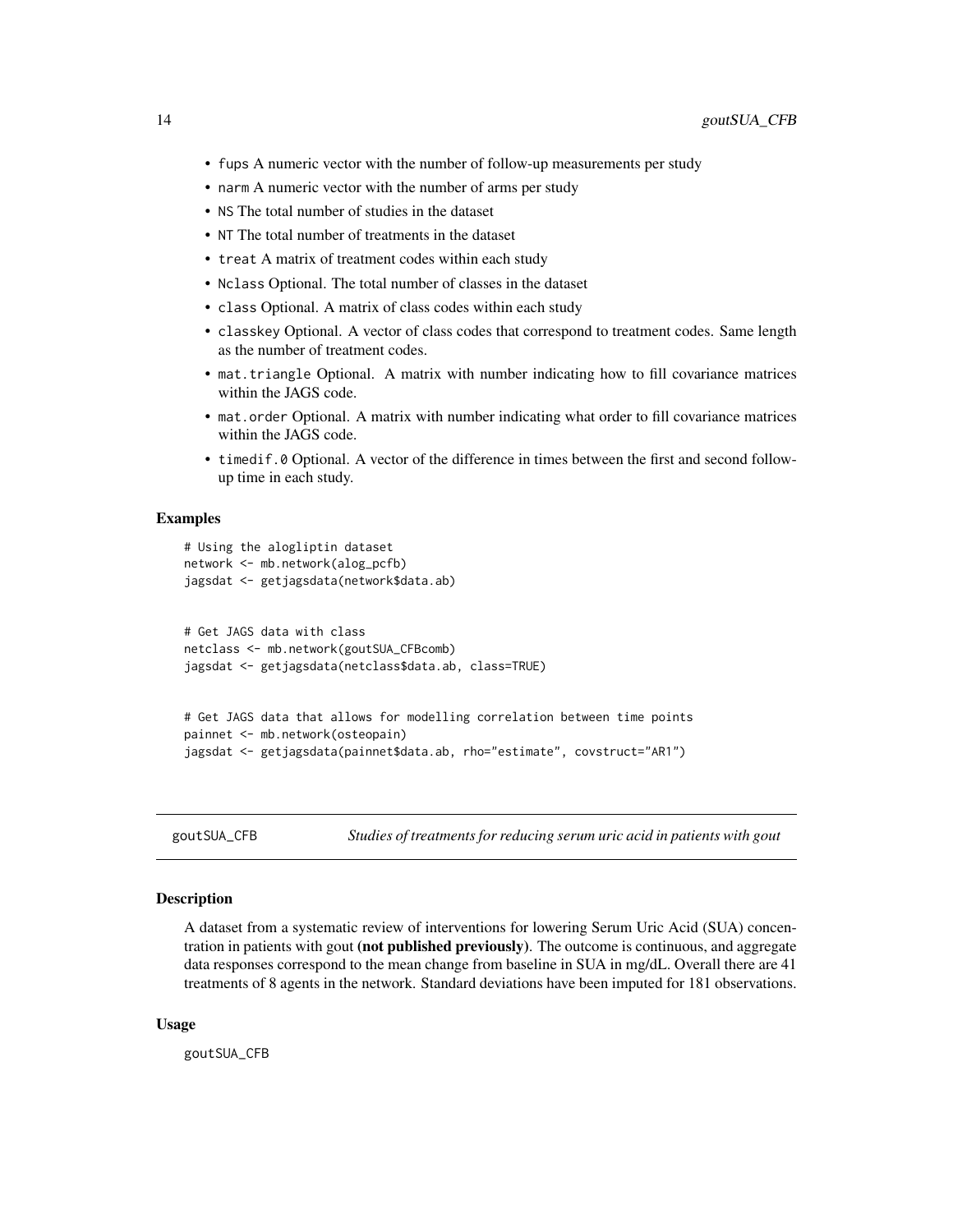#### <span id="page-14-0"></span>Format

A data frame with 224 rows and 7 variables:

- studyID Study identifiers
- time Numeric data indicating follow-up times
- y Numeric data indicating the mean response for a given observation
- se Numeric data indicating the standard error for a given observation
- treatment Treatment identifiers as factors. Labels are shortened treatment names.
- treatname Character data giving the full names of each treatment in the format agent\_dose
- class Shortened agent names stored as factors.

#### Details

goutSUA\_CFB is a data frame in long format (one row per observation, arm and study), with the variables studyID, time, y, se, treatment, treatname and class.

## Source

Pfizer Ltd.

goutSUA\_CFBcomb *Studies of combined treatments for reducing serum uric acid in patients with gout*

## **Description**

A dataset from a systematic review of interventions for lowering Serum Uric Acid (SUA) concentration in patients with gout (not published previously). The outcome is continuous, and aggregate data responses correspond to the mean change from baseline in SUA in mg/dL. Treatments with similar doses have been pooled together to improve network connectivity and facilitate evidence synthesis, resulting in 19 treatments of 7 agents included in the network. Standard deviations have been imputed for 181 observations.

#### Usage

goutSUA\_CFBcomb

#### Format

A data frame with 224 rows and 7 variables:

- studyID Study identifiers
- time Numeric data indicating follow-up times
- y Numeric data indicating the mean response for a given observation
- se Numeric data indicating the standard error for a given observation
- treatment Treatment identifiers as factors. Labels are shortened treatment names.
- treatname Character data giving the full names of each treatment in the format agent\_dose
- class Shortened agent names stored as factors.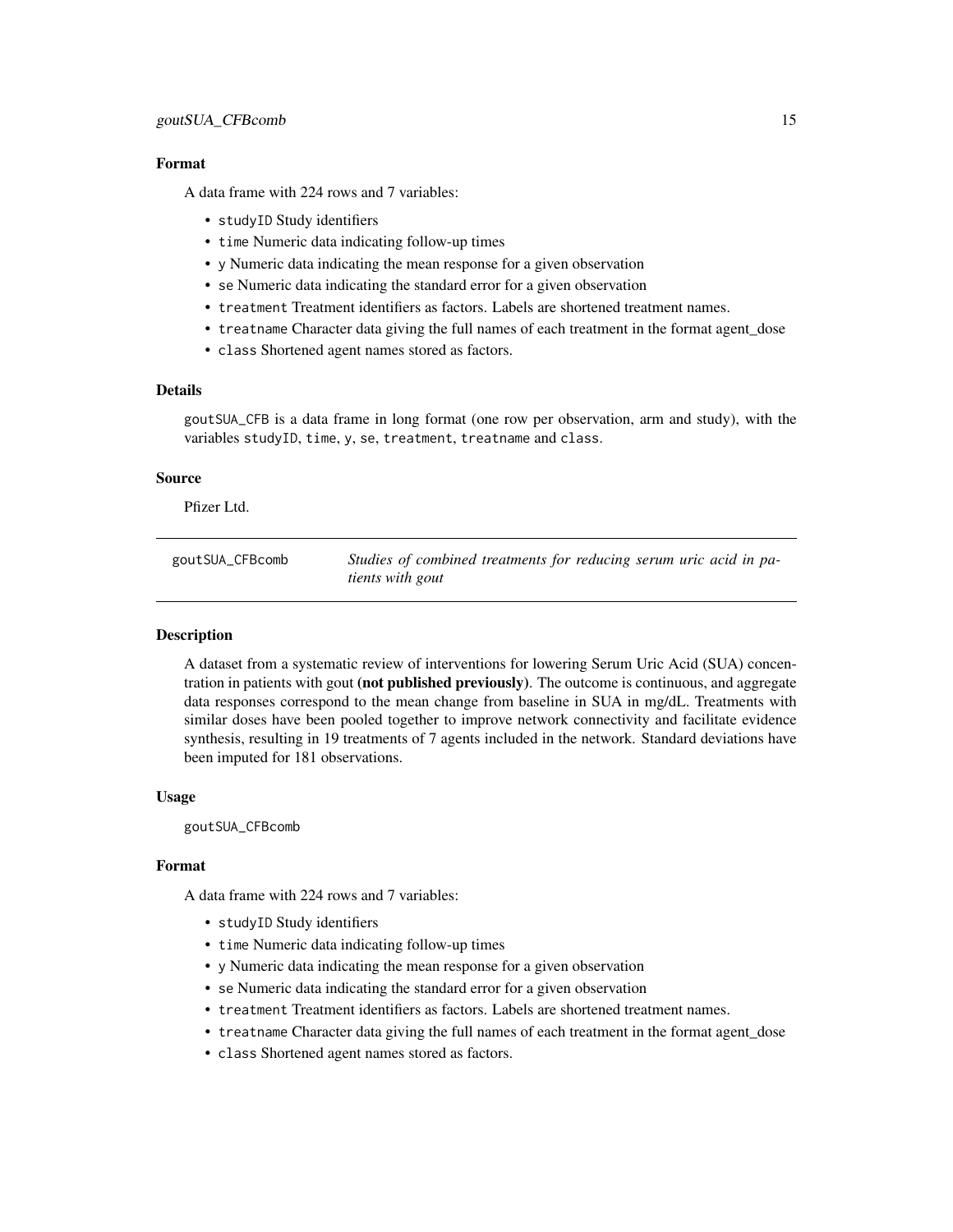#### Details

goutSUA\_CFBcomb is a data frame in long format (one row per observation, arm and study), with the variables studyID, time, y, se, treatment, treatname and class.

#### Source

Pfizer Ltd.

inconsistency.loops *Identify comparisons in loops that fulfill criteria for node-splitting*

#### Description

Identify comparisons informed by both direct and indirect evidence from independent sources, which therefore fulfill the criteria for testing for inconsistency via node-splitting. Follows the method of van Valkenhoef van Valkenhoef et al. (2016).

#### Usage

```
inconsistency.loops(data)
```
#### Arguments

data A data frame containing variables studyID and treatment (as numeric codes) that indicate which treatments are used in which studies.

#### Details

Similar to [mtc.nodesplit](#page-0-0) but uses a fixed reference treatment and therefore suggests fewer loops in which to test for inconsistency. Heterogeneity can also be parameterised as inconsistency and so testing for inconsistency in additional loops whilst changing the reference treatment would also be identifying heterogeneity. Depends on [igraph](#page-0-0).

## Value

A data frame of comparisons that are informed by direct and indirect evidence from independent sources. Each row of the data frame is a different treatment comparison. Numerical codes in t1 and t2 correspond to treatment codes.

## References

van Valkenhoef G, Dias S, Ades AE, Welton NJ (2016). "Automated generation of node-splitting models for assessment of inconsistency in network meta-analysis." *Res Synth Methods*, 7(1), 80-93. ISSN 1759-2887 (Electronic) 1759-2879 (Linking), doi: [10.1002/jrsm.1167,](https://doi.org/10.1002/jrsm.1167) [https://www.ncbi.](https://www.ncbi.nlm.nih.gov/pubmed/26461181) [nlm.nih.gov/pubmed/26461181](https://www.ncbi.nlm.nih.gov/pubmed/26461181).

<span id="page-15-0"></span>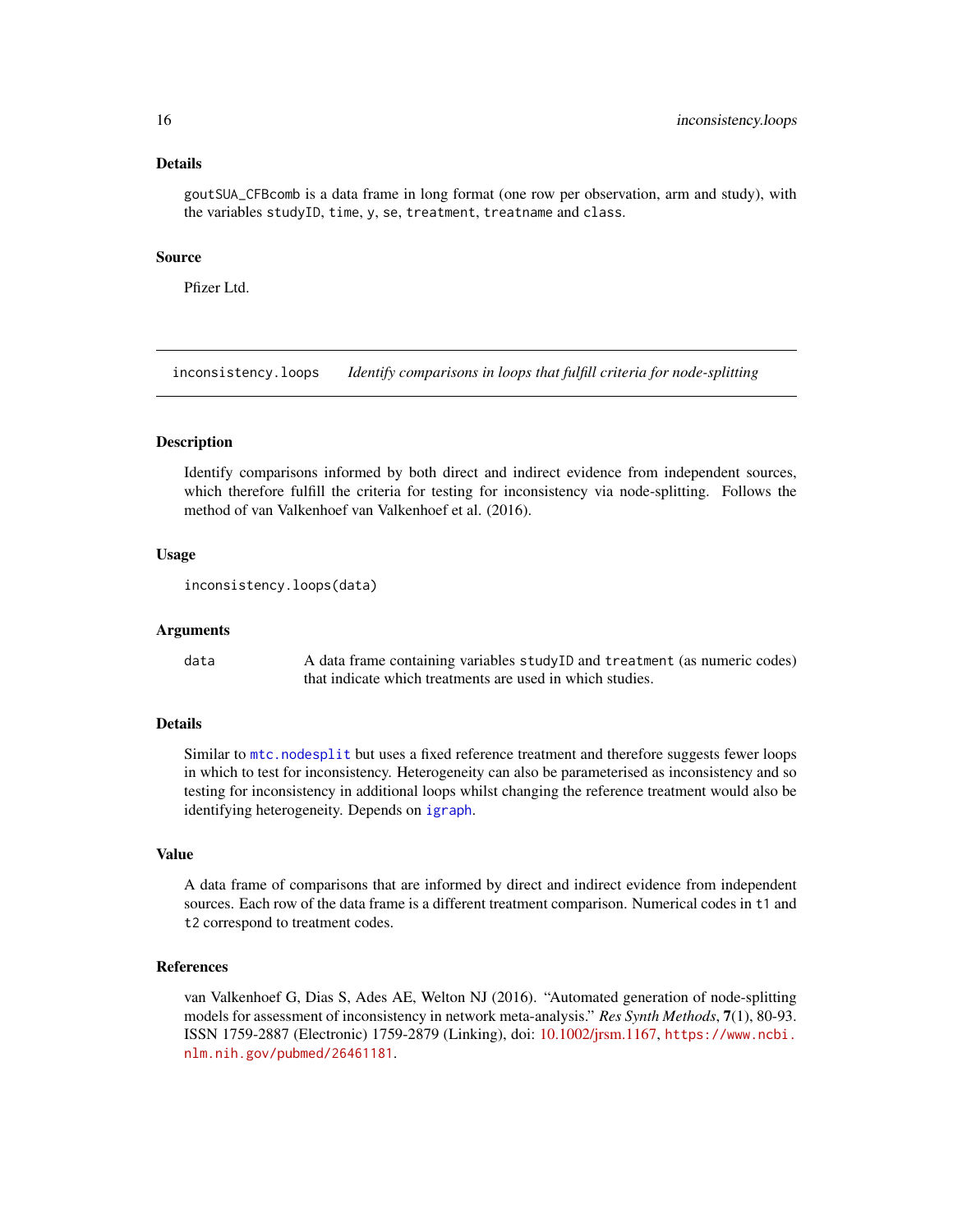## <span id="page-16-0"></span>mb.comparisons 17

#### Examples

```
data <- data.frame(studyID=c(1,1,2,2,3,3,4,4,5,5,5),
 treatment=c(1,2,1,3,2,3,3,4,1,2,4)
 )
```
# Identify comparisons informed by direct and indirect evidence inconsistency.loops(data)

| mb.comparisons | Identify unique comparisons within a network (identical to MBNMA- |
|----------------|-------------------------------------------------------------------|
|                | dose)                                                             |

### Description

Identify unique contrasts within a network that make up all the head-to-head comparisons. Repetitions of the same treatment comparison are grouped together.

## Usage

```
mb.comparisons(data)
```
#### Arguments

data A data frame containing variables studyID and treatment (as numeric codes) that indicate which treatments are used in which studies.

## Value

A data frame of unique comparisons in which each row represents a different comparison. t1 and t2 indicate the treatment codes that make up the comparison. nr indicates the number of times the given comparison is made within the network.

If there is only a single observation for each study within the dataset (i.e. as for standard network meta-analysis) nr will represent the number of studies that compare treatments t1 and t2.

If there are multiple observations for each study within the dataset (as in time-course MBNMA) nr will represent the number of time points in the dataset in which treatments t1 and t2 are compared.

#### Examples

```
data <- data.frame(studyID=c(1,1,2,2,3,3,4,4,5,5,5),
 treatment=c(1,2,1,3,2,3,3,4,1,2,4)
 )
# Identify comparisons informed by direct and indirect evidence
```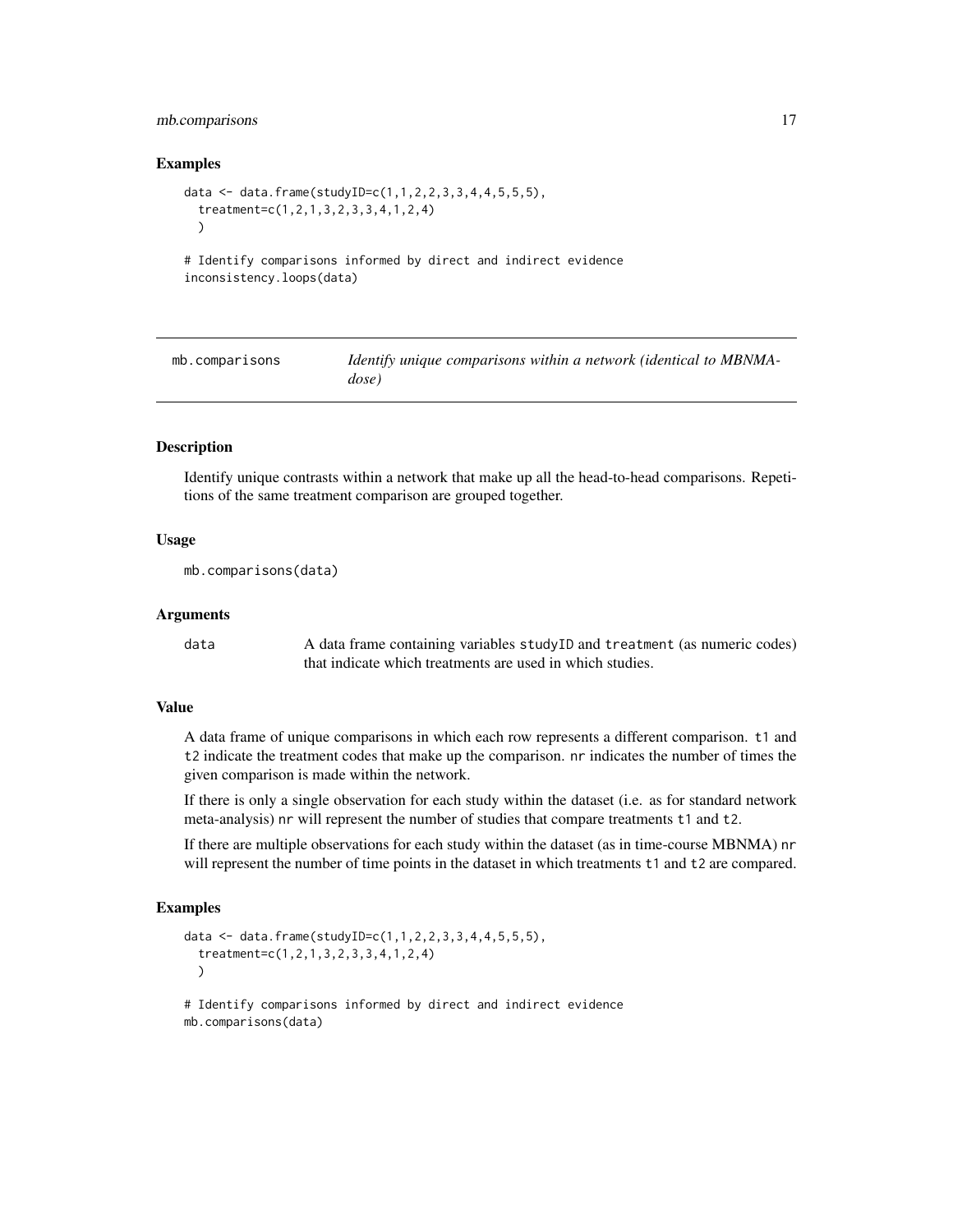<span id="page-17-0"></span>mb.emax *Run MBNMA model with an Emax time-course function (without a Hill parameter)*

## Description

Fits a Bayesian model-based network meta-analysis (MBNMA) with a defined time-course function. This function accounts for repeated measures over time within studies by applying an Emax time-course function. Follows the methods of Pedder et al. (2019). This function acts as a wrapper for mb.run() that allows for more clearly defined parameter names.

## Usage

```
mb.emax(network, emax = list(pool = "rel", method = "common"),
 et50 = list(pool = "rel", method = "common"), alpha = "study",
 positive.scale = FALSE, intercept = TRUE, rho = NULL,
  covar = NULL, var.scale = NULL, class.effect = list(),
 UME = FALSE, pd = "pv", parallel = TRUE, priors = NULL, ...)
```
### Arguments

| network   | An object of class mb. network.                                                                                                                                                                                                                                                                                                                                                                                                                                               |
|-----------|-------------------------------------------------------------------------------------------------------------------------------------------------------------------------------------------------------------------------------------------------------------------------------------------------------------------------------------------------------------------------------------------------------------------------------------------------------------------------------|
| emax      | A list with named elements pool and method that refers to time-course param-<br>eter(s) specified within the time-course function (see details).                                                                                                                                                                                                                                                                                                                              |
| et50      | A list with named elements pool and method that refers to time-course param-<br>eter(s) specified within the time-course function (see details).                                                                                                                                                                                                                                                                                                                              |
| alpha     | Refers to the baseline mean response and is a character object that can take<br>either:                                                                                                                                                                                                                                                                                                                                                                                       |
|           | · "study" to constrain baseline to be equal for all arms within a study (i<br>index is added)                                                                                                                                                                                                                                                                                                                                                                                 |
|           | • "arm" to allow baseline to vary between arms within a study (i, k index is<br>added)).                                                                                                                                                                                                                                                                                                                                                                                      |
|           | positive scale A boolean object that indicates whether all continuous mean responses (y) are<br>positive and therefore whether the baseline response should be given a prior that<br>constrains it to be positive.                                                                                                                                                                                                                                                            |
| intercept | A boolean object that indicates whether an intercept is to be included in the<br>model. Can be used to imply whether mean responses in data are change from<br>baseline (FALSE) or not (setting it to FALSE removes the intercept, alpha, from<br>the model).                                                                                                                                                                                                                 |
| rho       | The correlation coefficient when modelling correlation between time points. If<br>left as NULL (the default) then this implies modelling no correlation between<br>time points. Can either be assigned the string "estimate" to indicate that rho<br>should be estimated from the data, or assigned a numeric value, which fixes rho<br>in the model to the assigned value, either for when rho is calculated externally<br>or for use in deterministic sensitivity analyses. |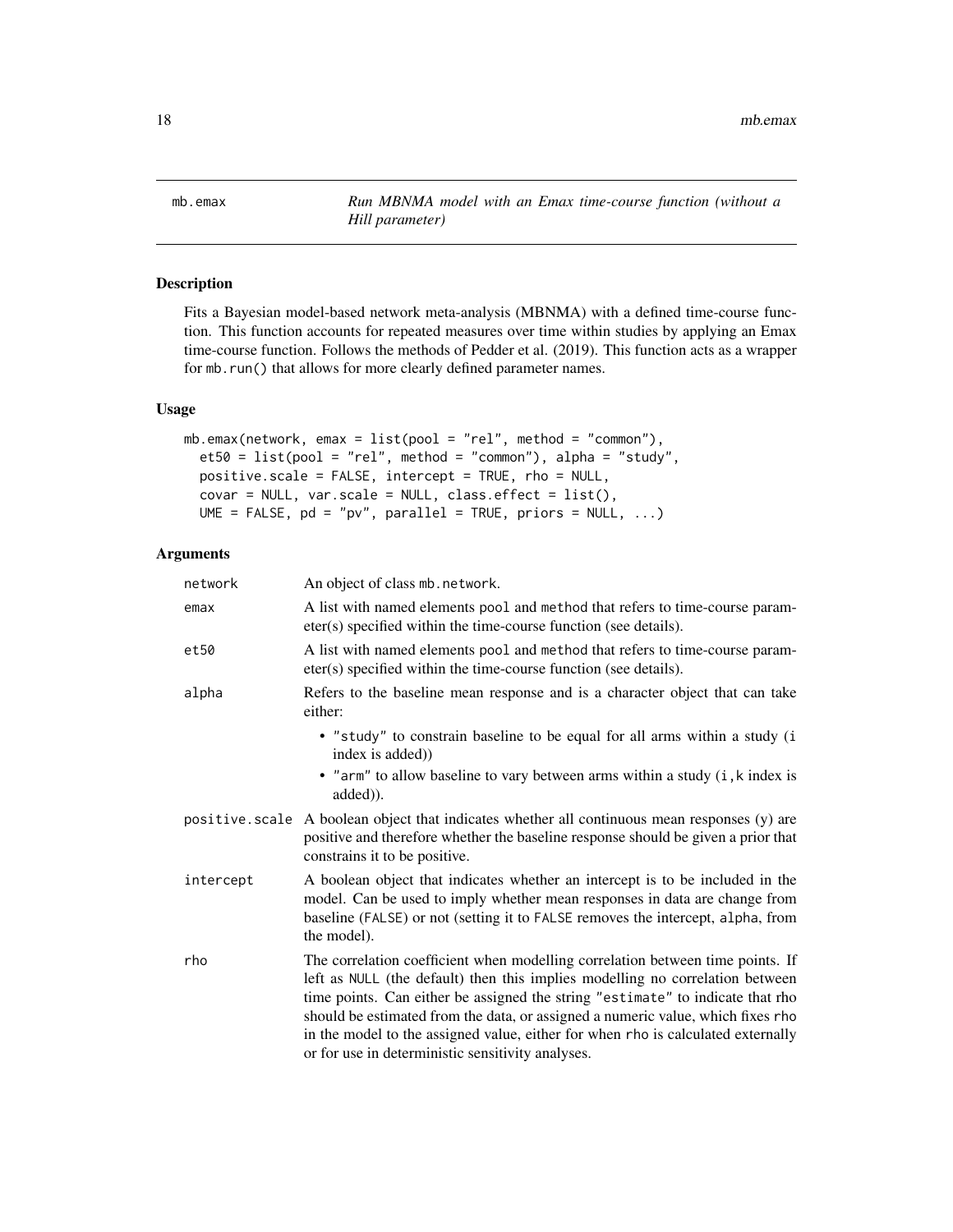| covar        | A character specifying the covariance structure to use for the multivariate nor-<br>mal likelihood. Can currently take either "CS" (compound symmetry) or "AR1"<br>(autoregressive AR1).                                                                                                                                                              |
|--------------|-------------------------------------------------------------------------------------------------------------------------------------------------------------------------------------------------------------------------------------------------------------------------------------------------------------------------------------------------------|
| var.scale    | A numeric vector indicating the relative scale of variances between correlated<br>time-course parameters when relative effects are modelled on more than one<br>time-course parameter(see Details LINK). Each element of the vector refers to<br>the relative scale of each of the time-course parameters that is modelled using<br>relative effects. |
| class.effect | A list of named strings that determines which time-course parameters to model<br>with a class effect and what that effect should be ("common" or "random"). For<br>example: list("beta.2"="common","beta.3"="random").                                                                                                                                |
| <b>UME</b>   | Can take either TRUE or FALSE (for an unrelated mean effects model on all or<br>no time-course parameters respectively) or can be a vector of parameter name<br>strings to model as UME. For example: c("beta.1", "beta.2").                                                                                                                          |
| pd           | Can take either:                                                                                                                                                                                                                                                                                                                                      |
|              | • pv only pV will be reported (as automatically outputted by R2 jags).                                                                                                                                                                                                                                                                                |
|              | • plugin calculates pD by the plug-in method (Spiegelhalter et al. 2002).<br>It is faster, but may output negative non-sensical values, due to skewed<br>deviances that can arise with non-linear models.                                                                                                                                             |
|              | • pd. k1 calculates pD by the Kullback–Leibler divergence (Plummer 2008).<br>This will require running the model for additional iterations but will always<br>produce a positive result.                                                                                                                                                              |
|              | • popt calculates pD using an optimism adjustment which allows for calcu-<br>lation of the penalized expected deviance (Plummer 2008)                                                                                                                                                                                                                 |
| parallel     | A boolean value that indicates whether JAGS should be run in parallel (TRUE) or<br>not (FALSE). If TRUE then the number of cores to use is automatically calculated.                                                                                                                                                                                  |
| priors       | A named list of parameter values (without indices) and replacement prior distri-<br>bution values given as strings using distributions as specified in JAGS syntax.                                                                                                                                                                                   |
| $\cdots$     | Arguments to be sent to mb. run()                                                                                                                                                                                                                                                                                                                     |

## Value

An object of S3 class c("mbnma", "rjags")`` containing parameter results from the model. Can be summarized by print()and can check traceplots usingR2jags::traceplot()or various functions from the packagemcmcplots'.

Nodes that are automatically monitored (if present in the model) have the following interpretation. They will have an additional suffix that relates to the name/number of the time-course parameter to which they correspond (e.g. d.et50 or d.1):

- d The pooled relative effect for a given treatment compared to the network reference treatment for a particular time-course parameter, reported if pool="rel"
- sd.d The between-study SD (heterogeneity) for relative effects, reported if pool="rel" and method="random"
- D The class effect for a given class compared to the network reference class for a particular time-course parameter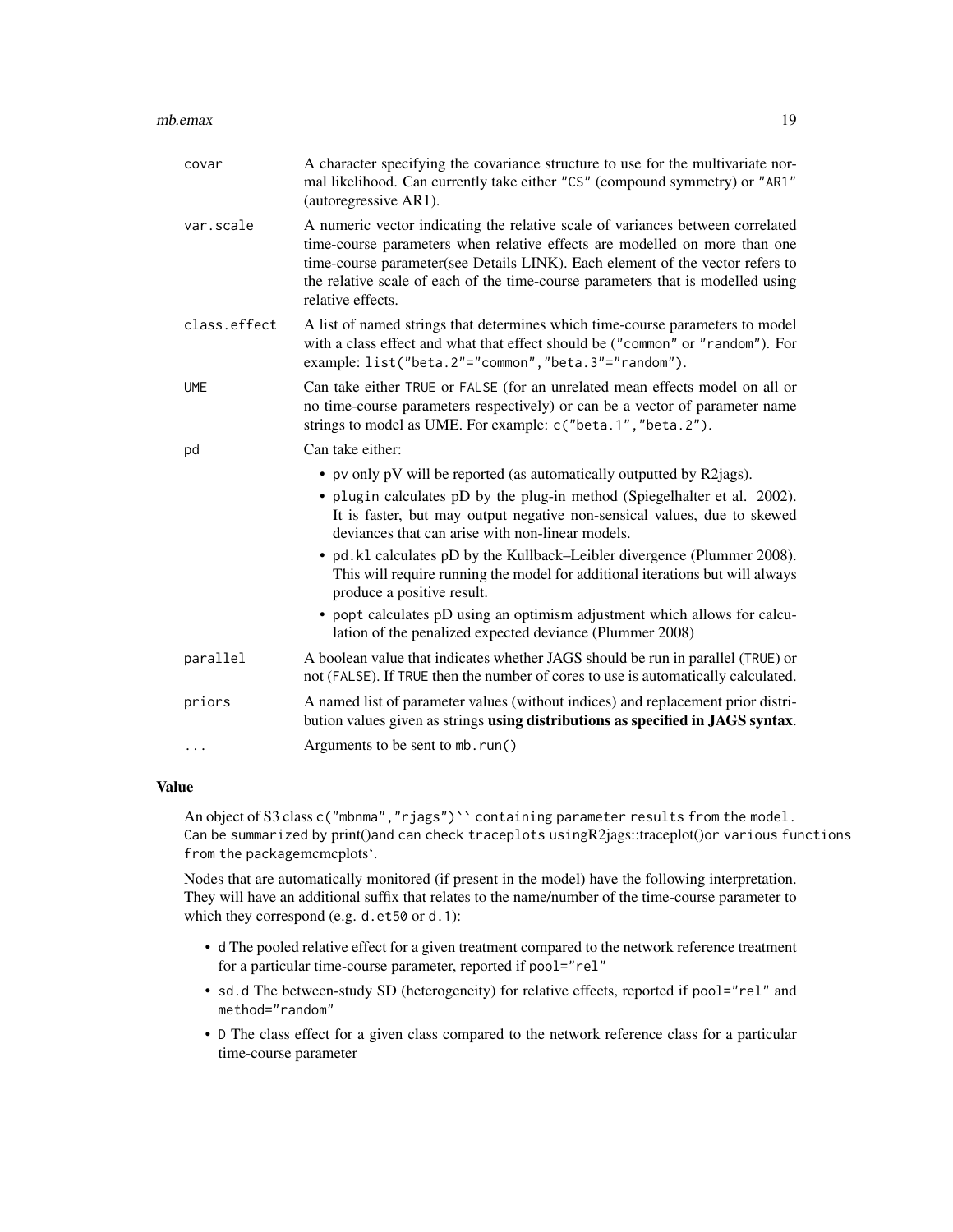- sd.D The standard deviation for the pooled relative effects of treatments within a given class from a model with a random class effect.
- beta If pool="const" then only a single node will be present in the output, which corresponds to the absolute value of a particular time-course parameter across the network, If pool="arm" then for the relevant time-course parameter there will be one node for each treatment, which represents the absolute value of the time-course parameter for each treatment
- sd.beta Reported if method="random" and pool is either "const" or "arm". If pool="const" this represents the between-study SD for the absolute value of a particular time-course parameter exchangeable across the network. If pool="arm" this represents the between-study SD for the absolute value of a particular time-course parameter exchangeable by treatment
- rho The correlation coefficient for correlation between time-points. Its interpretation will differ depending on the covariance structure used
- totresdev The residual deviance of the model
- deviance The deviance of the model

If there are errors in the JAGS model code then the object will be a list consisting of two elements - an error message from JAGS that can help with debugging and model.arg, a list of arguments provided to mb.run() which includes jagscode, the JAGS code for the model that can help users identify the source of the error.

#### Time-course parameters

Time-course parameters in the model must be provided as a list with named elements pool and method.

pool is used to define the approach used for pooling of a given time-course parameter and can take any of the following values:

- "rel" indicates that relative effects should be pooled for this time-course parameter. This preserves randomisation within included studies, are likely to vary less between studies (only due to effect modification), and allow for testing of consistency between direct and indirect evidence. Pooling follows the general approach for Network Meta-Analysis proposed by Lu and Ades (2004).
- "arm" indicates that study arms should be pooled within each treatment in the network for this time-course parameter. This allows estimation of absolute time-course parameter values, but makes stronger assumptions regarding similarity of studies.
- "const" indicates that study arms should be pooled across the whole network for this timecourse parameter *independently of assigned treatment*. This implies using a single value across the network for this time-course parameter, and may therefore be making very strong assumptions of similarity.

method is used to define the model used for meta-analysis for a given time-course parameter and can take any of the following values:

- "common" implies that all studies estimate the same true effect (akin to a "fixed effects" metaanalysis)
- "random" implies that all studies estimate a separate true effect, but that each of these true effects vary randomly around a true mean effect. This approach allows for modelling of between-study heterogeneity.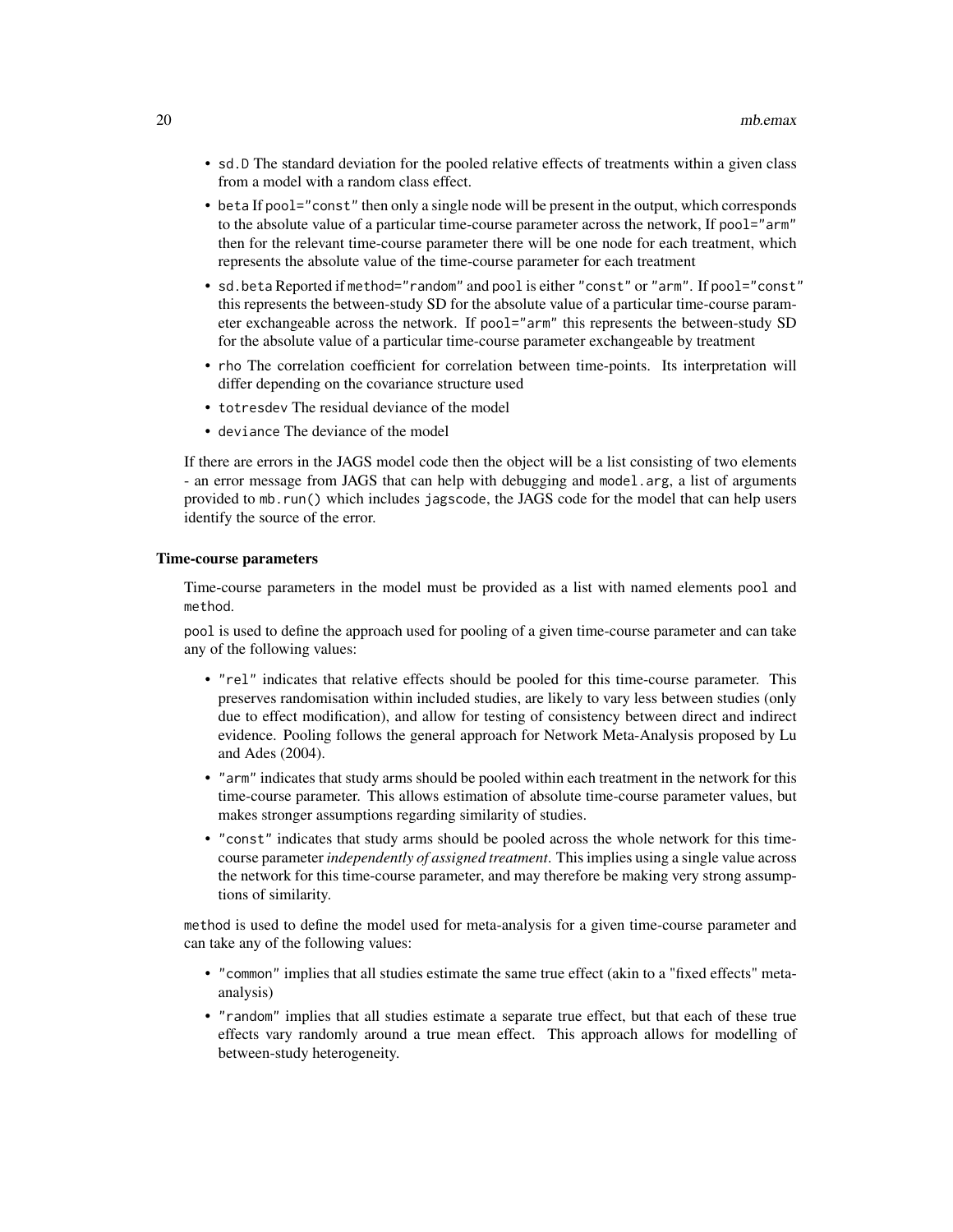#### $mbemax$  21

• numeric() Assigned a numeric value - this can only be used if pool="const". It indicates that this time-course parameter should not be estimated from the data but should be assigned the numeric value determined by the user. This can be useful for fixing specific time-course parameters (e.g. Hill parameters in Emax functions or knot location in piecewise functions).

When relative effects are modelled on more than one time-course parameter, correlation between the time-course parameters is automatically estimated using a vague Wishart prior. This prior can be made slightly more informative by specifying the relative scale of variances between the timecourse parameters using var.scale.

#### Correlation between observations

When modelling correlation between observations using rho, values for rho must imply a positive semidefinite covariance matrix. If estimating rho from the data (by assigning it "estimate"), the default prior distribution (dunif(-1,1)) may include values that exclude a positive semidefinite covariance matrix. This prior can be restricted (e.g. to dunif( $\varnothing$ , 1)) using the priors argument (see [get.prior](#page-11-1))

#### References

Lu G, Ades AE (2004). "Combination of direct and indirect evidence in mixed treatment comparisons." *Stat Med*, 23(20), 3105-24. ISSN 0277-6715 (Print) 0277-6715 (Linking), doi: [10.1002/](https://doi.org/10.1002/sim.1875) [sim.1875,](https://doi.org/10.1002/sim.1875) <https://www.ncbi.nlm.nih.gov/pubmed/15449338>.

Pedder H, Dias S, Bennetts M, Boucher M, Welton NJ (2019). "Modelling time-course relationships with multiple treatments: Model-Based Network Meta-Analysis for continuous summary outcomes." *Res Synth Methods*, 10(2), 267-286.

Plummer M (2008). "Penalized loss functions for Bayesian model comparison." *Biostatistics*, 9(3), 523-39. ISSN 1468-4357 (Electronic) 1465-4644 (Linking), [https://www.ncbi.nlm.nih.gov/](https://www.ncbi.nlm.nih.gov/pubmed/18209015) [pubmed/18209015](https://www.ncbi.nlm.nih.gov/pubmed/18209015).

Spiegelhalter DJ, Best NG, Carlin BP, van der Linde A (2002). "Bayesian measures of model complexity and fit." *J R Statistic Soc B*, 64(4), 583-639.

### Examples

```
# Create mb.network object
network <- mb.network(osteopain)
result <- mb.emax(network,
 emax=list(pool="rel", method="random"),
 et50=list(pool="const", method="common"))
```
####### Examine MCMC diagnostics (using mcmcplots package) #######

# Density plots mcmcplots::denplot(result, parms=c("deviance", "sd.emax", "d.emax[2]", "d.emax[3]"))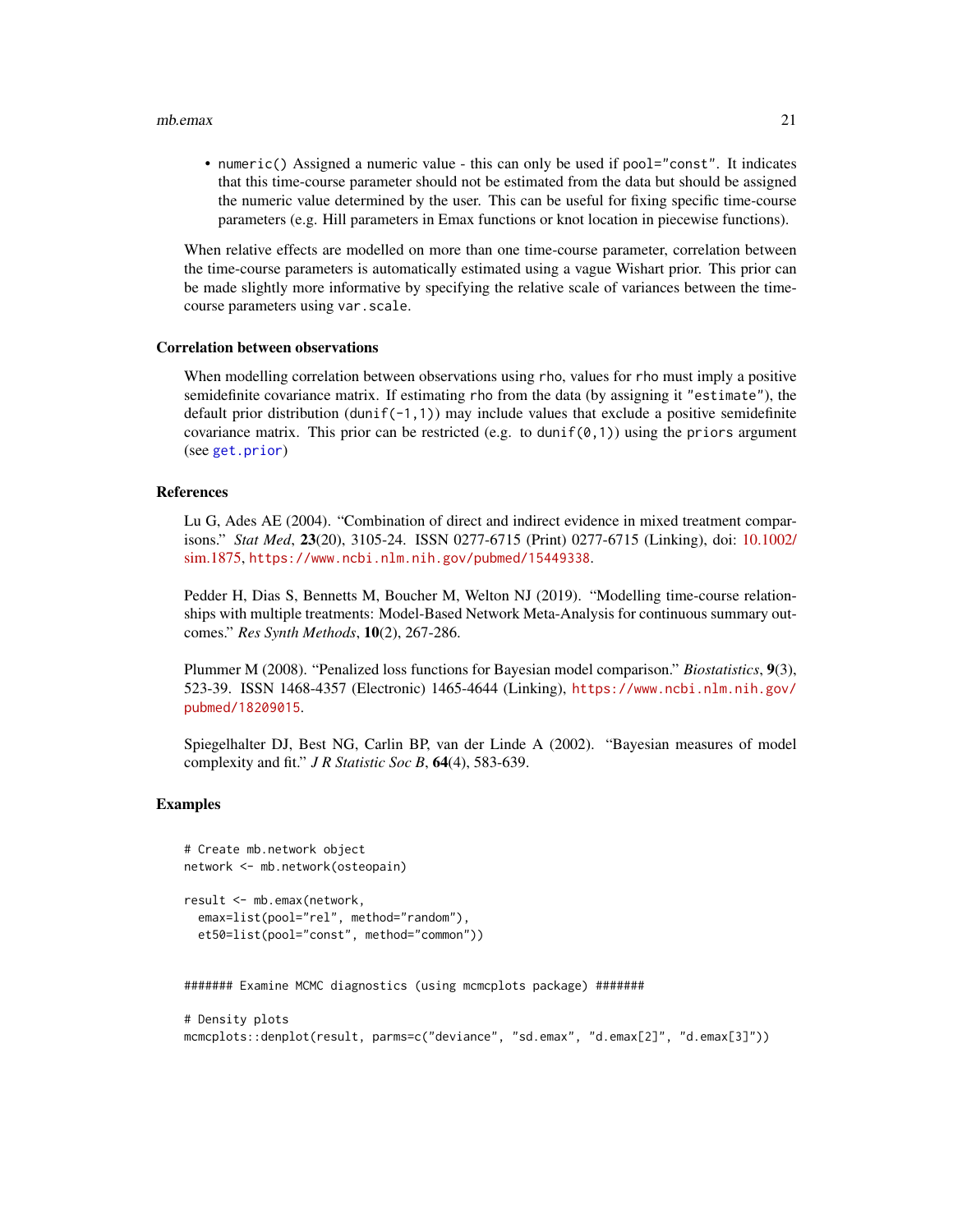```
# Traceplots
mcmcplots::traplot(result)
# Caterpillar plots
mcmcplots::caterplot(result, "d.emax")
########## Output ###########
# Print R2jags output and summary
print(result)
summary(result)
# Plot forest plot of results
plot(result)
###### Additional model arguments ######
# Fit model with correlation between time points
mb.emax(network, alpha="study",
 parameters.to.save=c("d.emax", "d.et50", "rho"),
 emax=list(pool="rel", method="random"),
 et50=list(pool="rel", method="common"),
 rho="estimate", covar="CS"
 )
```
mb.emax.hill *Run MBNMA model with an Emax time-course function and a Hill parameter*

## Description

Fits a Bayesian model-based network meta-analysis (MBNMA) with a defined time-course function. This function accounts for repeated measures over time within studies by applying an Emax time-course function with a Hill parameter. Follows the methods of Pedder et al. (2019). This function acts as a wrapper for mb.run() that allows for more clearly defined parameter names.

#### Usage

```
mb.emax.hill(network, fun = "emax.hill", emax = list(pool = "rel",
 method = "common"), et50 = list(pool = "rel", method = "common"),hill = list(pool = "const", method = "common"), alpha = "study",positive.scale = FALSE, intercept = TRUE, rho = NULL,
  covar = NULL, var.scale = NULL, class.effect = list(),
 UME = FALSE, pd = "pv", parallel = TRUE, priors = NULL, ...
```
<span id="page-21-0"></span>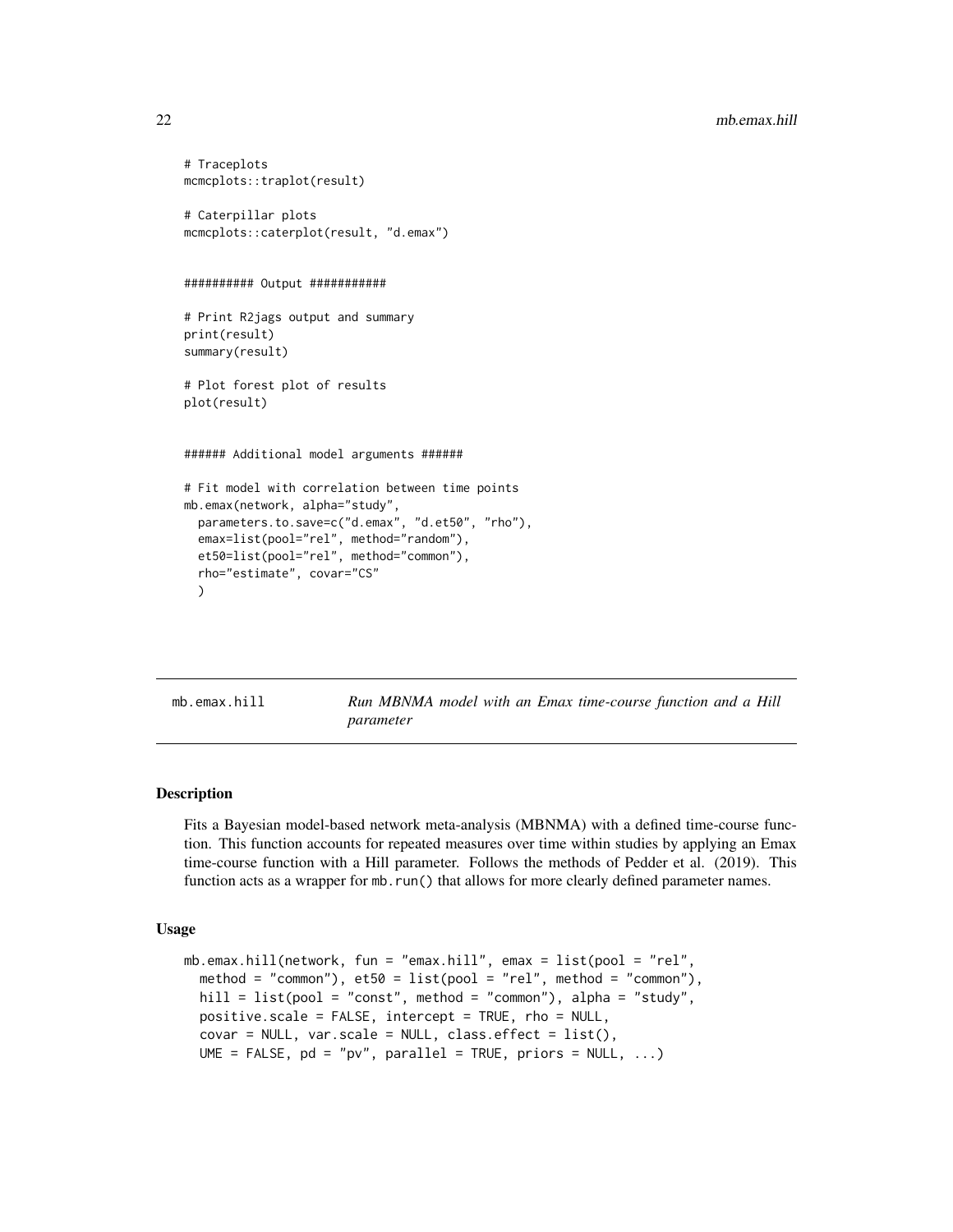## mb.emax.hill 23

## Arguments

| network      | An object of class mb. network.                                                                                                                                                                                                                                                                                                                                                                                                                                               |
|--------------|-------------------------------------------------------------------------------------------------------------------------------------------------------------------------------------------------------------------------------------------------------------------------------------------------------------------------------------------------------------------------------------------------------------------------------------------------------------------------------|
| fun          | is a character specifying a functional form to be assigned to the time-course.<br>Options are given in details.                                                                                                                                                                                                                                                                                                                                                               |
| emax         | A list with named elements pool and method that refers to time-course param-<br>eter(s) specified within the time-course function (see details).                                                                                                                                                                                                                                                                                                                              |
| et50         | A list with named elements pool and method that refers to time-course param-<br>eter(s) specified within the time-course function (see details).                                                                                                                                                                                                                                                                                                                              |
| hill         | A list with named elements pool and method that refers to time-course param-<br>eter(s) specified within the time-course function (see details).                                                                                                                                                                                                                                                                                                                              |
| alpha        | Refers to the baseline mean response and is a character object that can take<br>either:                                                                                                                                                                                                                                                                                                                                                                                       |
|              | • "study" to constrain baseline to be equal for all arms within a study (i<br>index is added))                                                                                                                                                                                                                                                                                                                                                                                |
|              | • "arm" to allow baseline to vary between arms within a study (i, k index is<br>added)).                                                                                                                                                                                                                                                                                                                                                                                      |
|              | positive.scale A boolean object that indicates whether all continuous mean responses (y) are<br>positive and therefore whether the baseline response should be given a prior that<br>constrains it to be positive.                                                                                                                                                                                                                                                            |
| intercept    | A boolean object that indicates whether an intercept is to be included in the<br>model. Can be used to imply whether mean responses in data are change from<br>baseline (FALSE) or not (setting it to FALSE removes the intercept, alpha, from<br>the model).                                                                                                                                                                                                                 |
| rho          | The correlation coefficient when modelling correlation between time points. If<br>left as NULL (the default) then this implies modelling no correlation between<br>time points. Can either be assigned the string "estimate" to indicate that rho<br>should be estimated from the data, or assigned a numeric value, which fixes rho<br>in the model to the assigned value, either for when rho is calculated externally<br>or for use in deterministic sensitivity analyses. |
| covar        | A character specifying the covariance structure to use for the multivariate nor-<br>mal likelihood. Can currently take either "CS" (compound symmetry) or "AR1"<br>(autoregressive AR1).                                                                                                                                                                                                                                                                                      |
| var.scale    | A numeric vector indicating the relative scale of variances between correlated<br>time-course parameters when relative effects are modelled on more than one<br>time-course parameter(see Details LINK). Each element of the vector refers to<br>the relative scale of each of the time-course parameters that is modelled using<br>relative effects.                                                                                                                         |
| class.effect | A list of named strings that determines which time-course parameters to model<br>with a class effect and what that effect should be ("common" or "random"). For<br>example: list("beta.2"="common","beta.3"="random").                                                                                                                                                                                                                                                        |
| <b>UME</b>   | Can take either TRUE or FALSE (for an unrelated mean effects model on all or<br>no time-course parameters respectively) or can be a vector of parameter name<br>strings to model as UME. For example: c("beta.1", "beta.2").                                                                                                                                                                                                                                                  |
| pd           | Can take either:                                                                                                                                                                                                                                                                                                                                                                                                                                                              |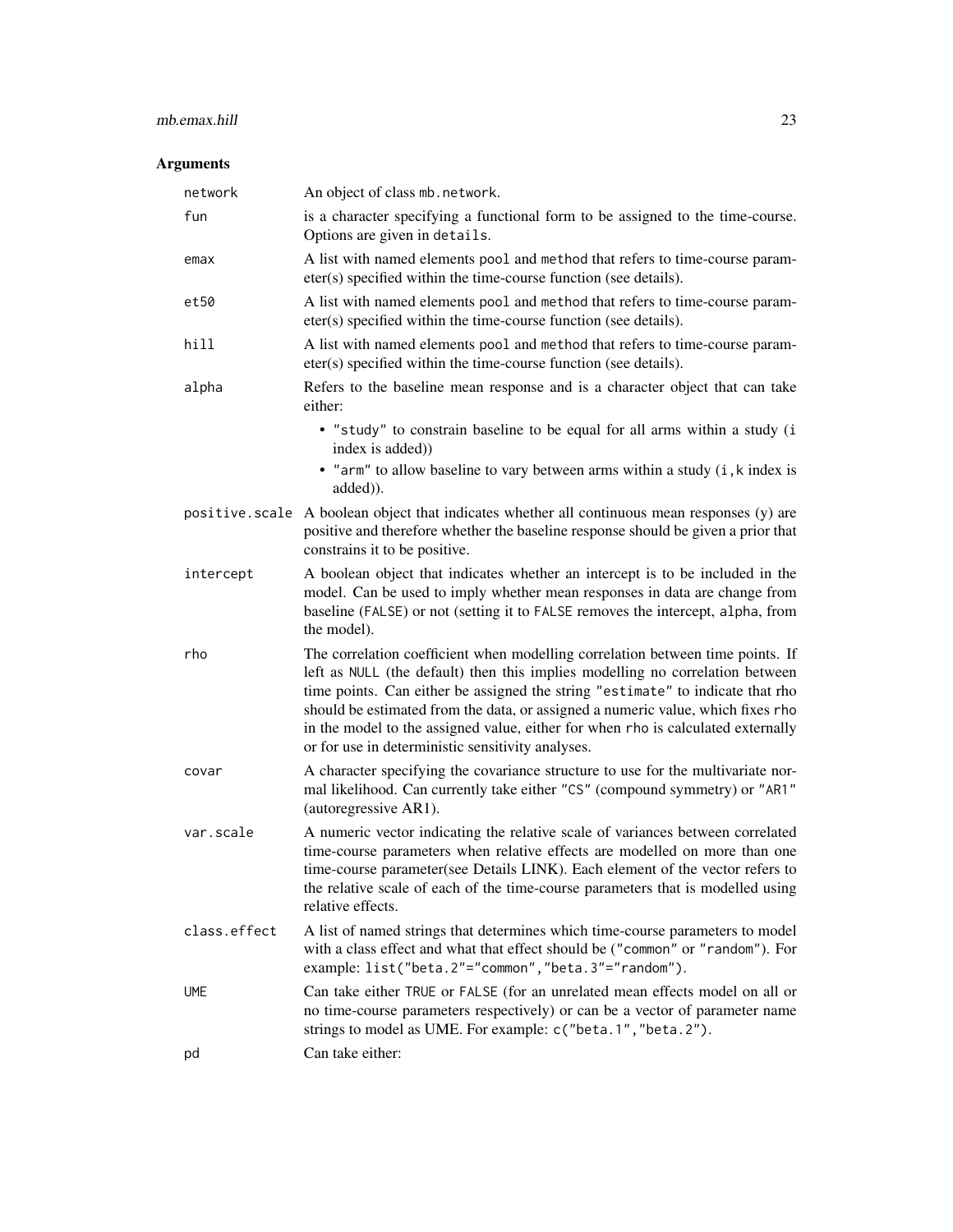|          | • pv only pV will be reported (as automatically outputted by $R2jags$ ).                                                                                                                                  |
|----------|-----------------------------------------------------------------------------------------------------------------------------------------------------------------------------------------------------------|
|          | • plugin calculates pD by the plug-in method (Spiegelhalter et al. 2002).<br>It is faster, but may output negative non-sensical values, due to skewed<br>deviances that can arise with non-linear models. |
|          | • pd. k1 calculates pD by the Kullback–Leibler divergence (Plummer 2008).<br>This will require running the model for additional iterations but will always<br>produce a positive result.                  |
|          | • popt calculates pD using an optimism adjustment which allows for calcu-<br>lation of the penalized expected deviance (Plummer 2008)                                                                     |
| parallel | A boolean value that indicates whether JAGS should be run in parallel (TRUE) or<br>not (FALSE). If TRUE then the number of cores to use is automatically calculated.                                      |
| priors   | A named list of parameter values (without indices) and replacement prior distri-<br>bution values given as strings using distributions as specified in JAGS syntax.                                       |
| .        | Arguments to be sent to mb. run()                                                                                                                                                                         |

#### Value

An object of S3 class c("mbnma", "rjags")`` containing parameter results from the model. Can be summarized by print()and can check traceplots usingR2jags::traceplot()or various functions from the packagemcmcplots'.

Nodes that are automatically monitored (if present in the model) have the following interpretation. They will have an additional suffix that relates to the name/number of the time-course parameter to which they correspond (e.g. d.et50 or d.1):

- d The pooled relative effect for a given treatment compared to the network reference treatment for a particular time-course parameter, reported if pool="rel"
- sd.d The between-study SD (heterogeneity) for relative effects, reported if pool="rel" and method="random"
- D The class effect for a given class compared to the network reference class for a particular time-course parameter
- sd.D The standard deviation for the pooled relative effects of treatments within a given class from a model with a random class effect.
- beta If pool="const" then only a single node will be present in the output, which corresponds to the absolute value of a particular time-course parameter across the network, If pool="arm" then for the relevant time-course parameter there will be one node for each treatment, which represents the absolute value of the time-course parameter for each treatment
- sd.beta Reported if method="random" and pool is either "const" or "arm". If pool="const" this represents the between-study SD for the absolute value of a particular time-course parameter exchangeable across the network. If pool="arm" this represents the between-study SD for the absolute value of a particular time-course parameter exchangeable by treatment
- rho The correlation coefficient for correlation between time-points. Its interpretation will differ depending on the covariance structure used
- totresdev The residual deviance of the model
- deviance The deviance of the model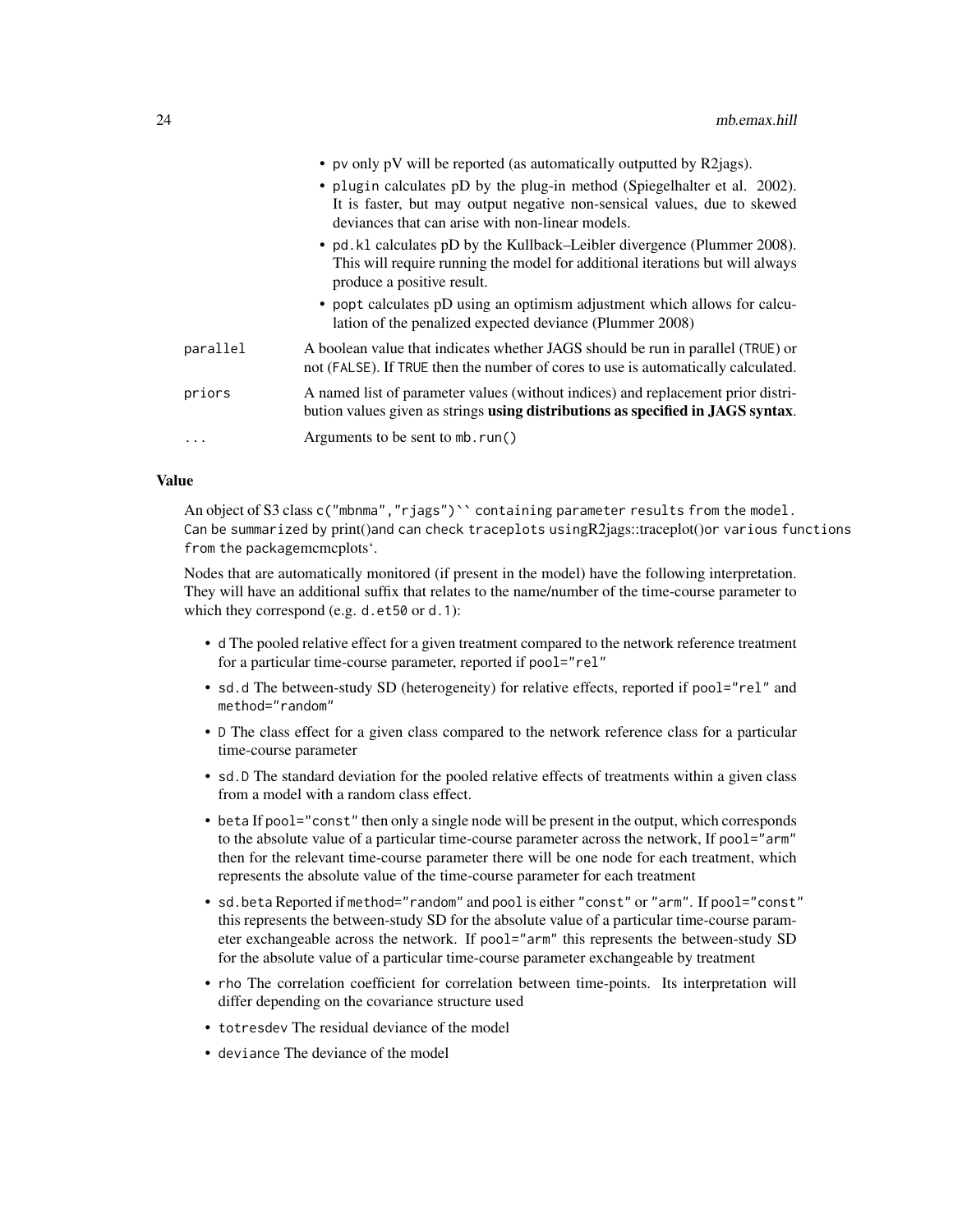If there are errors in the JAGS model code then the object will be a list consisting of two elements - an error message from JAGS that can help with debugging and model.arg, a list of arguments provided to mb.run() which includes jagscode, the JAGS code for the model that can help users identify the source of the error.

#### Time-course parameters

Time-course parameters in the model must be provided as a list with named elements pool and method.

pool is used to define the approach used for pooling of a given time-course parameter and can take any of the following values:

- "rel" indicates that relative effects should be pooled for this time-course parameter. This preserves randomisation within included studies, are likely to vary less between studies (only due to effect modification), and allow for testing of consistency between direct and indirect evidence. Pooling follows the general approach for Network Meta-Analysis proposed by Lu and Ades (2004).
- "arm" indicates that study arms should be pooled within each treatment in the network for this time-course parameter. This allows estimation of absolute time-course parameter values, but makes stronger assumptions regarding similarity of studies.
- "const" indicates that study arms should be pooled across the whole network for this timecourse parameter *independently of assigned treatment*. This implies using a single value across the network for this time-course parameter, and may therefore be making very strong assumptions of similarity.

method is used to define the model used for meta-analysis for a given time-course parameter and can take any of the following values:

- "common" implies that all studies estimate the same true effect (akin to a "fixed effects" metaanalysis)
- "random" implies that all studies estimate a separate true effect, but that each of these true effects vary randomly around a true mean effect. This approach allows for modelling of between-study heterogeneity.
- numeric() Assigned a numeric value this can only be used if pool="const". It indicates that this time-course parameter should not be estimated from the data but should be assigned the numeric value determined by the user. This can be useful for fixing specific time-course parameters (e.g. Hill parameters in Emax functions or knot location in piecewise functions).

When relative effects are modelled on more than one time-course parameter, correlation between the time-course parameters is automatically estimated using a vague Wishart prior. This prior can be made slightly more informative by specifying the relative scale of variances between the timecourse parameters using var.scale.

## Correlation between observations

When modelling correlation between observations using rho, values for rho must imply a positive semidefinite covariance matrix. If estimating rho from the data (by assigning it "estimate"), the default prior distribution (dunif(-1,1)) may include values that exclude a positive semidefinite covariance matrix. This prior can be restricted (e.g. to dunif( $\varnothing$ , 1)) using the priors argument (see [get.prior](#page-11-1))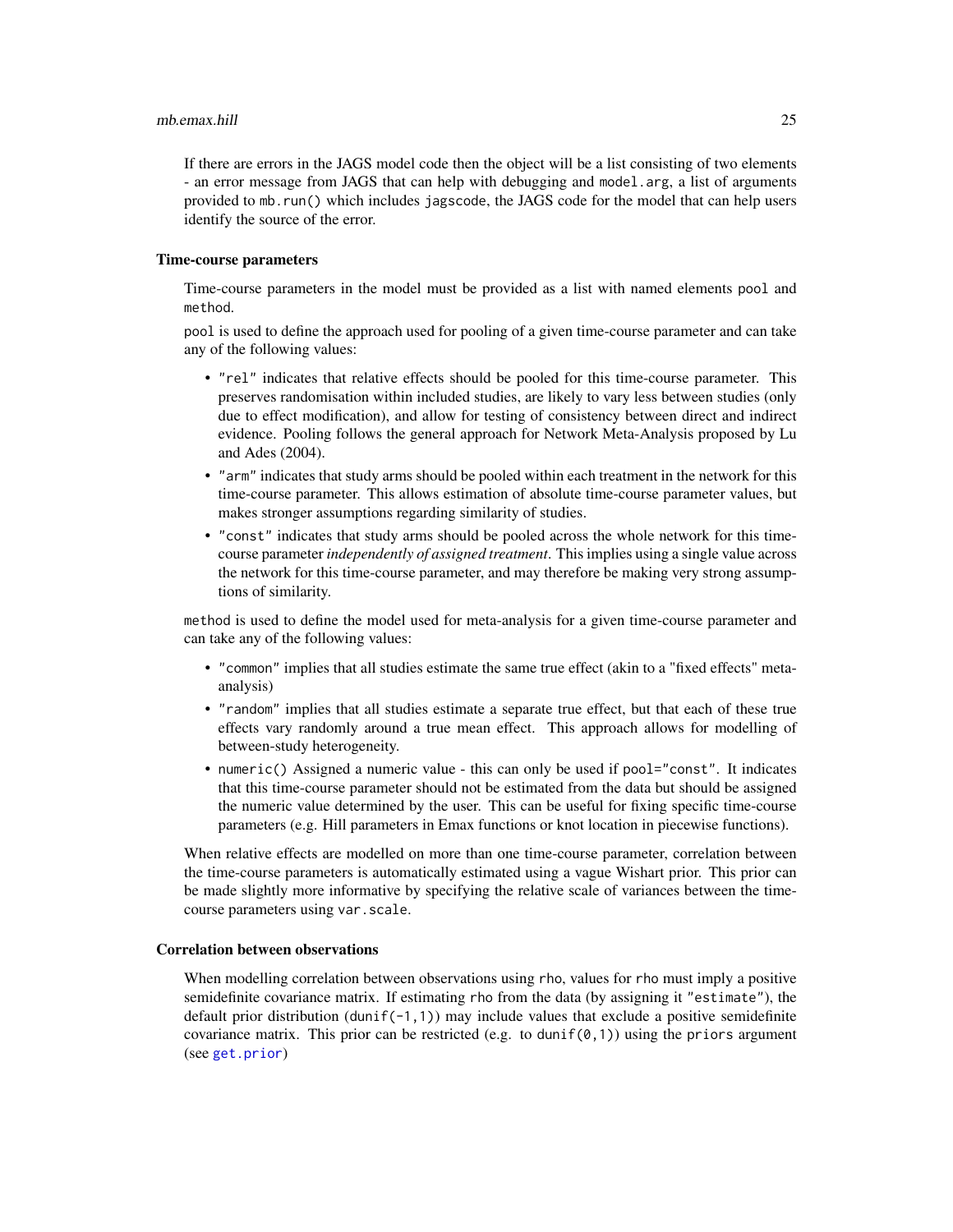#### References

Lu G, Ades AE (2004). "Combination of direct and indirect evidence in mixed treatment comparisons." *Stat Med*, 23(20), 3105-24. ISSN 0277-6715 (Print) 0277-6715 (Linking), doi: [10.1002/](https://doi.org/10.1002/sim.1875) [sim.1875,](https://doi.org/10.1002/sim.1875) <https://www.ncbi.nlm.nih.gov/pubmed/15449338>.

Pedder H, Dias S, Bennetts M, Boucher M, Welton NJ (2019). "Modelling time-course relationships with multiple treatments: Model-Based Network Meta-Analysis for continuous summary outcomes." *Res Synth Methods*, 10(2), 267-286.

Plummer M (2008). "Penalized loss functions for Bayesian model comparison." *Biostatistics*, 9(3), 523-39. ISSN 1468-4357 (Electronic) 1465-4644 (Linking), [https://www.ncbi.nlm.nih.gov/](https://www.ncbi.nlm.nih.gov/pubmed/18209015) [pubmed/18209015](https://www.ncbi.nlm.nih.gov/pubmed/18209015).

Spiegelhalter DJ, Best NG, Carlin BP, van der Linde A (2002). "Bayesian measures of model complexity and fit." *J R Statistic Soc B*, 64(4), 583-639.

## Examples

```
# Create mb.network object
network <- mb.network(osteopain)
```

```
# Fit model with random consistency effects on emax, fixed consistency effects on et50, and a
#Hill parameter of 0.2 across the network
result <- mb.emax.hill(network,
 emax=list(pool="rel", method="random"),
 et50=list(pool="rel", method="common"),
 hill=list(pool="const", method=0.2))
```

```
####### Examine MCMC diagnostics (using mcmcplots package) #######
```

```
# Density plots
mcmcplots::denplot(result, c("d.et50[2]", "deviance", "sd.emax", "totresdev"))
```

```
# Traceplots
mcmcplots::traplot(result)
```

```
# Caterpillar plots
mcmcplots::caterplot(result, "d.emax")
```

```
########## Output ###########
```

```
# Print R2jags output and summary
print(result)
summary(result)
```

```
# Plot forest plot of results
plot(result)
```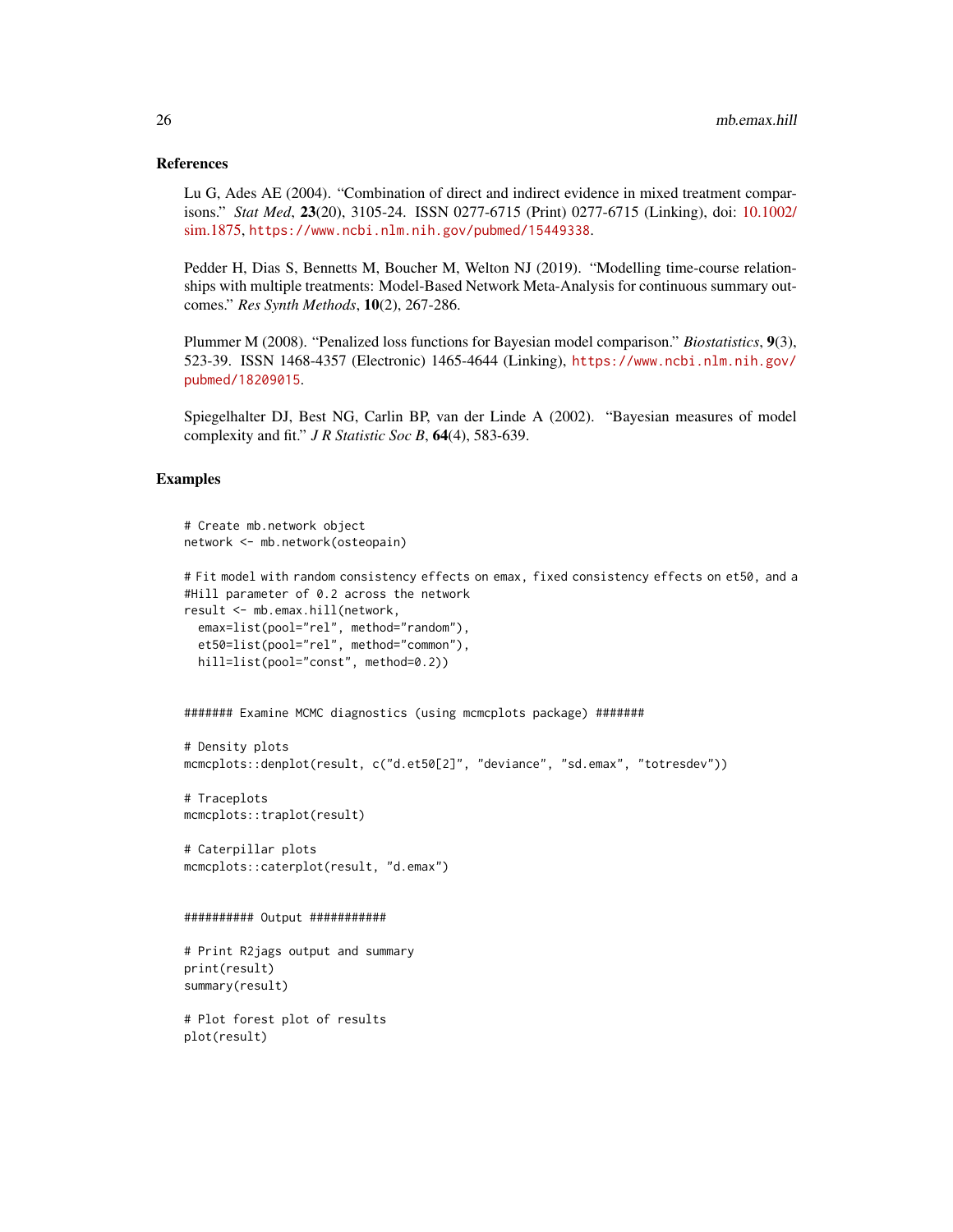```
###### Additional model arguments ######
# Create mb.network object containing class variable
network <- mb.network(goutSUA_CFB)
# Fit model with class effects and correlation between time points and user-defined priors
mb.emax.hill(network, alpha="study",
 parameters.to.save=c("d.emax", "d.et50", "beta.hill"),
 emax=list(pool="rel", method="random"),
 et50=list(pool="rel", method="common"),
 hill=list(pool="const", method="common"),
 rho="estimate", covar="AR1",
 priors=list("rho"="dunif(0,1)"),
 class.effect=list("et50"="random")
 )
```
mb.exponential *Run MBNMA model with an exponential time-course function*

#### Description

Fits a Bayesian model-based network meta-analysis (MBNMA) with a defined time-course function. This function accounts for repeated measures over time within studies by applying an exponential time-course function. Follows the methods of Pedder et al. (2019). This function acts as a wrapper for mb.run() that allows for more clearly defined parameter names.

#### Usage

```
mb.exponential(network, lambda = list(pool = "rel", method = "common"),
  alpha = "study", positive.scale = FALSE, intercept = TRUE,
  rho = NULL, covar = NULL, var.scale = NULL,
  class.effect = list(), UME = FALSE, pd = "pv", parallel = TRUE,
 priors = NULL, ...)
```
## Arguments

| network | An object of class mb. network.                                                                                                                  |
|---------|--------------------------------------------------------------------------------------------------------------------------------------------------|
| lambda  | A list with named elements pool and method that refers to time-course param-<br>eter(s) specified within the time-course function (see details). |
| alpha   | Refers to the baseline mean response and is a character object that can take<br>either:                                                          |
|         | • "study" to constrain baseline to be equal for all arms within a study (i<br>index is added)                                                    |
|         | • "arm" to allow baseline to vary between arms within a study (i, k index is<br>added).                                                          |
|         |                                                                                                                                                  |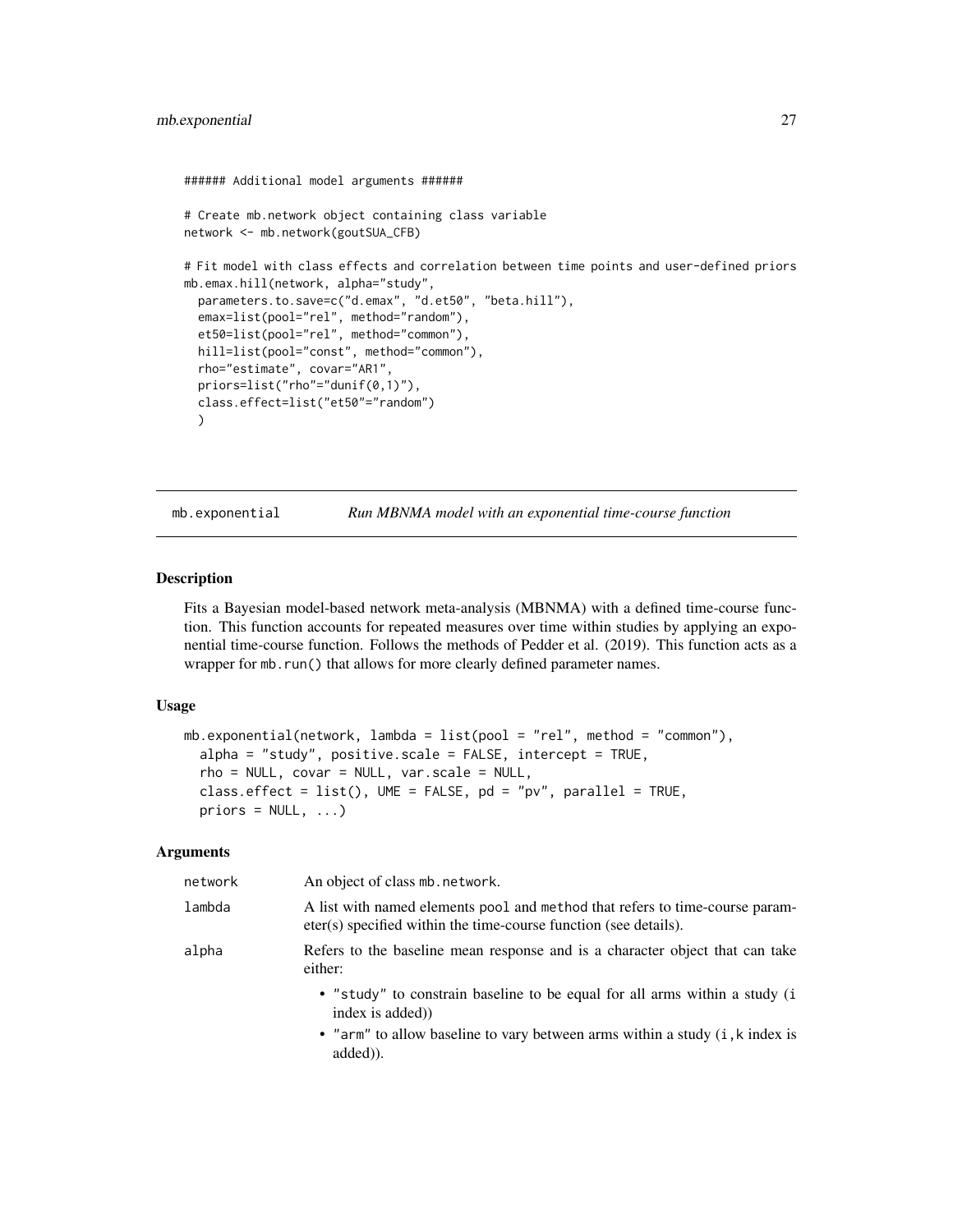- positive. scale A boolean object that indicates whether all continuous mean responses  $(y)$  are positive and therefore whether the baseline response should be given a prior that constrains it to be positive.
- intercept A boolean object that indicates whether an intercept is to be included in the model. Can be used to imply whether mean responses in data are change from baseline (FALSE) or not (setting it to FALSE removes the intercept, alpha, from the model).
- rho The correlation coefficient when modelling correlation between time points. If left as NULL (the default) then this implies modelling no correlation between time points. Can either be assigned the string "estimate" to indicate that rho should be estimated from the data, or assigned a numeric value, which fixes rho in the model to the assigned value, either for when rho is calculated externally or for use in deterministic sensitivity analyses.
- covar A character specifying the covariance structure to use for the multivariate normal likelihood. Can currently take either "CS" (compound symmetry) or "AR1" (autoregressive AR1).
- var.scale A numeric vector indicating the relative scale of variances between correlated time-course parameters when relative effects are modelled on more than one time-course parameter(see Details LINK). Each element of the vector refers to the relative scale of each of the time-course parameters that is modelled using relative effects.
- class.effect A list of named strings that determines which time-course parameters to model with a class effect and what that effect should be ("common" or "random"). For example: list("beta.2"="common","beta.3"="random").
- UME Can take either TRUE or FALSE (for an unrelated mean effects model on all or no time-course parameters respectively) or can be a vector of parameter name strings to model as UME. For example: c("beta.1","beta.2").

## pd Can take either:

- pv only pV will be reported (as automatically outputted by R2jags).
- plugin calculates pD by the plug-in method (Spiegelhalter et al. 2002). It is faster, but may output negative non-sensical values, due to skewed deviances that can arise with non-linear models.
- pd.kl calculates pD by the Kullback–Leibler divergence (Plummer 2008). This will require running the model for additional iterations but will always produce a positive result.
- popt calculates pD using an optimism adjustment which allows for calculation of the penalized expected deviance (Plummer 2008)
- parallel A boolean value that indicates whether JAGS should be run in parallel (TRUE) or not (FALSE). If TRUE then the number of cores to use is automatically calculated.
- priors A named list of parameter values (without indices) and replacement prior distribution values given as strings using distributions as specified in JAGS syntax.
- ... **Arguments to be sent to mb.run()**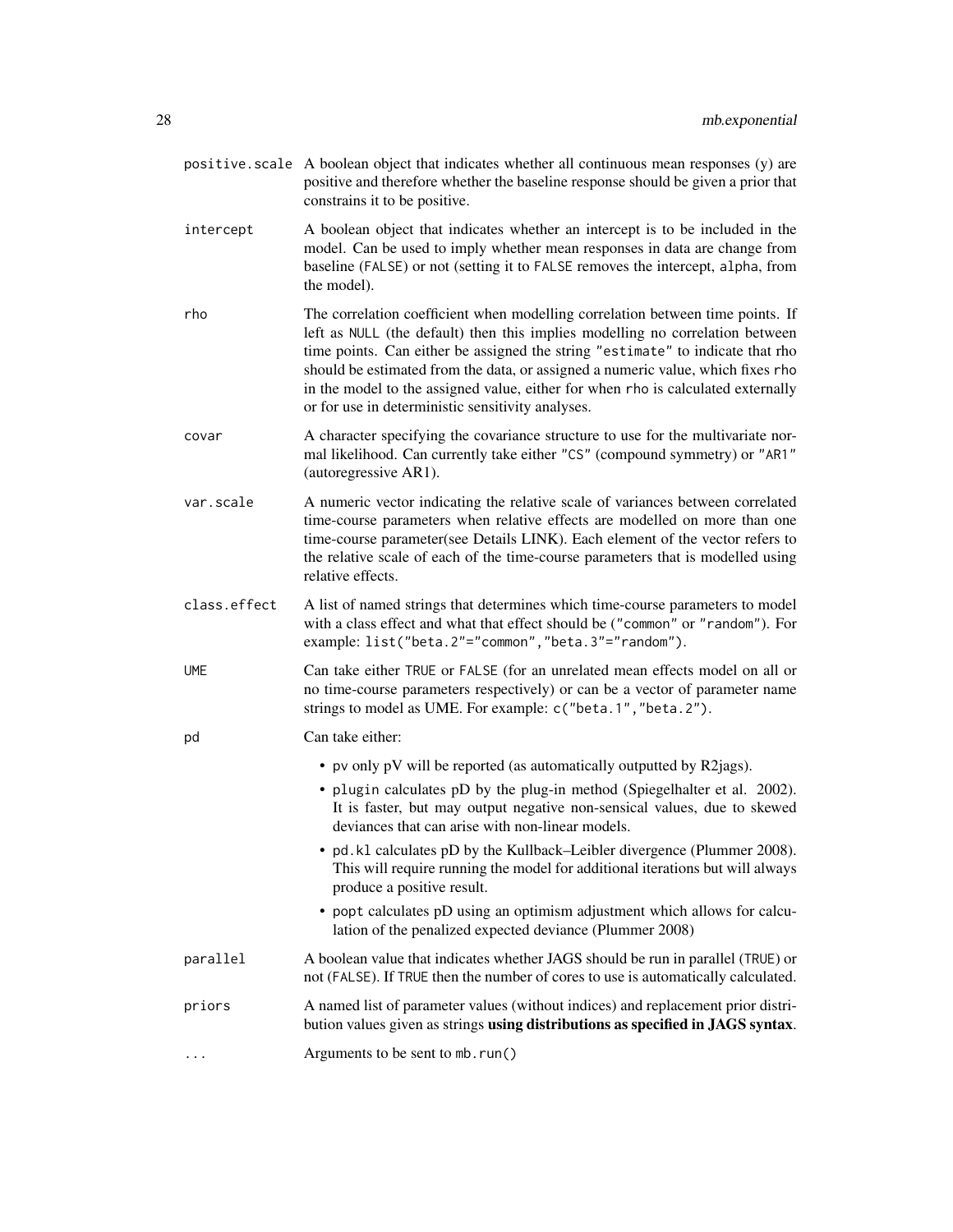#### mb.exponential 29

#### Value

An object of S3 class c("mbnma", "riags")`` containing parameter results from the model. Can be summarized by print()and can check traceplots usingR2jags::traceplot()or various functions from the packagemcmcplots'.

Nodes that are automatically monitored (if present in the model) have the following interpretation. They will have an additional suffix that relates to the name/number of the time-course parameter to which they correspond (e.g. d.et50 or d.1):

- d The pooled relative effect for a given treatment compared to the network reference treatment for a particular time-course parameter, reported if pool="rel"
- sd.d The between-study SD (heterogeneity) for relative effects, reported if pool="rel" and method="random"
- D The class effect for a given class compared to the network reference class for a particular time-course parameter
- sd.D The standard deviation for the pooled relative effects of treatments within a given class from a model with a random class effect.
- beta If pool="const" then only a single node will be present in the output, which corresponds to the absolute value of a particular time-course parameter across the network, If pool="arm" then for the relevant time-course parameter there will be one node for each treatment, which represents the absolute value of the time-course parameter for each treatment
- sd.beta Reported if method="random" and pool is either "const" or "arm". If pool="const" this represents the between-study SD for the absolute value of a particular time-course parameter exchangeable across the network. If pool="arm" this represents the between-study SD for the absolute value of a particular time-course parameter exchangeable by treatment
- rho The correlation coefficient for correlation between time-points. Its interpretation will differ depending on the covariance structure used
- totresdev The residual deviance of the model
- deviance The deviance of the model

If there are errors in the JAGS model code then the object will be a list consisting of two elements - an error message from JAGS that can help with debugging and model.arg, a list of arguments provided to mb.run() which includes jagscode, the JAGS code for the model that can help users identify the source of the error.

#### Time-course parameters

Time-course parameters in the model must be provided as a list with named elements pool and method.

pool is used to define the approach used for pooling of a given time-course parameter and can take any of the following values:

• "rel" indicates that relative effects should be pooled for this time-course parameter. This preserves randomisation within included studies, are likely to vary less between studies (only due to effect modification), and allow for testing of consistency between direct and indirect evidence. Pooling follows the general approach for Network Meta-Analysis proposed by Lu and Ades (2004).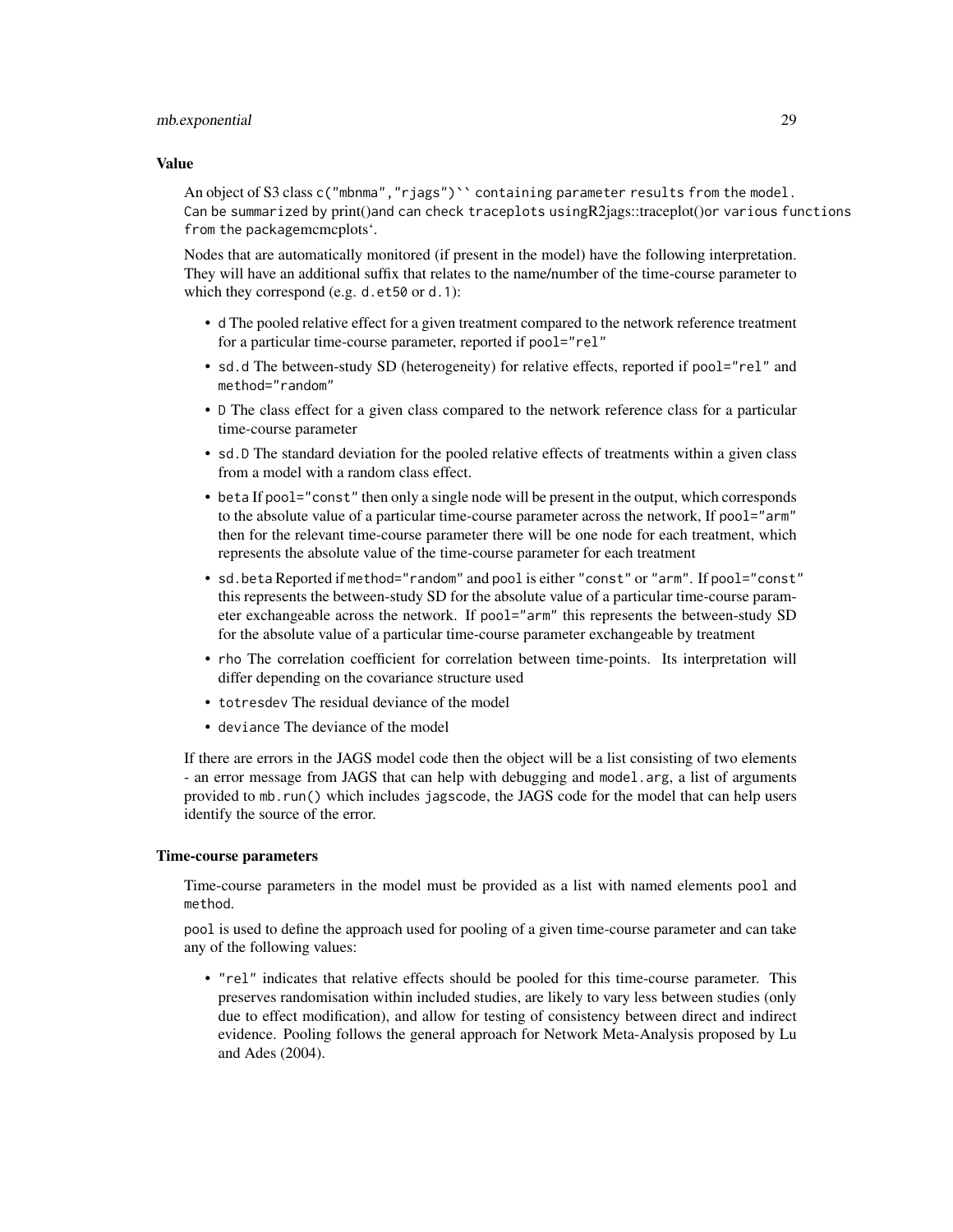- "arm" indicates that study arms should be pooled within each treatment in the network for this time-course parameter. This allows estimation of absolute time-course parameter values, but makes stronger assumptions regarding similarity of studies.
- "const" indicates that study arms should be pooled across the whole network for this timecourse parameter *independently of assigned treatment*. This implies using a single value across the network for this time-course parameter, and may therefore be making very strong assumptions of similarity.

method is used to define the model used for meta-analysis for a given time-course parameter and can take any of the following values:

- "common" implies that all studies estimate the same true effect (akin to a "fixed effects" metaanalysis)
- "random" implies that all studies estimate a separate true effect, but that each of these true effects vary randomly around a true mean effect. This approach allows for modelling of between-study heterogeneity.
- numeric() Assigned a numeric value this can only be used if pool="const". It indicates that this time-course parameter should not be estimated from the data but should be assigned the numeric value determined by the user. This can be useful for fixing specific time-course parameters (e.g. Hill parameters in Emax functions or knot location in piecewise functions).

When relative effects are modelled on more than one time-course parameter, correlation between the time-course parameters is automatically estimated using a vague Wishart prior. This prior can be made slightly more informative by specifying the relative scale of variances between the timecourse parameters using var.scale.

#### Correlation between observations

When modelling correlation between observations using rho, values for rho must imply a positive semidefinite covariance matrix. If estimating rho from the data (by assigning it "estimate"), the default prior distribution (dunif( $-1,1$ )) may include values that exclude a positive semidefinite covariance matrix. This prior can be restricted (e.g. to dunif( $\varnothing$ , 1)) using the priors argument (see [get.prior](#page-11-1))

#### References

Lu G, Ades AE (2004). "Combination of direct and indirect evidence in mixed treatment comparisons." *Stat Med*, 23(20), 3105-24. ISSN 0277-6715 (Print) 0277-6715 (Linking), doi: [10.1002/](https://doi.org/10.1002/sim.1875) [sim.1875,](https://doi.org/10.1002/sim.1875) <https://www.ncbi.nlm.nih.gov/pubmed/15449338>.

Pedder H, Dias S, Bennetts M, Boucher M, Welton NJ (2019). "Modelling time-course relationships with multiple treatments: Model-Based Network Meta-Analysis for continuous summary outcomes." *Res Synth Methods*, 10(2), 267-286.

Plummer M (2008). "Penalized loss functions for Bayesian model comparison." *Biostatistics*, 9(3), 523-39. ISSN 1468-4357 (Electronic) 1465-4644 (Linking), [https://www.ncbi.nlm.nih.gov/](https://www.ncbi.nlm.nih.gov/pubmed/18209015) [pubmed/18209015](https://www.ncbi.nlm.nih.gov/pubmed/18209015).

Spiegelhalter DJ, Best NG, Carlin BP, van der Linde A (2002). "Bayesian measures of model complexity and fit." *J R Statistic Soc B*, 64(4), 583-639.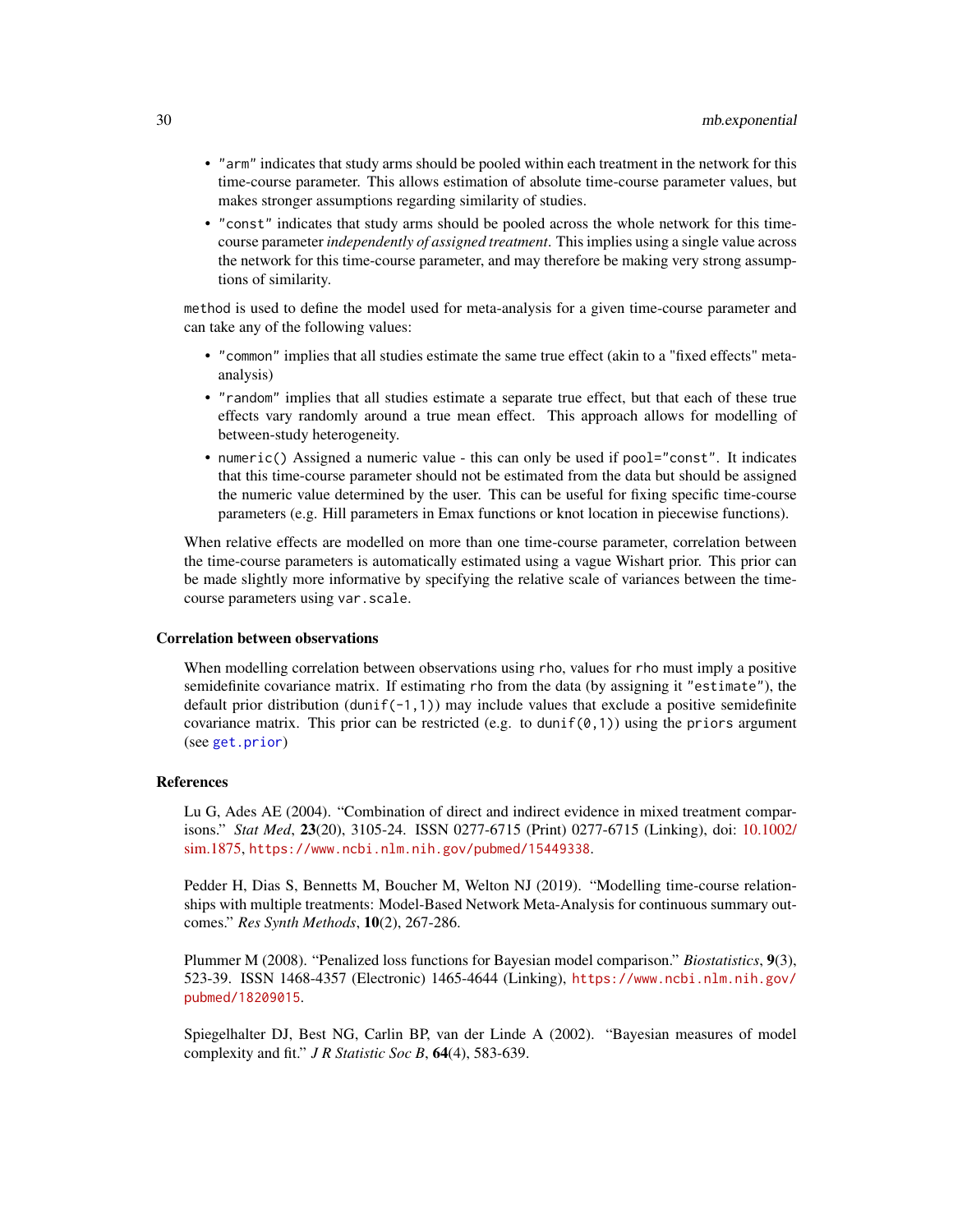#### <span id="page-30-0"></span>mb.fract.first 31

#### Examples

```
# Create mb.network object
network <- mb.network(osteopain)
# Fit exponential time-course with random consistency treatment effects
result <- mb.exponential(network,
  lambda=list(pool="rel", method="random"))
####### Examine MCMC diagnostics (using mcmcplots package) #######
# Density plots
mcmcplots::denplot(result, parms=c("sd.lambda", "d.lambda[2]"))
# Traceplots
mcmcplots::traplot(result)
# Caterpillar plots
mcmcplots::caterplot(result, "d.lambda")
########## Output ###########
# Print R2jags output and summary
print(result)
summary(result)
# Plot forest plot of results
plot(result)
###### Additional model arguments ######
# Fit model with unrelated mean effects that saves residual deviance contributions
mb.exponential(network, alpha="study",
  parameters.to.save=c("d.lambda", "resdev"),
  lambda=list(pool="rel", method="random"),
  UME=TRUE
  )
```
mb.fract.first **Run MBNMA** model with a first-order fractional polynomial time*course function*

#### Description

Fits a Bayesian model-based network meta-analysis (MBNMA) with a defined time-course function. This function accounts for repeated measures over time within studies by applying a first-order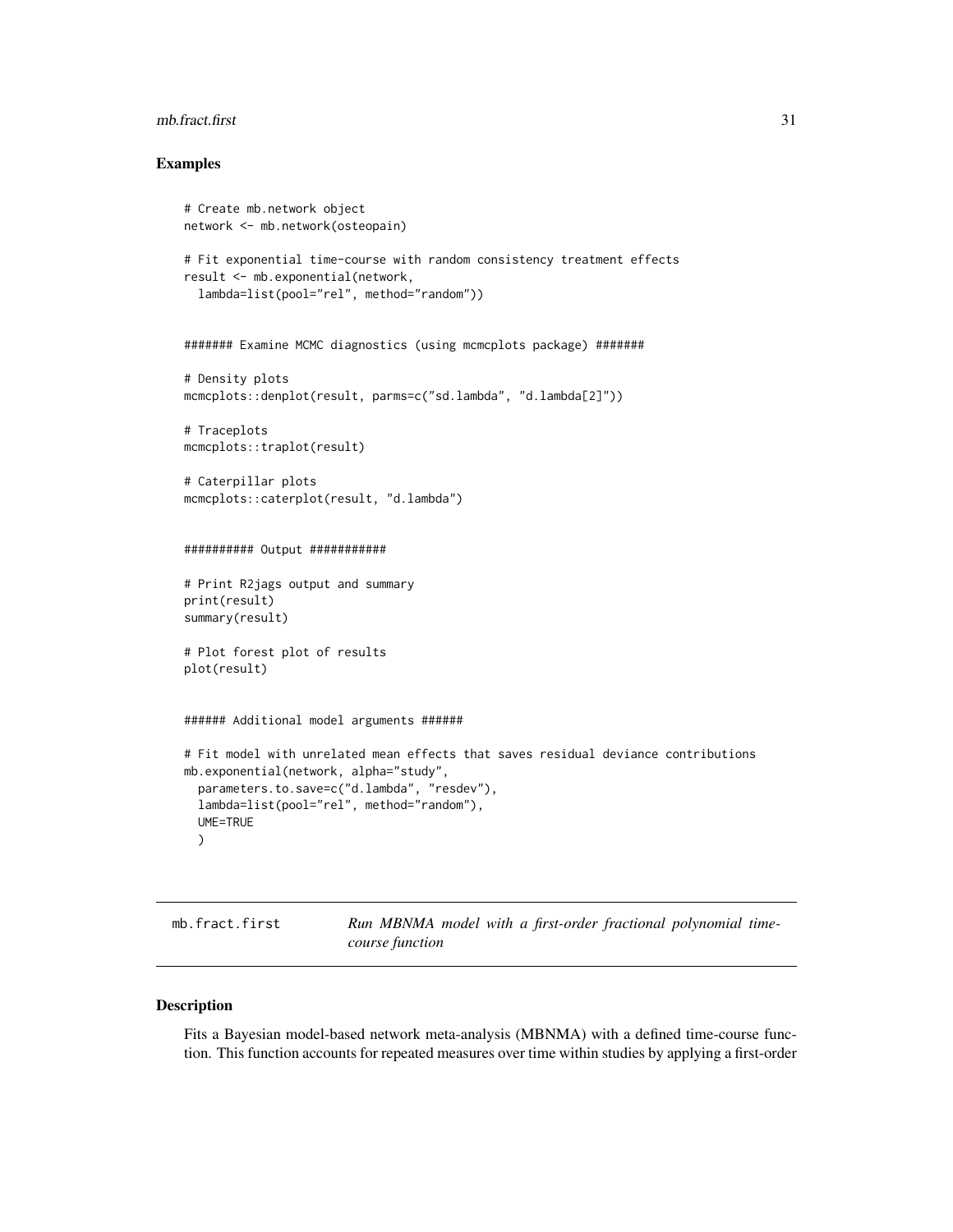fractional polynomial time-course function (Jansen et al. 2015). Follows the methods of Pedder et al. (2019). This function acts as a wrapper for mb.run() that allows for more clearly defined parameter names.

## Usage

```
mb.fract.first(network, slope = list(pool = "rel", method = "common"),
 power = list(pool = "const", method = "common"), alpha = "study",
 positive.scale = FALSE, intercept = TRUE, rho = NULL,
 covar = NULL, var.scale = NULL, class.effect = list(),
 UME = FALSE, pd = "pv", parallel = TRUE, priors = NULL, ...)
```
## Arguments

| network   | An object of class mb. network.                                                                                                                                                                                                                                                                                                                                                                                                                                               |
|-----------|-------------------------------------------------------------------------------------------------------------------------------------------------------------------------------------------------------------------------------------------------------------------------------------------------------------------------------------------------------------------------------------------------------------------------------------------------------------------------------|
| slope     | list with named elements pool and method that refers to time-course parame-<br>ter(s) specified within the time-course function (see details).                                                                                                                                                                                                                                                                                                                                |
| power     | A list with named elements pool and method that refers to time-course parame-<br>ter(s) specified within the time-course function (see details). For this parameter,<br>pool must be set to "arm" or "const" (i.e. it cannot be "rel").                                                                                                                                                                                                                                       |
| alpha     | Refers to the baseline mean response and is a character object that can take<br>either:                                                                                                                                                                                                                                                                                                                                                                                       |
|           | • "study" to constrain baseline to be equal for all arms within a study (i<br>index is added))                                                                                                                                                                                                                                                                                                                                                                                |
|           | • "arm" to allow baseline to vary between arms within a study (i, k index is<br>added)).                                                                                                                                                                                                                                                                                                                                                                                      |
|           | positive scale A boolean object that indicates whether all continuous mean responses (y) are<br>positive and therefore whether the baseline response should be given a prior that<br>constrains it to be positive.                                                                                                                                                                                                                                                            |
| intercept | A boolean object that indicates whether an intercept is to be included in the<br>model. Can be used to imply whether mean responses in data are change from<br>baseline (FALSE) or not (setting it to FALSE removes the intercept, alpha, from<br>the model).                                                                                                                                                                                                                 |
| rho       | The correlation coefficient when modelling correlation between time points. If<br>left as NULL (the default) then this implies modelling no correlation between<br>time points. Can either be assigned the string "estimate" to indicate that rho<br>should be estimated from the data, or assigned a numeric value, which fixes rho<br>in the model to the assigned value, either for when rho is calculated externally<br>or for use in deterministic sensitivity analyses. |
| covar     | A character specifying the covariance structure to use for the multivariate nor-<br>mal likelihood. Can currently take either "CS" (compound symmetry) or "AR1"<br>(autoregressive AR1).                                                                                                                                                                                                                                                                                      |
| var.scale | A numeric vector indicating the relative scale of variances between correlated<br>time-course parameters when relative effects are modelled on more than one<br>time-course parameter(see Details LINK). Each element of the vector refers to<br>the relative scale of each of the time-course parameters that is modelled using<br>relative effects.                                                                                                                         |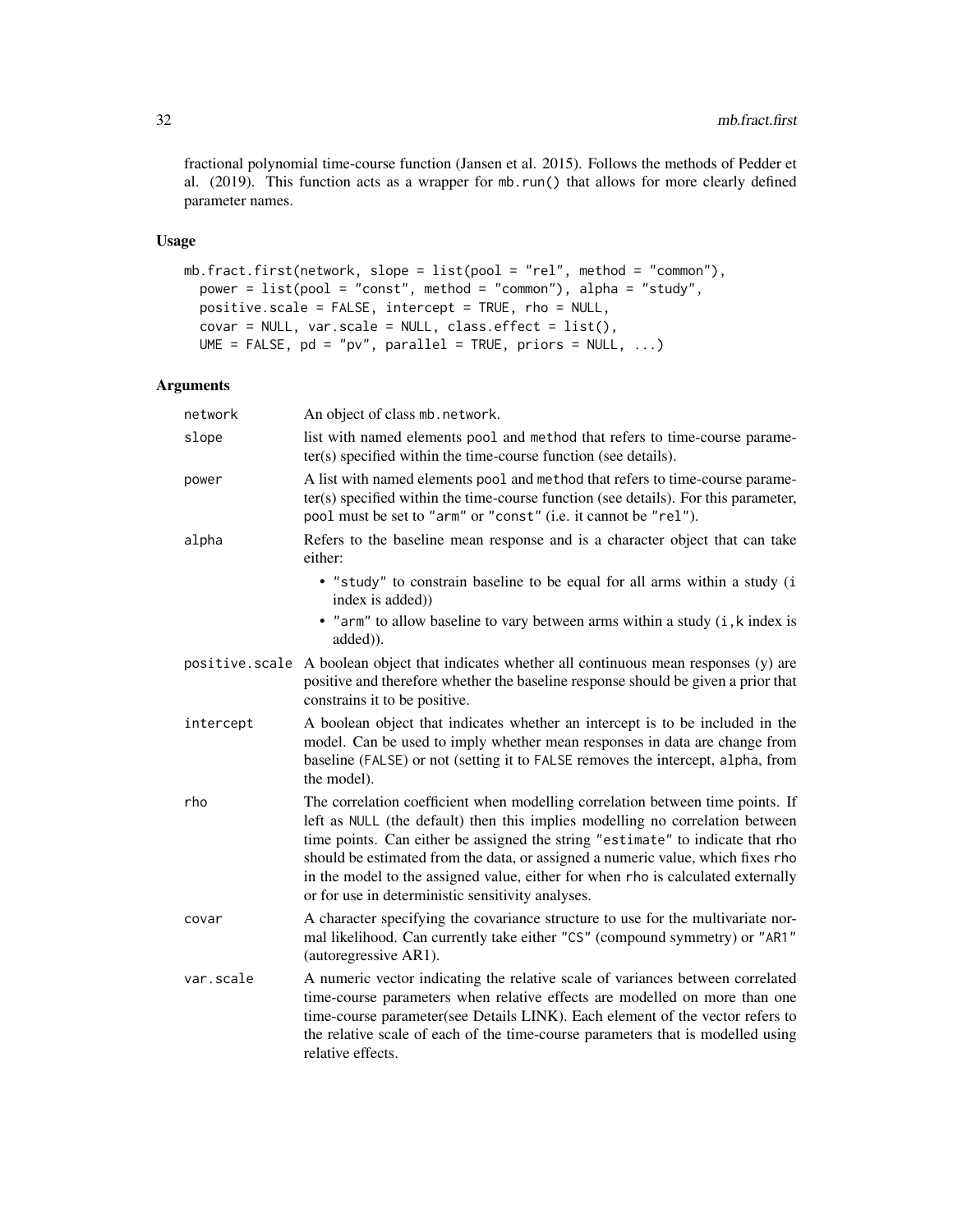| class.effect | A list of named strings that determines which time-course parameters to model<br>with a class effect and what that effect should be ("common" or "random"). For<br>example: list("beta.2"="common","beta.3"="random").       |
|--------------|------------------------------------------------------------------------------------------------------------------------------------------------------------------------------------------------------------------------------|
| <b>UME</b>   | Can take either TRUE or FALSE (for an unrelated mean effects model on all or<br>no time-course parameters respectively) or can be a vector of parameter name<br>strings to model as UME. For example: c("beta.1", "beta.2"). |
| pd           | Can take either:                                                                                                                                                                                                             |
|              | • pv only pV will be reported (as automatically outputted by R2jags).                                                                                                                                                        |
|              | • plugin calculates pD by the plug-in method (Spiegelhalter et al. 2002).<br>It is faster, but may output negative non-sensical values, due to skewed<br>deviances that can arise with non-linear models.                    |
|              | • pd. k1 calculates pD by the Kullback–Leibler divergence (Plummer 2008).<br>This will require running the model for additional iterations but will always<br>produce a positive result.                                     |
|              | • popt calculates pD using an optimism adjustment which allows for calcu-<br>lation of the penalized expected deviance (Plummer 2008)                                                                                        |
| parallel     | A boolean value that indicates whether JAGS should be run in parallel (TRUE) or<br>not (FALSE). If TRUE then the number of cores to use is automatically calculated.                                                         |
| priors       | A named list of parameter values (without indices) and replacement prior distri-<br>bution values given as strings using distributions as specified in JAGS syntax.                                                          |
| .            | Arguments to be sent to mb. run()                                                                                                                                                                                            |

#### Value

An object of S3 class c("mbnma", "rjags")' containing parameter results from the model. Can be summarized by print()and can check traceplots usingR2jags::traceplot()or various functions from the packagemcmcplots'.

Nodes that are automatically monitored (if present in the model) have the following interpretation. They will have an additional suffix that relates to the name/number of the time-course parameter to which they correspond (e.g. d.et50 or d.1):

- d The pooled relative effect for a given treatment compared to the network reference treatment for a particular time-course parameter, reported if pool="rel"
- sd.d The between-study SD (heterogeneity) for relative effects, reported if pool="rel" and method="random"
- D The class effect for a given class compared to the network reference class for a particular time-course parameter
- sd.D The standard deviation for the pooled relative effects of treatments within a given class from a model with a random class effect.
- beta If pool="const" then only a single node will be present in the output, which corresponds to the absolute value of a particular time-course parameter across the network, If pool="arm" then for the relevant time-course parameter there will be one node for each treatment, which represents the absolute value of the time-course parameter for each treatment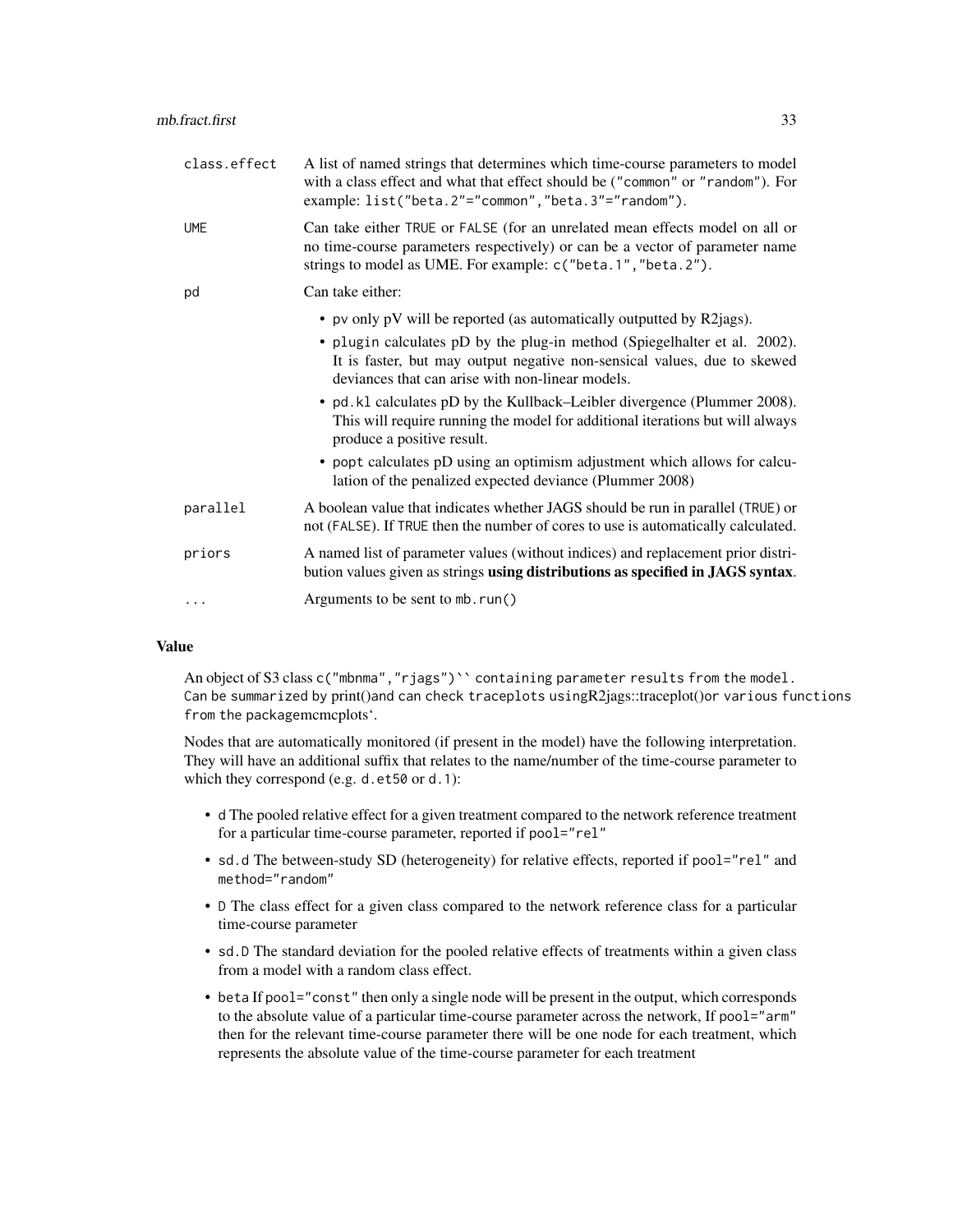- sd.beta Reported if method="random" and pool is either "const" or "arm". If pool="const" this represents the between-study SD for the absolute value of a particular time-course parameter exchangeable across the network. If pool="arm" this represents the between-study SD for the absolute value of a particular time-course parameter exchangeable by treatment
- rho The correlation coefficient for correlation between time-points. Its interpretation will differ depending on the covariance structure used
- totresdev The residual deviance of the model
- deviance The deviance of the model

If there are errors in the JAGS model code then the object will be a list consisting of two elements - an error message from JAGS that can help with debugging and model.arg, a list of arguments provided to mb.run() which includes jagscode, the JAGS code for the model that can help users identify the source of the error.

#### Time-course parameters

Time-course parameters in the model must be provided as a list with named elements pool and method.

pool is used to define the approach used for pooling of a given time-course parameter and can take any of the following values:

- "rel" indicates that relative effects should be pooled for this time-course parameter. This preserves randomisation within included studies, are likely to vary less between studies (only due to effect modification), and allow for testing of consistency between direct and indirect evidence. Pooling follows the general approach for Network Meta-Analysis proposed by Lu and Ades (2004).
- "arm" indicates that study arms should be pooled within each treatment in the network for this time-course parameter. This allows estimation of absolute time-course parameter values, but makes stronger assumptions regarding similarity of studies.
- "const" indicates that study arms should be pooled across the whole network for this timecourse parameter *independently of assigned treatment*. This implies using a single value across the network for this time-course parameter, and may therefore be making very strong assumptions of similarity.

method is used to define the model used for meta-analysis for a given time-course parameter and can take any of the following values:

- "common" implies that all studies estimate the same true effect (akin to a "fixed effects" metaanalysis)
- "random" implies that all studies estimate a separate true effect, but that each of these true effects vary randomly around a true mean effect. This approach allows for modelling of between-study heterogeneity.
- numeric() Assigned a numeric value this can only be used if pool="const". It indicates that this time-course parameter should not be estimated from the data but should be assigned the numeric value determined by the user. This can be useful for fixing specific time-course parameters (e.g. Hill parameters in Emax functions or knot location in piecewise functions).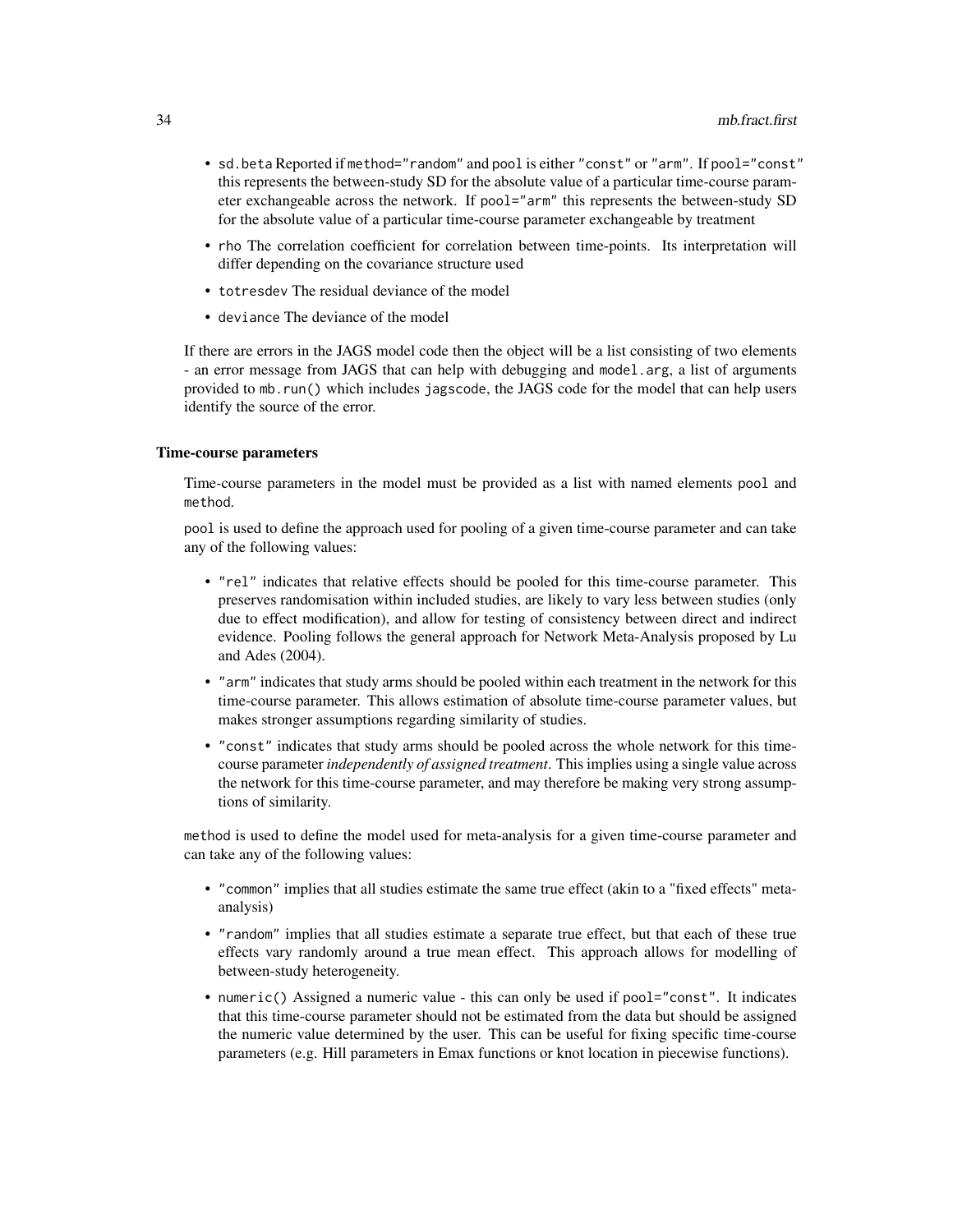#### mb.fract.first 35

When relative effects are modelled on more than one time-course parameter, correlation between the time-course parameters is automatically estimated using a vague Wishart prior. This prior can be made slightly more informative by specifying the relative scale of variances between the timecourse parameters using var.scale.

#### Correlation between observations

When modelling correlation between observations using rho, values for rho must imply a positive semidefinite covariance matrix. If estimating rho from the data (by assigning it "estimate"), the default prior distribution (dunif( $-1,1$ )) may include values that exclude a positive semidefinite covariance matrix. This prior can be restricted (e.g. to dunif( $\varnothing$ , 1)) using the priors argument (see [get.prior](#page-11-1))

## References

Jansen JP, Vieira MC, Cope S (2015). "Network meta-analysis of longitudinal data using fractional polynomials." *Stat Med*, 34(15), 2294-311. ISSN 1097-0258 (Electronic) 0277-6715 (Linking), doi: [10.1002/sim.6492,](https://doi.org/10.1002/sim.6492) <https://www.ncbi.nlm.nih.gov/pubmed/25877808>.

Lu G, Ades AE (2004). "Combination of direct and indirect evidence in mixed treatment comparisons." *Stat Med*, 23(20), 3105-24. ISSN 0277-6715 (Print) 0277-6715 (Linking), doi: [10.1002/](https://doi.org/10.1002/sim.1875) [sim.1875,](https://doi.org/10.1002/sim.1875) <https://www.ncbi.nlm.nih.gov/pubmed/15449338>.

Pedder H, Dias S, Bennetts M, Boucher M, Welton NJ (2019). "Modelling time-course relationships with multiple treatments: Model-Based Network Meta-Analysis for continuous summary outcomes." *Res Synth Methods*, 10(2), 267-286.

Plummer M (2008). "Penalized loss functions for Bayesian model comparison." *Biostatistics*, 9(3), 523-39. ISSN 1468-4357 (Electronic) 1465-4644 (Linking), [https://www.ncbi.nlm.nih.gov/](https://www.ncbi.nlm.nih.gov/pubmed/18209015) [pubmed/18209015](https://www.ncbi.nlm.nih.gov/pubmed/18209015).

Spiegelhalter DJ, Best NG, Carlin BP, van der Linde A (2002). "Bayesian measures of model complexity and fit." *J R Statistic Soc B*, 64(4), 583-639.

### Examples

```
# Create mb.network object
network <- mb.network(osteopain)
# Fit 1st order fractional polynomial time-course with random consistency treatment effects
#on the slope and a common parameter for power estimated across the network
result <- mb.fract.first(network,
 slope=list(pool="rel", method="random"),
 power=list(pool="const", method="common"))
####### Examine MCMC diagnostics (using mcmcplots package) #######
```
# Density plots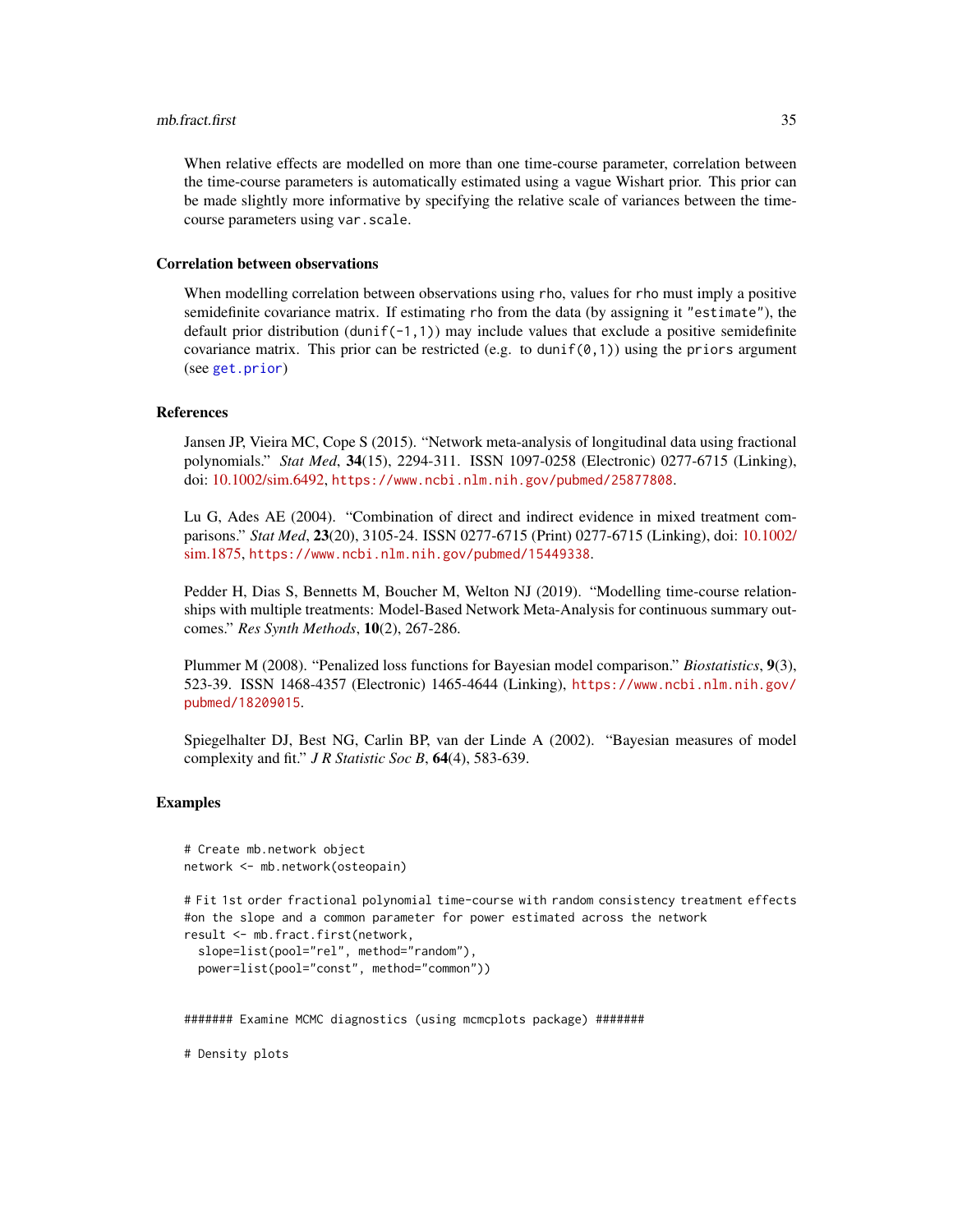```
mcmcplots::denplot(result, parms=c("sd.slope", "deviance", "beta.power"))
# Traceplots
mcmcplots::traplot(result)
# Caterpillar plots
mcmcplots::caterplot(result, "d.slope")
########## Output ###########
# Print R2jags output and summary
print(result)
summary(result)
# Plot forest plot of results
plot(result)
###### Additional model arguments ######
# Fit model with unrelated mean effects and correlation between time points
mb.fract.first(network, alpha="study",
 slope=list(pool="rel", method="random"),
 power=list(pool="const", method="common"),
 rho=0.5, covar="AR1",
 UME="slope"
 )
```
mb.fract.second **Run MBNMA** model with a second-order fractional polynomial time*course function*

## Description

Fits a Bayesian model-based network meta-analysis (MBNMA) with a defined time-course function. This function accounts for repeated measures over time within studies by applying a secondorder fractional polynomial time-course function (Jansen et al. 2015). Follows the methods of Pedder et al. (2019). This function acts as a wrapper for mb.run() that allows for more clearly defined parameter names.

#### Usage

```
mb.fract.second(network, slope.1 = list(pool = "rel", method = "common"),
  slope.2 = list(pool = "rel", method = "common"), power.1 = list(pool
  = "const", method = "common"), power.2 = list(pool = "const", method =
  "common"), alpha = "study", positive.scale = FALSE,
  intercept = TRUE, rho = NULL, covar = NULL, var.scale = NULL,
  class.effect = list(), UME = FALSE, pd = "pv", parallel = TRUE,
 priors = NULL, ...)
```
<span id="page-35-0"></span>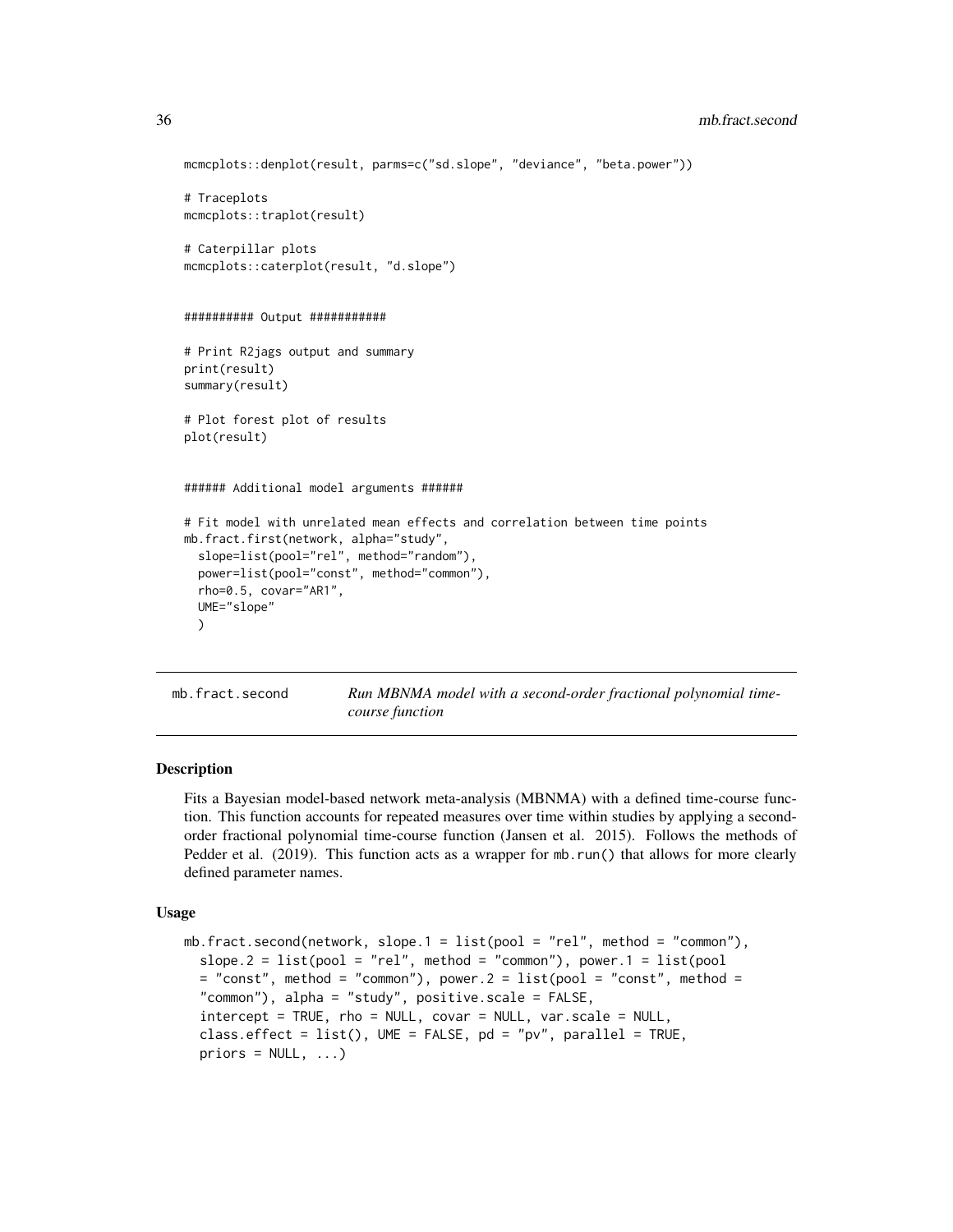# mb.fract.second 37

| network        | An object of class mb. network.                                                                                                                                                                                                                                                                                                                                                                                                                                               |
|----------------|-------------------------------------------------------------------------------------------------------------------------------------------------------------------------------------------------------------------------------------------------------------------------------------------------------------------------------------------------------------------------------------------------------------------------------------------------------------------------------|
| slope.1        | A list with named elements pool and method that refers to time-course param-<br>eter(s) specified within the time-course function (see details).                                                                                                                                                                                                                                                                                                                              |
| slope.2        | A list with named elements pool and method that refers to time-course param-<br>eter(s) specified within the time-course function (see details).                                                                                                                                                                                                                                                                                                                              |
| power.1        | A list with named elements pool and method that refers to time-course parame-<br>ter(s) specified within the time-course function (see details). For this parameter,<br>pool must be set to "arm" or "const" (i.e. it cannot be "rel").                                                                                                                                                                                                                                       |
| power.2        | A list with named elements pool and method that refers to time-course parame-<br>ter(s) specified within the time-course function (see details). For this parameter,<br>pool must be set to "arm" or "const" (i.e. it cannot be "rel").                                                                                                                                                                                                                                       |
| alpha          | Refers to the baseline mean response and is a character object that can take<br>either:                                                                                                                                                                                                                                                                                                                                                                                       |
|                | • "study" to constrain baseline to be equal for all arms within a study (i<br>index is added))                                                                                                                                                                                                                                                                                                                                                                                |
|                | • "arm" to allow baseline to vary between arms within a study (i, k index is<br>added)).                                                                                                                                                                                                                                                                                                                                                                                      |
| positive.scale | A boolean object that indicates whether all continuous mean responses (y) are<br>positive and therefore whether the baseline response should be given a prior that<br>constrains it to be positive.                                                                                                                                                                                                                                                                           |
| intercept      | A boolean object that indicates whether an intercept is to be included in the<br>model. Can be used to imply whether mean responses in data are change from<br>baseline (FALSE) or not (setting it to FALSE removes the intercept, alpha, from<br>the model).                                                                                                                                                                                                                 |
| rho            | The correlation coefficient when modelling correlation between time points. If<br>left as NULL (the default) then this implies modelling no correlation between<br>time points. Can either be assigned the string "estimate" to indicate that rho<br>should be estimated from the data, or assigned a numeric value, which fixes rho<br>in the model to the assigned value, either for when rho is calculated externally<br>or for use in deterministic sensitivity analyses. |
| covar          | A character specifying the covariance structure to use for the multivariate nor-<br>mal likelihood. Can currently take either "CS" (compound symmetry) or "AR1"<br>(autoregressive AR1).                                                                                                                                                                                                                                                                                      |
| var.scale      | A numeric vector indicating the relative scale of variances between correlated<br>time-course parameters when relative effects are modelled on more than one<br>time-course parameter(see Details LINK). Each element of the vector refers to<br>the relative scale of each of the time-course parameters that is modelled using<br>relative effects.                                                                                                                         |
| class.effect   | A list of named strings that determines which time-course parameters to model<br>with a class effect and what that effect should be ("common" or "random"). For<br>example: list("beta.2"="common","beta.3"="random").                                                                                                                                                                                                                                                        |
| <b>UME</b>     | Can take either TRUE or FALSE (for an unrelated mean effects model on all or<br>no time-course parameters respectively) or can be a vector of parameter name<br>strings to model as UME. For example: c("beta.1", "beta.2").                                                                                                                                                                                                                                                  |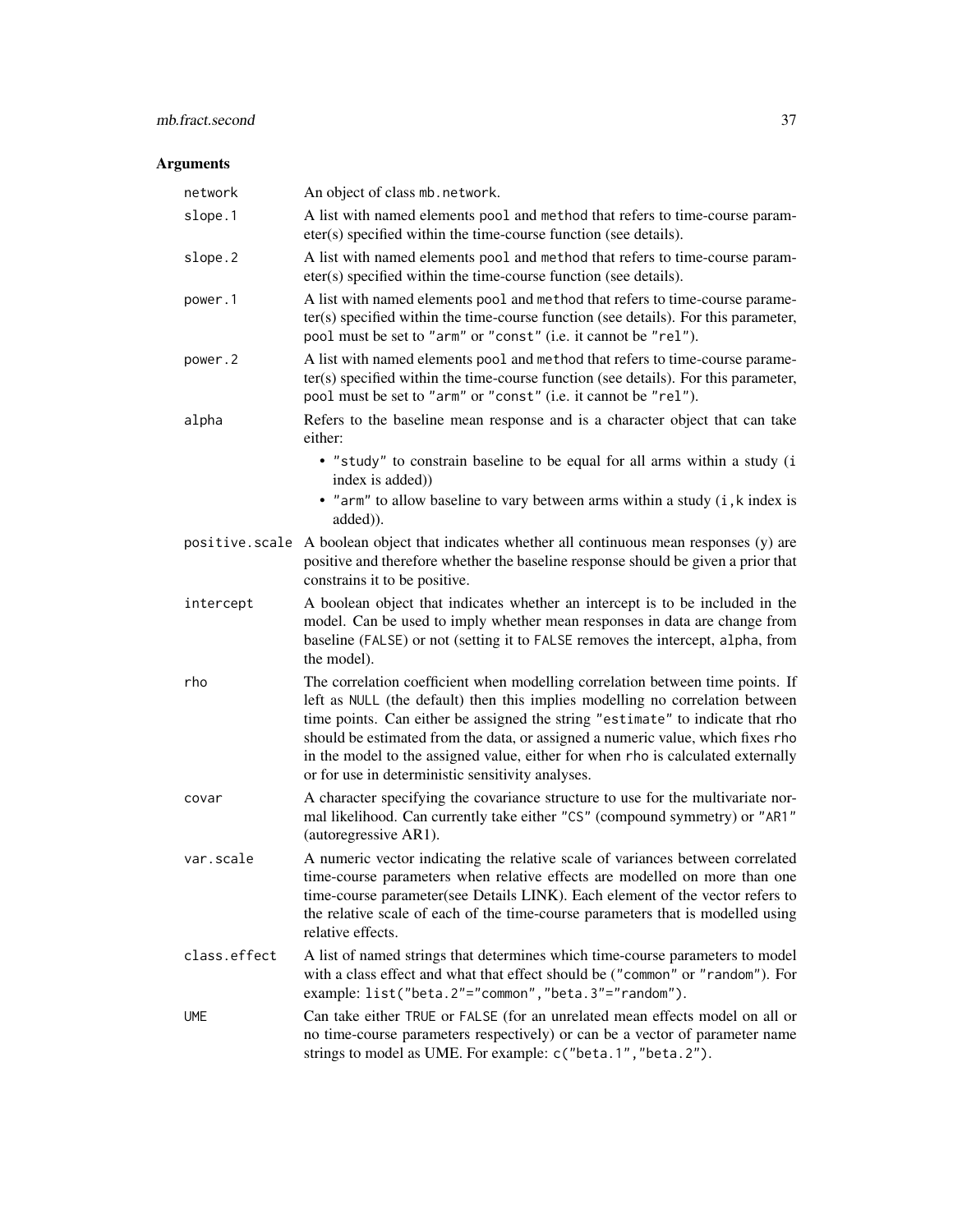| pd       | Can take either:                                                                                                                                                                         |
|----------|------------------------------------------------------------------------------------------------------------------------------------------------------------------------------------------|
|          | • pv only pV will be reported (as automatically outputted by R2 jags).                                                                                                                   |
|          | • plugin calculates pD by the plug-in method (Spiegelhalter et al. 2002).                                                                                                                |
|          | It is faster, but may output negative non-sensical values, due to skewed<br>deviances that can arise with non-linear models.                                                             |
|          | • pd. k1 calculates pD by the Kullback–Leibler divergence (Plummer 2008).<br>This will require running the model for additional iterations but will always<br>produce a positive result. |
|          | • popt calculates pD using an optimism adjustment which allows for calcu-<br>lation of the penalized expected deviance (Plummer 2008)                                                    |
| parallel | A boolean value that indicates whether JAGS should be run in parallel (TRUE) or<br>not (FALSE). If TRUE then the number of cores to use is automatically calculated.                     |
| priors   | A named list of parameter values (without indices) and replacement prior distri-<br>bution values given as strings using distributions as specified in JAGS syntax.                      |
|          | Arguments to be sent to mb. run()                                                                                                                                                        |

# Value

An object of S3 class c("mbnma", "rjags")`` containing parameter results from the model. Can be summarized by print()and can check traceplots usingR2jags::traceplot()or various functions from the packagemcmcplots'.

Nodes that are automatically monitored (if present in the model) have the following interpretation. They will have an additional suffix that relates to the name/number of the time-course parameter to which they correspond (e.g. d.et50 or d.1):

- d The pooled relative effect for a given treatment compared to the network reference treatment for a particular time-course parameter, reported if pool="rel"
- sd.d The between-study SD (heterogeneity) for relative effects, reported if pool="rel" and method="random"
- D The class effect for a given class compared to the network reference class for a particular time-course parameter
- sd.D The standard deviation for the pooled relative effects of treatments within a given class from a model with a random class effect.
- beta If pool="const" then only a single node will be present in the output, which corresponds to the absolute value of a particular time-course parameter across the network, If pool="arm" then for the relevant time-course parameter there will be one node for each treatment, which represents the absolute value of the time-course parameter for each treatment
- sd.beta Reported if method="random" and pool is either "const" or "arm". If pool="const" this represents the between-study SD for the absolute value of a particular time-course parameter exchangeable across the network. If pool="arm" this represents the between-study SD for the absolute value of a particular time-course parameter exchangeable by treatment
- rho The correlation coefficient for correlation between time-points. Its interpretation will differ depending on the covariance structure used
- totresdev The residual deviance of the model
- deviance The deviance of the model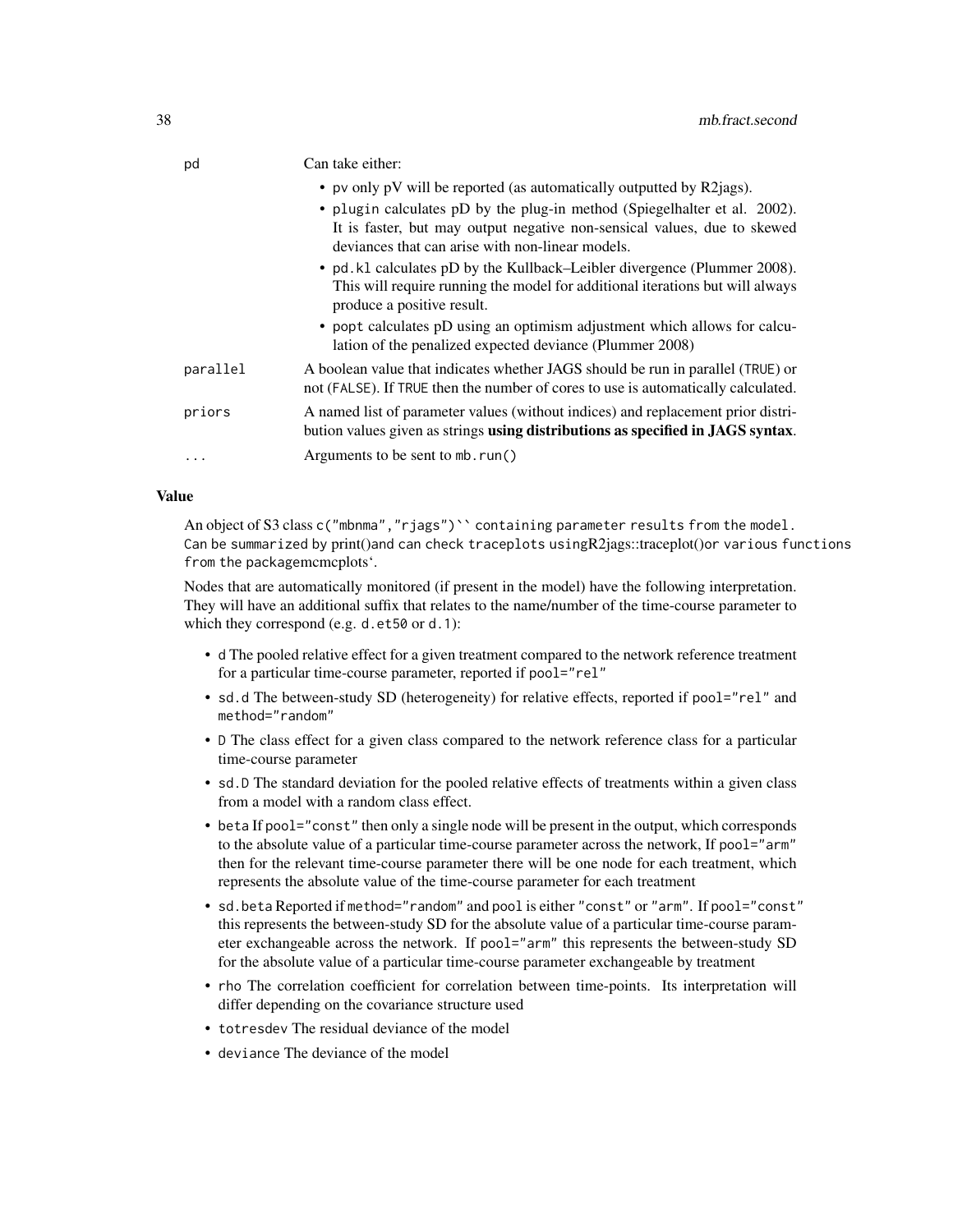#### mb.fract.second 39

If there are errors in the JAGS model code then the object will be a list consisting of two elements - an error message from JAGS that can help with debugging and model.arg, a list of arguments provided to mb.run() which includes jagscode, the JAGS code for the model that can help users identify the source of the error.

## Time-course parameters

Time-course parameters in the model must be provided as a list with named elements pool and method.

pool is used to define the approach used for pooling of a given time-course parameter and can take any of the following values:

- "rel" indicates that relative effects should be pooled for this time-course parameter. This preserves randomisation within included studies, are likely to vary less between studies (only due to effect modification), and allow for testing of consistency between direct and indirect evidence. Pooling follows the general approach for Network Meta-Analysis proposed by Lu and Ades (2004).
- "arm" indicates that study arms should be pooled within each treatment in the network for this time-course parameter. This allows estimation of absolute time-course parameter values, but makes stronger assumptions regarding similarity of studies.
- "const" indicates that study arms should be pooled across the whole network for this timecourse parameter *independently of assigned treatment*. This implies using a single value across the network for this time-course parameter, and may therefore be making very strong assumptions of similarity.

method is used to define the model used for meta-analysis for a given time-course parameter and can take any of the following values:

- "common" implies that all studies estimate the same true effect (akin to a "fixed effects" metaanalysis)
- "random" implies that all studies estimate a separate true effect, but that each of these true effects vary randomly around a true mean effect. This approach allows for modelling of between-study heterogeneity.
- numeric() Assigned a numeric value this can only be used if pool="const". It indicates that this time-course parameter should not be estimated from the data but should be assigned the numeric value determined by the user. This can be useful for fixing specific time-course parameters (e.g. Hill parameters in Emax functions or knot location in piecewise functions).

When relative effects are modelled on more than one time-course parameter, correlation between the time-course parameters is automatically estimated using a vague Wishart prior. This prior can be made slightly more informative by specifying the relative scale of variances between the timecourse parameters using var.scale.

# Correlation between observations

When modelling correlation between observations using rho, values for rho must imply a positive semidefinite covariance matrix. If estimating rho from the data (by assigning it "estimate"), the default prior distribution (dunif(-1,1)) may include values that exclude a positive semidefinite covariance matrix. This prior can be restricted (e.g. to dunif( $\varnothing$ , 1)) using the priors argument (see [get.prior](#page-11-0))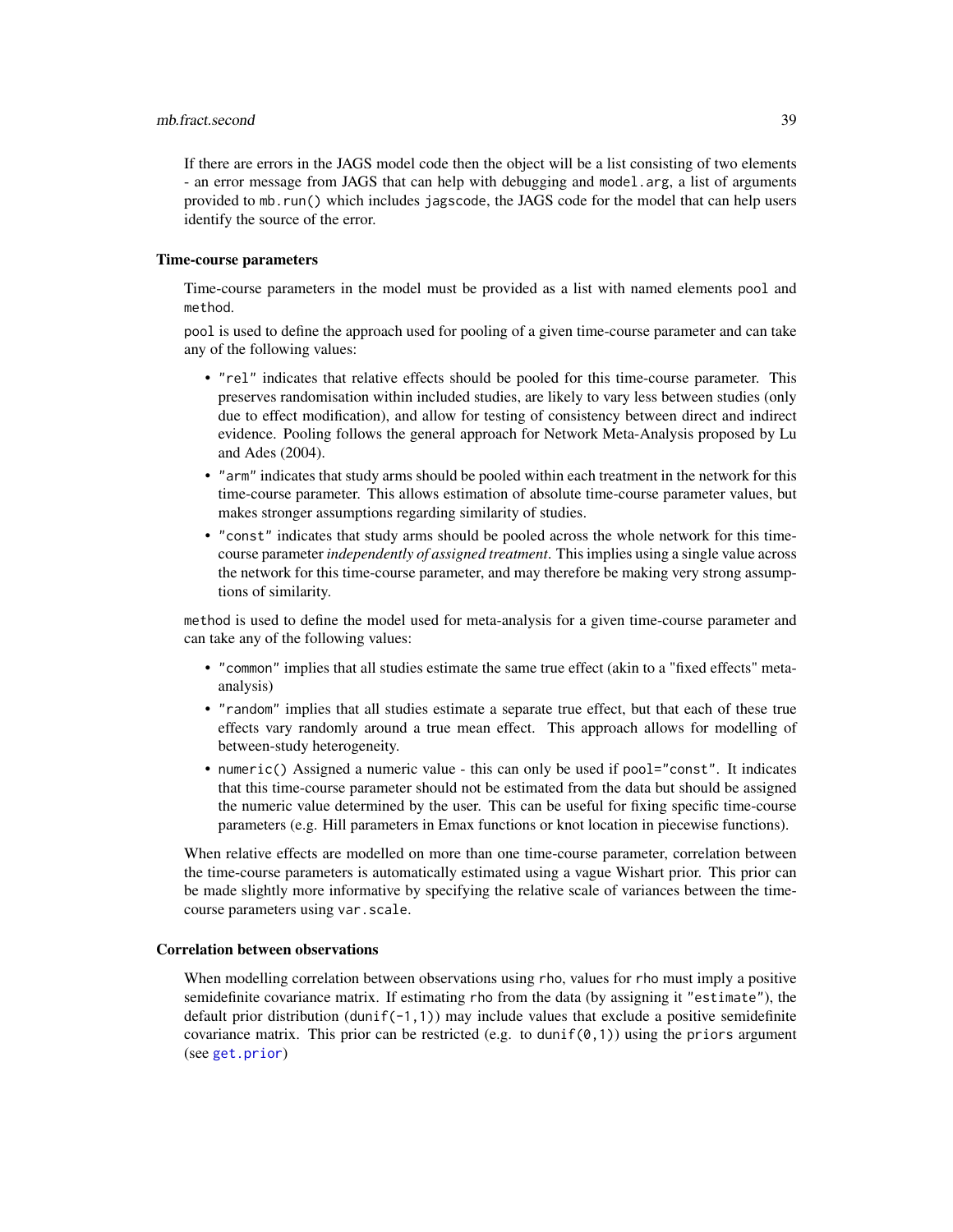#### References

Jansen JP, Vieira MC, Cope S (2015). "Network meta-analysis of longitudinal data using fractional polynomials." *Stat Med*, 34(15), 2294-311. ISSN 1097-0258 (Electronic) 0277-6715 (Linking), doi: [10.1002/sim.6492,](https://doi.org/10.1002/sim.6492) <https://www.ncbi.nlm.nih.gov/pubmed/25877808>.

Lu G, Ades AE (2004). "Combination of direct and indirect evidence in mixed treatment comparisons." *Stat Med*, 23(20), 3105-24. ISSN 0277-6715 (Print) 0277-6715 (Linking), doi: [10.1002/](https://doi.org/10.1002/sim.1875) [sim.1875,](https://doi.org/10.1002/sim.1875) <https://www.ncbi.nlm.nih.gov/pubmed/15449338>.

Pedder H, Dias S, Bennetts M, Boucher M, Welton NJ (2019). "Modelling time-course relationships with multiple treatments: Model-Based Network Meta-Analysis for continuous summary outcomes." *Res Synth Methods*, 10(2), 267-286.

Plummer M (2008). "Penalized loss functions for Bayesian model comparison." *Biostatistics*, 9(3), 523-39. ISSN 1468-4357 (Electronic) 1465-4644 (Linking), [https://www.ncbi.nlm.nih.gov/](https://www.ncbi.nlm.nih.gov/pubmed/18209015) [pubmed/18209015](https://www.ncbi.nlm.nih.gov/pubmed/18209015).

Spiegelhalter DJ, Best NG, Carlin BP, van der Linde A (2002). "Bayesian measures of model complexity and fit." *J R Statistic Soc B*, 64(4), 583-639.

## Examples

```
# Create mb.network object
network <- mb.network(osteopain)
# Fit 2nd order fractional polynomial time-course with fixed consistency treatment effects on
#beta.1 and beta.2, absolute time-course parameters estimated by treatment for power.1,
#and an exchangeable parameter for power estimated across the network
result <- mb.fract.second(network,
 slope.1=list(pool="rel", method="common"),
 slope.2=list(pool="rel", method="common"),
 power.1=list(pool="arm", method="common"),
 power.2=list(pool="arm", method="random"))
####### Examine MCMC diagnostics (using mcmcplots package) #######
# Density plots
mcmcplots::denplot(result, parms=c("beta.power.1", "beta.power.2"))
# Traceplots
mcmcplots::traplot(result)
# Caterpillar plots
mcmcplots::caterplot(result, "beta.power.1")
########## Output ###########
```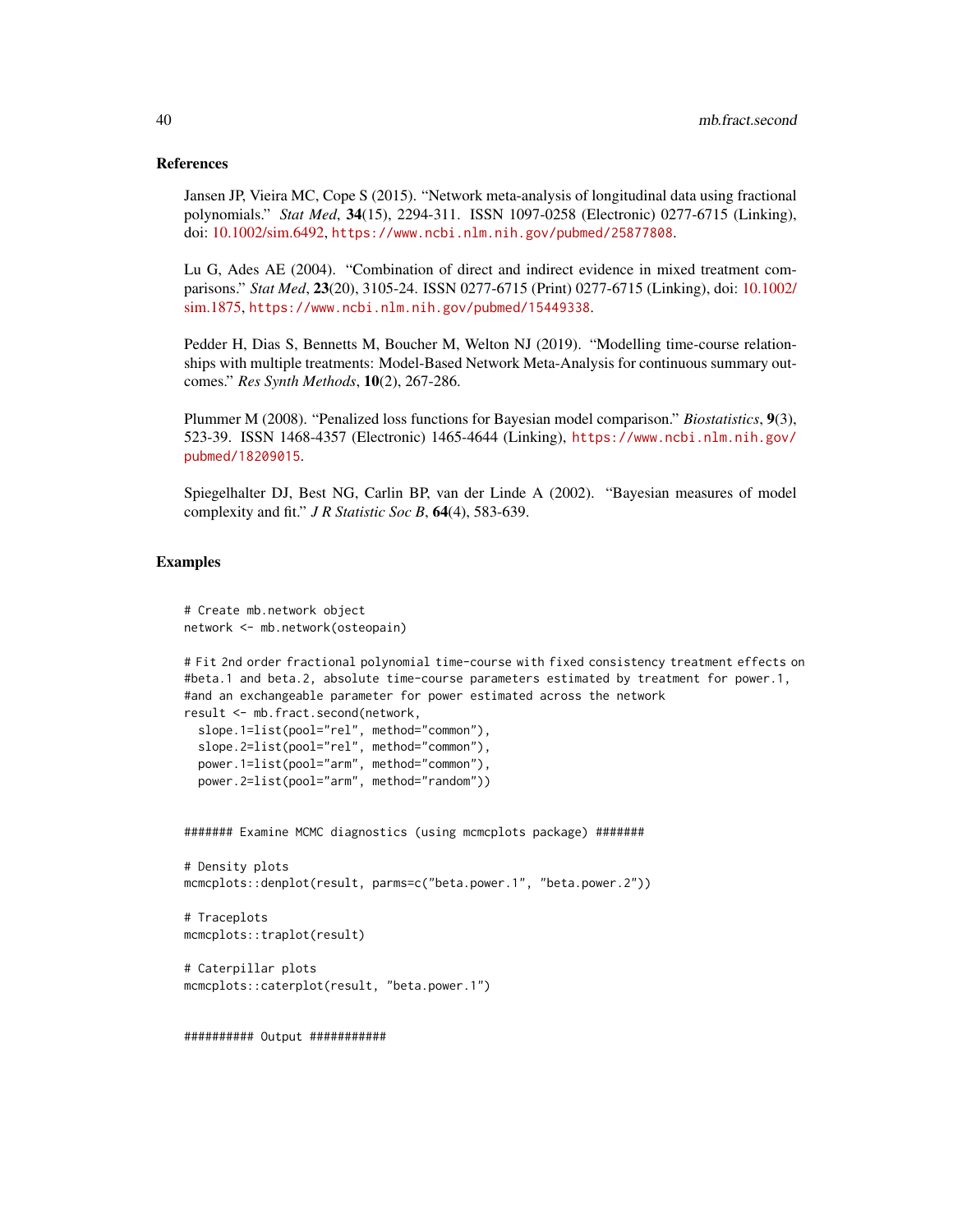#### mb.linear 41

```
# Print R2jags output and summary
print(result)
summary(result)
# Plot forest plot of results
plot(result)
###### Additional model arguments ######
# Fit model with correlation between time points
mb.fract.second(network, alpha="study",
  slope.1=list(pool="rel", method="common"),
  slope.2=list(pool="rel", method="common"),
 power.1=list(pool="const", method="common"),
 power.2=list(pool="const", method="common"),
 rho=0.5, covar="AR1"
 )
```
mb.linear *Run MBNMA model with a linear time-course function*

# Description

Fits a Bayesian model-based network meta-analysis (MBNMA) with a defined time-course function. This function accounts for repeated measures over time within studies by applying a linear time-course function. Follows the methods of Pedder et al. (2019). This function acts as a wrapper for mb.run() that allows for more clearly defined parameter names.

## Usage

```
mb.linear(network, slope = list(pool = "rel", method = "common"),
  alpha = "study", positive.scale = FALSE, intercept = TRUE,
  rho = NULL, covar = NULL, var.scale = NULL,
  class.effect = list(), UME = FALSE, pd = "pv", parallel = TRUE,priors = NULL, ...)
```

| network | An object of class mb. network.                                                                                                                  |
|---------|--------------------------------------------------------------------------------------------------------------------------------------------------|
| slope   | A list with named elements pool and method that refers to time-course param-<br>eter(s) specified within the time-course function (see details). |
| alpha   | Refers to the baseline mean response and is a character object that can take<br>either:                                                          |
|         | • "study" to constrain baseline to be equal for all arms within a study (i<br>index is added)                                                    |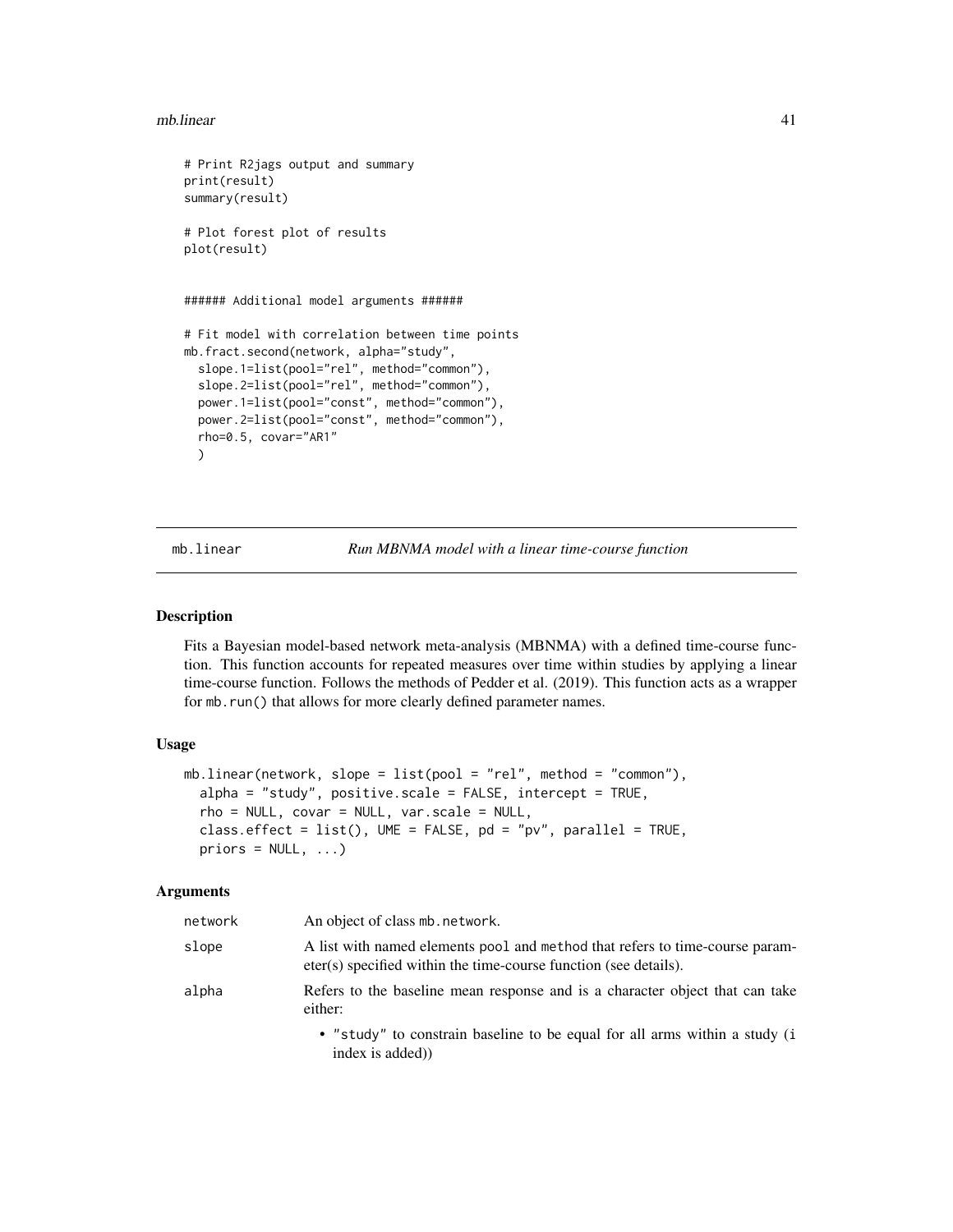|                      | • "arm" to allow baseline to vary between arms within a study (i, k index is<br>added)).                                                                                                                                                                                                                                                                                                                                                                                      |
|----------------------|-------------------------------------------------------------------------------------------------------------------------------------------------------------------------------------------------------------------------------------------------------------------------------------------------------------------------------------------------------------------------------------------------------------------------------------------------------------------------------|
|                      | positive. scale A boolean object that indicates whether all continuous mean responses (y) are<br>positive and therefore whether the baseline response should be given a prior that<br>constrains it to be positive.                                                                                                                                                                                                                                                           |
| intercept            | A boolean object that indicates whether an intercept is to be included in the<br>model. Can be used to imply whether mean responses in data are change from<br>baseline (FALSE) or not (setting it to FALSE removes the intercept, alpha, from<br>the model).                                                                                                                                                                                                                 |
| rho                  | The correlation coefficient when modelling correlation between time points. If<br>left as NULL (the default) then this implies modelling no correlation between<br>time points. Can either be assigned the string "estimate" to indicate that rho<br>should be estimated from the data, or assigned a numeric value, which fixes rho<br>in the model to the assigned value, either for when rho is calculated externally<br>or for use in deterministic sensitivity analyses. |
| covar                | A character specifying the covariance structure to use for the multivariate nor-<br>mal likelihood. Can currently take either "CS" (compound symmetry) or "AR1"<br>(autoregressive AR1).                                                                                                                                                                                                                                                                                      |
| var.scale            | A numeric vector indicating the relative scale of variances between correlated<br>time-course parameters when relative effects are modelled on more than one<br>time-course parameter(see Details LINK). Each element of the vector refers to<br>the relative scale of each of the time-course parameters that is modelled using<br>relative effects.                                                                                                                         |
| class.effect         | A list of named strings that determines which time-course parameters to model<br>with a class effect and what that effect should be ("common" or "random"). For<br>example: list("beta.2"="common","beta.3"="random").                                                                                                                                                                                                                                                        |
| <b>UME</b>           | Can take either TRUE or FALSE (for an unrelated mean effects model on all or<br>no time-course parameters respectively) or can be a vector of parameter name<br>strings to model as UME. For example: c("beta.1", "beta.2").                                                                                                                                                                                                                                                  |
| pd                   | Can take either:                                                                                                                                                                                                                                                                                                                                                                                                                                                              |
|                      | • pv only pV will be reported (as automatically outputted by R2jags).                                                                                                                                                                                                                                                                                                                                                                                                         |
|                      | • plugin calculates pD by the plug-in method (Spiegelhalter et al. 2002).<br>It is faster, but may output negative non-sensical values, due to skewed<br>deviances that can arise with non-linear models.                                                                                                                                                                                                                                                                     |
|                      | • pd. k1 calculates pD by the Kullback–Leibler divergence (Plummer 2008).<br>This will require running the model for additional iterations but will always<br>produce a positive result.                                                                                                                                                                                                                                                                                      |
|                      | • popt calculates pD using an optimism adjustment which allows for calcu-<br>lation of the penalized expected deviance (Plummer 2008)                                                                                                                                                                                                                                                                                                                                         |
| parallel             | A boolean value that indicates whether JAGS should be run in parallel (TRUE) or<br>not (FALSE). If TRUE then the number of cores to use is automatically calculated.                                                                                                                                                                                                                                                                                                          |
| priors               | A named list of parameter values (without indices) and replacement prior distri-<br>bution values given as strings using distributions as specified in JAGS syntax.                                                                                                                                                                                                                                                                                                           |
| $\ddot{\phantom{0}}$ | Arguments to be sent to mb. run()                                                                                                                                                                                                                                                                                                                                                                                                                                             |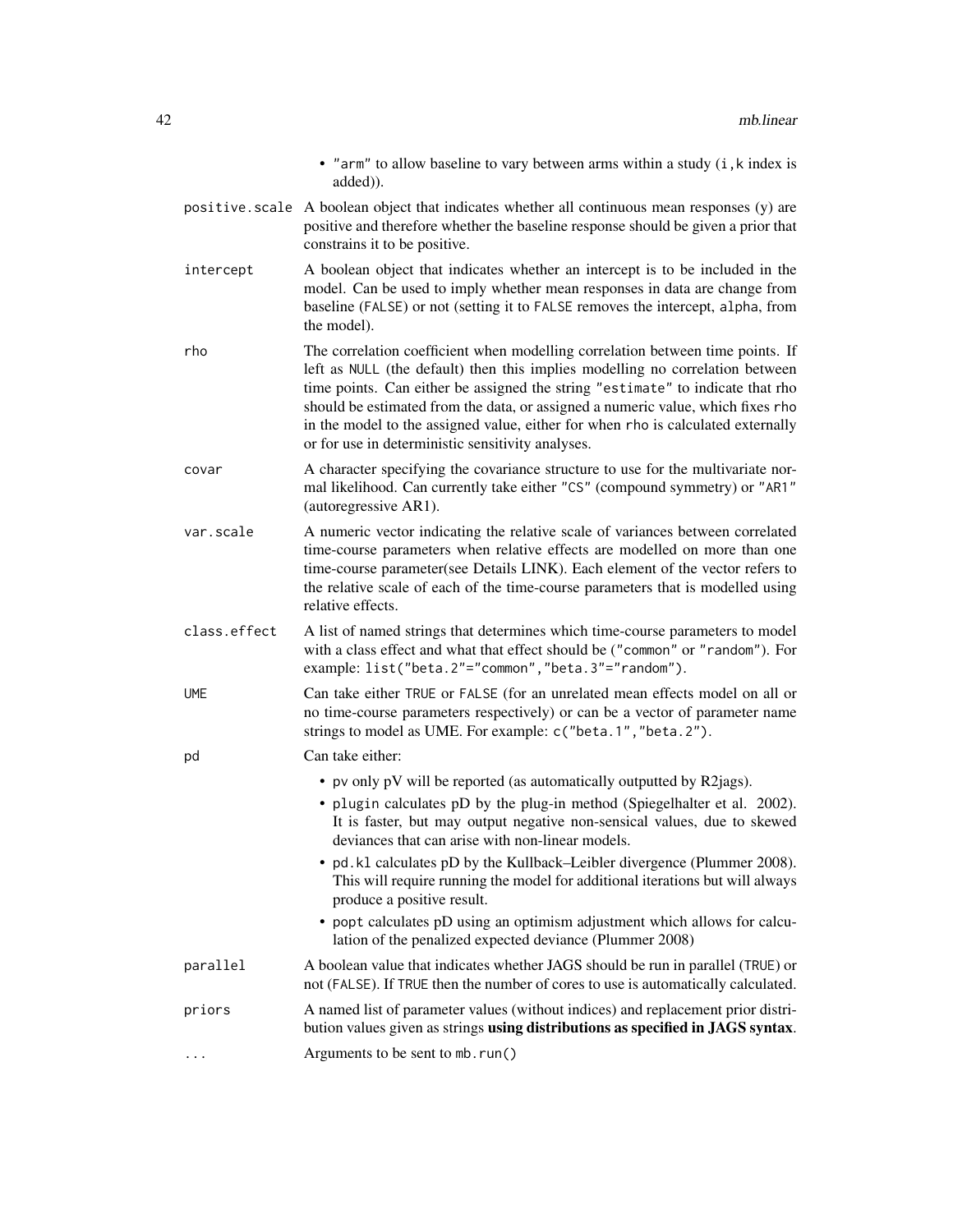#### mb.linear 43

#### Value

An object of S3 class c("mbnma", "riags")`` containing parameter results from the model. Can be summarized by print()and can check traceplots usingR2jags::traceplot()or various functions from the packagemcmcplots'.

Nodes that are automatically monitored (if present in the model) have the following interpretation. They will have an additional suffix that relates to the name/number of the time-course parameter to which they correspond (e.g. d.et50 or d.1):

- d The pooled relative effect for a given treatment compared to the network reference treatment for a particular time-course parameter, reported if pool="rel"
- sd.d The between-study SD (heterogeneity) for relative effects, reported if pool="rel" and method="random"
- D The class effect for a given class compared to the network reference class for a particular time-course parameter
- sd.D The standard deviation for the pooled relative effects of treatments within a given class from a model with a random class effect.
- beta If pool="const" then only a single node will be present in the output, which corresponds to the absolute value of a particular time-course parameter across the network, If pool="arm" then for the relevant time-course parameter there will be one node for each treatment, which represents the absolute value of the time-course parameter for each treatment
- sd.beta Reported if method="random" and pool is either "const" or "arm". If pool="const" this represents the between-study SD for the absolute value of a particular time-course parameter exchangeable across the network. If pool="arm" this represents the between-study SD for the absolute value of a particular time-course parameter exchangeable by treatment
- rho The correlation coefficient for correlation between time-points. Its interpretation will differ depending on the covariance structure used
- totresdev The residual deviance of the model
- deviance The deviance of the model

If there are errors in the JAGS model code then the object will be a list consisting of two elements - an error message from JAGS that can help with debugging and model.arg, a list of arguments provided to mb.run() which includes jagscode, the JAGS code for the model that can help users identify the source of the error.

## Time-course parameters

Time-course parameters in the model must be provided as a list with named elements pool and method.

pool is used to define the approach used for pooling of a given time-course parameter and can take any of the following values:

• "rel" indicates that relative effects should be pooled for this time-course parameter. This preserves randomisation within included studies, are likely to vary less between studies (only due to effect modification), and allow for testing of consistency between direct and indirect evidence. Pooling follows the general approach for Network Meta-Analysis proposed by Lu and Ades (2004).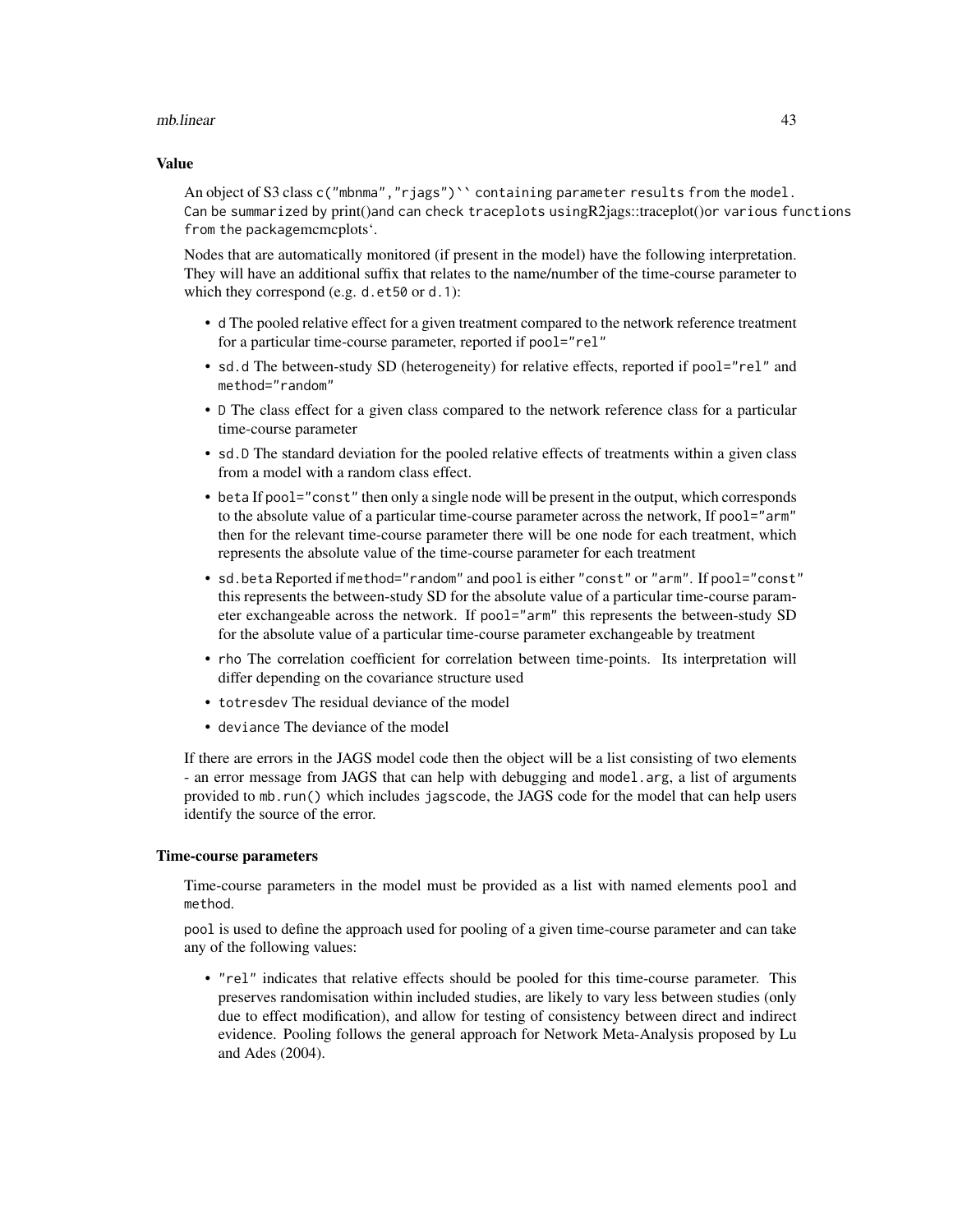- "arm" indicates that study arms should be pooled within each treatment in the network for this time-course parameter. This allows estimation of absolute time-course parameter values, but makes stronger assumptions regarding similarity of studies.
- "const" indicates that study arms should be pooled across the whole network for this timecourse parameter *independently of assigned treatment*. This implies using a single value across the network for this time-course parameter, and may therefore be making very strong assumptions of similarity.

method is used to define the model used for meta-analysis for a given time-course parameter and can take any of the following values:

- "common" implies that all studies estimate the same true effect (akin to a "fixed effects" metaanalysis)
- "random" implies that all studies estimate a separate true effect, but that each of these true effects vary randomly around a true mean effect. This approach allows for modelling of between-study heterogeneity.
- numeric() Assigned a numeric value this can only be used if pool="const". It indicates that this time-course parameter should not be estimated from the data but should be assigned the numeric value determined by the user. This can be useful for fixing specific time-course parameters (e.g. Hill parameters in Emax functions or knot location in piecewise functions).

When relative effects are modelled on more than one time-course parameter, correlation between the time-course parameters is automatically estimated using a vague Wishart prior. This prior can be made slightly more informative by specifying the relative scale of variances between the timecourse parameters using var.scale.

#### Correlation between observations

When modelling correlation between observations using rho, values for rho must imply a positive semidefinite covariance matrix. If estimating rho from the data (by assigning it "estimate"), the default prior distribution (dunif( $-1,1$ )) may include values that exclude a positive semidefinite covariance matrix. This prior can be restricted (e.g. to dunif( $\varnothing$ , 1)) using the priors argument (see [get.prior](#page-11-0))

#### References

Lu G, Ades AE (2004). "Combination of direct and indirect evidence in mixed treatment comparisons." *Stat Med*, 23(20), 3105-24. ISSN 0277-6715 (Print) 0277-6715 (Linking), doi: [10.1002/](https://doi.org/10.1002/sim.1875) [sim.1875,](https://doi.org/10.1002/sim.1875) <https://www.ncbi.nlm.nih.gov/pubmed/15449338>.

Pedder H, Dias S, Bennetts M, Boucher M, Welton NJ (2019). "Modelling time-course relationships with multiple treatments: Model-Based Network Meta-Analysis for continuous summary outcomes." *Res Synth Methods*, 10(2), 267-286.

Plummer M (2008). "Penalized loss functions for Bayesian model comparison." *Biostatistics*, 9(3), 523-39. ISSN 1468-4357 (Electronic) 1465-4644 (Linking), [https://www.ncbi.nlm.nih.gov/](https://www.ncbi.nlm.nih.gov/pubmed/18209015) [pubmed/18209015](https://www.ncbi.nlm.nih.gov/pubmed/18209015).

Spiegelhalter DJ, Best NG, Carlin BP, van der Linde A (2002). "Bayesian measures of model complexity and fit." *J R Statistic Soc B*, 64(4), 583-639.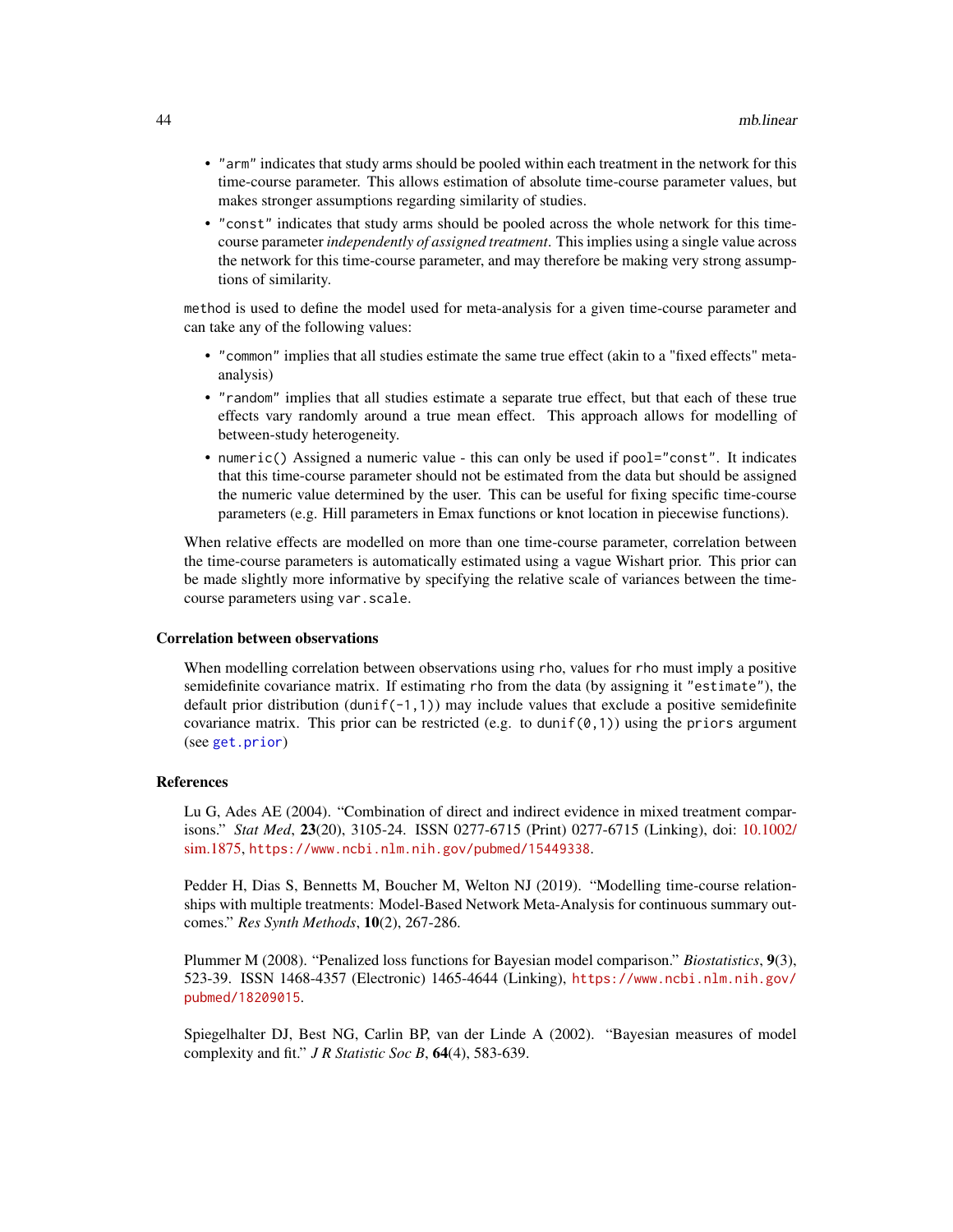# mb.make.contrast 45

## Examples

```
# Create mb.network object
network <- mb.network(osteopain)
# Fit linear time-course with random consistency treatment effects on the slope
result <- mb.linear(network,
  slope=list(pool="rel", method="random"))
####### Examine MCMC diagnostics (using mcmcplots package) #######
# Density plots
mcmcplots::denplot(result, parms="sd.slope")
# Traceplots
mcmcplots::traplot(result)
# Caterpillar plots
mcmcplots::caterplot(result, "d.slope")
########## Output ###########
# Print R2jags output and summary
print(result)
summary(result)
# Plot forest plot of results
plot(result)
###### Additional model arguments ######
# Fit model with unrelated mean effects and correlation between time points
mb.linear(network, alpha="study",
  slope=list(pool="rel", method="random"),
  rho=0.5, covar="AR1",
  UME=TRUE
  )
```
mb.make.contrast *Convert arm-based MBNMA data to contrast data*

# Description

Converts an object of class mb.network from arm-based long MBNMA data to a data frame with contrast data (a separate contrast for each treatment comparison at each time point within each study). Data can be either long or wide.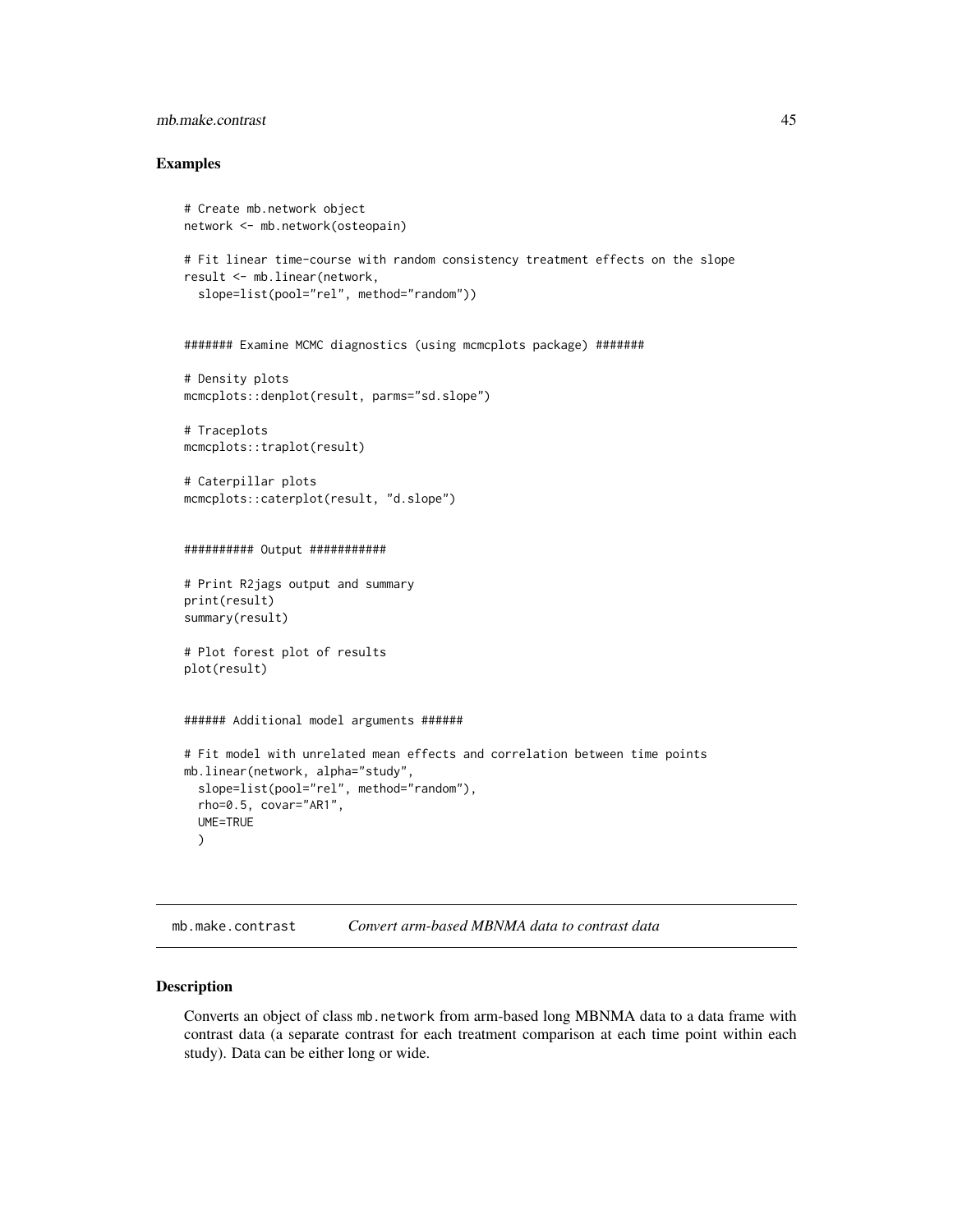## Usage

```
mb.make.contrast(network, datatype = NULL, format = "wide")
```
# Arguments

| network  | An object of class mb, network                                                                                          |
|----------|-------------------------------------------------------------------------------------------------------------------------|
| datatype | A string indicating the data type. Can be binomial or normal                                                            |
| format   | A string indicating the data format. Can be wide (two additional columns for<br>each variable - contrast arms) or long. |

# Value

A data frame with the following columns. In wide format, some columns are given the indices 1 and 2 to indicate each arm in a given treatment comparison.:

- t The treatment in each arm
- TE The treatment effect (mean difference, log-odds) for the treatment in arm 1 versus the treatment in arm 2
- seTE The standard error for the treatment effect (mean difference, log-odds) for the treatment in arm 1 versus the treatment in arm 2
- y The mean response in each arm
- se The standard error of the mean in each arm
- r The number of responders in each arm
- n The total number of participants in each arm
- fupcount Follow-up identifier
- time The time the data are reported
- studyID Study identifier

# Examples

```
# Create mb.network
network <- mb.network(osteopain)
# Convert to wide contrast data
mb.make.contrast(network, format="wide")
# Convert to long contrast data
```

```
mb.make.contrast(network, format="long")
```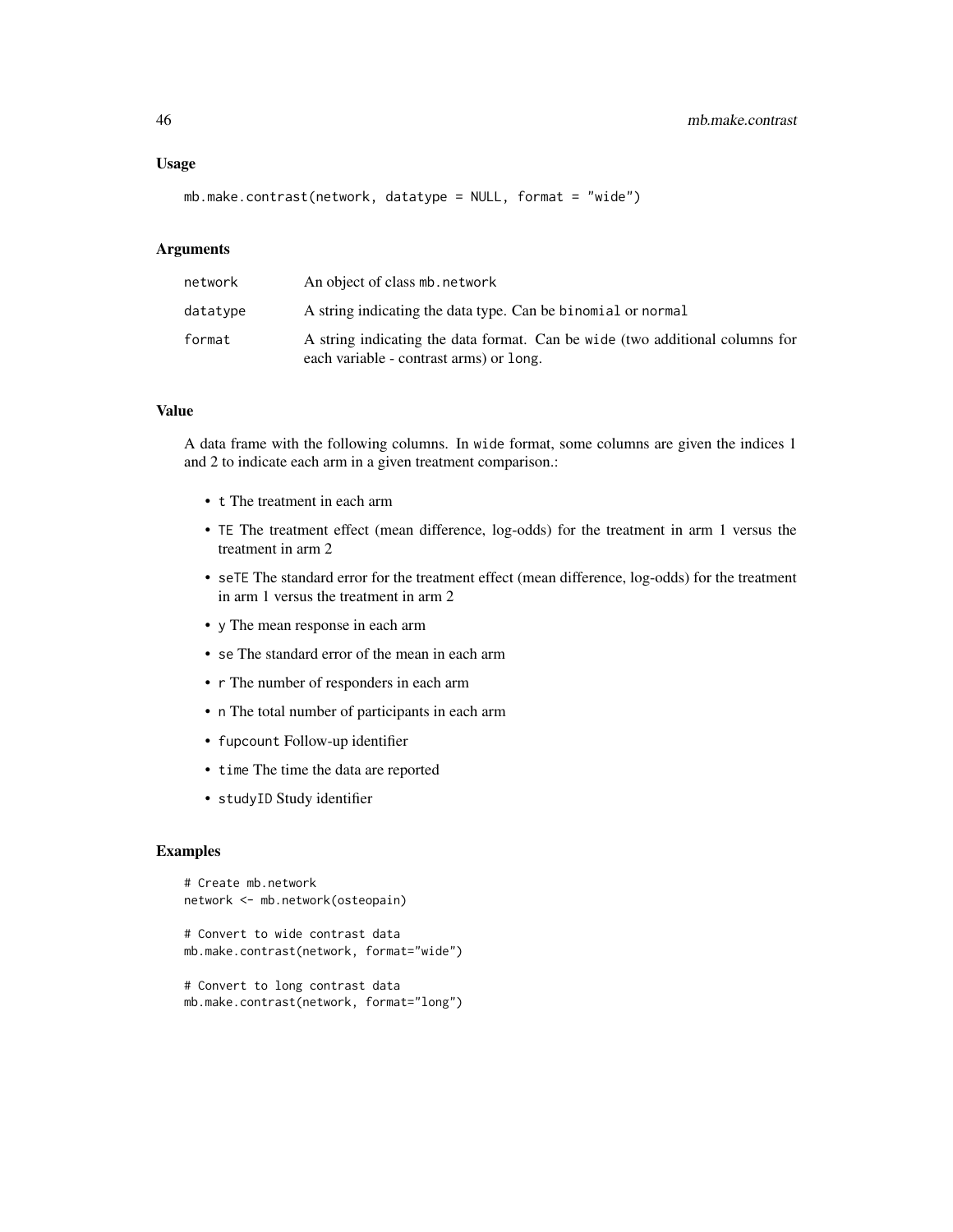# Description

Within a MBNMA time-course network, split contributions into direct and indirect evidence and test for consistency between them. Closed loops of treatments in which it is possible to test for consistency are those in which direct and indirect evidence are available from independent sources van Valkenhoef van Valkenhoef et al. (2016).

# Usage

```
mb.nodesplit(network, comparisons = mb.nodesplit.comparisons(network),
  nodesplit.parameters = "all", fun = "linear", user.fun = NULL,
 beta.1 = list(pool = "rel", method = "common"), beta.2 = NULL,beta.3 = NULL, beta.4 = NULL, ...
```
## S3 method for class 'mb.nodesplit'  $plot(x, plot_type = NULL, params = NULL, ...)$ 

| network              | An object of class mb. network.                                                                                                                                            |
|----------------------|----------------------------------------------------------------------------------------------------------------------------------------------------------------------------|
| comparisons          | A data frame specifying the comparisons to be split (one row per comparison).<br>The frame has two columns indicating each treatment for each comparison: t1<br>and $t2$ . |
| nodesplit.parameters |                                                                                                                                                                            |
|                      | A character vector of named time-course parameters on which to node-split (e.g.<br>$c("beta.1", "beta.2"))$ . Can use "all" to split on all time-course parameters.        |
| fun                  | is a character specifying a functional form to be assigned to the time-course.<br>Options are given in details.                                                            |
| user.fun             | A formula specifying any relationship including time and one/several of: beta.1,<br>beta.2, beta.3, beta.4.                                                                |
| beta.1               | A list with named elements pool and method that refers to time-course param-<br>eter(s) specified within the time-course function (see details).                           |
| beta.2               | A list with named elements pool and method that refers to time-course param-<br>eter(s) specified within the time-course function (see details).                           |
| beta.3               | A list with named elements pool and method that refers to time-course param-<br>eter(s) specified within the time-course function (see details).                           |
| beta.4               | A list with named elements pool and method that refers to time-course param-<br>eter(s) specified within the time-course function (see details).                           |
| $\ddots$             | Arguments to be sent to mb. run()                                                                                                                                          |
| x                    | An object of class ("mb. nodesplit")                                                                                                                                       |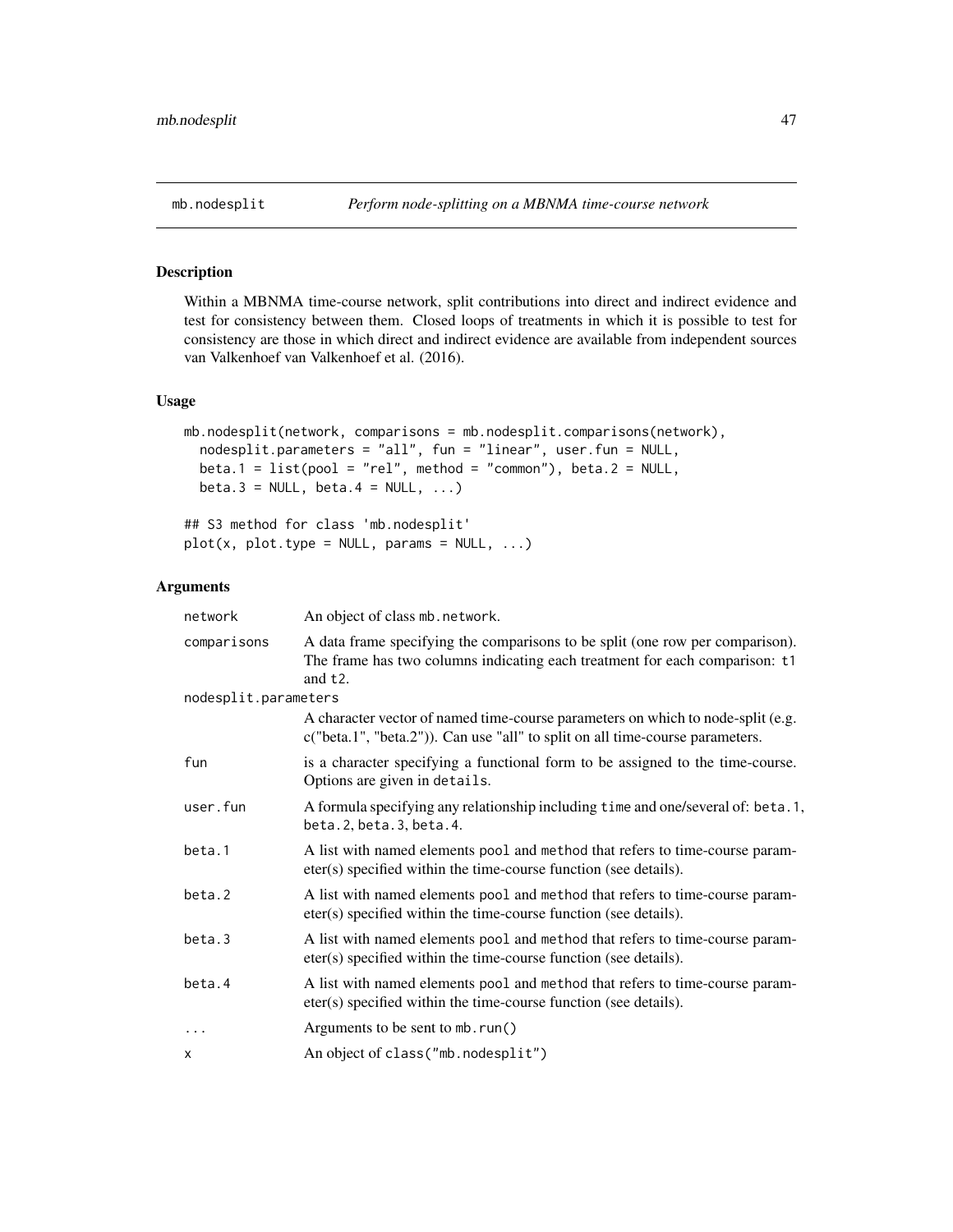| plot.tvpe | A character string that can take the value of "forest" to plot only forest plots,    |
|-----------|--------------------------------------------------------------------------------------|
|           | "density" to plot only density plots, or left as NULL (the default) to plot both     |
|           | types of plot.                                                                       |
| params    | A character vector corresponding to a time-course parameter(s) for which to          |
|           | plot results. If left as NULL (the default), nodes-split results for all time-course |
|           | parameters will be plotted.                                                          |

# Details

The S3 method plot() on an mb.nodesplit object generates either forest plots of posterior medians and 95% credible intervals, or density plots of posterior densities for direct and indirect evidence.

#### Value

A an object of class("mb.nodesplit") that is a list containing elements d.X.Y (treatment  $1 = X$ , treatment  $2 = Y$ ). Each element (corresponding to each comparison) contains additional numbered elements corresponding to each parameter in the time-course function on which node splitting was performed. These elements then contain:

- overlap matrix MCMC results for the difference between direct and indirect evidence
- p.values Bayesian p-value for the test of consistency between direct and indirect evidence
- quantiles
- forest.plot
- density.plot
- direct MCMC results for the direct evidence
- indirect MCMC results for the indirect evidence

Plots the desired graph(s) and returns an object (or list of objects if plot.type=NULL) of class(c("gg","ggplot")), which can be edited using ggplot commands.

## Methods (by generic)

• plot: Plot outputs from nodesplit models

# References

van Valkenhoef G, Dias S, Ades AE, Welton NJ (2016). "Automated generation of node-splitting models for assessment of inconsistency in network meta-analysis." *Res Synth Methods*, 7(1), 80-93. ISSN 1759-2887 (Electronic) 1759-2879 (Linking), doi: [10.1002/jrsm.1167,](https://doi.org/10.1002/jrsm.1167) [https://www.ncbi.](https://www.ncbi.nlm.nih.gov/pubmed/26461181) [nlm.nih.gov/pubmed/26461181](https://www.ncbi.nlm.nih.gov/pubmed/26461181).

#### Examples

```
# Create mb.network object
network <- mb.network(osteopain)
```
# Identify comparisons informed by direct and indirect evidence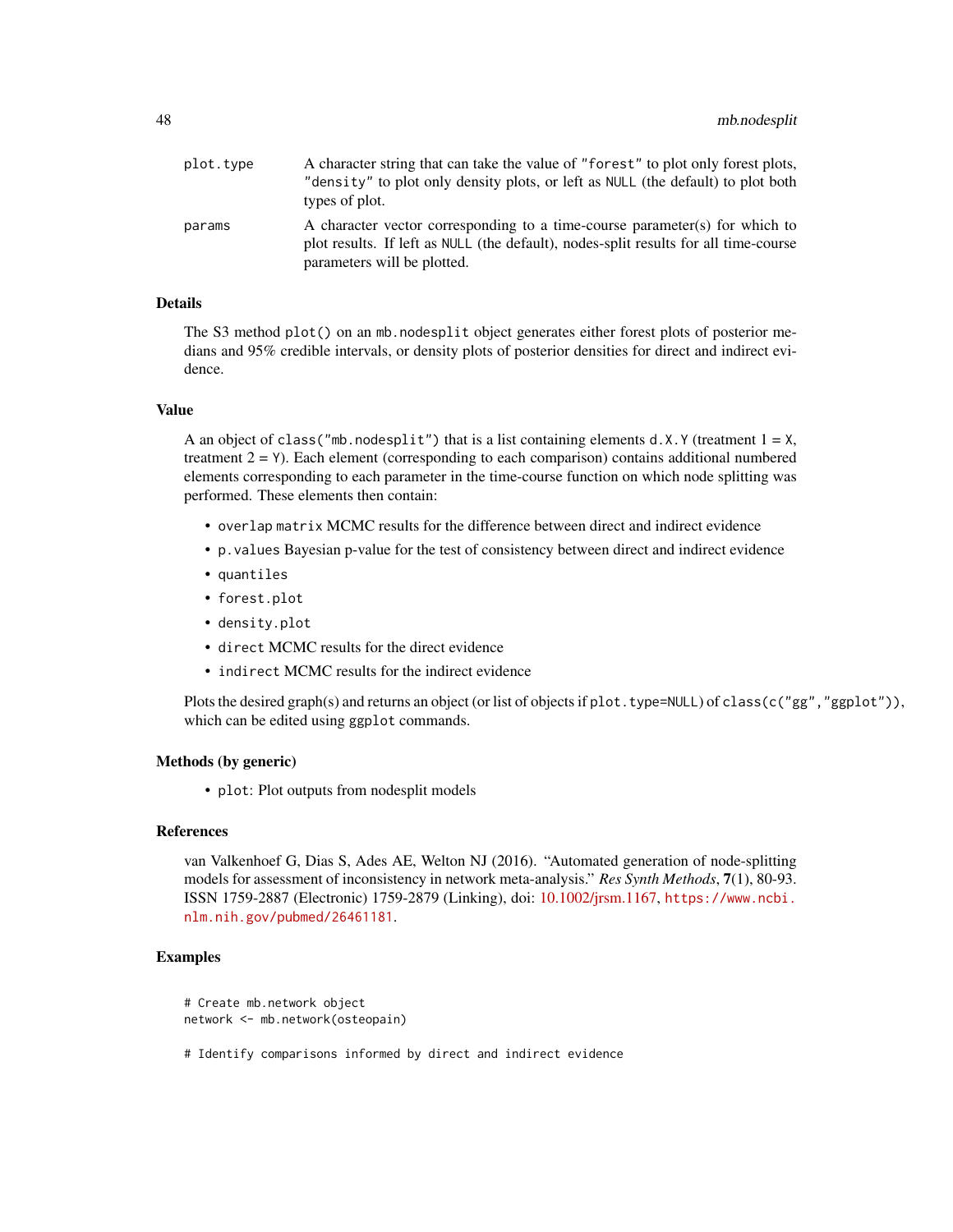```
splits <- mb.nodesplit.comparisons(network)
# Fit an exponential time-course MBNMA
result <- mb.nodesplit(network, comparisons=splits, nodesplit.parameters="all",
 fun="exponential",
 beta.1=list(pool="rel", method="common"))
# Fit an emax time-course MBNMA with a node-split on emax parameters only
result <- mb.nodesplit(network, comparisons=splits, nodesplit.parameters="beta.1",
 fun="emax",
 beta.1=list(pool="rel", method="random"),
 beta.2=list(pool="rel", method="common")
 )
# Inspect results
print(result)
summary(result)
# Plot results
plot(result)
```
mb.nodesplit.comparisons

*Identify comparisons in time-course MBNMA datasets that fulfill criteria for node-splitting*

# Description

Identify comparisons informed by both direct and indirect evidence from independent sources in MBNMA datasets with repeated measurements in each study. These comparisons are therefore those which fulfill the criteria for testing for inconsistency via node-splitting, following the method of van Valkenhoef van Valkenhoef et al. (2016).

## Usage

mb.nodesplit.comparisons(network)

#### Arguments

network An object of class mb.network.

# Details

Similar to [mtc.nodesplit](#page-0-0) but uses a fixed reference treatment and therefore suggests fewer loops in which to test for inconsistency. Heterogeneity can also be parameterised as inconsistency and so testing for inconsistency in additional loops whilst changing the reference treatment would also be identifying heterogeneity. Depends on [igraph](#page-0-0).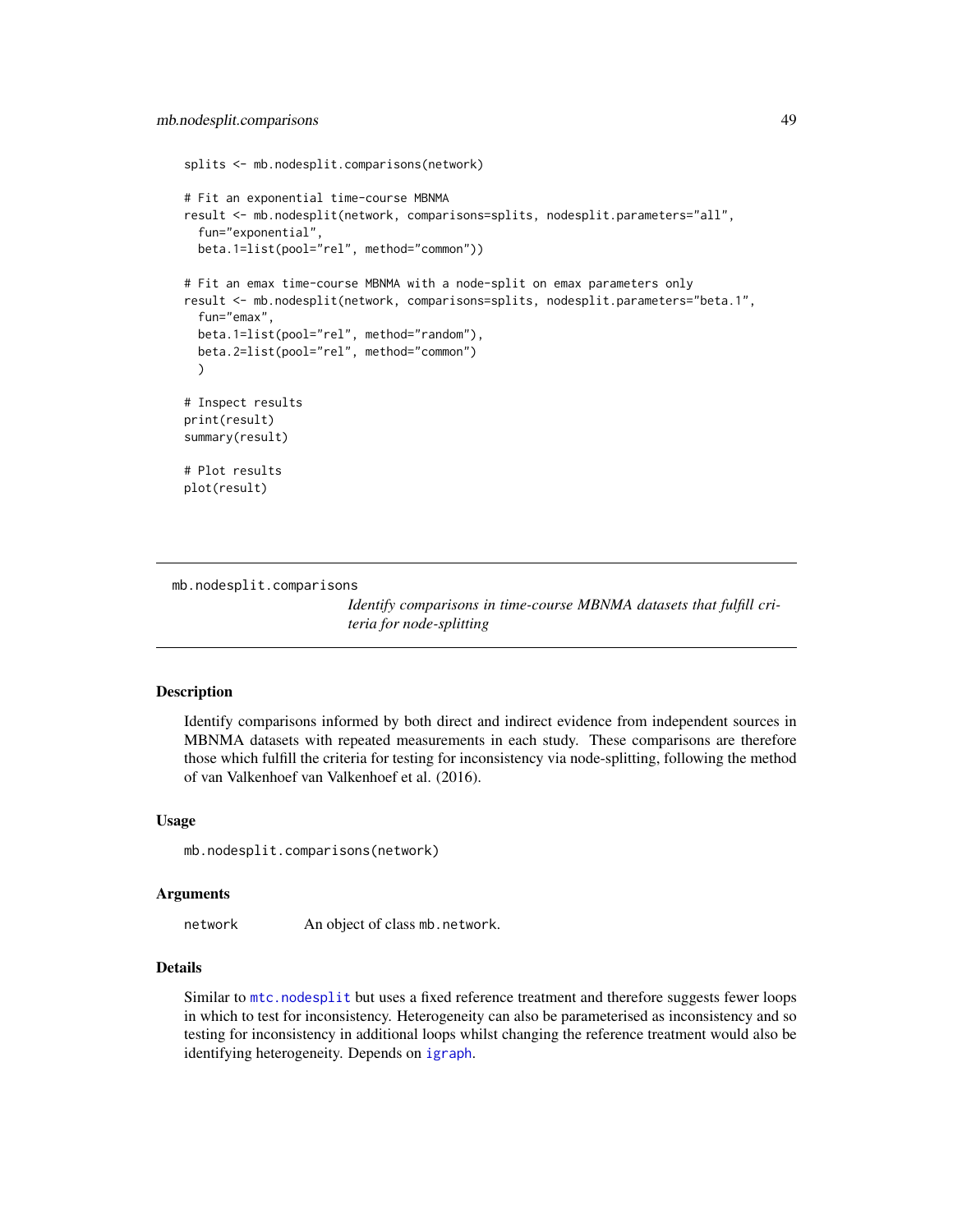#### Value

A data frame of comparisons that are informed by direct and indirect evidence from independent sources. Each row of the data frame is a different treatment comparison. Numerical codes in t1 and t2 correspond to treatment codes.

# References

van Valkenhoef G, Dias S, Ades AE, Welton NJ (2016). "Automated generation of node-splitting models for assessment of inconsistency in network meta-analysis." *Res Synth Methods*, 7(1), 80-93. ISSN 1759-2887 (Electronic) 1759-2879 (Linking), doi: [10.1002/jrsm.1167,](https://doi.org/10.1002/jrsm.1167) [https://www.ncbi.](https://www.ncbi.nlm.nih.gov/pubmed/26461181) [nlm.nih.gov/pubmed/26461181](https://www.ncbi.nlm.nih.gov/pubmed/26461181).

#### Examples

```
# Create mb.network object
network <- mb.network(osteopain)
```
# Identify comparisons informed by direct and indirect evidence mb.nodesplit.comparisons(network)

mb.piecelinear *Run MBNMA model with a piecewise linear time-course function*

#### Description

Fits a Bayesian model-based network meta-analysis (MBNMA) with a defined time-course function. This function accounts for repeated measures over time within studies by applying a piecewise linear time-course function. Follows the methods of Pedder et al. (2019). This function acts as a wrapper for mb.run() that allows for more clearly defined parameter names.

#### Usage

```
mb.piecelinear(network, slope.1 = list(pool = "rel", method = "common"),
  slope.2 = list(pool = "rel", method = "common"), knot = list(pool =
  "const", method = "common"), alpha = "study", positive.scale = FALSE,
  intercept = TRUE, rho = NULL, covar = NULL, var.scale = NULL,
  class.effect = list(), UME = FALSE, pd = "pv", parallel = TRUE,
 priors = NULL, ...)
```

| network | An object of class mb. network.                                                                                                                  |
|---------|--------------------------------------------------------------------------------------------------------------------------------------------------|
| slope.1 | A list with named elements pool and method that refers to time-course param-<br>eter(s) specified within the time-course function (see details). |
| slope.2 | A list with named elements pool and method that refers to time-course param-<br>eter(s) specified within the time-course function (see details). |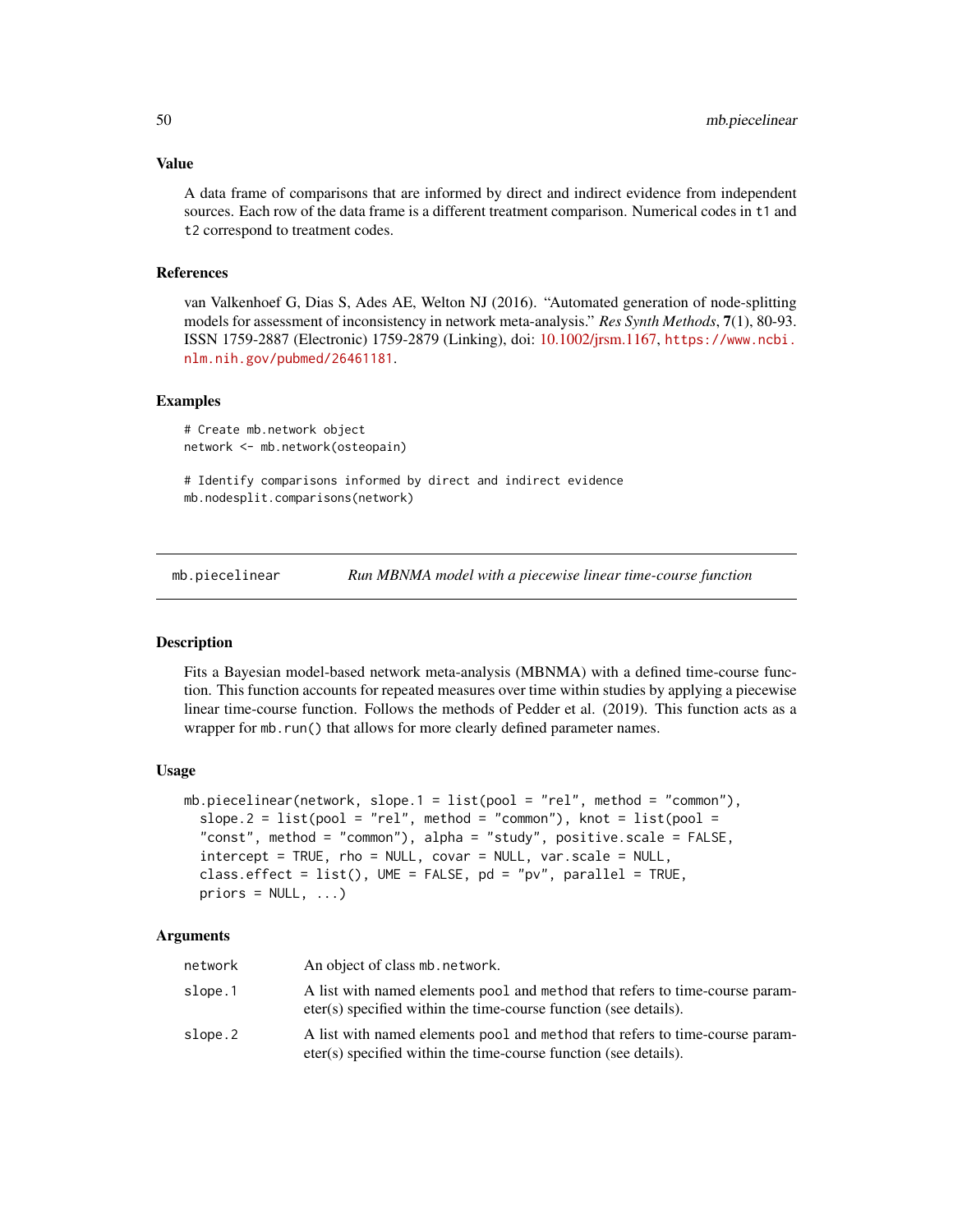| knot         | A list with named elements pool and method that refers to time-course parame-<br>ter(s) specified within the time-course function (see details). For this parameter,<br>pool must be set to "arm" or "const" (i.e. it cannot be "rel").                                                                                                                                                                                                                                       |
|--------------|-------------------------------------------------------------------------------------------------------------------------------------------------------------------------------------------------------------------------------------------------------------------------------------------------------------------------------------------------------------------------------------------------------------------------------------------------------------------------------|
| alpha        | Refers to the baseline mean response and is a character object that can take<br>either:                                                                                                                                                                                                                                                                                                                                                                                       |
|              | • "study" to constrain baseline to be equal for all arms within a study (i<br>index is added))                                                                                                                                                                                                                                                                                                                                                                                |
|              | • "arm" to allow baseline to vary between arms within a study (i, k index is<br>added)).                                                                                                                                                                                                                                                                                                                                                                                      |
|              | positive scale A boolean object that indicates whether all continuous mean responses (y) are<br>positive and therefore whether the baseline response should be given a prior that<br>constrains it to be positive.                                                                                                                                                                                                                                                            |
| intercept    | A boolean object that indicates whether an intercept is to be included in the<br>model. Can be used to imply whether mean responses in data are change from<br>baseline (FALSE) or not (setting it to FALSE removes the intercept, alpha, from<br>the model).                                                                                                                                                                                                                 |
| rho          | The correlation coefficient when modelling correlation between time points. If<br>left as NULL (the default) then this implies modelling no correlation between<br>time points. Can either be assigned the string "estimate" to indicate that rho<br>should be estimated from the data, or assigned a numeric value, which fixes rho<br>in the model to the assigned value, either for when rho is calculated externally<br>or for use in deterministic sensitivity analyses. |
| covar        | A character specifying the covariance structure to use for the multivariate nor-<br>mal likelihood. Can currently take either "CS" (compound symmetry) or "AR1"<br>(autoregressive AR1).                                                                                                                                                                                                                                                                                      |
| var.scale    | A numeric vector indicating the relative scale of variances between correlated<br>time-course parameters when relative effects are modelled on more than one<br>time-course parameter(see Details LINK). Each element of the vector refers to<br>the relative scale of each of the time-course parameters that is modelled using<br>relative effects.                                                                                                                         |
| class.effect | A list of named strings that determines which time-course parameters to model<br>with a class effect and what that effect should be ("common" or "random"). For<br>example: list("beta.2"="common","beta.3"="random").                                                                                                                                                                                                                                                        |
| <b>UME</b>   | Can take either TRUE or FALSE (for an unrelated mean effects model on all or<br>no time-course parameters respectively) or can be a vector of parameter name<br>strings to model as UME. For example: c("beta.1", "beta.2").                                                                                                                                                                                                                                                  |
| pd           | Can take either:                                                                                                                                                                                                                                                                                                                                                                                                                                                              |
|              | • pv only pV will be reported (as automatically outputted by R2jags).<br>• plugin calculates pD by the plug-in method (Spiegelhalter et al. 2002).<br>It is faster, but may output negative non-sensical values, due to skewed<br>deviances that can arise with non-linear models.                                                                                                                                                                                            |
|              | • pd. k1 calculates pD by the Kullback–Leibler divergence (Plummer 2008).<br>This will require running the model for additional iterations but will always<br>produce a positive result.                                                                                                                                                                                                                                                                                      |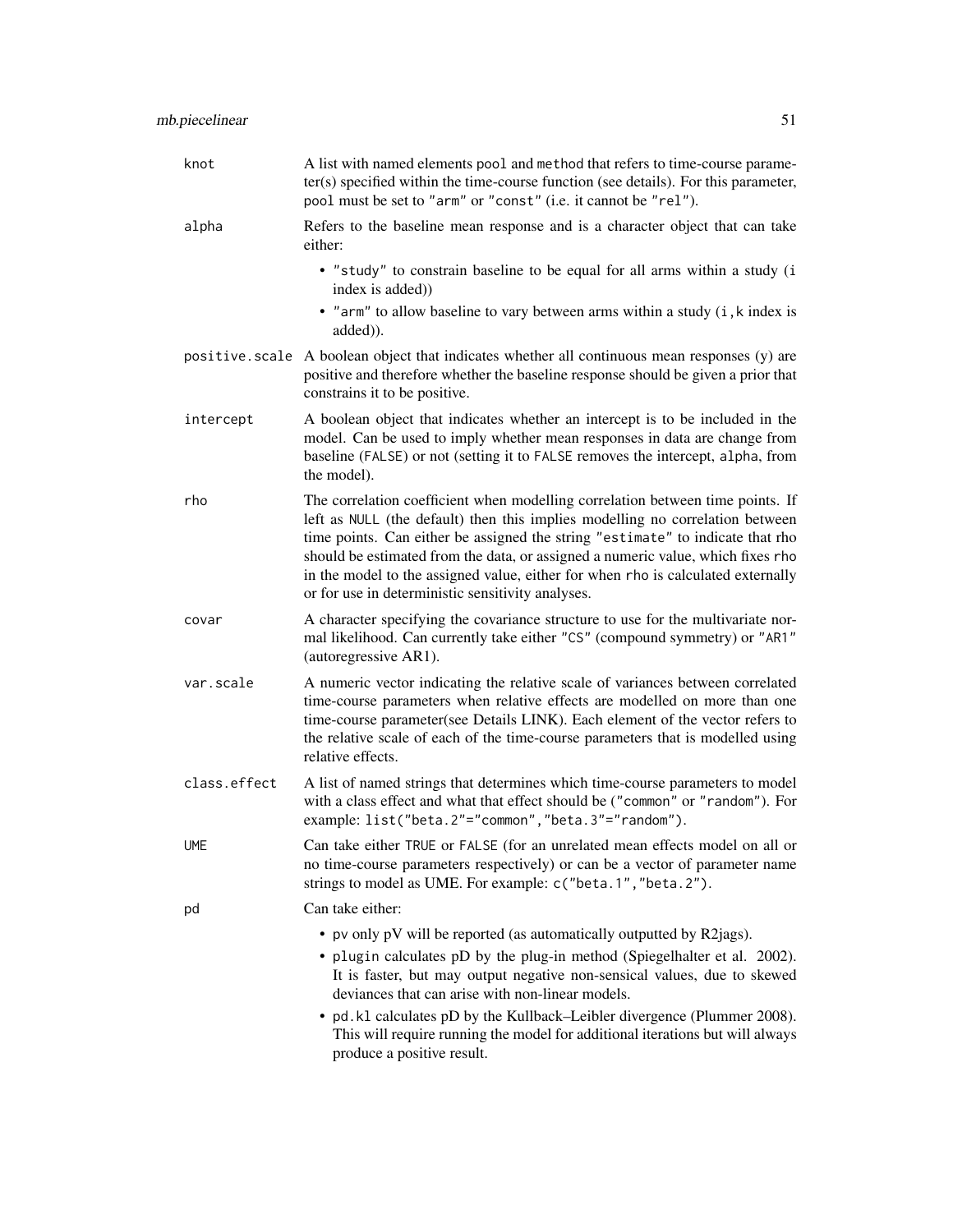|                         | • popt calculates pD using an optimism adjustment which allows for calcu-<br>lation of the penalized expected deviance (Plummer 2008)                                |
|-------------------------|----------------------------------------------------------------------------------------------------------------------------------------------------------------------|
| parallel                | A boolean value that indicates whether JAGS should be run in parallel (TRUE) or<br>not (FALSE). If TRUE then the number of cores to use is automatically calculated. |
| priors                  | A named list of parameter values (without indices) and replacement prior distri-<br>bution values given as strings using distributions as specified in JAGS syntax.  |
| $\cdot$ $\cdot$ $\cdot$ | Arguments to be sent to mb. $run()$                                                                                                                                  |

## Value

An object of S3 class c("mbnma", "rjags")`` containing parameter results from the model. Can be summarized by print()and can check traceplots usingR2jags::traceplot()or various functions from the packagemcmcplots'.

Nodes that are automatically monitored (if present in the model) have the following interpretation. They will have an additional suffix that relates to the name/number of the time-course parameter to which they correspond (e.g. d.et50 or d.1):

- d The pooled relative effect for a given treatment compared to the network reference treatment for a particular time-course parameter, reported if pool="rel"
- sd.d The between-study SD (heterogeneity) for relative effects, reported if pool="rel" and method="random"
- D The class effect for a given class compared to the network reference class for a particular time-course parameter
- sd.D The standard deviation for the pooled relative effects of treatments within a given class from a model with a random class effect.
- beta If pool="const" then only a single node will be present in the output, which corresponds to the absolute value of a particular time-course parameter across the network, If pool="arm" then for the relevant time-course parameter there will be one node for each treatment, which represents the absolute value of the time-course parameter for each treatment
- sd.beta Reported if method="random" and pool is either "const" or "arm". If pool="const" this represents the between-study SD for the absolute value of a particular time-course parameter exchangeable across the network. If pool="arm" this represents the between-study SD for the absolute value of a particular time-course parameter exchangeable by treatment
- rho The correlation coefficient for correlation between time-points. Its interpretation will differ depending on the covariance structure used
- totresdev The residual deviance of the model
- deviance The deviance of the model

If there are errors in the JAGS model code then the object will be a list consisting of two elements - an error message from JAGS that can help with debugging and model.arg, a list of arguments provided to mb.run() which includes jagscode, the JAGS code for the model that can help users identify the source of the error.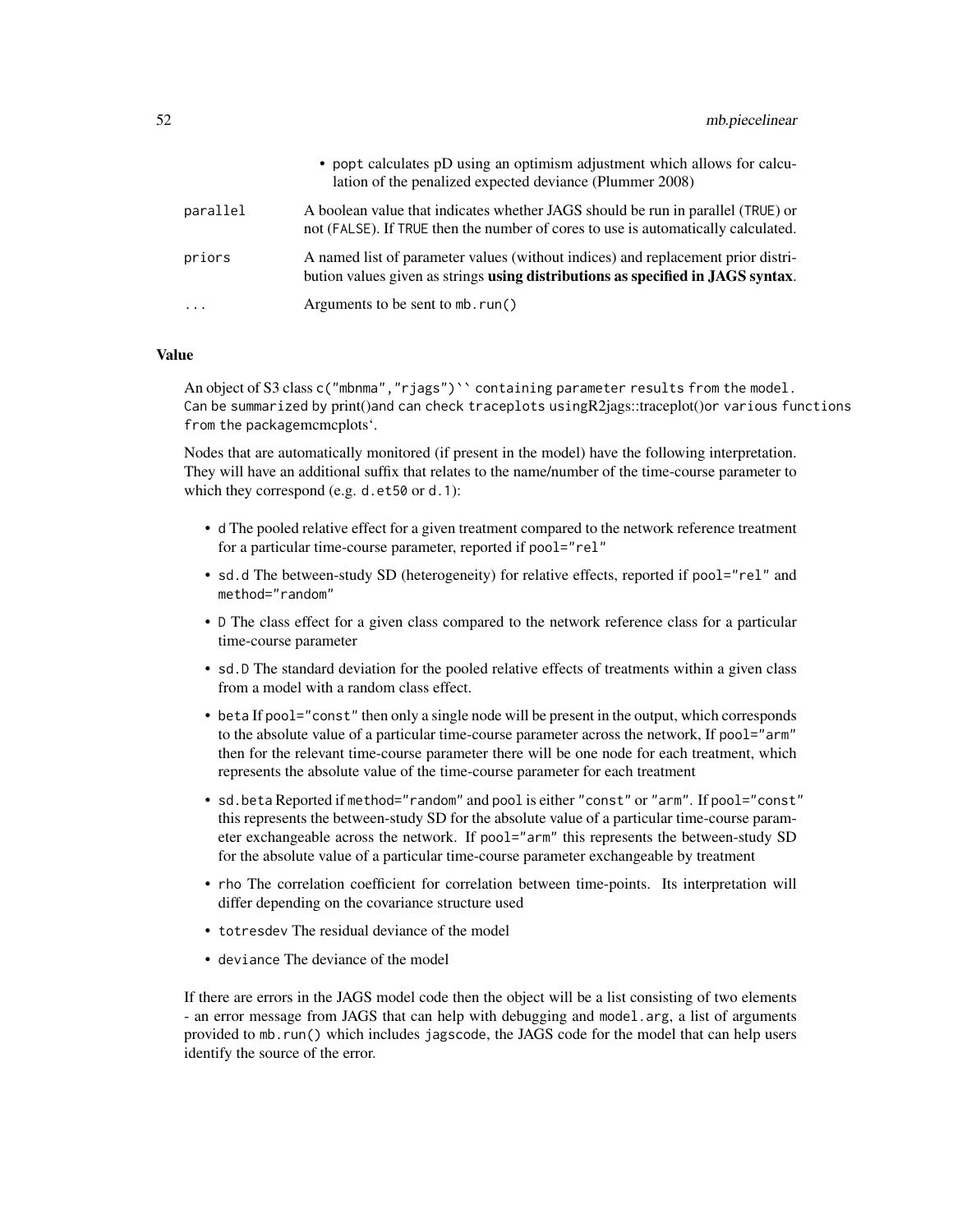#### mb.piecelinear 53

### Time-course parameters

Time-course parameters in the model must be provided as a list with named elements pool and method.

pool is used to define the approach used for pooling of a given time-course parameter and can take any of the following values:

- "rel" indicates that relative effects should be pooled for this time-course parameter. This preserves randomisation within included studies, are likely to vary less between studies (only due to effect modification), and allow for testing of consistency between direct and indirect evidence. Pooling follows the general approach for Network Meta-Analysis proposed by Lu and Ades (2004).
- "arm" indicates that study arms should be pooled within each treatment in the network for this time-course parameter. This allows estimation of absolute time-course parameter values, but makes stronger assumptions regarding similarity of studies.
- "const" indicates that study arms should be pooled across the whole network for this timecourse parameter *independently of assigned treatment*. This implies using a single value across the network for this time-course parameter, and may therefore be making very strong assumptions of similarity.

method is used to define the model used for meta-analysis for a given time-course parameter and can take any of the following values:

- "common" implies that all studies estimate the same true effect (akin to a "fixed effects" metaanalysis)
- "random" implies that all studies estimate a separate true effect, but that each of these true effects vary randomly around a true mean effect. This approach allows for modelling of between-study heterogeneity.
- numeric() Assigned a numeric value this can only be used if pool="const". It indicates that this time-course parameter should not be estimated from the data but should be assigned the numeric value determined by the user. This can be useful for fixing specific time-course parameters (e.g. Hill parameters in Emax functions or knot location in piecewise functions).

When relative effects are modelled on more than one time-course parameter, correlation between the time-course parameters is automatically estimated using a vague Wishart prior. This prior can be made slightly more informative by specifying the relative scale of variances between the timecourse parameters using var.scale.

### Correlation between observations

When modelling correlation between observations using rho, values for rho must imply a positive semidefinite covariance matrix. If estimating rho from the data (by assigning it "estimate"), the default prior distribution (dunif( $-1,1$ )) may include values that exclude a positive semidefinite covariance matrix. This prior can be restricted (e.g. to dunif( $\varnothing$ , 1)) using the priors argument (see [get.prior](#page-11-0))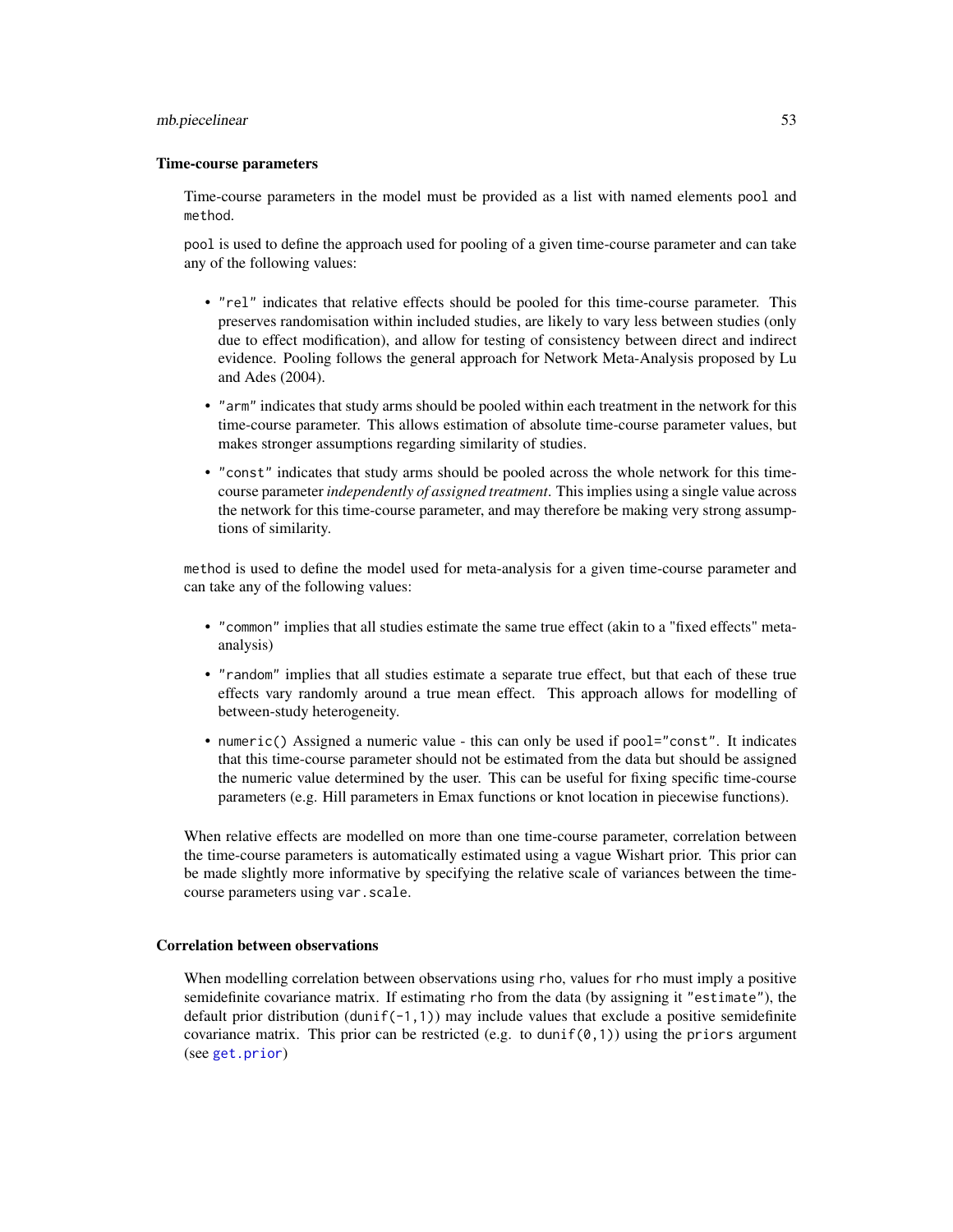#### References

Lu G, Ades AE (2004). "Combination of direct and indirect evidence in mixed treatment comparisons." *Stat Med*, 23(20), 3105-24. ISSN 0277-6715 (Print) 0277-6715 (Linking), doi: [10.1002/](https://doi.org/10.1002/sim.1875) [sim.1875,](https://doi.org/10.1002/sim.1875) <https://www.ncbi.nlm.nih.gov/pubmed/15449338>.

Pedder H, Dias S, Bennetts M, Boucher M, Welton NJ (2019). "Modelling time-course relationships with multiple treatments: Model-Based Network Meta-Analysis for continuous summary outcomes." *Res Synth Methods*, 10(2), 267-286.

Plummer M (2008). "Penalized loss functions for Bayesian model comparison." *Biostatistics*, 9(3), 523-39. ISSN 1468-4357 (Electronic) 1465-4644 (Linking), [https://www.ncbi.nlm.nih.gov/](https://www.ncbi.nlm.nih.gov/pubmed/18209015) [pubmed/18209015](https://www.ncbi.nlm.nih.gov/pubmed/18209015).

Spiegelhalter DJ, Best NG, Carlin BP, van der Linde A (2002). "Bayesian measures of model complexity and fit." *J R Statistic Soc B*, 64(4), 583-639.

## Examples

```
# Create mb.network object
network <- mb.network(osteopain)
```

```
# Fit piecewise linear time-course with random consistency treatment effects on slope.1,
#absolute time-course parameters by treatment on slope.2, and an exchangeable parameter
#for knot estimated across the network
```

```
result <- mb.piecelinear(network,
```

```
slope.1=list(pool="rel", method="random"),
slope.2=list(pool="arm", method="common"),
knot=list(pool="const", method="common"))
```

```
####### Examine MCMC diagnostics (using mcmcplots package) #######
```

```
# Density plots
mcmcplots::denplot(result, parms=c("beta.slope.2", "beta.knot"))
```
# Traceplots mcmcplots::traplot(result)

```
# Caterpillar plots
mcmcplots::caterplot(result, "beta.slope.2")
```
#### ########## Output ###########

# Print R2jags output and summary print(result) summary(result)

# Plot forest plot of results plot(result)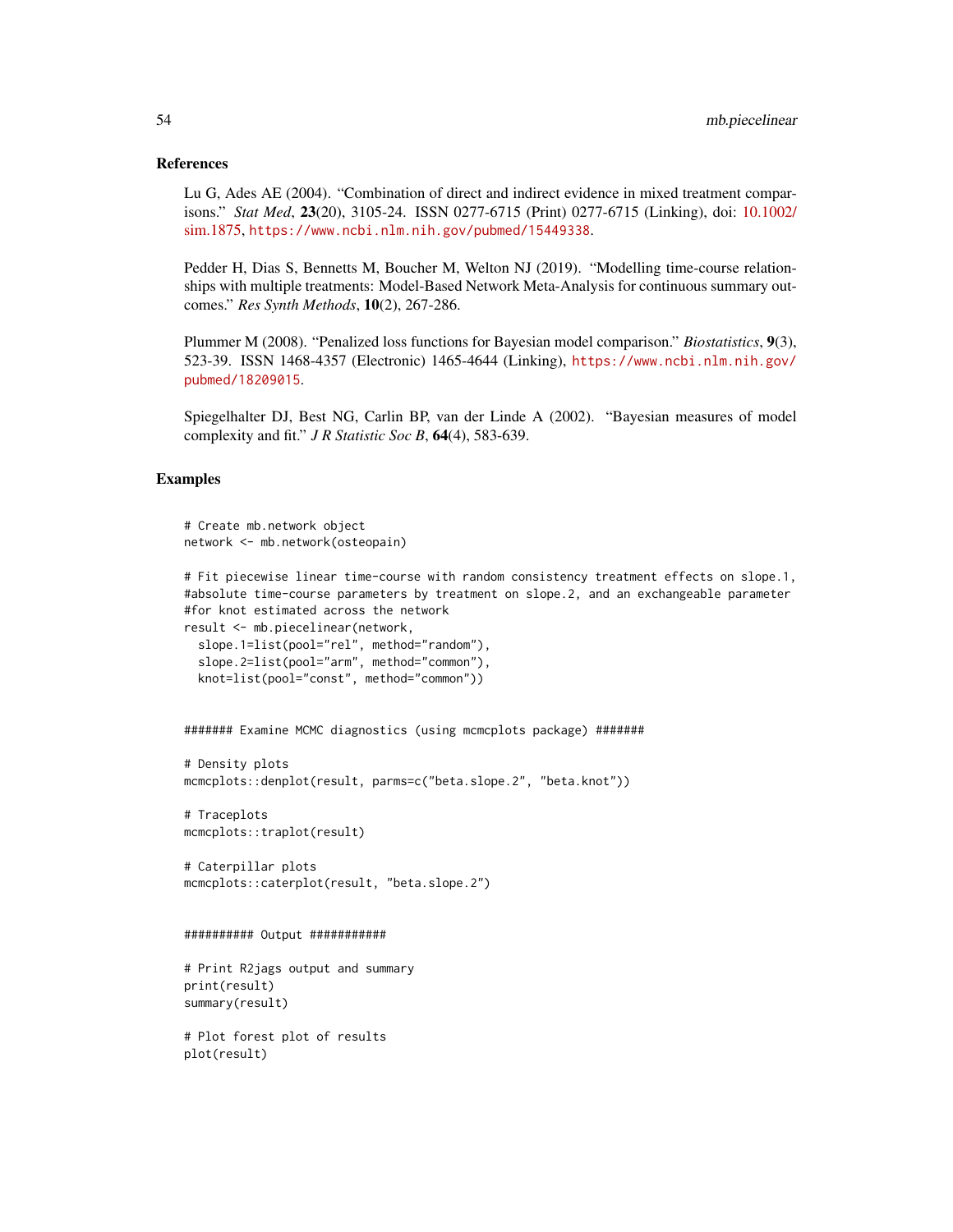```
###### Additional model arguments ######
# Fit model with unrelated mean effects on beta.1 and correlation between time points
mb.piecelinear(network, alpha="study",
 slope.1=list(pool="rel", method="random"),
 slope.2=list(pool="rel", method="common"),
 knot=list(pool="const", method=1),
 rho="estimate", covar="CS",
 UME="slope.1"
 )
```

```
mb.quadratic Run MBNMA model with a quadratic time-course function
```
# Description

Fits a Bayesian model-based network meta-analysis (MBNMA) with a defined time-course function. This function accounts for repeated measures over time within studies by applying a quadratic time-course function. Follows the methods of Pedder et al. (2019). This function acts as a wrapper for mb.run() that allows for more clearly defined parameter names.

### Usage

```
mb.quadratic(network, beta.1 = list(pool = "rel", method = "common"),
 beta.2 = list(pool = "rel", method = "common"), alpha = "study",positive.scale = FALSE, intercept = TRUE, rho = NULL,
 covar = NULL, var.scale = NULL, class.effect = list(),
 UME = FALSE, pd = "pv", parallel = TRUE, priors = NULL, ...)
```

| network | An object of class mb. network.                                                                                                                  |
|---------|--------------------------------------------------------------------------------------------------------------------------------------------------|
| beta.1  | A list with named elements pool and method that refers to time-course param-<br>eter(s) specified within the time-course function (see details). |
| beta.2  | A list with named elements pool and method that refers to time-course param-<br>eter(s) specified within the time-course function (see details). |
| alpha   | Refers to the baseline mean response and is a character object that can take<br>either:                                                          |
|         | • "study" to constrain baseline to be equal for all arms within a study (i<br>index is added)                                                    |
|         | • "arm" to allow baseline to vary between arms within a study (i, k index is<br>added).                                                          |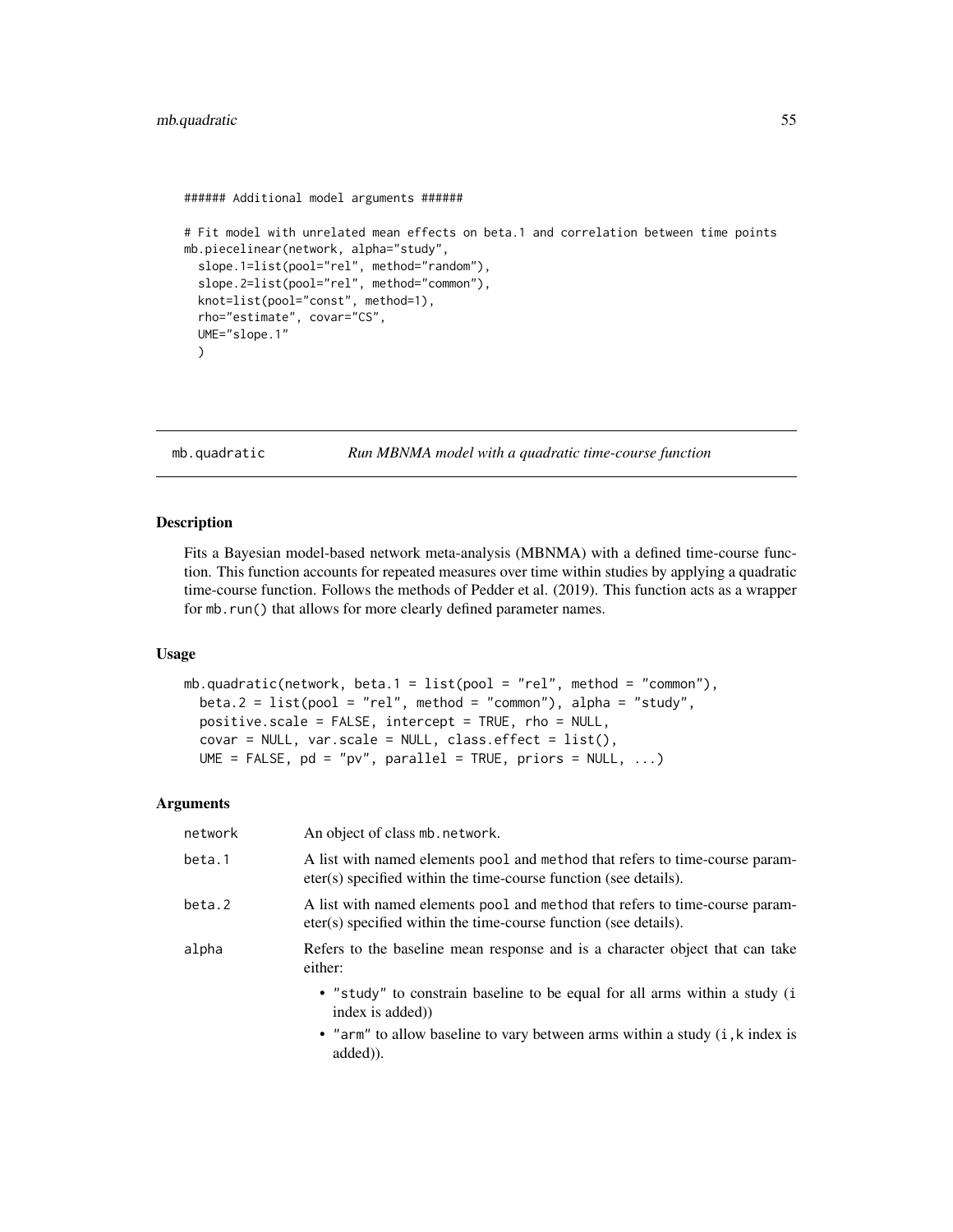- positive. scale A boolean object that indicates whether all continuous mean responses  $(y)$  are positive and therefore whether the baseline response should be given a prior that constrains it to be positive.
- intercept A boolean object that indicates whether an intercept is to be included in the model. Can be used to imply whether mean responses in data are change from baseline (FALSE) or not (setting it to FALSE removes the intercept, alpha, from the model).
- rho The correlation coefficient when modelling correlation between time points. If left as NULL (the default) then this implies modelling no correlation between time points. Can either be assigned the string "estimate" to indicate that rho should be estimated from the data, or assigned a numeric value, which fixes rho in the model to the assigned value, either for when rho is calculated externally or for use in deterministic sensitivity analyses.
- covar A character specifying the covariance structure to use for the multivariate normal likelihood. Can currently take either "CS" (compound symmetry) or "AR1" (autoregressive AR1).
- var.scale A numeric vector indicating the relative scale of variances between correlated time-course parameters when relative effects are modelled on more than one time-course parameter(see Details LINK). Each element of the vector refers to the relative scale of each of the time-course parameters that is modelled using relative effects.
- class.effect A list of named strings that determines which time-course parameters to model with a class effect and what that effect should be ("common" or "random"). For example: list("beta.2"="common","beta.3"="random").
- UME Can take either TRUE or FALSE (for an unrelated mean effects model on all or no time-course parameters respectively) or can be a vector of parameter name strings to model as UME. For example: c("beta.1","beta.2").

# pd Can take either:

- pv only pV will be reported (as automatically outputted by R2jags).
- plugin calculates pD by the plug-in method (Spiegelhalter et al. 2002). It is faster, but may output negative non-sensical values, due to skewed deviances that can arise with non-linear models.
- pd.kl calculates pD by the Kullback–Leibler divergence (Plummer 2008). This will require running the model for additional iterations but will always produce a positive result.
- popt calculates pD using an optimism adjustment which allows for calculation of the penalized expected deviance (Plummer 2008)
- parallel A boolean value that indicates whether JAGS should be run in parallel (TRUE) or not (FALSE). If TRUE then the number of cores to use is automatically calculated.
- priors A named list of parameter values (without indices) and replacement prior distribution values given as strings using distributions as specified in JAGS syntax.
- ... **Arguments to be sent to mb.run()**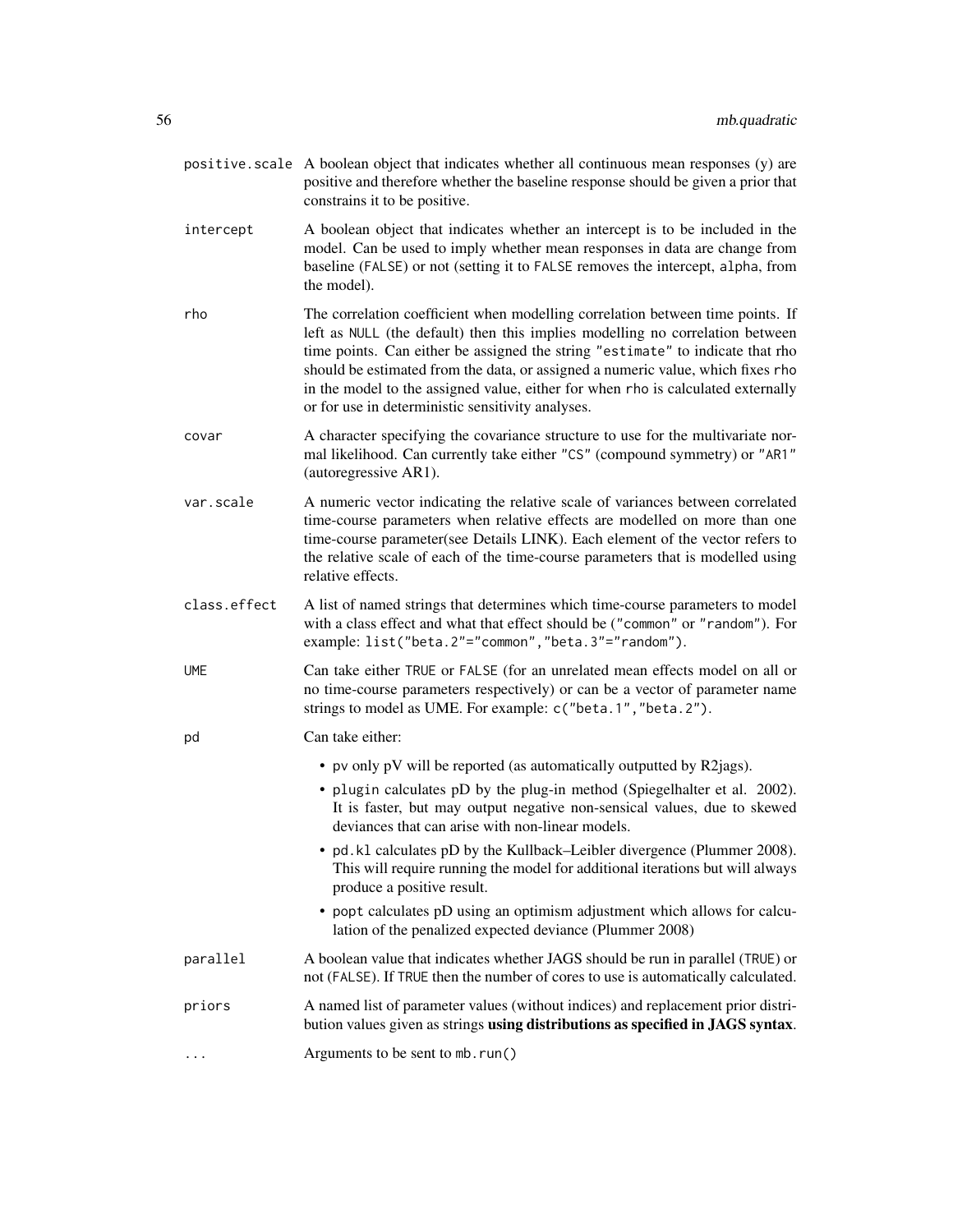### mb.quadratic 57

#### Value

An object of S3 class c("mbnma", "riags")`` containing parameter results from the model. Can be summarized by print()and can check traceplots usingR2jags::traceplot()or various functions from the packagemcmcplots'.

Nodes that are automatically monitored (if present in the model) have the following interpretation. They will have an additional suffix that relates to the name/number of the time-course parameter to which they correspond (e.g. d.et50 or d.1):

- d The pooled relative effect for a given treatment compared to the network reference treatment for a particular time-course parameter, reported if pool="rel"
- sd.d The between-study SD (heterogeneity) for relative effects, reported if pool="rel" and method="random"
- D The class effect for a given class compared to the network reference class for a particular time-course parameter
- sd.D The standard deviation for the pooled relative effects of treatments within a given class from a model with a random class effect.
- beta If pool="const" then only a single node will be present in the output, which corresponds to the absolute value of a particular time-course parameter across the network, If pool="arm" then for the relevant time-course parameter there will be one node for each treatment, which represents the absolute value of the time-course parameter for each treatment
- sd.beta Reported if method="random" and pool is either "const" or "arm". If pool="const" this represents the between-study SD for the absolute value of a particular time-course parameter exchangeable across the network. If pool="arm" this represents the between-study SD for the absolute value of a particular time-course parameter exchangeable by treatment
- rho The correlation coefficient for correlation between time-points. Its interpretation will differ depending on the covariance structure used
- totresdev The residual deviance of the model
- deviance The deviance of the model

If there are errors in the JAGS model code then the object will be a list consisting of two elements - an error message from JAGS that can help with debugging and model.arg, a list of arguments provided to mb.run() which includes jagscode, the JAGS code for the model that can help users identify the source of the error.

# Time-course parameters

Time-course parameters in the model must be provided as a list with named elements pool and method.

pool is used to define the approach used for pooling of a given time-course parameter and can take any of the following values:

• "rel" indicates that relative effects should be pooled for this time-course parameter. This preserves randomisation within included studies, are likely to vary less between studies (only due to effect modification), and allow for testing of consistency between direct and indirect evidence. Pooling follows the general approach for Network Meta-Analysis proposed by Lu and Ades (2004).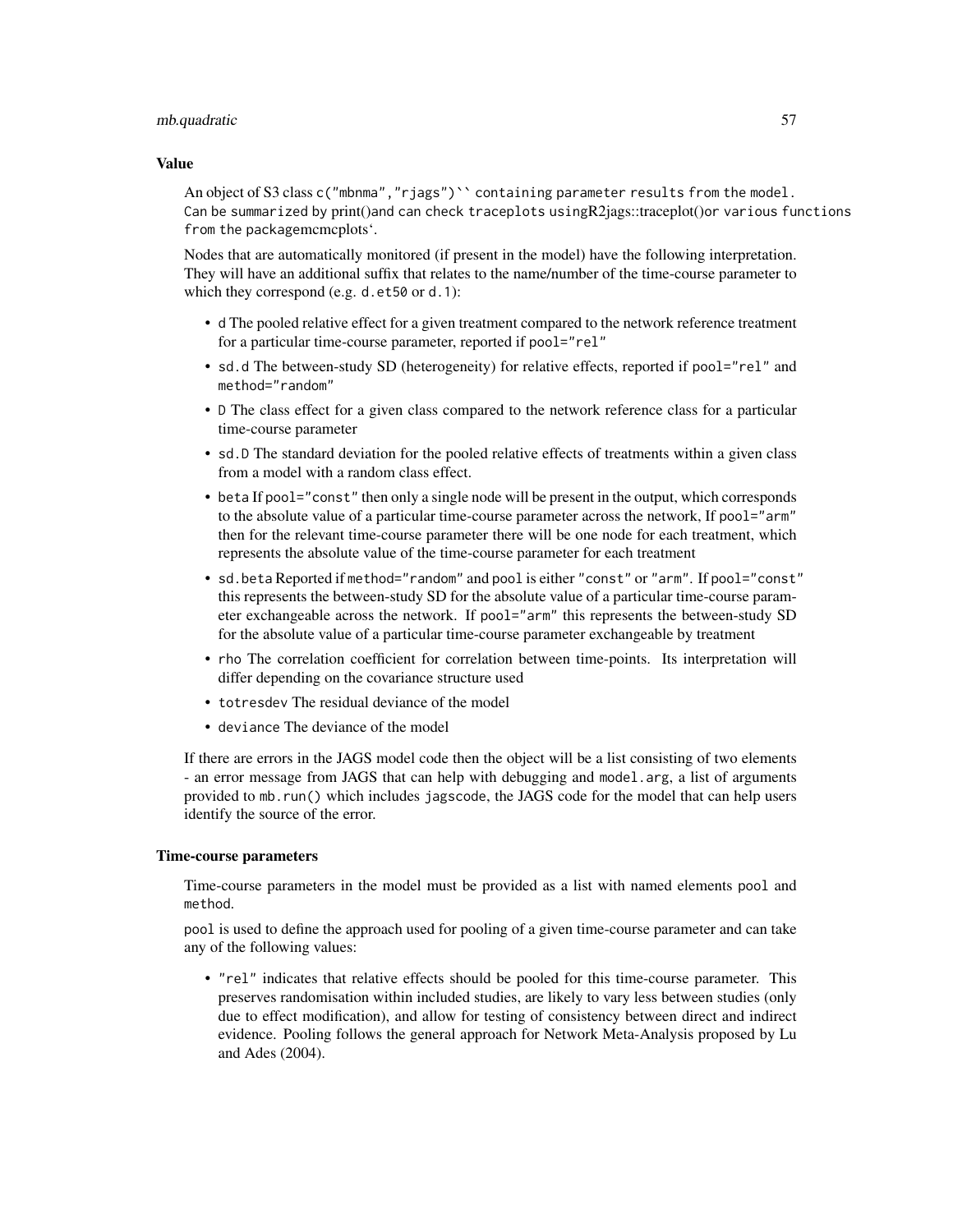- "arm" indicates that study arms should be pooled within each treatment in the network for this time-course parameter. This allows estimation of absolute time-course parameter values, but makes stronger assumptions regarding similarity of studies.
- "const" indicates that study arms should be pooled across the whole network for this timecourse parameter *independently of assigned treatment*. This implies using a single value across the network for this time-course parameter, and may therefore be making very strong assumptions of similarity.

method is used to define the model used for meta-analysis for a given time-course parameter and can take any of the following values:

- "common" implies that all studies estimate the same true effect (akin to a "fixed effects" metaanalysis)
- "random" implies that all studies estimate a separate true effect, but that each of these true effects vary randomly around a true mean effect. This approach allows for modelling of between-study heterogeneity.
- numeric() Assigned a numeric value this can only be used if pool="const". It indicates that this time-course parameter should not be estimated from the data but should be assigned the numeric value determined by the user. This can be useful for fixing specific time-course parameters (e.g. Hill parameters in Emax functions or knot location in piecewise functions).

When relative effects are modelled on more than one time-course parameter, correlation between the time-course parameters is automatically estimated using a vague Wishart prior. This prior can be made slightly more informative by specifying the relative scale of variances between the timecourse parameters using var.scale.

## Correlation between observations

When modelling correlation between observations using rho, values for rho must imply a positive semidefinite covariance matrix. If estimating rho from the data (by assigning it "estimate"), the default prior distribution (dunif( $-1,1$ )) may include values that exclude a positive semidefinite covariance matrix. This prior can be restricted (e.g. to dunif( $\varnothing$ , 1)) using the priors argument (see [get.prior](#page-11-0))

#### References

Lu G, Ades AE (2004). "Combination of direct and indirect evidence in mixed treatment comparisons." *Stat Med*, 23(20), 3105-24. ISSN 0277-6715 (Print) 0277-6715 (Linking), doi: [10.1002/](https://doi.org/10.1002/sim.1875) [sim.1875,](https://doi.org/10.1002/sim.1875) <https://www.ncbi.nlm.nih.gov/pubmed/15449338>.

Pedder H, Dias S, Bennetts M, Boucher M, Welton NJ (2019). "Modelling time-course relationships with multiple treatments: Model-Based Network Meta-Analysis for continuous summary outcomes." *Res Synth Methods*, 10(2), 267-286.

Plummer M (2008). "Penalized loss functions for Bayesian model comparison." *Biostatistics*, 9(3), 523-39. ISSN 1468-4357 (Electronic) 1465-4644 (Linking), [https://www.ncbi.nlm.nih.gov/](https://www.ncbi.nlm.nih.gov/pubmed/18209015) [pubmed/18209015](https://www.ncbi.nlm.nih.gov/pubmed/18209015).

Spiegelhalter DJ, Best NG, Carlin BP, van der Linde A (2002). "Bayesian measures of model complexity and fit." *J R Statistic Soc B*, 64(4), 583-639.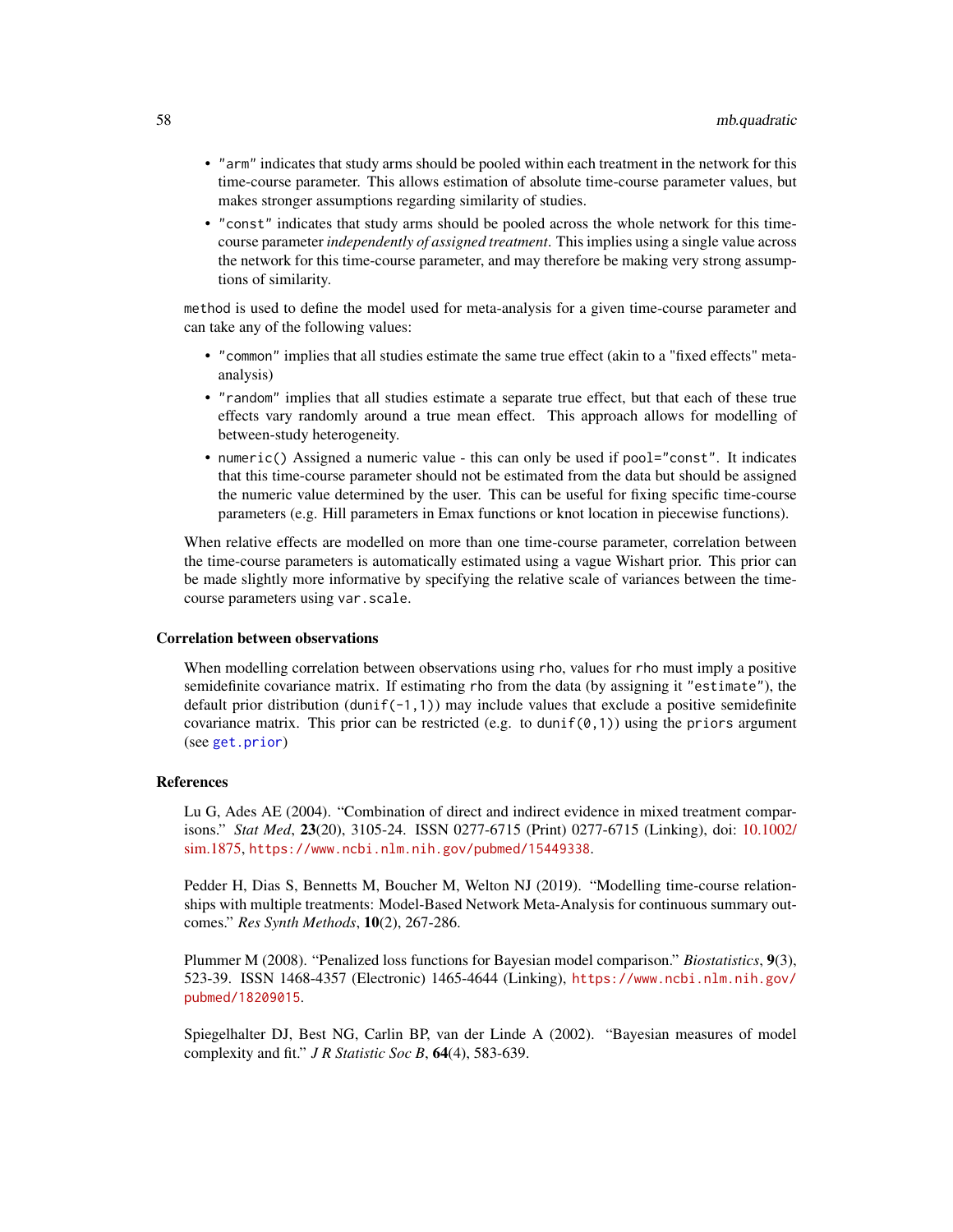#### mb.run 59

## Examples

```
# Create mb.network object
network <- mb.network(osteopain)
# Fit quadratic time-course with fixed consistency treatment effects on beta.1 and
#random consistency treatment effects on beta.2
result <- mb.quadratic(network,
  beta.1=list(pool="rel", method="common"),
  beta.2=list(pool="rel", method="random"))
####### Examine MCMC diagnostics (using mcmcplots package) #######
# Density plots
mcmcplots::denplot(result, parms=c("sd.2", "d.1[3]", "d.2[3]", "totresdev"))
# Traceplots
mcmcplots::traplot(result)
# Caterpillar plots
mcmcplots::caterplot(result, "d.2")
########## Output ###########
# Print R2jags output and summary
print(result)
summary(result)
# Plot forest plot of results
plot(result)
###### Additional model arguments ######
# Fit model with unrelated mean effects on beta.1
mb.quadratic(network, alpha="study",
  beta.1=list(pool="rel", method="random"),
  beta.2=list(pool="const", method="common"),
  UME="beta.1"
  )
```
mb.run *Run MBNMA time-course models*

# Description

Fits a Bayesian time-course model for model-based network meta-analysis (MBNMA) that can account for repeated measures over time within studies by applying a desired time-course function.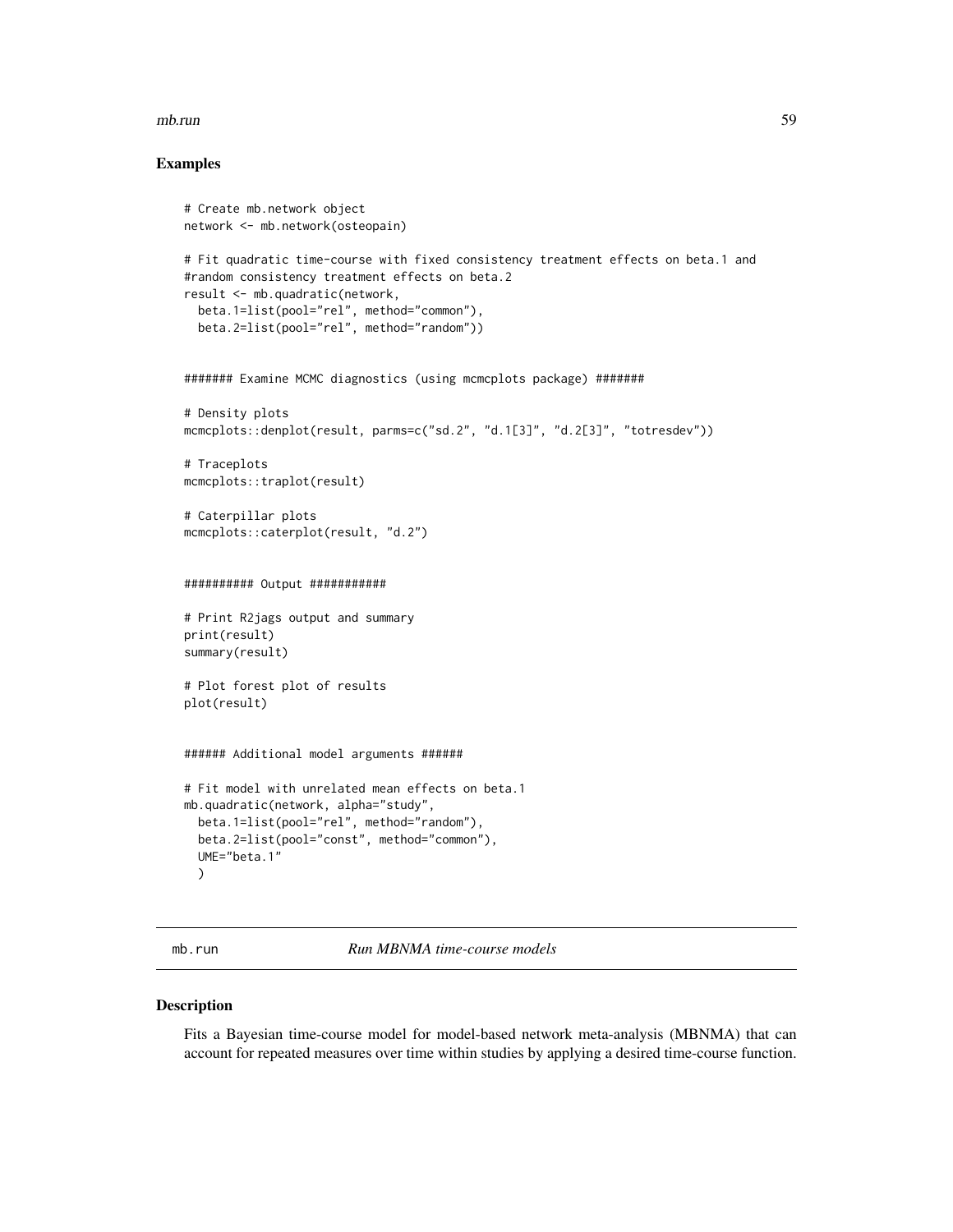Follows the methods of Pedder et al. (2019).

# Usage

```
mb.run(network, parameters.to.save = NULL, fun = "linear",
 user.fun = NULL, alpha = "study", beta.1 = list(pool = "rel",
 method = "common"), beta.2 = NULL, beta.3 = NULL, beta.4 = NULL,
 positive.scale = FALSE, intercept = TRUE, rho = NULL,
 covar = NULL, var-scale = NULL, class.effect = list(),UME = FALSE, pd = "pv", parallel = TRUE, priors = NULL,
 n.iter = 10000, n.chain = 3, n.burnin = floor(n.iter/2),
 n.thin = max(1, floor((n.iter - n.burnin)/1000)), model.file = NULL,
  arg.params = NULL, ...)
```

| network            | An object of class mb. network.                                                                                                                                                                                                                               |
|--------------------|---------------------------------------------------------------------------------------------------------------------------------------------------------------------------------------------------------------------------------------------------------------|
| parameters.to.save |                                                                                                                                                                                                                                                               |
|                    | A character vector containing names of parameters to monitor in JAGS                                                                                                                                                                                          |
| fun                | is a character specifying a functional form to be assigned to the time-course.<br>Options are given in details.                                                                                                                                               |
| user.fun           | A formula specifying any relationship including time and one/several of: beta.1,<br>beta. 2, beta. 3, beta. 4.                                                                                                                                                |
| alpha              | Refers to the baseline mean response and is a character object that can take<br>either:                                                                                                                                                                       |
|                    | · "study" to constrain baseline to be equal for all arms within a study (i<br>index is added))                                                                                                                                                                |
|                    | • "arm" to allow baseline to vary between arms within a study (i, k index is<br>added)).                                                                                                                                                                      |
| beta.1             | A list with named elements pool and method that refers to time-course param-<br>eter(s) specified within the time-course function (see details).                                                                                                              |
| beta.2             | A list with named elements pool and method that refers to time-course param-<br>eter(s) specified within the time-course function (see details).                                                                                                              |
| beta.3             | A list with named elements pool and method that refers to time-course param-<br>eter(s) specified within the time-course function (see details).                                                                                                              |
| beta.4             | A list with named elements pool and method that refers to time-course param-<br>eter(s) specified within the time-course function (see details).                                                                                                              |
| positive.scale     | A boolean object that indicates whether all continuous mean responses (y) are<br>positive and therefore whether the baseline response should be given a prior that<br>constrains it to be positive.                                                           |
| intercept          | A boolean object that indicates whether an intercept is to be included in the<br>model. Can be used to imply whether mean responses in data are change from<br>baseline (FALSE) or not (setting it to FALSE removes the intercept, alpha, from<br>the model). |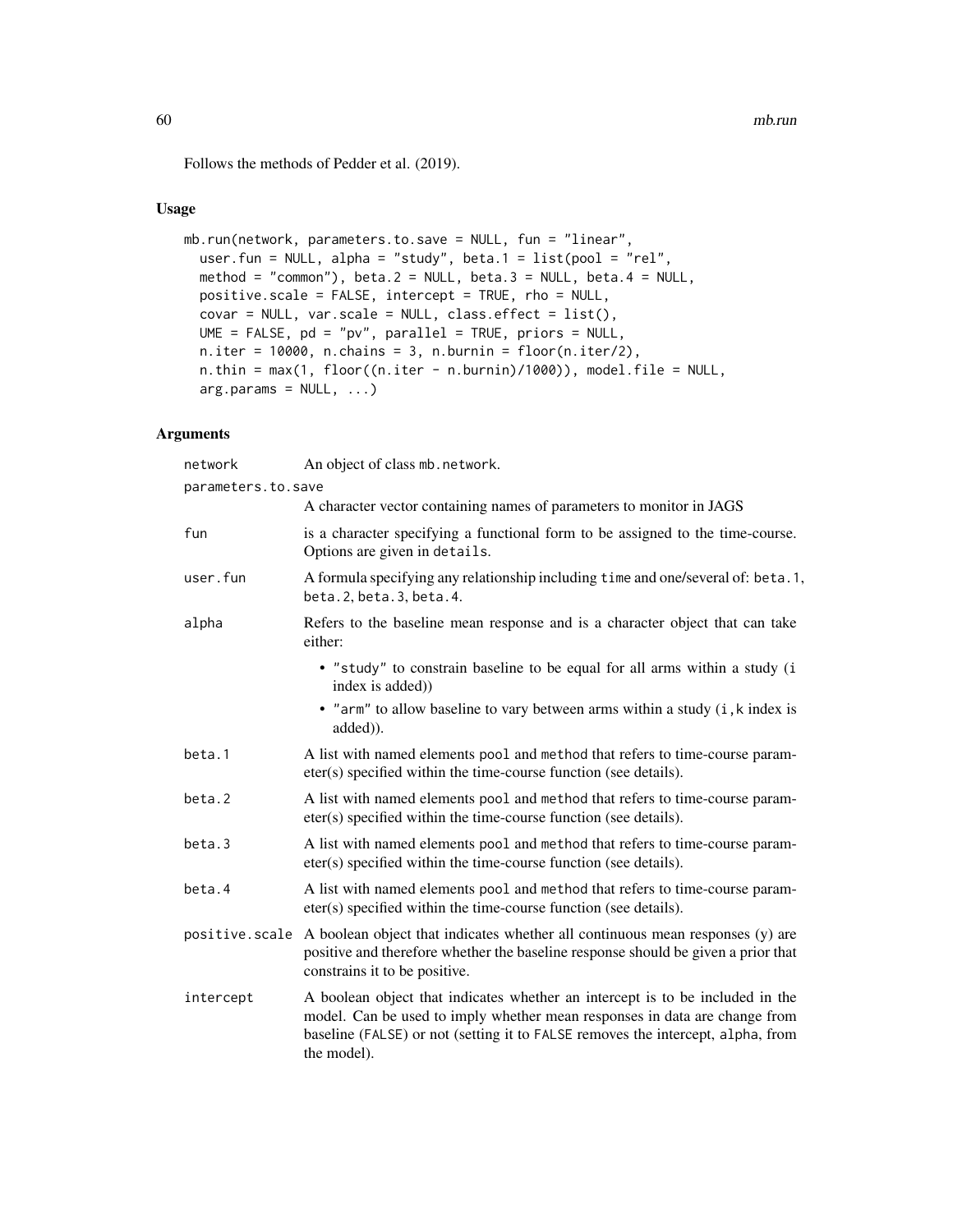#### $\mu$  mb.run 61

| rho          | The correlation coefficient when modelling correlation between time points. If<br>left as NULL (the default) then this implies modelling no correlation between<br>time points. Can either be assigned the string "estimate" to indicate that rho<br>should be estimated from the data, or assigned a numeric value, which fixes rho<br>in the model to the assigned value, either for when rho is calculated externally<br>or for use in deterministic sensitivity analyses. |
|--------------|-------------------------------------------------------------------------------------------------------------------------------------------------------------------------------------------------------------------------------------------------------------------------------------------------------------------------------------------------------------------------------------------------------------------------------------------------------------------------------|
| covar        | A character specifying the covariance structure to use for the multivariate nor-<br>mal likelihood. Can currently take either "CS" (compound symmetry) or "AR1"<br>(autoregressive AR1).                                                                                                                                                                                                                                                                                      |
| var.scale    | A numeric vector indicating the relative scale of variances between correlated<br>time-course parameters when relative effects are modelled on more than one<br>time-course parameter(see Details LINK). Each element of the vector refers to<br>the relative scale of each of the time-course parameters that is modelled using<br>relative effects.                                                                                                                         |
| class.effect | A list of named strings that determines which time-course parameters to model<br>with a class effect and what that effect should be ("common" or "random"). For<br>example: list("beta.2"="common","beta.3"="random").                                                                                                                                                                                                                                                        |
| <b>UME</b>   | Can take either TRUE or FALSE (for an unrelated mean effects model on all or<br>no time-course parameters respectively) or can be a vector of parameter name<br>strings to model as UME. For example: c("beta.1", "beta.2").                                                                                                                                                                                                                                                  |
| pd           | Can take either:                                                                                                                                                                                                                                                                                                                                                                                                                                                              |
|              | • pv only pV will be reported (as automatically outputted by R2jags).<br>• plugin calculates pD by the plug-in method (Spiegelhalter et al. 2002).<br>It is faster, but may output negative non-sensical values, due to skewed<br>deviances that can arise with non-linear models.                                                                                                                                                                                            |
|              | • pd. k1 calculates pD by the Kullback–Leibler divergence (Plummer 2008).<br>This will require running the model for additional iterations but will always<br>produce a positive result.                                                                                                                                                                                                                                                                                      |
|              | • popt calculates pD using an optimism adjustment which allows for calcu-<br>lation of the penalized expected deviance (Plummer 2008)                                                                                                                                                                                                                                                                                                                                         |
| parallel     | A boolean value that indicates whether JAGS should be run in parallel (TRUE) or<br>not (FALSE). If TRUE then the number of cores to use is automatically calculated.                                                                                                                                                                                                                                                                                                          |
| priors       | A named list of parameter values (without indices) and replacement prior distri-<br>bution values given as strings using distributions as specified in JAGS syntax.                                                                                                                                                                                                                                                                                                           |
| n.iter       | number of total iterations per chain (including burn in; default: 15000)                                                                                                                                                                                                                                                                                                                                                                                                      |
| n.chains     | number of Markov chains (default: 3)                                                                                                                                                                                                                                                                                                                                                                                                                                          |
| n.burnin     | length of burn in, i.e. number of iterations to discard at the beginning. Default is<br>n.iter/2", that is, discarding the first half of the simulations. If n.burnin'<br>is $0$ , jags $()$ will run $100$ iterations for adaption.                                                                                                                                                                                                                                          |
| n.thin       | thinning rate. Must be a positive integer. Set n. thin > 1 $\prime$ to save memory<br>and computation time if n.iteris large. Default ismax(1, floor(n.chains *<br>$(n.$ iter-n.burnin) / 1000))" which will only thin if there are at least 2000 simula-<br>tions.                                                                                                                                                                                                           |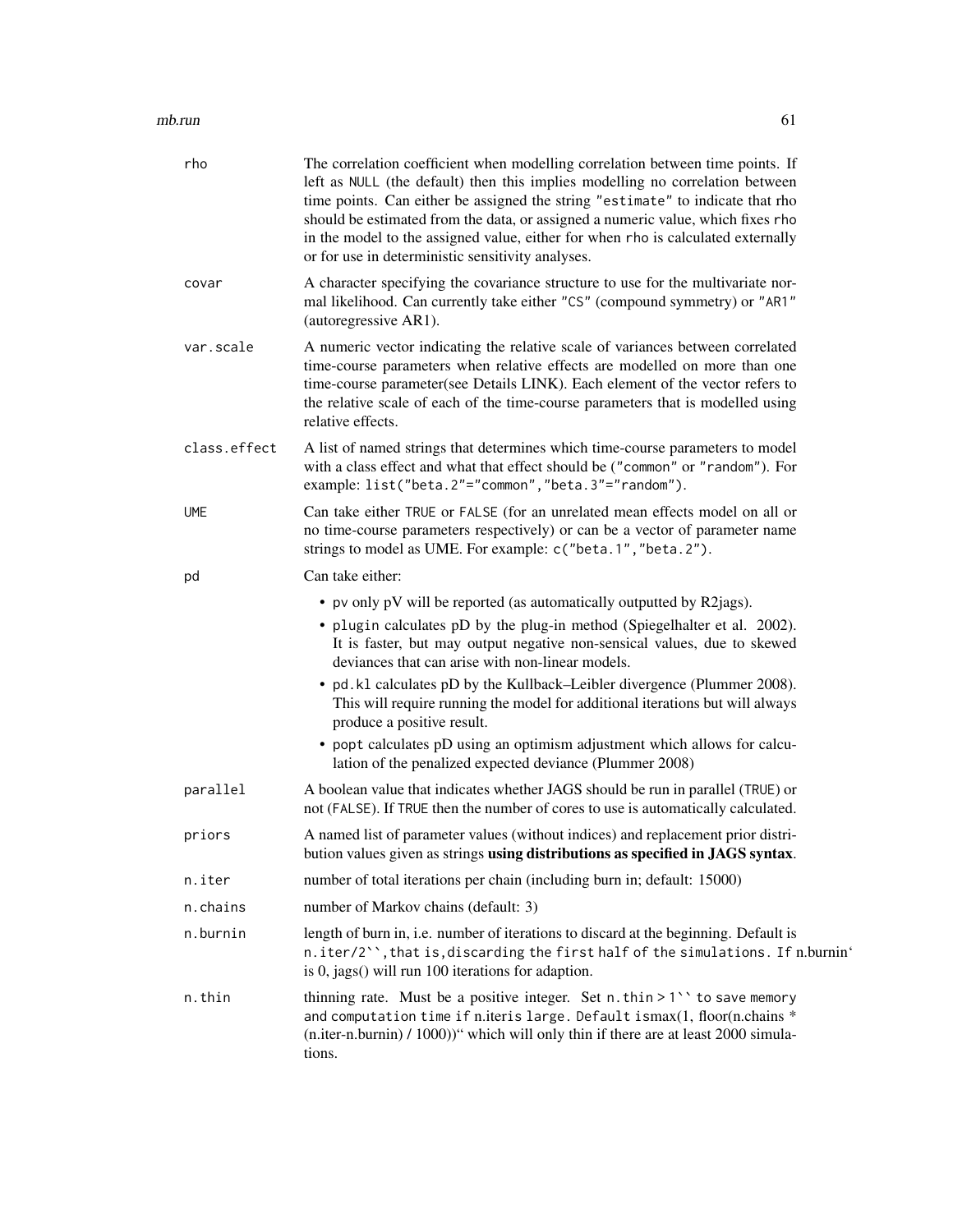| model.file | A JAGS model written as a character object that can be used to overwrite the                |
|------------|---------------------------------------------------------------------------------------------|
|            | JAGS model that is automatically written based on the specified options. Useful             |
|            | when amending priors using replace.prior()                                                  |
| arg.params | Contains a list of arguments sent to mb. run() by time-course specific wrapper<br>functions |
| $\cdots$   | Arguments to be sent to R2 ags.                                                             |

## Value

An object of S3 class c("mbnma","rjags")`` containing parameter results from the model. Can be summarized by print()and can check traceplots usingR2jags::traceplot()or various functions from the packagemcmcplots'.

Nodes that are automatically monitored (if present in the model) have the following interpretation. They will have an additional suffix that relates to the name/number of the time-course parameter to which they correspond (e.g. d.et50 or d.1):

- d The pooled relative effect for a given treatment compared to the network reference treatment for a particular time-course parameter, reported if pool="rel"
- sd.d The between-study SD (heterogeneity) for relative effects, reported if pool="rel" and method="random"
- D The class effect for a given class compared to the network reference class for a particular time-course parameter
- sd.D The standard deviation for the pooled relative effects of treatments within a given class from a model with a random class effect.
- beta If pool="const" then only a single node will be present in the output, which corresponds to the absolute value of a particular time-course parameter across the network, If pool="arm" then for the relevant time-course parameter there will be one node for each treatment, which represents the absolute value of the time-course parameter for each treatment
- sd.beta Reported if method="random" and pool is either "const" or "arm". If pool="const" this represents the between-study SD for the absolute value of a particular time-course parameter exchangeable across the network. If pool="arm" this represents the between-study SD for the absolute value of a particular time-course parameter exchangeable by treatment
- rho The correlation coefficient for correlation between time-points. Its interpretation will differ depending on the covariance structure used
- totresdev The residual deviance of the model
- deviance The deviance of the model

If there are errors in the JAGS model code then the object will be a list consisting of two elements - an error message from JAGS that can help with debugging and model.arg, a list of arguments provided to mb.run() which includes jagscode, the JAGS code for the model that can help users identify the source of the error.

#### Time-course parameters

Time-course parameters in the model must be provided as a list with named elements pool and method.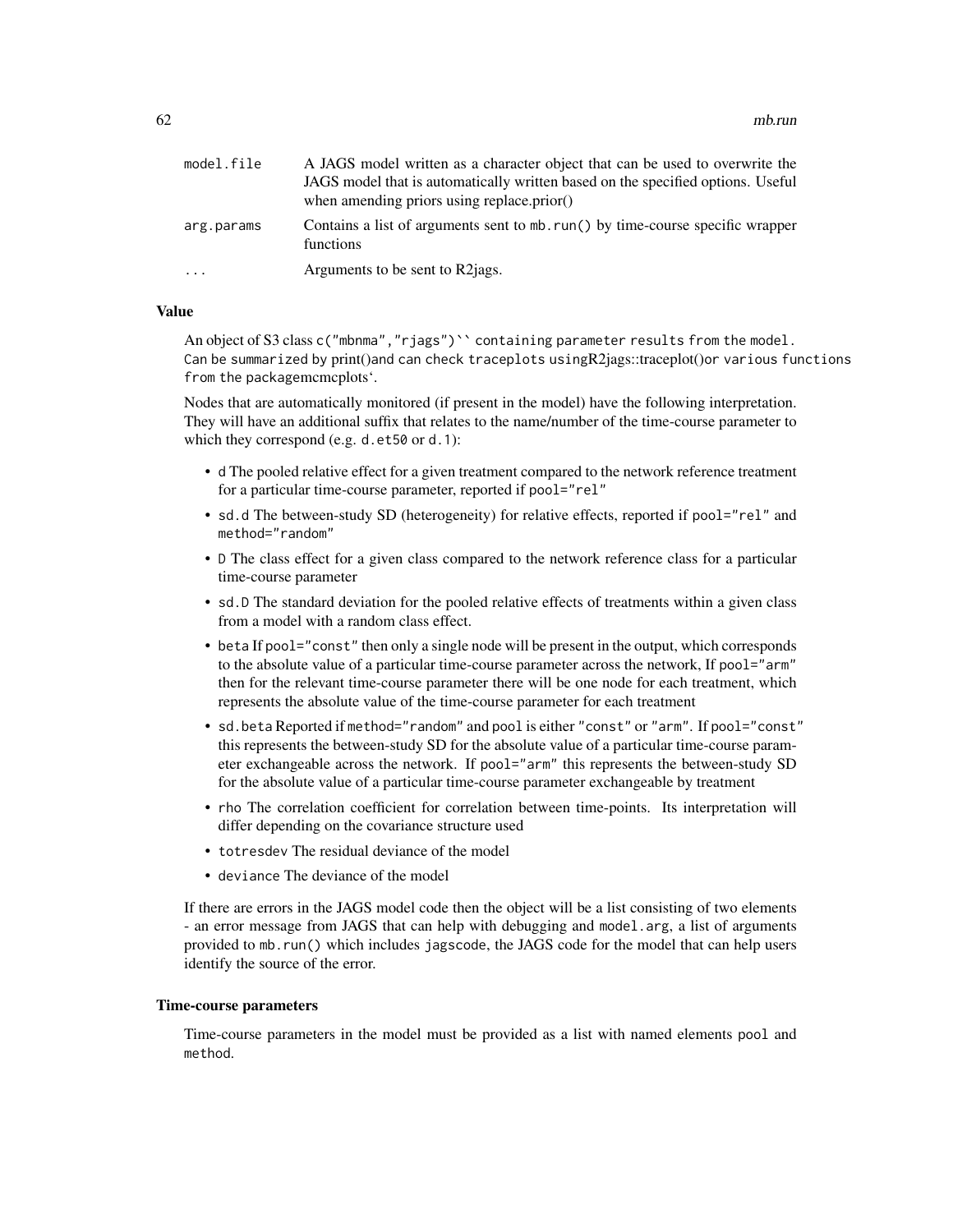#### $\mu$  mb.run 63

pool is used to define the approach used for pooling of a given time-course parameter and can take any of the following values:

- "rel" indicates that relative effects should be pooled for this time-course parameter. This preserves randomisation within included studies, are likely to vary less between studies (only due to effect modification), and allow for testing of consistency between direct and indirect evidence. Pooling follows the general approach for Network Meta-Analysis proposed by Lu and Ades (2004).
- "arm" indicates that study arms should be pooled within each treatment in the network for this time-course parameter. This allows estimation of absolute time-course parameter values, but makes stronger assumptions regarding similarity of studies.
- "const" indicates that study arms should be pooled across the whole network for this timecourse parameter *independently of assigned treatment*. This implies using a single value across the network for this time-course parameter, and may therefore be making very strong assumptions of similarity.

method is used to define the model used for meta-analysis for a given time-course parameter and can take any of the following values:

- "common" implies that all studies estimate the same true effect (akin to a "fixed effects" metaanalysis)
- "random" implies that all studies estimate a separate true effect, but that each of these true effects vary randomly around a true mean effect. This approach allows for modelling of between-study heterogeneity.
- numeric() Assigned a numeric value this can only be used if pool="const". It indicates that this time-course parameter should not be estimated from the data but should be assigned the numeric value determined by the user. This can be useful for fixing specific time-course parameters (e.g. Hill parameters in Emax functions or knot location in piecewise functions).

When relative effects are modelled on more than one time-course parameter, correlation between the time-course parameters is automatically estimated using a vague Wishart prior. This prior can be made slightly more informative by specifying the relative scale of variances between the timecourse parameters using var.scale.

### Time-course function

Several general time-course functions are provided, but a user-defined time-course relationship can instead be used.

Built-in time-course functions are:

- "linear": beta.1 refers to the gradient
- "quadratic": beta.1 refers to the gradient, beta.2 refers to the change in gradient
- "exponential": beta.1 refers to the rate of gain/decay
- "emax" (emax without a Hill parameter): beta.1 refers to Emax parameter, beta.2 refers to ET50 parameter
- "emax.hill" (emax with a Hill parameter): beta.1 refers to Emax parameter, beta.2 refers to ET50 parameter, beta.3 refers to Hill parameter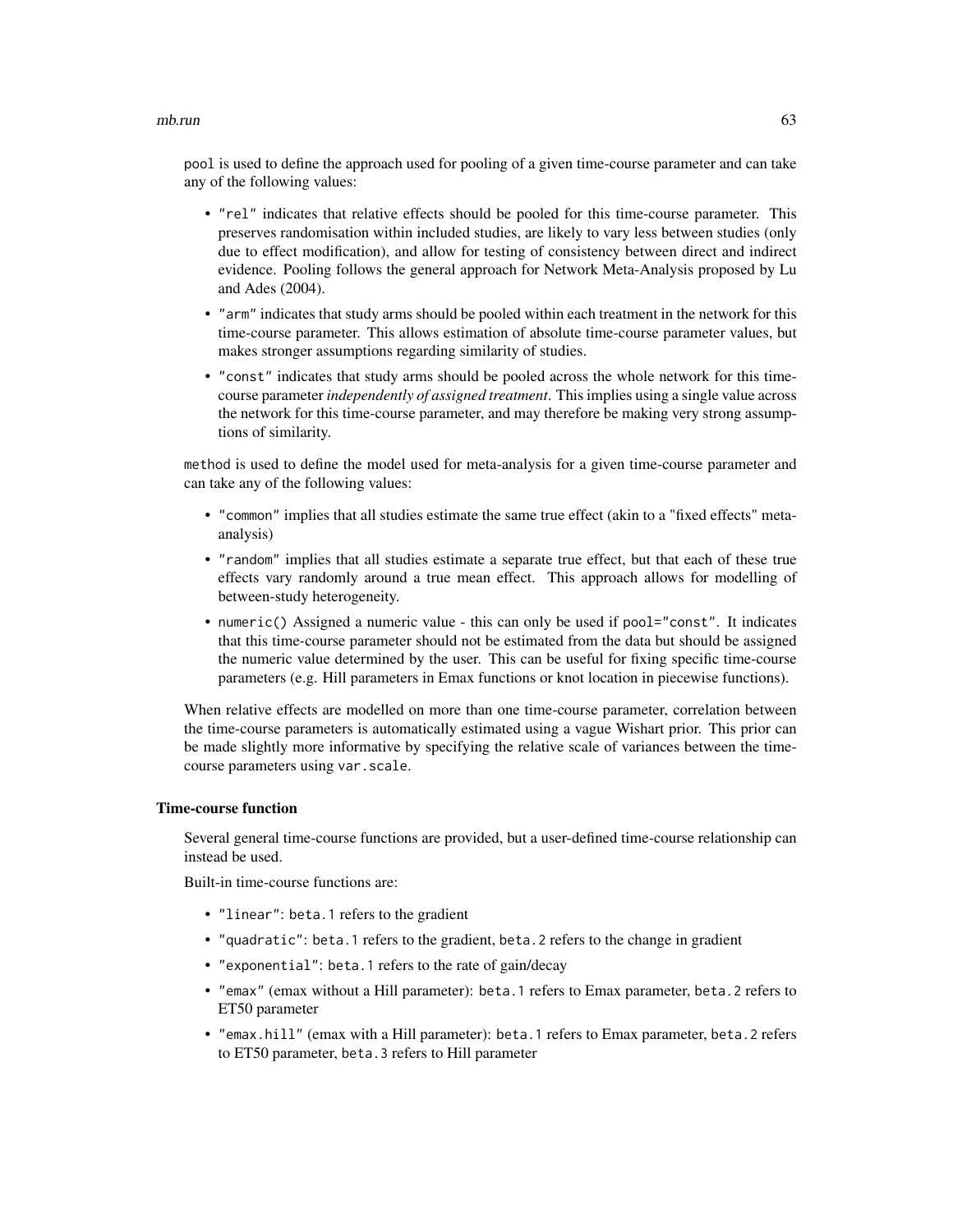- "fract.poly.first" (first-order fractional polynomial): beta.1 refers to the slope parameter, beta.3 refers to the power parameter
- "fract.poly.second" (second-order fractional polynomial): beta.1 refers to the first slope parameter, beta.2 refers to the first power parameter, beta.3 refers to the first power parameter, beta.4 refers to the second power parameter
- "piecelinear" piecewise linear: beta.1 refers to the gradient of the first linear piece, beta.2 refers to the gradient of the second linear piece, beta.3 refers to the knot location (the time at which the two pieces are joined)
- "user" (user-defined function: user. fun must be specified in arguments)

## Correlation between observations

When modelling correlation between observations using rho, values for rho must imply a positive semidefinite covariance matrix. If estimating rho from the data (by assigning it "estimate"), the default prior distribution (dunif(-1,1)) may include values that exclude a positive semidefinite covariance matrix. This prior can be restricted (e.g. to dunif( $\varnothing$ , 1)) using the priors argument (see [get.prior](#page-11-0))

# References

Lu G, Ades AE (2004). "Combination of direct and indirect evidence in mixed treatment comparisons." *Stat Med*, 23(20), 3105-24. ISSN 0277-6715 (Print) 0277-6715 (Linking), doi: [10.1002/](https://doi.org/10.1002/sim.1875) [sim.1875,](https://doi.org/10.1002/sim.1875) <https://www.ncbi.nlm.nih.gov/pubmed/15449338>.

Pedder H, Dias S, Bennetts M, Boucher M, Welton NJ (2019). "Modelling time-course relationships with multiple treatments: Model-Based Network Meta-Analysis for continuous summary outcomes." *Res Synth Methods*, 10(2), 267-286.

Plummer M (2008). "Penalized loss functions for Bayesian model comparison." *Biostatistics*, 9(3), 523-39. ISSN 1468-4357 (Electronic) 1465-4644 (Linking), [https://www.ncbi.nlm.nih.gov/](https://www.ncbi.nlm.nih.gov/pubmed/18209015) [pubmed/18209015](https://www.ncbi.nlm.nih.gov/pubmed/18209015).

Spiegelhalter DJ, Best NG, Carlin BP, van der Linde A (2002). "Bayesian measures of model complexity and fit." *J R Statistic Soc B*, 64(4), 583-639.

#### Examples

```
# Create mb.network object
network <- mb.network(osteopain)
```

```
# Fit a linear time-course MBNMA with random consistency treatment effects on beta.1 (slope)
#and equal baselines
#in study arms
mb.run(network, fun="linear",
 alpha="study", beta.1=list(pool="rel", method="random"))
```
# Fit an emax time-course MBNMA with fixed consistency treatment effects on beta.1 (emax), #a common parameter estimated across the network for beta.2 (et50) and a Hill parameter of 0.5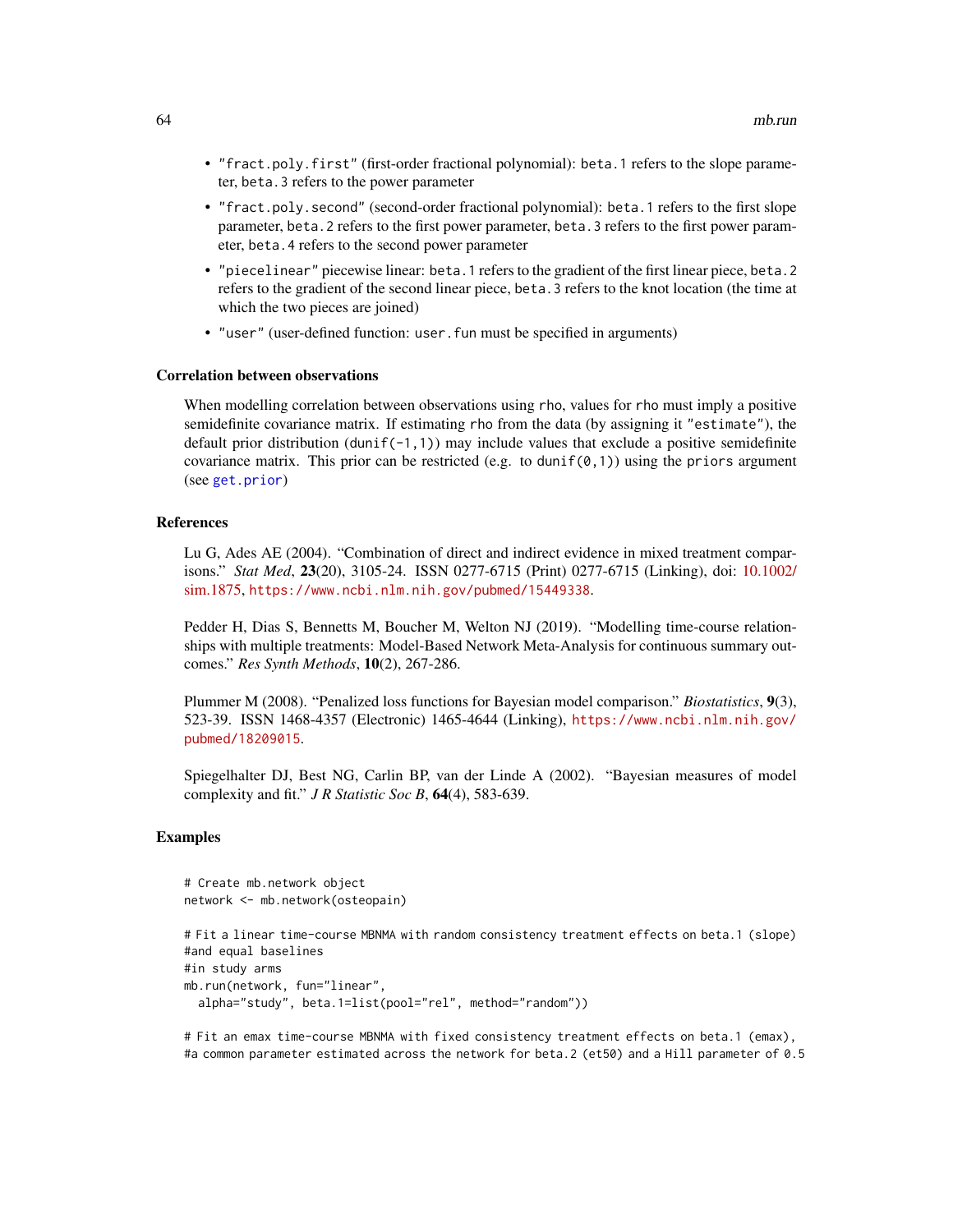#### mb.update 65

```
#across the network on data reported as change from baseline
result <- mb.run(network, fun="emax.hill",
 beta.1=list(pool="rel", method="common"),
 beta.2=list(pool="const", method="common"),
 beta.3=list(pool="const", method=0.5),
 intercept=TRUE)
####### Examine MCMC diagnostics (using mcmcplots package) #######
# Density plots
mcmcplots::denplot(result, c("beta.2", "deviance", "totresdev"))
# Traceplots
mcmcplots::traplot(result)
# Caterpillar plots
mcmcplots::caterplot(result, "d.1")
########## Output ###########
# Print R2jags output and summary
print(result)
summary(result)
# Plot forest plot of results
plot(result)
###### Additional model arguments ######
# Fit a linear time-course MBNMA that accounts for correlation between time points
mb.run(network, fun="linear",
 beta.1=list(pool="rel", method="common"),
 rho="estimate", covar="CS")
# Define a user-defined time-course relationship for use in mb.run
time.fun <- \simalpha + exp(beta.1 * time) + (time^beta.2)
# Run model using Kullback-Liebler divergence to calculate pD
mb.run(network, fun="user", user.fun=time.fun,
 beta.1=list(pool="rel", method="random"),
 beta.2=list(pool="rel", method="common"),
 pd="pd.kl")
```
mb.update *Update MBNMA to obtain deviance contributions or fitted values*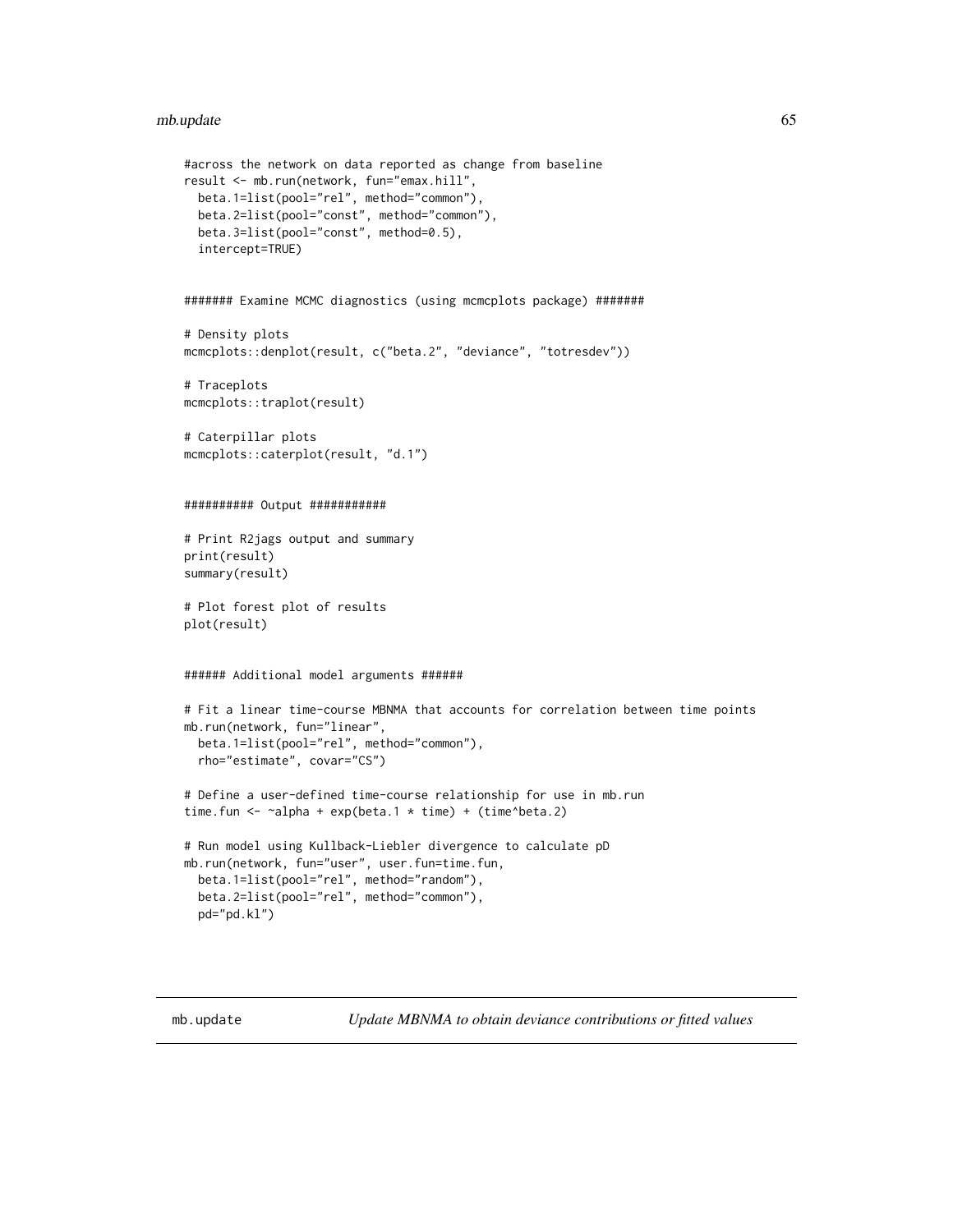# Description

Update MBNMA to obtain deviance contributions or fitted values

## Usage

```
mb.update(mbnma, param = "theta", n.iter = mbnma$BUGSoutput$n.iter,
 n.thin = mbnma$BUGSoutput$n.thin)
```
## Arguments

| mbnma  | An S3 object of class "mbnma" generated by running a time-course MBNMA<br>model                                                                                                                                                                                                                                                   |
|--------|-----------------------------------------------------------------------------------------------------------------------------------------------------------------------------------------------------------------------------------------------------------------------------------------------------------------------------------|
| param  | A character object that represents the parameter within the model to monitor<br>when updating. Can currently only be used for monitoring fitted values and<br>deviance contributions and so can take either "dev" (for deviance contributions),<br>"resdev" (for residual deviance contributions) or "theta" (for fitted values). |
| n.iter | The number of iterations to update the model whilst monitoring additional pa-<br>rameters (if necessary). Must be a positive integer. Default is the value used in<br>mbnma.                                                                                                                                                      |
| n.thin | The thinning rate. Must be a positive integer. Default is the value used in mbnma.                                                                                                                                                                                                                                                |

# Value

A data frame containing posterior means for the specified param at each observation, arm and study.

# Examples

```
# Using the alogliptin dataset
network <- mb.network(alog_pcfb)
# Run Emax model
emax <- mb.emax(network)
# Update model for 500 iterations to monitor fitted values
mb.update(emax, param="theta", n.iter=500)
# Update model for 500 iterations to monitor residual deviance contributions
mb.update(emax, param="resdev", n.iter=500)
# Update model for 500 iterations to monitor deviance contributions
```
mb.update(emax, param="dev", n.iter=500)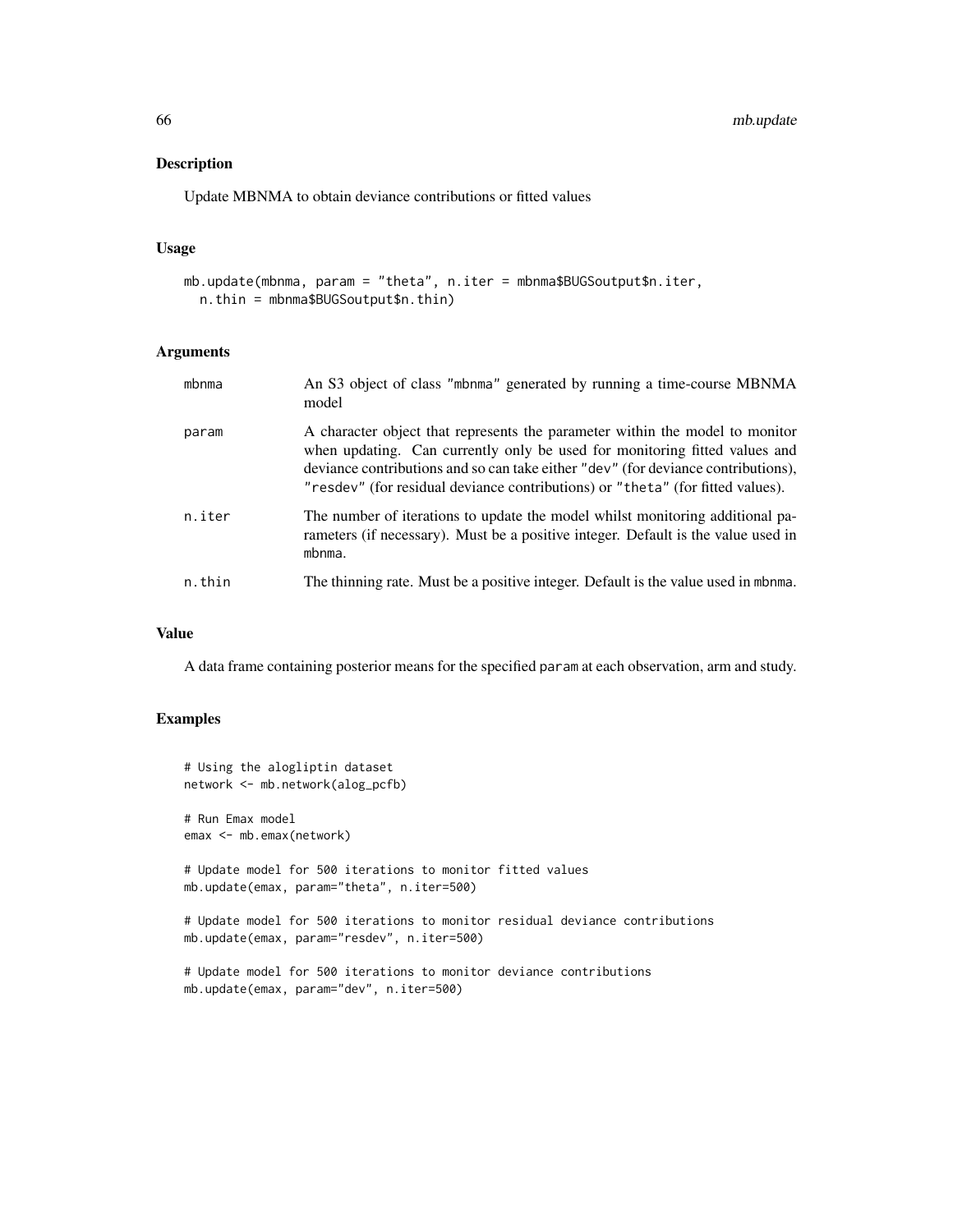#### Description

Validates that a dataset fulfills requirements for MBNMA

## Usage

```
mb.validate.data(data.ab, single.arm = FALSE, CFB = TRUE)
```
## Arguments

| data.ab    | A data frame of arm-level data in "long" format containing the columns:                                                                                                                                                 |
|------------|-------------------------------------------------------------------------------------------------------------------------------------------------------------------------------------------------------------------------|
|            | • studyID Study identifiers                                                                                                                                                                                             |
|            | • time Numeric data indicating follow-up times                                                                                                                                                                          |
|            | • y Numeric data indicating the aggregate response for a given observation<br>(e.g. mean)                                                                                                                               |
|            | • se Numeric data indicating the standard error for a given observation                                                                                                                                                 |
|            | • treatment Treatment identifiers (can be numeric, factor or character)                                                                                                                                                 |
|            | • class An optional column indicating a particular class identifier. Obser-<br>vations with the same treatment identifier must also have the same class<br>identifier.                                                  |
|            | • N An optional column indicating the number of participants used to calcu-<br>late the response at a given observation                                                                                                 |
| single.arm | A boolean object to indicate whether or not function should allow singe arm<br>studies to be allowed in the network without returning an error. Default is not to<br>allow their inclusion (single.arm=FALSE)           |
| CFB        | A boolean object to indicate if the dataset is composed of studies measuring<br>change from baseline (TRUE) or not (FALSE). It is not essential to specify this<br>correctly but failing to do so may lead to warnings. |

## Details

Checks done within the validation:

- Checks data.ab has required column names
- Checks there are no NAs
- Checks that all SEs are positive
- Checks that studies have baseline measurement (unless change from baseline data is being used)
- Checks that arms are balanced at each time point
- Checks that class codes are consistent within each treatment
- Checks that treatment codes are consistent across different time points within a study
- Checks that studies have at least two arms (if single.arm = FALSE)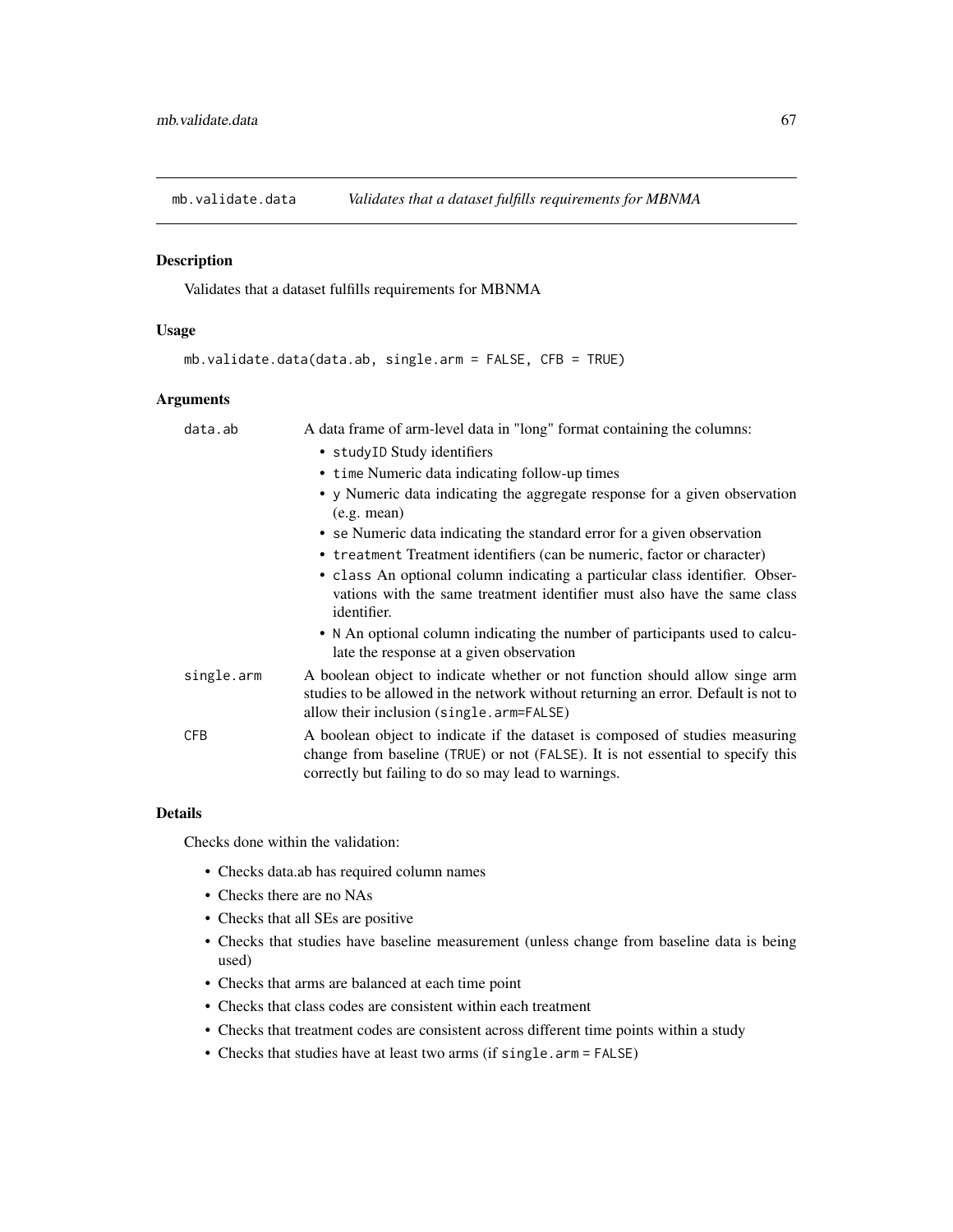# Value

An error or warnings if checks are not passed. Runs silently if checks are passed

mb.write *Write MBNMA time-course models JAGS code*

# Description

Writes JAGS code for a Bayesian time-course model for model-based network meta-analysis (MB-NMA).

# Usage

```
mb.write(fun = "linear", user.fun = NULL, alpha = "arm",
 beta.1 = "rel.common", beta.2 = NULL, beta.3 = NULL,
 beta.4 = NULL, positive.scale = TRUE, intercept = TRUE,
 rho = NULL, covar = NULL, var.scale = NULL,
 class.effect = list(), UME = FALSE)
```

| fun      | is a character specifying a functional form to be assigned to the time-course.<br>Options are given in details.                                                                                                    |
|----------|--------------------------------------------------------------------------------------------------------------------------------------------------------------------------------------------------------------------|
| user.fun | A formula specifying any relationship including time and one/several of: beta.1,<br>beta. 2, beta. 3, beta. 4.                                                                                                     |
| alpha    | Refers to the baseline mean response and is a character object that can take<br>either:                                                                                                                            |
|          | • "study" to constrain baseline to be equal for all arms within a study (i<br>index is added))                                                                                                                     |
|          | • "arm" to allow baseline to vary between arms within a study (i, k index is<br>added)).                                                                                                                           |
| beta.1   | A list with named elements pool and method that refers to time-course param-<br>eter(s) specified within the time-course function (see details).                                                                   |
| beta.2   | A list with named elements pool and method that refers to time-course param-<br>eter(s) specified within the time-course function (see details).                                                                   |
| beta.3   | A list with named elements pool and method that refers to time-course param-<br>eter(s) specified within the time-course function (see details).                                                                   |
| beta.4   | A list with named elements pool and method that refers to time-course param-<br>eter(s) specified within the time-course function (see details).                                                                   |
|          | positive scale A boolean object that indicates whether all continuous mean responses (y) are<br>positive and therefore whether the baseline response should be given a prior that<br>constrains it to be positive. |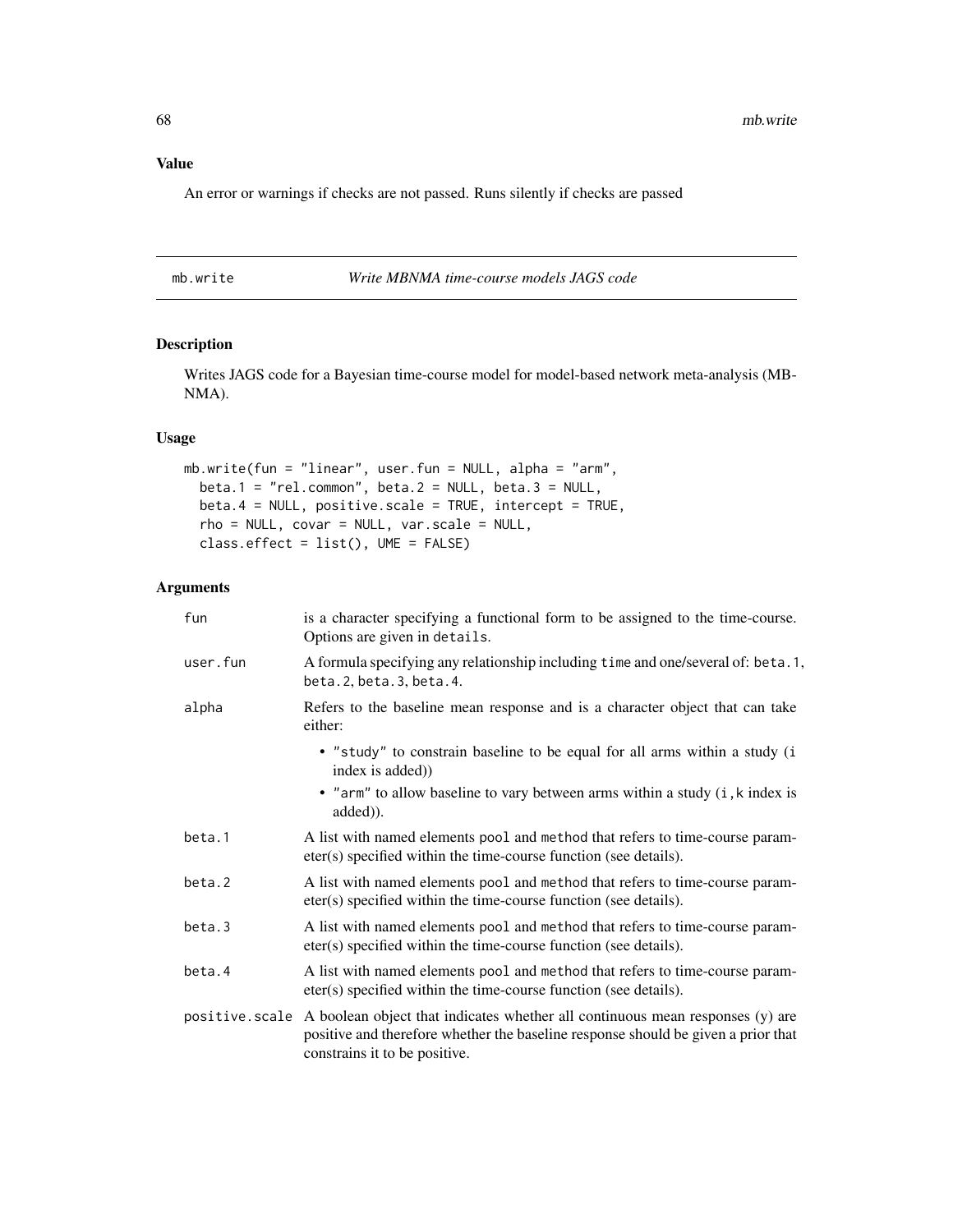#### $\mu$  mb.write 69

| intercept    | A boolean object that indicates whether an intercept is to be included in the<br>model. Can be used to imply whether mean responses in data are change from<br>baseline (FALSE) or not (setting it to FALSE removes the intercept, alpha, from<br>the model).                                                                                                                                                                                                                 |
|--------------|-------------------------------------------------------------------------------------------------------------------------------------------------------------------------------------------------------------------------------------------------------------------------------------------------------------------------------------------------------------------------------------------------------------------------------------------------------------------------------|
| rho          | The correlation coefficient when modelling correlation between time points. If<br>left as NULL (the default) then this implies modelling no correlation between<br>time points. Can either be assigned the string "estimate" to indicate that rho<br>should be estimated from the data, or assigned a numeric value, which fixes rho<br>in the model to the assigned value, either for when rho is calculated externally<br>or for use in deterministic sensitivity analyses. |
| covar        | A character specifying the covariance structure to use for the multivariate nor-<br>mal likelihood. Can currently take either "CS" (compound symmetry) or "AR1"<br>(autoregressive AR1).                                                                                                                                                                                                                                                                                      |
| var.scale    | A numeric vector indicating the relative scale of variances between correlated<br>time-course parameters when relative effects are modelled on more than one<br>time-course parameter(see Details LINK). Each element of the vector refers to<br>the relative scale of each of the time-course parameters that is modelled using<br>relative effects.                                                                                                                         |
| class.effect | A list of named strings that determines which time-course parameters to model<br>with a class effect and what that effect should be ("common" or "random"). For<br>example: list("beta.2"="common","beta.3"="random").                                                                                                                                                                                                                                                        |
| <b>UME</b>   | Can take either TRUE or FALSE (for an unrelated mean effects model on all or<br>no time-course parameters respectively) or can be a vector of parameter name<br>strings to model as UME. For example: c("beta.1", "beta.2").                                                                                                                                                                                                                                                  |

## Value

A single long character string containing the JAGS model generated based on the arguments passed to the function.

# Examples

```
# Write a linear time-course MBNMA with random treatment effects on beta.1 and equal baselines
#in study arms
model <- mb.write(fun="linear", alpha="study", beta.1="rel.random")
cat(model) # Concatenates model representations making code more easily readable
# Write an emax time-course MBNMA with a Hill parameter of 0.5 with no intercept
model <- mb.write(fun="emax.hill",
  beta.1="rel.common", beta.2="const.common", beta.3=0.5,
  intercept=TRUE)
cat(model) # Concatenates model representations making code more easily readable
# Write an exponential time-course MBNMA that accounts for correlation between time points
model <- mb.write(fun="exponential",
  alpha="arm", beta.1="rel.common",
  rho="estimate", covar="AR1")
cat(model)
```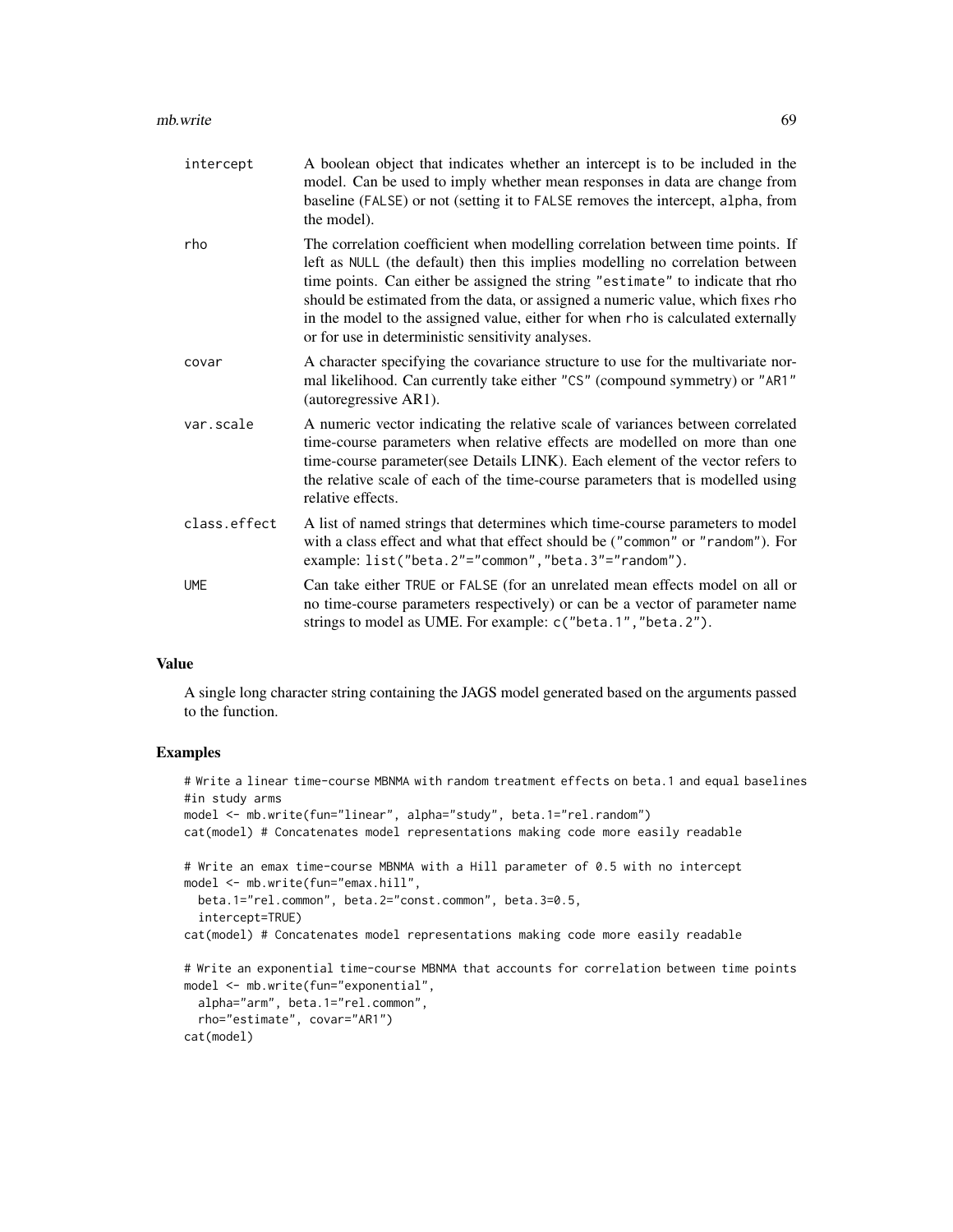70 obesityBW\_CFB

```
# Define a user-defined time-course relationship for the MBNMA JAGS model
time.fun <- \sim alpha + (exp(beta.1 \star time) / (beta.2 \star time))
model <- mb.write(fun="user", user.fun=time.fun,
  beta.1="rel.random", beta.2="rel.common")
cat(model)
```
obesityBW\_CFB *Studies of treatments for reducing body weight in patients with obesity*

### Description

A dataset from a systematic review of pharmacological treatments for reducing body weight in patients with obesity. The outcome is continuous, and aggregate data responses are given as mean change from baseline in body weight (KG). Overall there are 35 RCTs investigating 26 treatments of 16 agents (/combinations of agents) in the network. Standard deviations have been imputed for 421 observations.

## Usage

obesityBW\_CFB

# Format

A data frame with 710 rows and 7 variables:

- studyID Study identifiers
- time Numeric data indicating follow-up times
- y Numeric data indicating the mean response for a given observation
- se Numeric data indicating the standard error for a given observation
- N Numeric data indicating the number of participants used to calculate means for each observation
- treatment Treatment identifiers as factors. Labels are shortened treatment names.
- treatname Character data giving the full names of each treatment in the format agent\_dose
- agent Agent (drug) names stored as characters
- agentclass The drug class of the agent (a broader category than agent) stored as characters

#### Details

obesityBW\_CFB is a data frame in long format (one row per observation, arm and study), with the variables studyID, time, y, se, N, treatment, treatname, agent and agentclass.

# Source

Pfizer Ltd.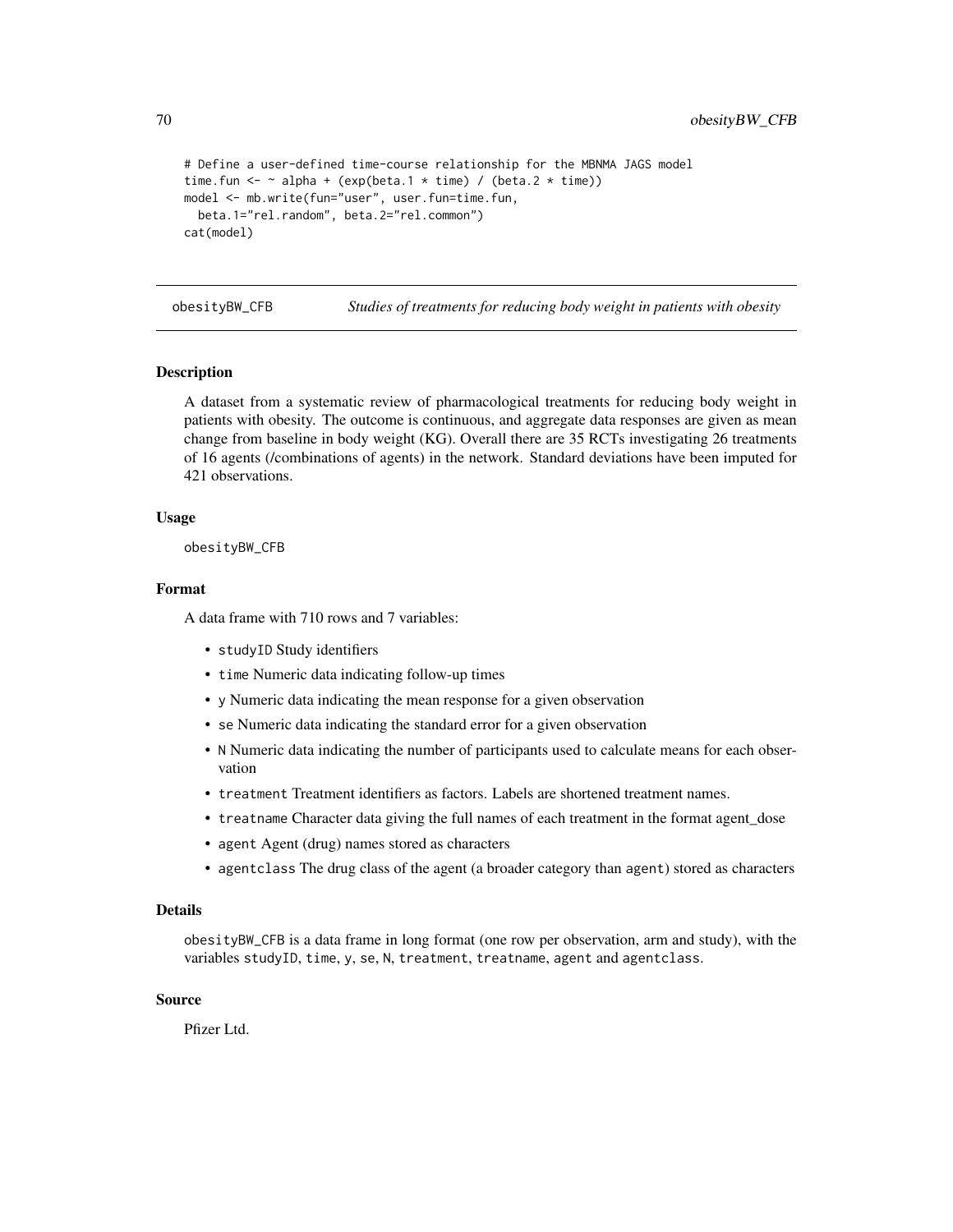### Description

A dataset containing results on the WOMAC pain scale (0-10) over time for studies investigating 29 treatments for pain relief in patients with osteoarthritis. Standard deviations have been imputed for 269 observations.

#### Usage

osteopain

#### Format

A data frame with 417 rows and 7 variables:

- studyID Study identifiers
- time Numeric data indicating follow-up times
- y Numeric data indicating the mean response for a given observation
- se Numeric data indicating the standard error for a given observation
- treatment Treatment identifiers as factors. Labels are shortened treatment names.
- arm Arm identifiers coded for each study
- treatname Character data giving the full names of each treatment

## Details

osteopain is a data frame in long format (one row per observation, arm and study), with the variables studyID, time, y, se, treatment, arm and treatname.

#### Source

Pfizer Ltd.

pDcalc *Calculate plugin pD from a JAGS model with univariate likelihood for studies with repeated measurements*

# **Description**

Uses results from MBNMA JAGS models to calculate pD via the plugin method (Spiegelhalter et al. 2002). Can only be used for models with known standard errors or covariance matrices (typically univariate).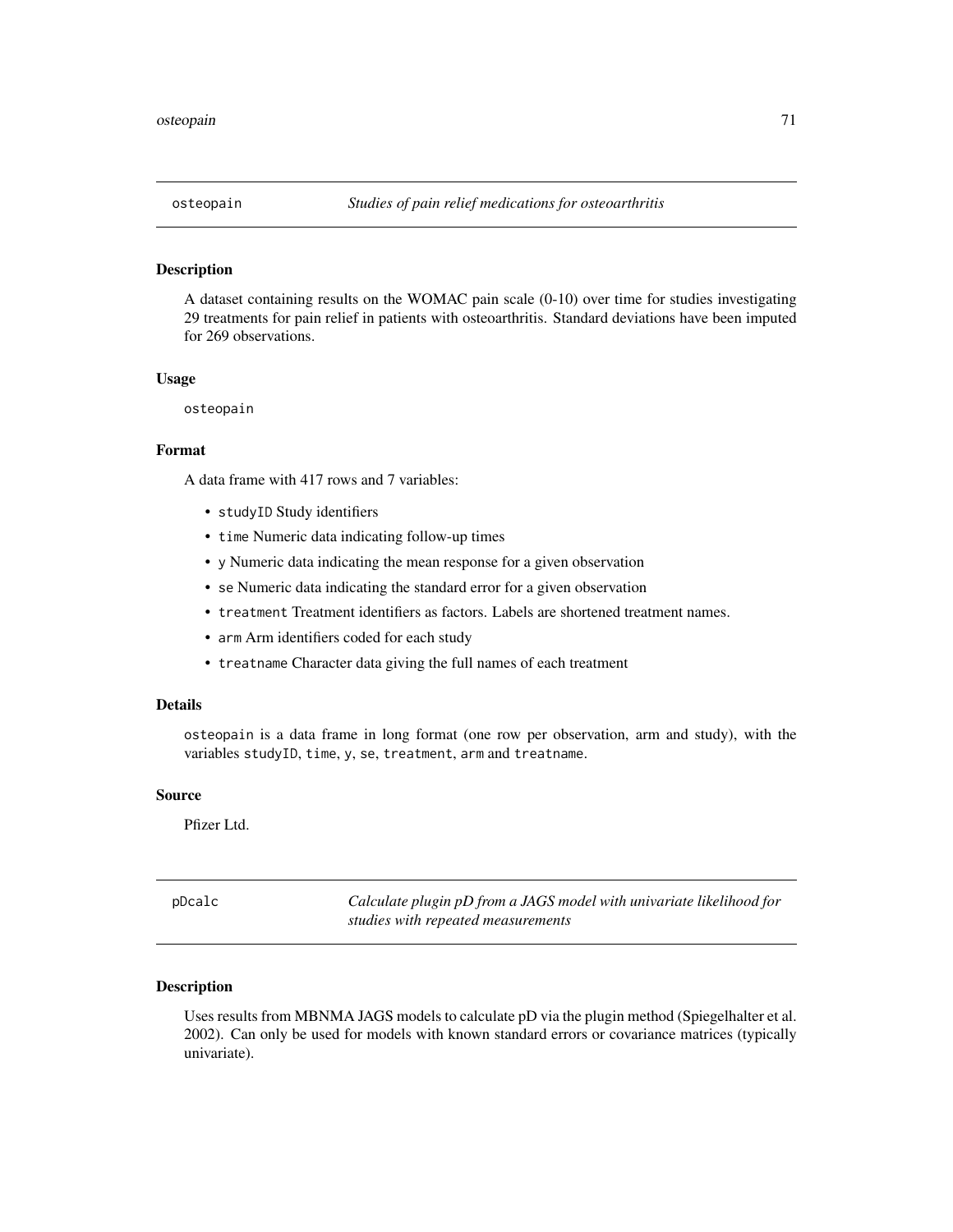# Usage

```
pDcalc(obs1, obs2, fups = NULL, narm, NS, theta.result, resdev.result,
  likelihood = "normal", type = "time")
```
# Arguments

| obs1          | A matrix (study x arm) or array (study x arm x time point) containing observed<br>data for y (normal likelihood) or r (binomial or Poisson likelihood) in each arm<br>of each study. This will be the same array used as data for the JAGS model.                  |
|---------------|--------------------------------------------------------------------------------------------------------------------------------------------------------------------------------------------------------------------------------------------------------------------|
| obs2          | A matrix (study x arm) or array (study x arm x time point) containing observed<br>data for se (normal likelihood), N (binomial likelihood) or E (Poisson likelihood)<br>in each arm of each study. This will be the same array used as data for the JAGS<br>model. |
| fups          | A numeric vector of length equal to the number of studies, containing the num-<br>ber of follow-up mean responses reported in each study. Required for time-<br>course MBNMA models (if type="time")                                                               |
| narm          | A numeric vector of length equal to the number of studies, containing the num-<br>ber of arms in each study.                                                                                                                                                       |
| <b>NS</b>     | A single number equal to the number of studies in the dataset.                                                                                                                                                                                                     |
| theta.result  | A matrix (study x arm) or array (study x arm x time point) containing the pos-<br>terior mean predicted means/probabilities/rate in each arm of each study. This<br>will be estimated by the JAGS model.                                                           |
| resdev.result | A matrix (study x arm) or array (study x arm x time point) containing the pos-<br>terior mean residual deviance contributions in each arm of each study. This will<br>be estimated by the JAGS model.                                                              |
| likelihood    | A character object of any of the following likelihoods:                                                                                                                                                                                                            |
|               | • univariate                                                                                                                                                                                                                                                       |
|               | • binomial (does not work with time-course MBNMA models)                                                                                                                                                                                                           |
|               | • multivar.normal (does not work with time-course MBNMA models)                                                                                                                                                                                                    |
| type          | The type of MBNMA model fitted. Can be either "time" or "dose"                                                                                                                                                                                                     |

# Details

Method for calculating pD via the plugin method proposed by (Spiegelhalter et al. 2002). Standard errors / covariance matrices must be assumed to be known. To obtain values for theta.result and resdev.result these parameters must be monitored when running the JAGS model.

For non-linear time-course MBNMA models residual deviance contributions may be skewed, which can lead to non-sensical results when calculating pD via the plugin method. Alternative approaches are to use pV (pv) as an approximation (Plummer REF) or pD calculated by Kullback–Leibler divergence (pd.kl) or using an optimism adjustment (popt) (REF).

### References

TO ADD pV REF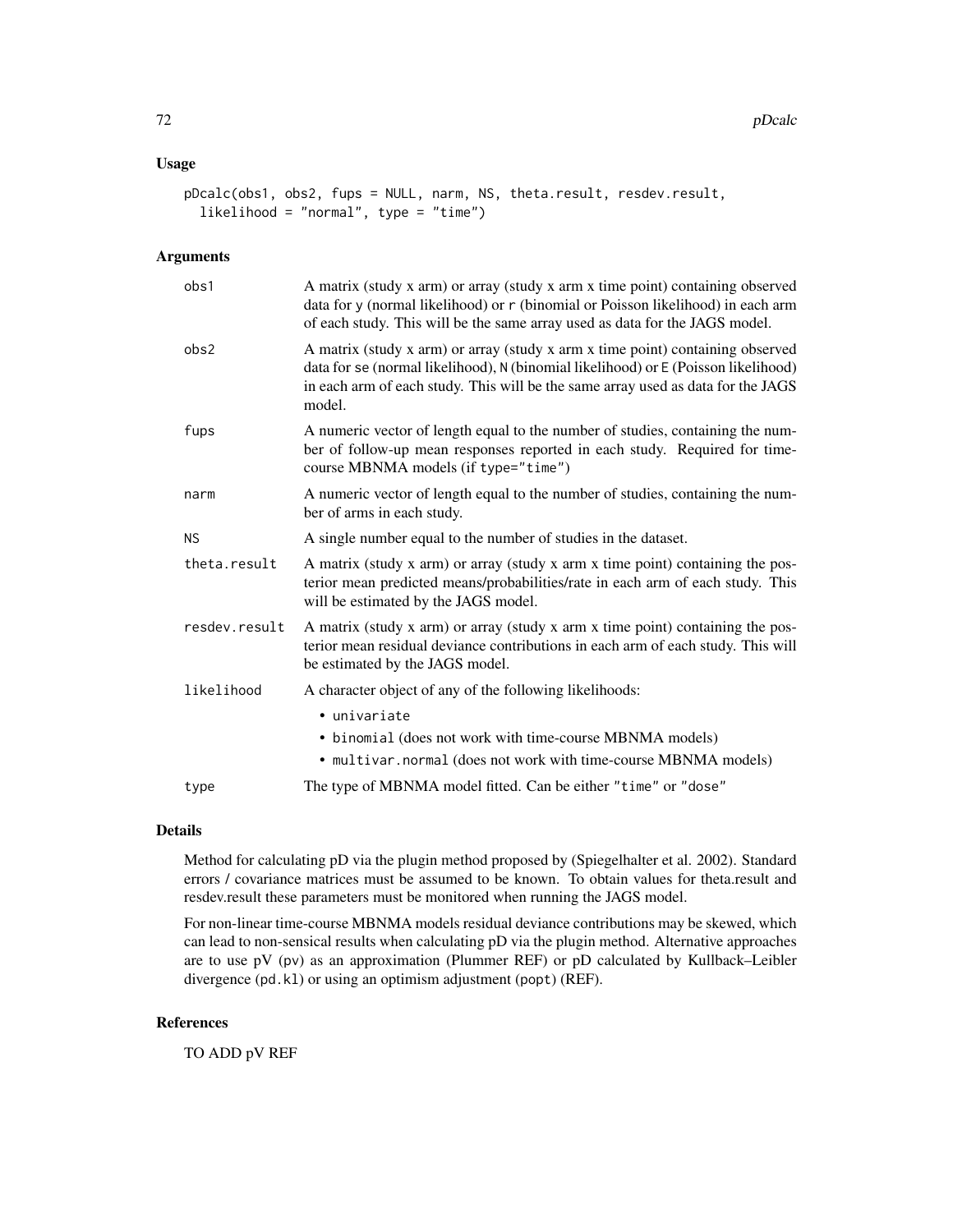## <span id="page-72-0"></span>plot.mb.network 73

#### Examples

```
# Using the alogliptin dataset
network <- mb.network(alog_pcfb)
# Run Emax model saving predicted means and residual deviance contributions
emax <- mb.emax(network, parameters.to.save=c("theta", "resdev"))
# Get matrices of observed data
jagsdat <- getjagsdata(network$data.ab)
# Plugin estimation of pD is problematic with non-linear models as it often leads to
#negative values, hence use of pV, pd.kl and popt as other measures for the effective
#number of parameters
pDcalc(obs1=jagsdat$y, obs2=jagsdat$se,
  fups=jagsdat$fups, narm=jagsdat$narm, NS=jagsdat$NS,
  theta.result = emax$BUGSoutput$mean$theta,
  resdev.result = emax$BUGSoutput$mean$resdev
  )
```
plot.mb.network *Create an mb.network object*

## Description

Creates an object of class mb.network. Various MBNMA functions can subsequently be applied to this object.

#### Usage

```
## S3 method for class 'mb.network'
plot(x, edge.scale = 1, label.distance = 0,
  level = "treatment", remove.loops = FALSE, v.color = "connect",
  v.\text{scale} = \text{NULL}, \text{ layout} = \text{igraph}::\text{in\_circle}(), ...
```

```
mb.network(data.ab, reference = 1, description = "Network")
```

| <b>X</b>   | An object of class mb. network.                                                                                                                                                                                                                     |
|------------|-----------------------------------------------------------------------------------------------------------------------------------------------------------------------------------------------------------------------------------------------------|
| edge.scale | A number to scale the thickness of connecting lines (edges). Line thickness is<br>proportional to the number of studies for a given comparison. Set to $\theta$ to make<br>thickness equal for all comparisons.                                     |
|            | label. distance A number scaling the distance of labels from the nodes to improve readability.<br>The labels will be directly on top of the nodes if the default of $\theta$ is used. Option<br>only applicable if layout_in_circle is set to TRUE. |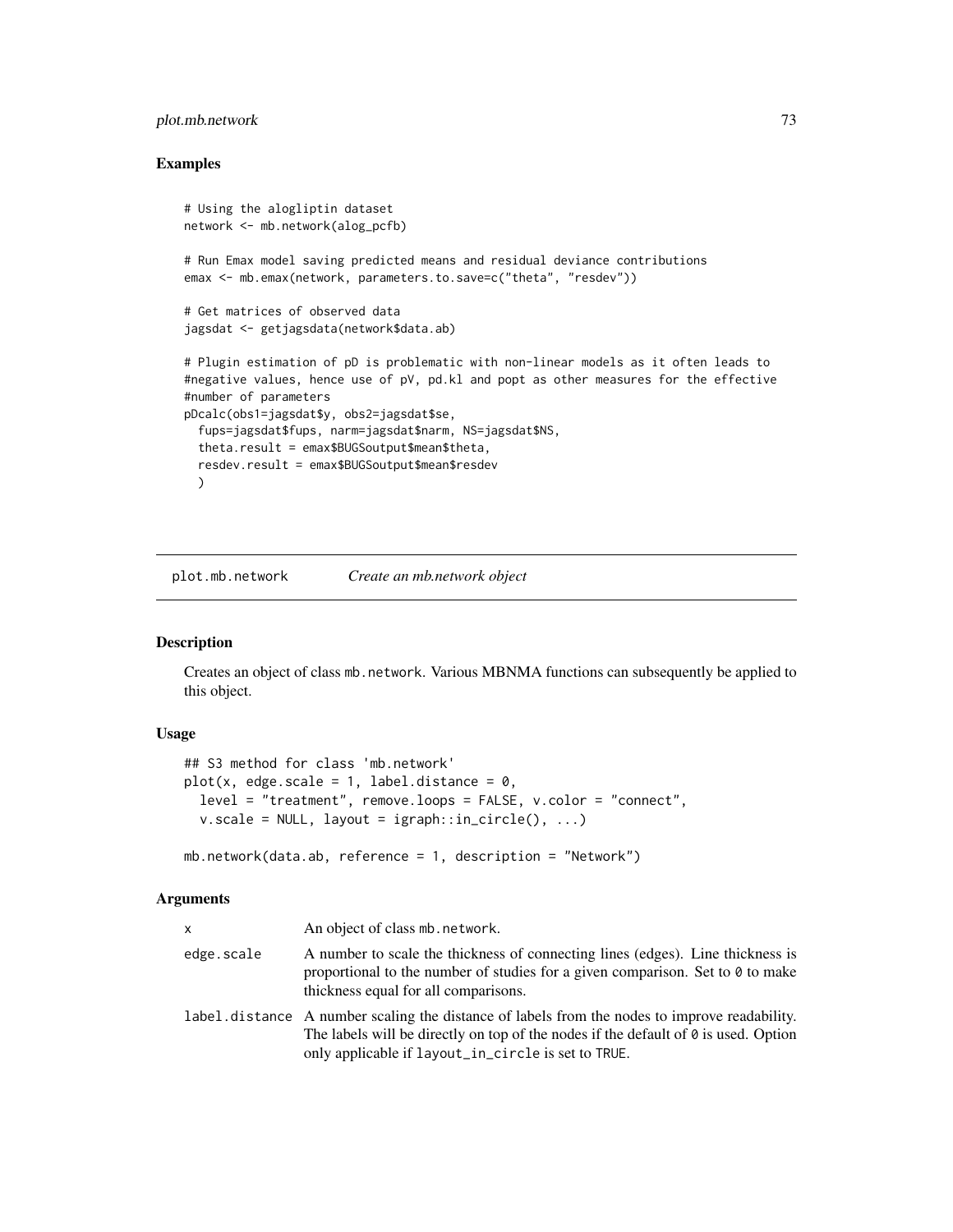<span id="page-73-0"></span>

| A string indicating whether nodes/facets should represent treatment or class<br>in the plot. Can be used to examine the expected impact of modelling class/agent<br>effects.                                                                                                                                                                     |
|--------------------------------------------------------------------------------------------------------------------------------------------------------------------------------------------------------------------------------------------------------------------------------------------------------------------------------------------------|
| A boolean value indicating whether to include loops that indicate comparisons<br>within a node.                                                                                                                                                                                                                                                  |
| Can take either "connect" (the default) to indicate that nodes should only be<br>coloured if they are connected to the network reference treatment (indicates net-<br>work connectivity) or "class" to colour nodes by class (this requires that the<br>variable class be included in the dataset).                                              |
| A number with which to scale the size of the nodes. If the variable N (to indicate<br>the numbers of participants at each observation) is included in the dataset then<br>the size of the nodes will be proportional to the number of participants within a<br>treatment/class in the network at the earliest time point reported in each study. |
| An igraph layout specification. This is a function specifying an igraph layout<br>that determines the arrangement of the vertices (nodes). The default igraph::as_circle()<br>arranged vertices in a circle. Two other useful layouts for network plots are:<br>igraph::as_star(),igraph::with_fr(). Others can be found in layout_              |
| Options for plotting in igraph.                                                                                                                                                                                                                                                                                                                  |
| A data frame of arm-level data in "long" format containing the columns:                                                                                                                                                                                                                                                                          |
| · studyID Study identifiers                                                                                                                                                                                                                                                                                                                      |
| • time Numeric data indicating follow-up times                                                                                                                                                                                                                                                                                                   |
| • y Numeric data indicating the aggregate response for a given observation<br>(e.g. mean)                                                                                                                                                                                                                                                        |
| • se Numeric data indicating the standard error for a given observation                                                                                                                                                                                                                                                                          |
| • treatment Treatment identifiers (can be numeric, factor or character)                                                                                                                                                                                                                                                                          |
| • class An optional column indicating a particular class identifier. Obser-<br>vations with the same treatment identifier must also have the same class<br>identifier.                                                                                                                                                                           |
| • N An optional column indicating the number of participants used to calcu-<br>late the response at a given observation                                                                                                                                                                                                                          |
| A number or character (depending on the format of treatment within data.ab)<br>indicating the reference treatment in the network (i.e. those for which estimated<br>relative treatment effects estimated by the model will be compared to).                                                                                                      |
| Optional. Short description of the network.                                                                                                                                                                                                                                                                                                      |
|                                                                                                                                                                                                                                                                                                                                                  |

## Details

The S3 method plot() on an mb.network object generates a network plot that shows how different treatments are connected within the network via study comparisons. This can be used to identify how direct and indirect evidence are informing different treatment comparisons. Depends on [igraph](#page-0-0).

Missing values (NA) cannot be included in the dataset. Studies must have a baseline measurement and more than a single follow-up time (unless change from baseline data are being used). Data must be present for all arms within a study at each follow-up time.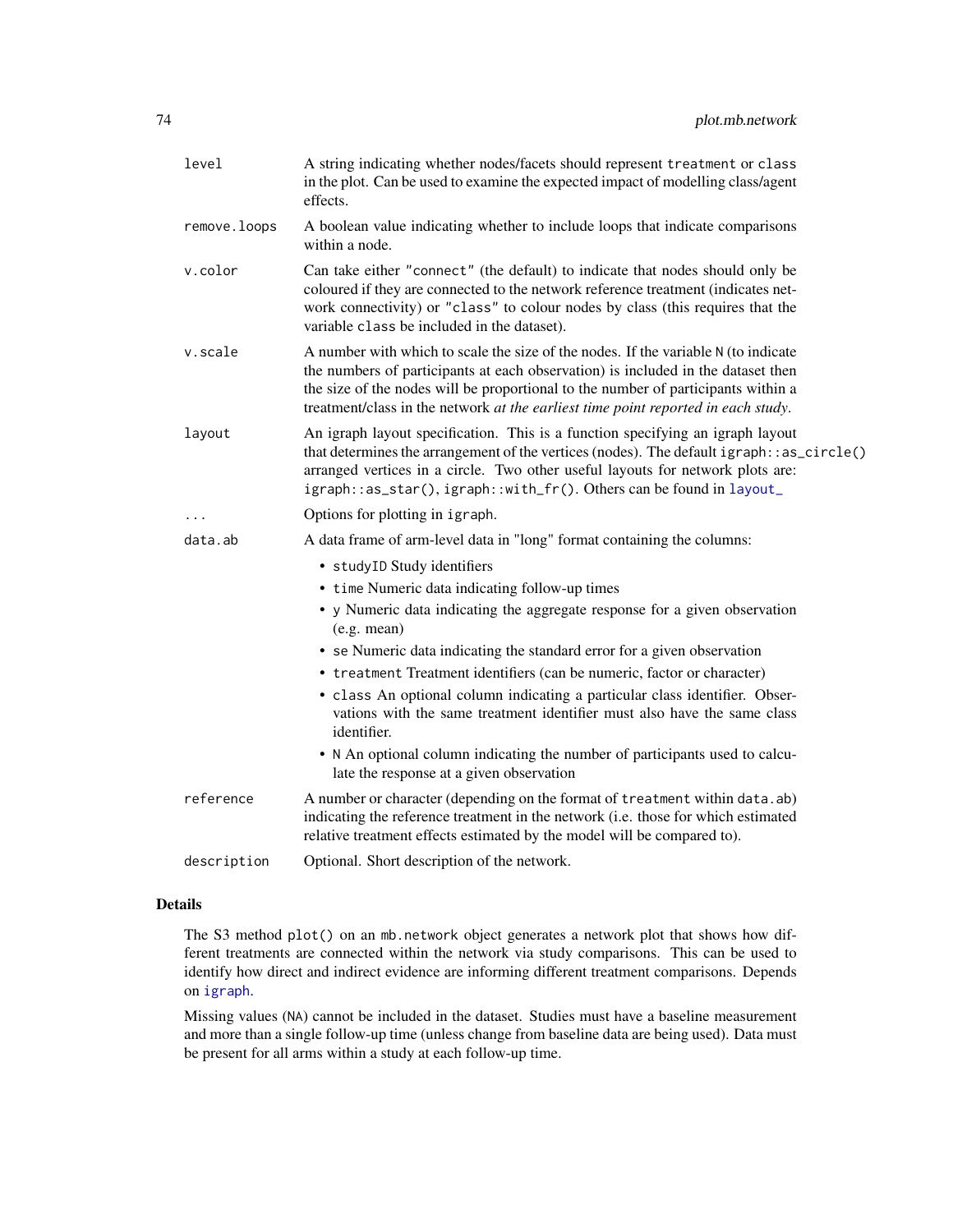#### plot.mb.network 75

#### Value

An object of class mb.network which is a list containing:

- description A short description of the network
- data.ab A data frame containing the arm-level network data (treatment identifiers will have been recoded to a sequential numeric code)
- treatments A character vector indicating the treatment identifiers that correspond to the new treatment codes.
- classes A character vector indicating the class identifiers (if included in the original data) that correspond to the new class codes.

#### Methods (by generic)

• plot: Generate a network plot

#### Examples

```
# Create an mb.network object from the data
network <- mb.network(osteopain)
```

```
# Arrange network plot in a star with the reference treatment in the centre
plot(network, layout=igraph::as_star())
```

```
# Generate a network plot at the class level that removes loops indicating comparisons
#within a node
goutnet <- mb.network(goutSUA_CFB)
plot(goutnet, level="class", remove.loops=TRUE)
```

```
# Generate a network plot at the treatment level that colours nodes by class
plot(goutnet, v.color="class", remove.loops=TRUE)
```

```
# Plot network in which node size is proportional to number of participants
alognet <- mb.network(alog_pcfb)
plot(alognet, v.scale=2)
```

```
# Using the osteoarthritis dataset
print(osteopain)
```

```
# Define network
network <- mb.network(osteopain, description="Osteoarthritis Dataset")
```

```
# Define network with different network reference treatment
network <- mb.network(osteopain, reference="Ce_200")
```

```
# Using the alogliptin dataset
network <- mb.network(alog_pcfb, description="Alogliptin Dataset")
```

```
# Examine networks
print(network)
plot(network)
```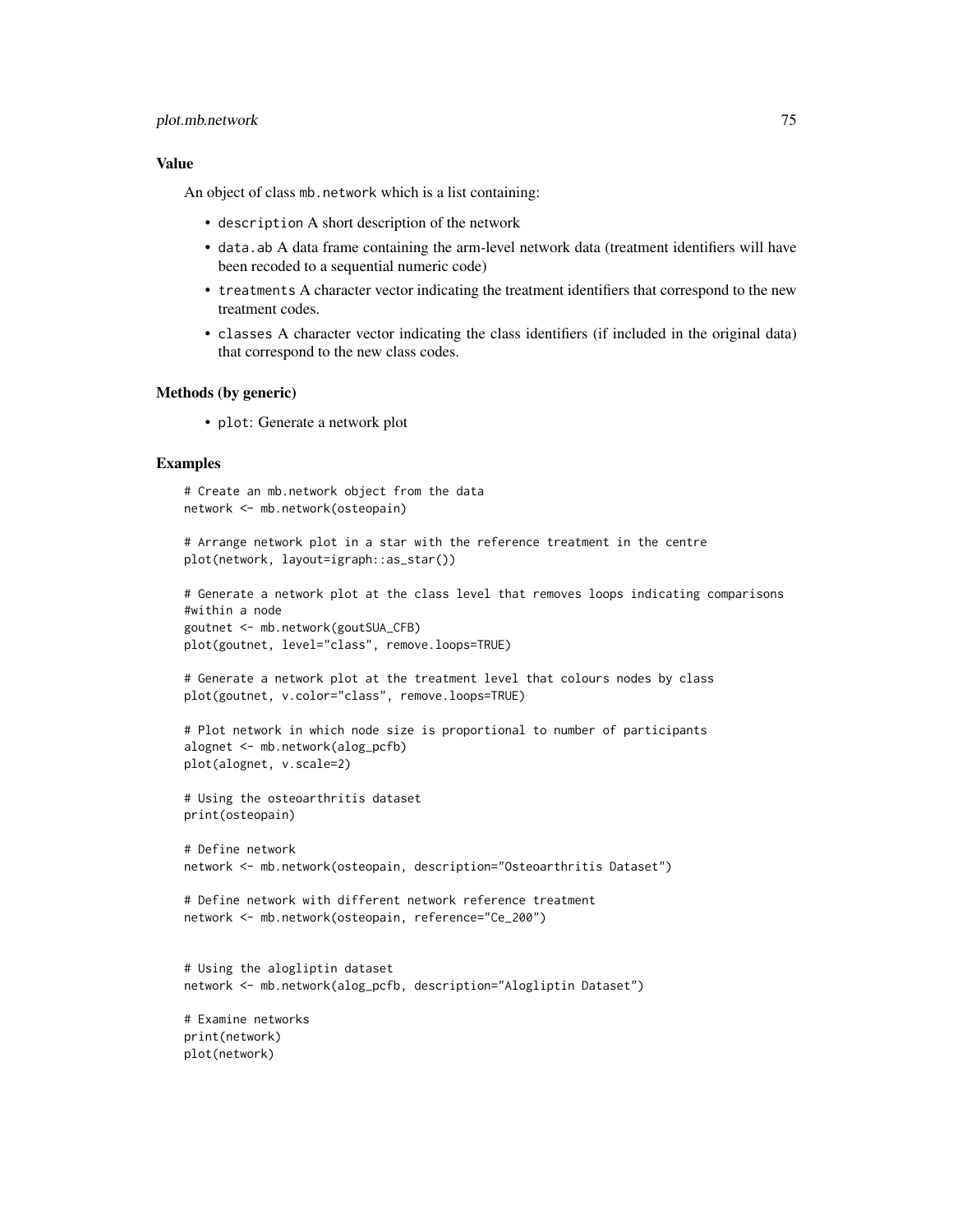<span id="page-75-0"></span>plot.mb.predict *Plots predicted responses from a time-course MBNMA model*

## Description

Plots predicted responses from a time-course MBNMA model

#### Usage

```
## S3 method for class 'mb.predict'
plot(x, disp.obs = FALSE, overlap.ref = TRUE,col = "blue", max,col.scale = NULL, treat.labs = NULL, ...)
```
#### Arguments

| $\mathsf{x}$  | An object of class "mb. predict" generated by predict ("mbnma")                                                                                                                                                                                                                                   |
|---------------|---------------------------------------------------------------------------------------------------------------------------------------------------------------------------------------------------------------------------------------------------------------------------------------------------|
| disp.obs      | A boolean object to indicate whether to show shaded sections of the plot for<br>where there is observed data (TRUE) or not (FALSE)                                                                                                                                                                |
| overlay.ref   | A boolean object indicating whether to overlay a line showing the median net-<br>work reference treatment response over time on the plot (TRUE) or not (FALSE).<br>The network reference treatment (treatment                                                                                     |
|               | 1. must be included in predict for this to display the network reference treat-<br>ment properly.                                                                                                                                                                                                 |
| col           | A character indicating the colour to use for shading if disp.obs is set to TRUE.<br>Can be either "blue", "green", or "red"                                                                                                                                                                       |
| max.col.scale | Rarely requires adjustment. The maximum count of observations (therefore the<br>darkest shaded color) only used if disp. obs is used. This allows consistency of<br>shading between multiple plotted graphs. It should always be at least as high as<br>the maximum count of observations plotted |
| treat.labs    | A vector of treatment labels in the same order as treatment codes. Easiest to use<br>(contract treatment labels stored by mb. network()                                                                                                                                                           |
| $\cdot$       | Arguments for ggplot                                                                                                                                                                                                                                                                              |

#### Details

For the S3 method plot(), if disp.obs is set to TRUE it is advisable to ensure predictions in predict are estimated using an even sequence of time points to avoid misrepresentation of shaded densities. Shaded counts of observations will be relative to the treatment plotted in each panel rather than to the network reference treatment if disp.obs is set to TRUE.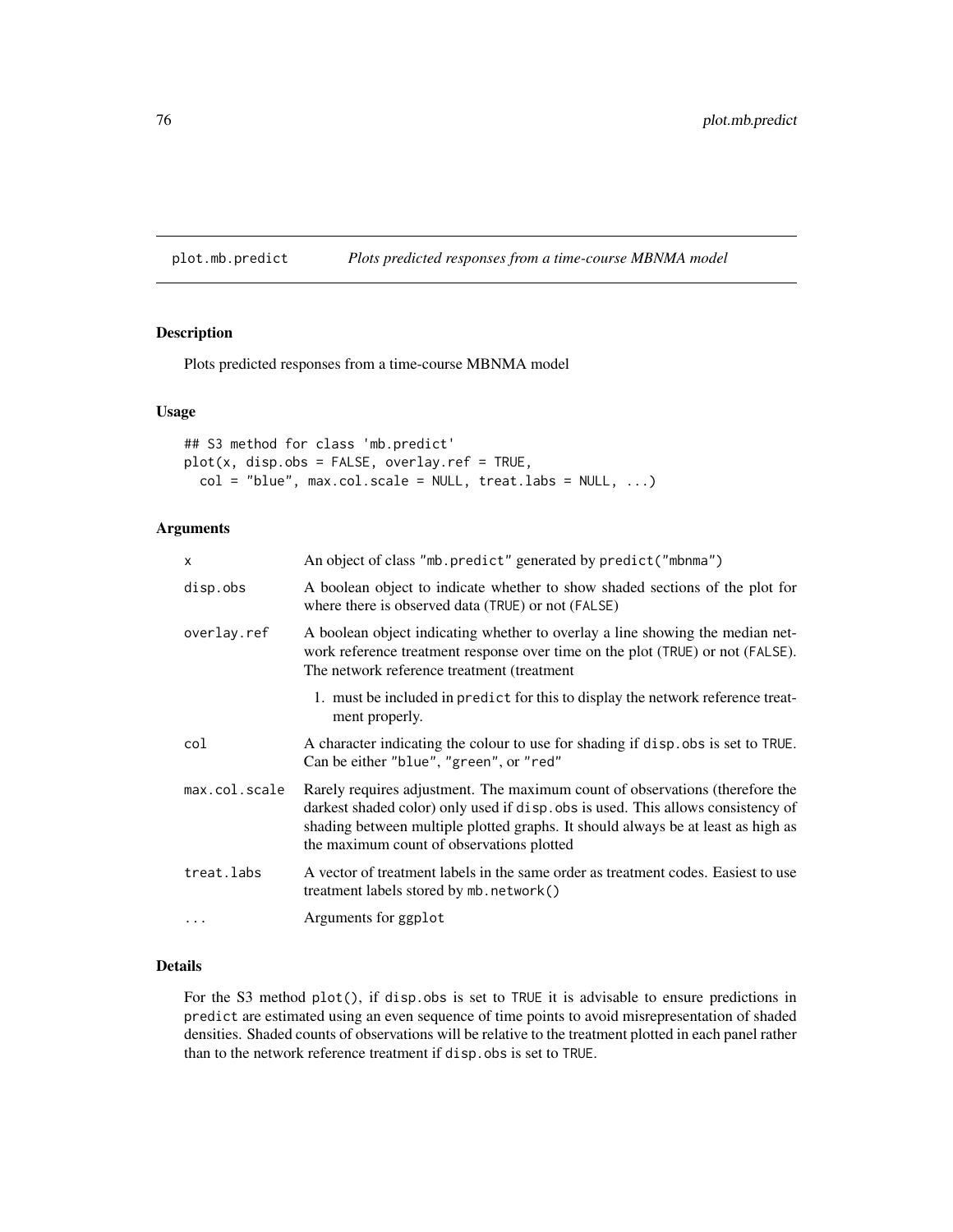## <span id="page-76-0"></span>plot.mb.rank 77

#### Examples

```
# Create an mb.network object from a dataset
network <- mb.network(alog_pcfb)
# Run an MBNMA model with an Emax time-course
emax <- mb.emax(network,
 emax=list(pool="rel", method="common"),
 et50=list(pool="rel", method="common"))
# Predict responses using the original dataset to estimate the network reference
#treatment response
df.ref <- alog_pcfb[alog_pcfb$treatment=="placebo",]
predict <- predict(emax, times=c(0:15), baseline=10, ref.estimate=df.ref)
# Plot the predicted responses with observations displayed on plot as green shading
plot(predict, disp.obs=TRUE, overlay.ref=FALSE, col="green")
# Plot the predicted responses with the median network reference treatment response overlayed
#on the plot
plot(predict, disp.obs=FALSE, overlay.ref=TRUE)
```
## plot.mb.rank *Plot histograms of rankings from MBNMA models*

#### Description

Plot histograms of rankings from MBNMA models

#### Usage

```
## S3 method for class 'mb.rank'
plot(x, params = NULL, treat.labs = NULL, ...)
```

| X          | An object of class "mb. rank" generated by rank. mbnma()                                                                                                                                                                           |
|------------|------------------------------------------------------------------------------------------------------------------------------------------------------------------------------------------------------------------------------------|
| params     | A character vector containing any model parameters monitored in mbnma for<br>which ranking is desired (e.g. "beta.1", "d.emax"). Parameters must vary by<br>treatment for ranking to be possible. Can include "auc" (see details). |
| treat.labs | A vector of treatment labels in the same order as treatment codes. Easiest to use<br>treatment labels stored by $mb$ . network $()$                                                                                                |
| $\cdot$    | Arguments to be sent to $ggplot::geom\_bar()$                                                                                                                                                                                      |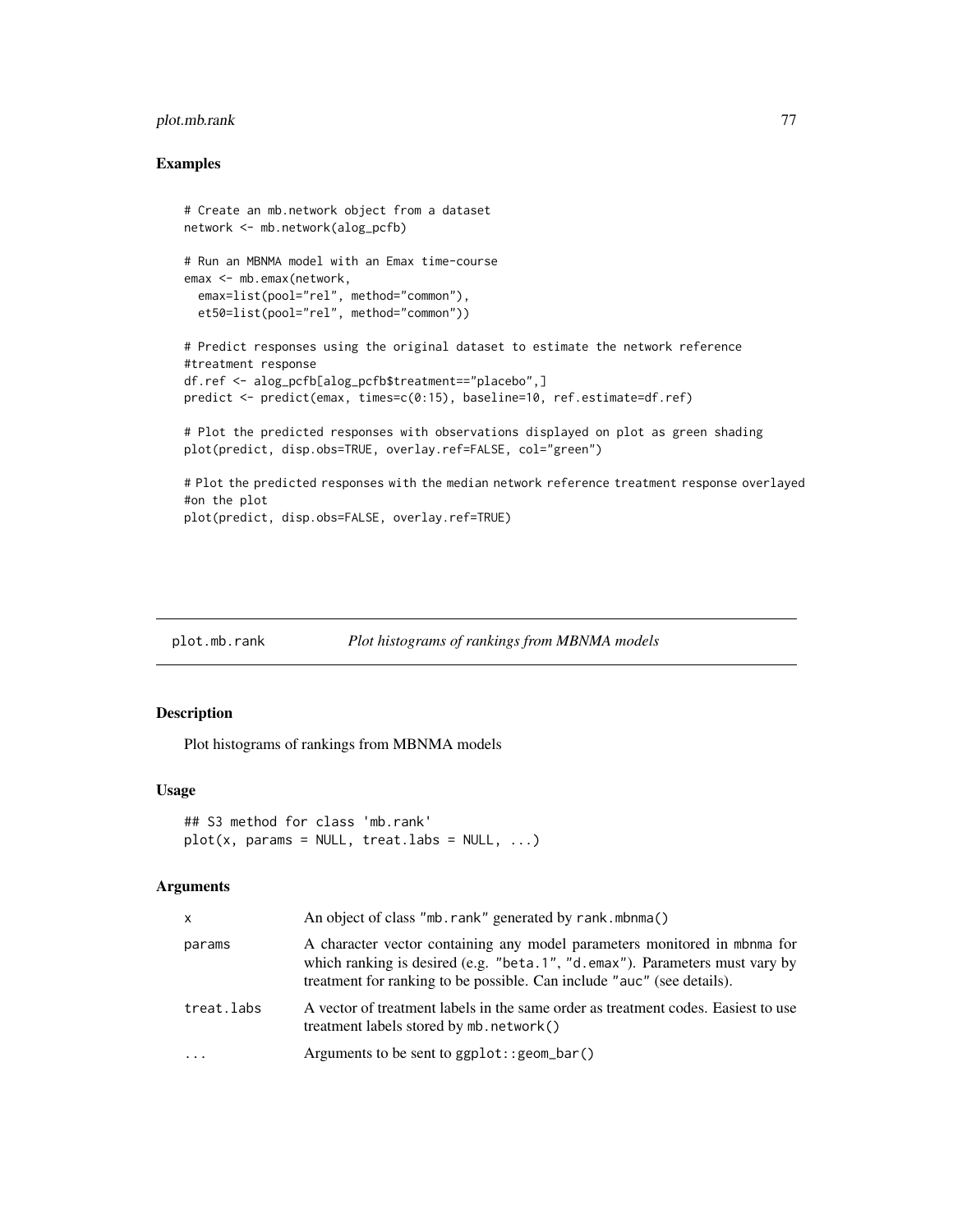#### <span id="page-77-0"></span>Value

A series of histograms that show rankings for each treatment/agent/prediction, with a separate panel for each parameter The object returned is a list containing a separate element for each parameter in params which is an object of class c("gg","ggplot").

#### Examples

```
# Create an mb.network object from a dataset
network <- mb.network(osteopain)
# Run an MBNMA model with an Emax time-course
emax <- mb.emax(network,
 emax=list(pool="rel", method="common"),
 et50=list(pool="arm", method="common"),
 positive.scale=TRUE)
# Calculate treatment rankings
ranks <- rank(emax,
 param=c("auc", "d.emax", "beta.et50"),
 int.range=c(0,15),
 treats=c(1:10), n.iter=500)
# Plot histograms for ranking by AUC
plot(ranks, param="auc")
# Plot histograms for ranking by d.emax
plot(ranks, param="d.emax")
```
plot.mbnma *Forest plot for results from time-course MBNMA models*

#### Description

Generates a forest plot for time-course parameters of interest from results from time-course MB-NMA models.

## Usage

```
## S3 method for class 'mbnma'
plot(x, parents = NULL, treat. labs = NULL,class.\nlabel{eq:loss} \text{Labs} = \text{NULL}, \ldots)
```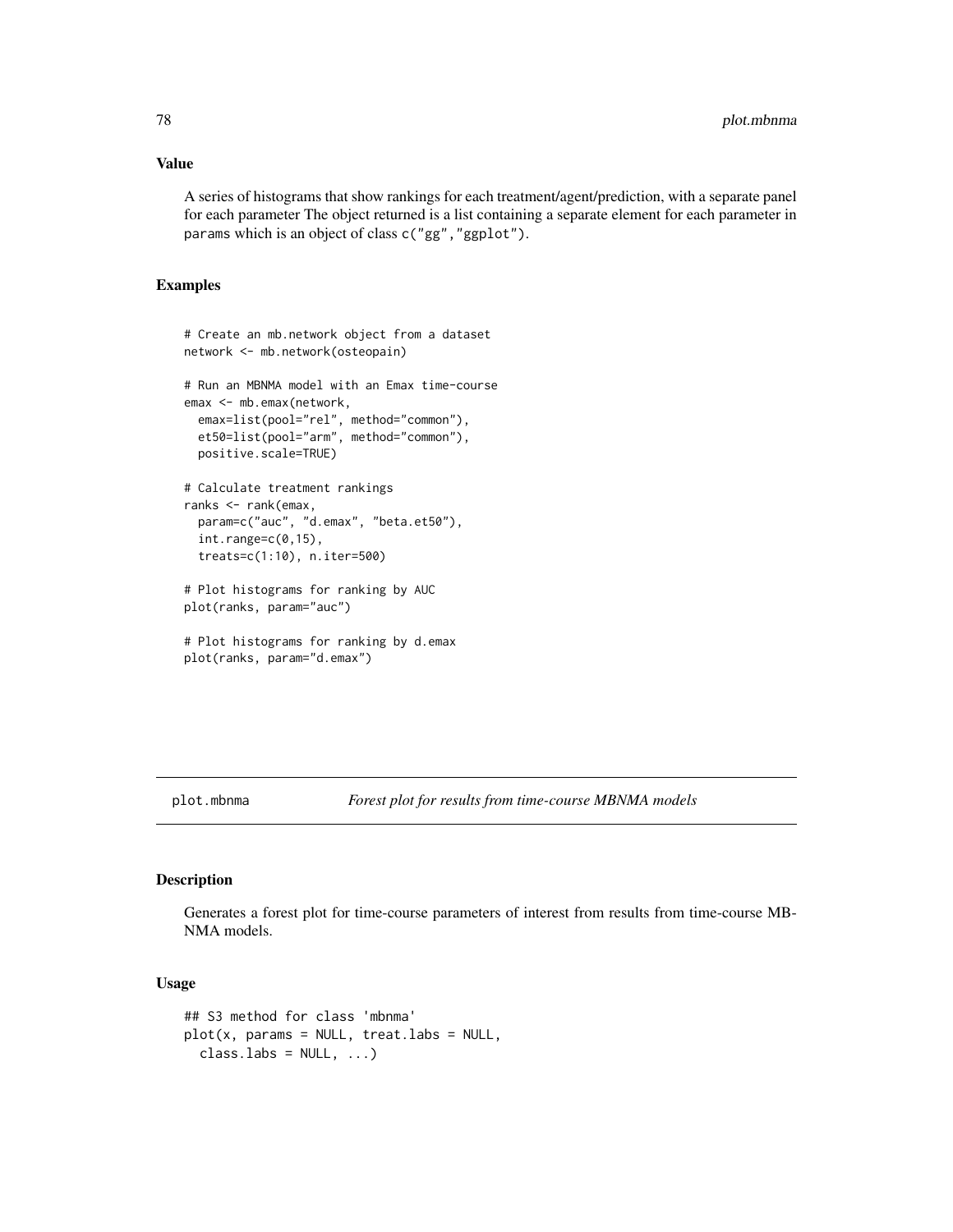## <span id="page-78-0"></span>predict.mbnma 79

#### Arguments

| X          | An S3 object of class "mbnma" generated by running a time-course MBNMA<br>model                                                                                                                                                                               |
|------------|---------------------------------------------------------------------------------------------------------------------------------------------------------------------------------------------------------------------------------------------------------------|
| params     | A character vector of time-course parameters to plot. Parameters must be given<br>the same name as monitored nodes in mbnma and must vary by treatment or class.<br>Can be set to NULL to include all available time-course parameters estimated by<br>mbnma. |
| treat.labs | A character vector of treatment labels. If left as NULL (the default) then labels<br>will be used as defined in the data.                                                                                                                                     |
| class.labs | A character vector of class labels if mbnma was modelled using class effects If<br>left as NULL (the default) then labels will be used as defined in the data.                                                                                                |
| .          | Arguments to be sent to ggplot                                                                                                                                                                                                                                |

## Value

A forest plot of class c("gg","ggplot") that has separate panels for different time-course parameters

## Examples

```
# Create an mb.network object from a dataset
network <- mb.network(alog_pcfb)
# Run an MBNMA model with an Emax time-course
emax <- mb.emax(network,
  emax=list(pool="rel", method="common"),
  et50=list(pool="rel", method="common"))
# Generate forest plot
plot(emax)
# Plot results for only one time-course parameter
plot(emax, params="d.emax")
```

| predict.mbnma | Predict responses over time in a given population based on MBNMA |
|---------------|------------------------------------------------------------------|
|               | time-course models                                               |

## Description

Used to predict responses over time for different treatments or to predict the results of a new study. For MBNMA models that include consistency relative effects on time-course parameters, this is calculated by combining relative treatment effects with a given reference treatment response (specific to the population of interest).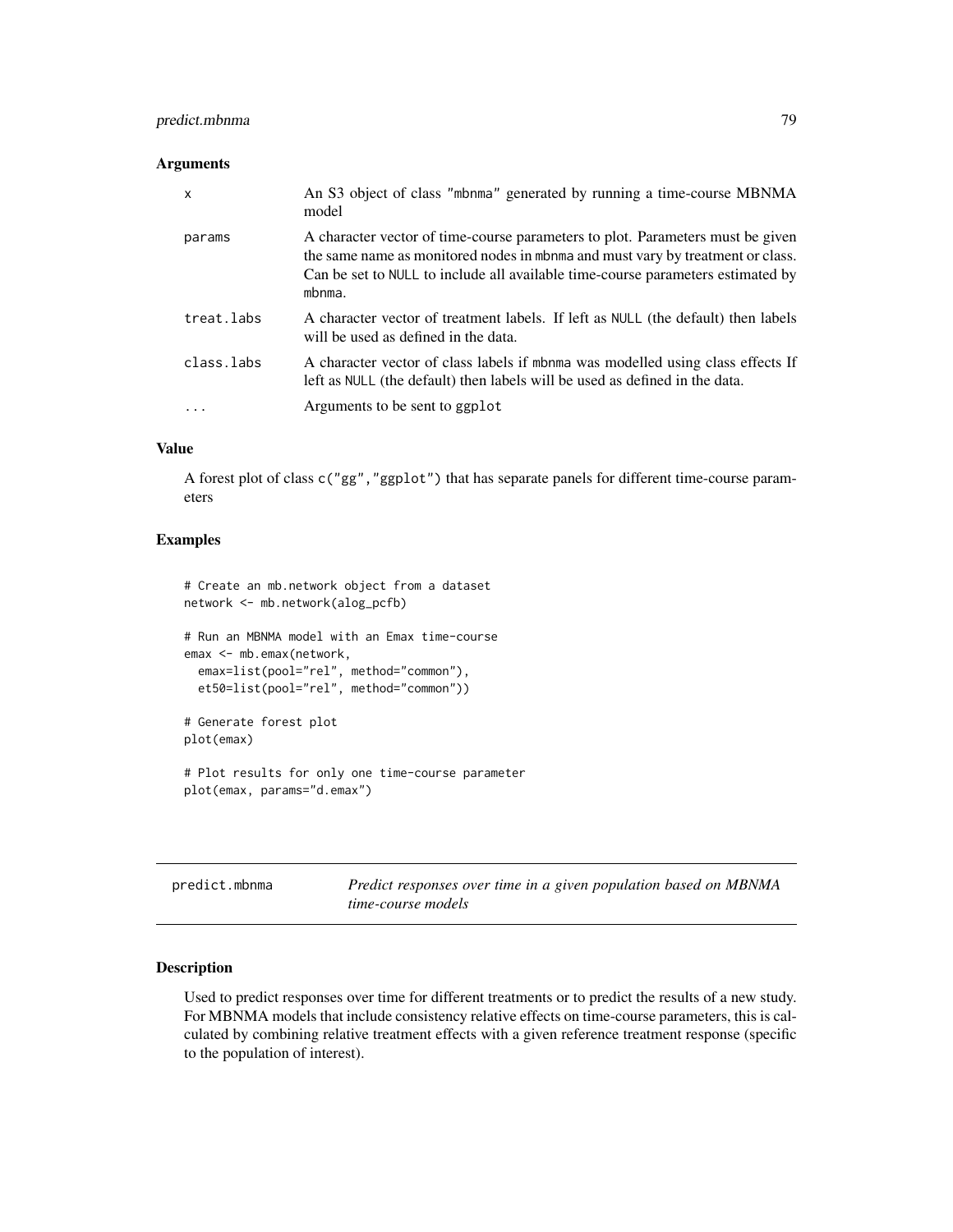# <span id="page-79-0"></span>Usage

```
## S3 method for class 'mbnma'
predict(object, times = c(0:max(object$model$data()$time,
 na.rm = TRUE), E0 = 0, treats = NULL, ref.resp = NULL,
  synth = "fixed", ...
```

| object   | An S3 object of class "mbnma" generated by running a time-course MBNMA<br>model                                                                                                                                                                                                                                                                                                                                                                                                                                                                                                                                                                                                            |
|----------|--------------------------------------------------------------------------------------------------------------------------------------------------------------------------------------------------------------------------------------------------------------------------------------------------------------------------------------------------------------------------------------------------------------------------------------------------------------------------------------------------------------------------------------------------------------------------------------------------------------------------------------------------------------------------------------------|
| times    | A sequence of positive numbers indicating which time points to predict mean<br>responses for                                                                                                                                                                                                                                                                                                                                                                                                                                                                                                                                                                                               |
| E0       | An object to indicate the value(s) to use for the response at time $= 0$ in the<br>prediction. This can take a number of different formats depending on how it will<br>be used/calculated. The default is 0 but this may lead to non-sensical predictions.                                                                                                                                                                                                                                                                                                                                                                                                                                 |
|          | • numeric() A single numeric value representing the deterministic response<br>at time $= 0$ , given.<br>• character() A single string representing a stochastic distribution for the<br>response at time $= 0$ . This is specified as a random number generator (RNG)<br>given as a string, and can take any RNG distribution for which a function<br>exists in R. For example: " $rnorm(n, 7, 0.5)$ ".                                                                                                                                                                                                                                                                                    |
| treats   | A character vector of treatment names or a numeric vector of treatment codes<br>(as coded in mbnma) that indicate which treatments to calculate predictions for.<br>If left 'NULL" then predictions will be calculated for all treatments.                                                                                                                                                                                                                                                                                                                                                                                                                                                 |
| ref.resp | An object to indicate the value(s) to use for the reference treatment response<br>in MBNMA models in which the reference treatment response is not estimated<br>within the model (i.e. those that model any time-course paramters using pool="rel").<br>This can take a number of different formats depending on how it will be used/calculated.<br>There are two approaches for this:                                                                                                                                                                                                                                                                                                     |
|          | 1. The reference response can be estimated from a dataset of studies investi-<br>gating the reference treatment using meta-analysis. This dataset could be<br>a set of observational studies that are specific to the population on which<br>to make predictions, or it could be a subset of the study arms within the<br>MBNMA dataset that investigate the reference treatment. The data should<br>be provided to ref. resp as a data. frame() containing the data in long<br>format (one row per observation). See ref. synth()<br>2. Values for the reference treatment response can be assigned to different<br>time-course parameters within the model that have been modelled using |
|          | consistency relative effects (pool="rel"). These are given as a list, in<br>which each named element corresponds to a time-course parameter mod-<br>elled in mbnma. Their values can be either of the following:                                                                                                                                                                                                                                                                                                                                                                                                                                                                           |
|          | • numeric() A single numeric value representing the deterministic value of<br>the time-course parameter in question in individuals given the reference<br>treatment. 0 is used as the default, though this may produce nonsensical<br>predictions as this typically assumes no effect of time on the reference treat-<br>ment.                                                                                                                                                                                                                                                                                                                                                             |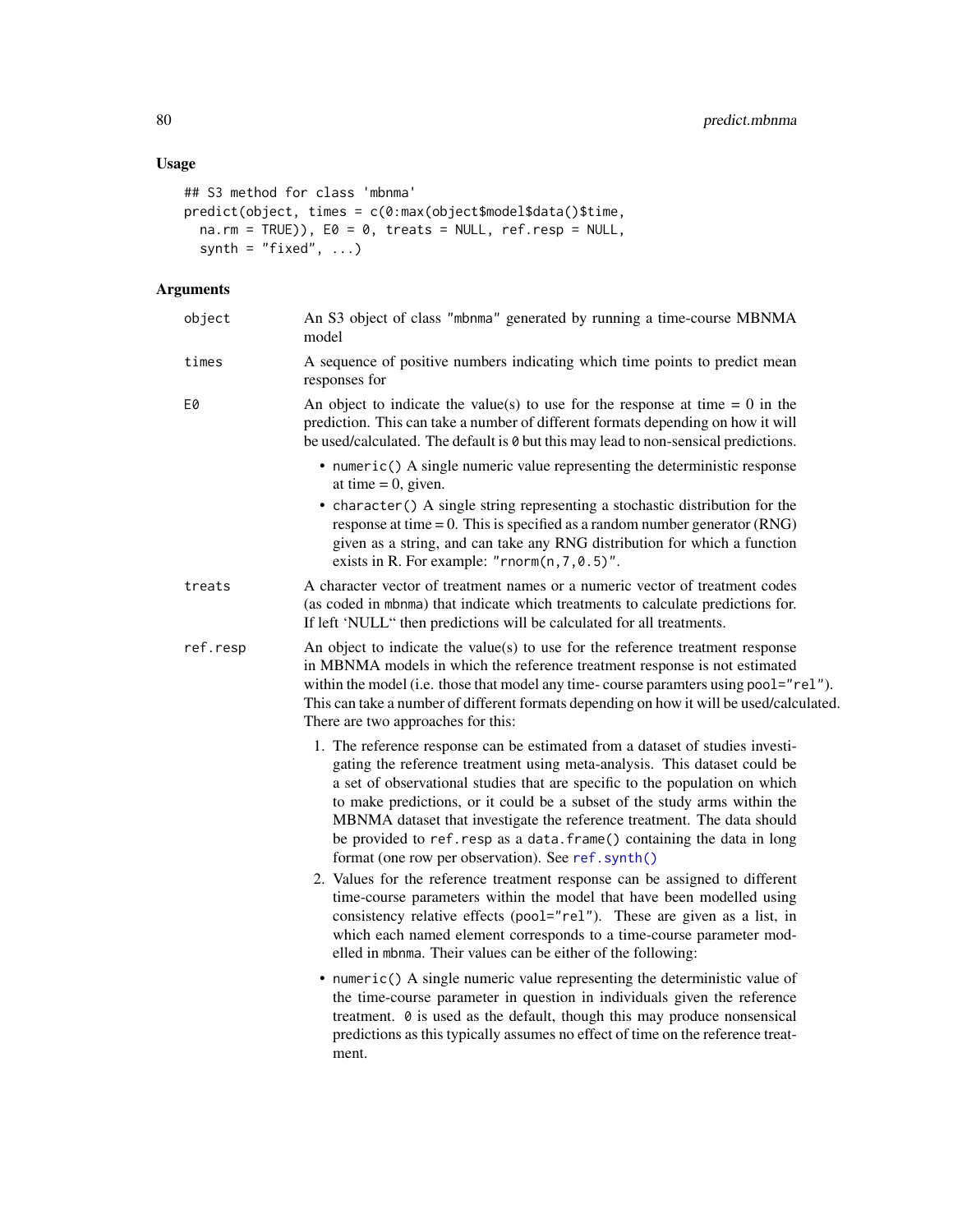<span id="page-80-0"></span>

|         | • character () A single string representing a stochastic distribution for the<br>value of the time-course parameter in question. This is specified as a ran-<br>dom number generator (RNG) given as a string, and can take any RNG dis-<br>tribution for which a function exists in R. For example: "rnorm $(n, -3, 0.2)$ ". |
|---------|------------------------------------------------------------------------------------------------------------------------------------------------------------------------------------------------------------------------------------------------------------------------------------------------------------------------------|
| synth   | A character object that can take the value "fixed" or "random" that specifies<br>the the type of pooling to use for synthesis of ref. resp. Using "random" rather<br>than "fixed" for synth will result in wider 95% CrI for predictions.                                                                                    |
| $\cdot$ | Arguments to be sent to R2jags for synthesis of the network reference treatment<br>$effect$ (using ref. synth())                                                                                                                                                                                                             |

## Details

ref.resp only needs to be specified if mbnma has been estimated using consistency relative effects (pool="rel") for any time-course parameters, as these inform the absolute values of the network reference treatment parameters which can then be added to the relative effects to calculate specific predictions.

#### Value

An S3 object of class mb.predict that contains the following elements:

- summary A named list of data frames. Each data frame contains a summary of predicted responses at follow-up times specified in times for each treatment specified in treats
- pred.mat A named list of matrices. Each matrix contains the MCMC results of predicted responses at follow-up times specified in times for each treatment specified in treats

## Examples

```
# Create an mb.network object from a dataset
network <- mb.network(osteopain)
# Run an MBNMA model with an Emax time-course
emax <- mb.emax(network,
 emax=list(pool="rel", method="common"),
 et50=list(pool="const", method="common"),
 positive.scale=TRUE)
# Predict responses using a stochastic baseline (E0) and a distribution for the
#network reference treatment
preds <- predict(emax, times=c(0:10),
 E0="rnorm(n, 7, 0.5)",
 ref.resp=list("emax"="rnorm(n, -0.5, 0.05)"))
summary(preds)
# Predict responses using the original dataset to estimate the network reference
#treatment response
paindata.ref <- osteopain[osteopain$treatname=="Placebo_0",]
preds <- predict(emax, times=c(5:15),
 E0 = 10,
```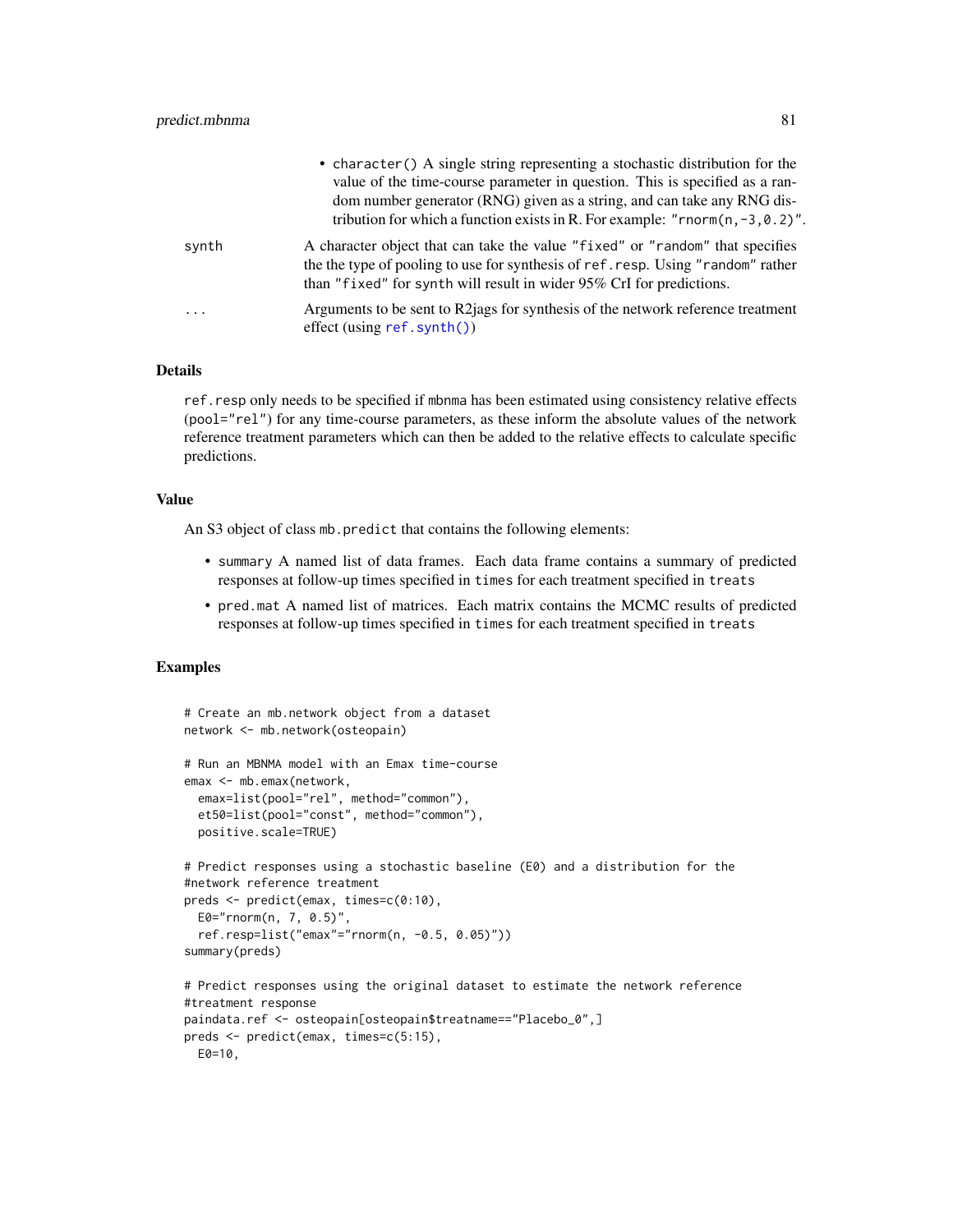```
ref.resp=paindata.ref)
summary(preds)
# Repeat the above prediction but using a random effects meta-analysis of the
#network reference treatment response
preds <- predict(emax, times=c(5:15),
 E0=10,
  ref.resp=paindata.ref,
  synth="random")
summary(preds)
```
print.mb.network *Print mb.network information to the console*

## Description

Print mb.network information to the console

## Usage

## S3 method for class 'mb.network'  $print(x, \ldots)$ 

#### Arguments

|          | An object of class mb. network.                   |
|----------|---------------------------------------------------|
| $\cdots$ | further arguments passed to or from other methods |

print.mb.nodesplit *Prints basic results from a node-split to the console*

# Description

Prints basic results from a node-split to the console

## Usage

```
## S3 method for class 'mb.nodesplit'
print(x, groupby = "time.param", ...)
```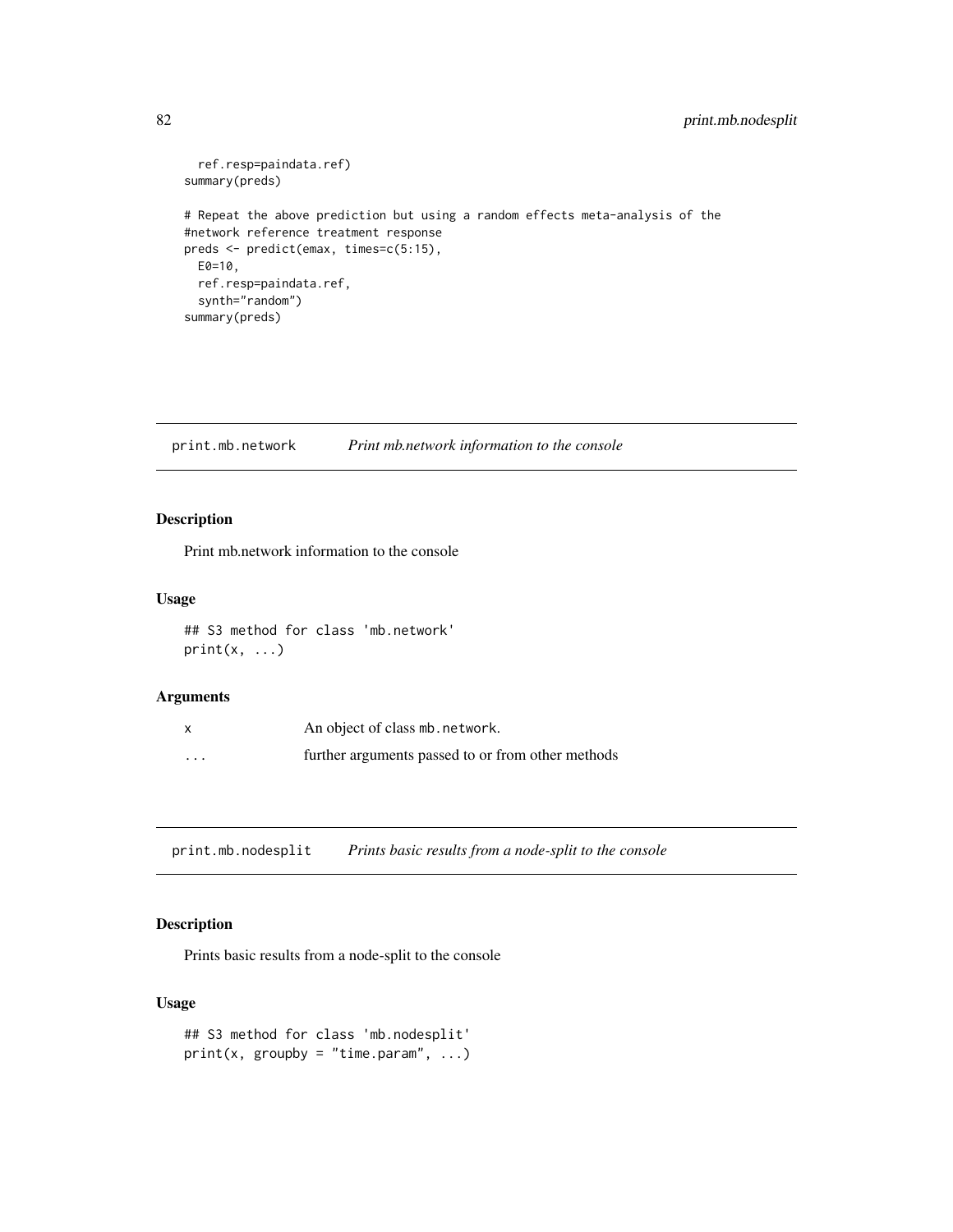## <span id="page-82-0"></span>print.mb.predict 83

# Arguments

| X                    | An object of class "mb. nodesplit" generated by mb. nodeplit()                                                                                                                                        |
|----------------------|-------------------------------------------------------------------------------------------------------------------------------------------------------------------------------------------------------|
| groupby              | A character object that can take the value "time param" to present results<br>grouped by time-course parameter (the default) or "comparison" to present re-<br>sults grouped by treatment comparison. |
| $\ddot{\phantom{0}}$ | further arguments passed to or from other methods                                                                                                                                                     |

print.mb.predict *Print summary information from an mb.predict object*

## Description

Print summary information from an mb.predict object

## Usage

```
## S3 method for class 'mb.predict'
print(x, \ldots)
```
## Arguments

|          | An object of class ("mb.predict") generated by predict.mbnma() |
|----------|----------------------------------------------------------------|
| $\cdots$ | further arguments passed to or from other methods              |

print.mb.rank *Prints a summary of rankings for each parameter*

## Description

Prints a summary of rankings for each parameter

## Usage

```
## S3 method for class 'mb.rank'
print(x, \ldots)
```

|   | An object of class "mb. rank" generated by rank. mbnma() |
|---|----------------------------------------------------------|
| . | further arguments passed to or from other methods        |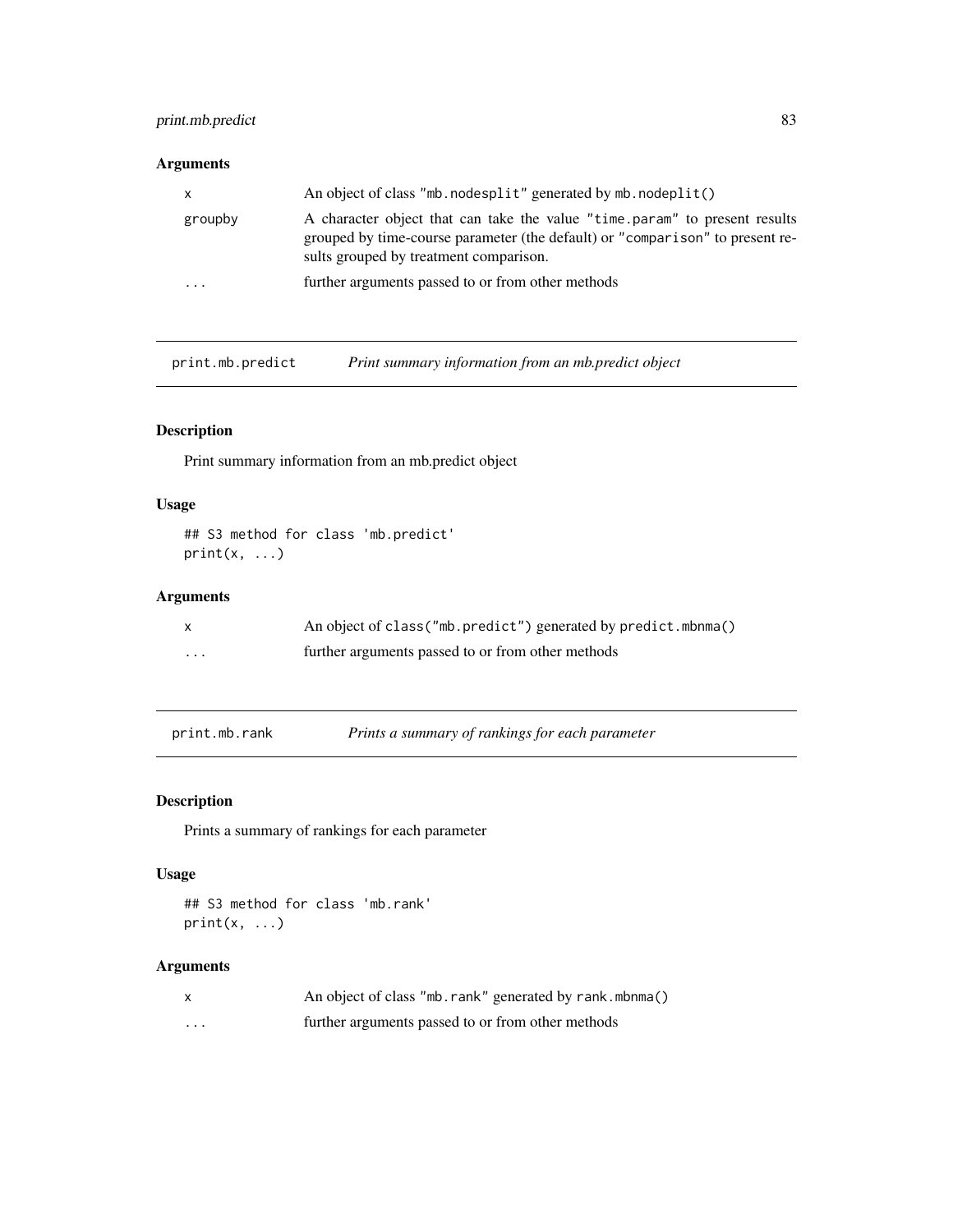<span id="page-83-0"></span>

Useful for graphs drawn using igraph to reposition labels relative to vertices when vertices are laid out in a circle (as is common in network plots). igraph interprets position within vertex. label.degree as radians, so it is necessary to convert locations into radian values. This is the main role of this function.

#### Usage

```
radian.rescale(x, start = 0, direction = 1)
```
## Arguments

| $\mathsf{x}$ | A numeric vector of positions around a circle, typically sequentially numbered.            |
|--------------|--------------------------------------------------------------------------------------------|
| start        | A number giving the offset from 12 o'clock in radians for the label locations.             |
| direction    | Either 1 for clockwise numbering (based on the order of x) or $-1$ for anti-<br>clockwise. |

#### References

https://gist.github.com/kjhealy/834774/a4e677401fd6e4c319135dabeaf9894393f9392c

#### Examples

MBNMAtime:::radian.rescale(c(1:10), start=0, direction=1)

rank *Set rank as a method*

## Description

Set rank as a method

#### Usage

rank $(x, \ldots)$ 

| X | An object on which to apply the rank method |
|---|---------------------------------------------|
| . | Arguments to be passed to methods           |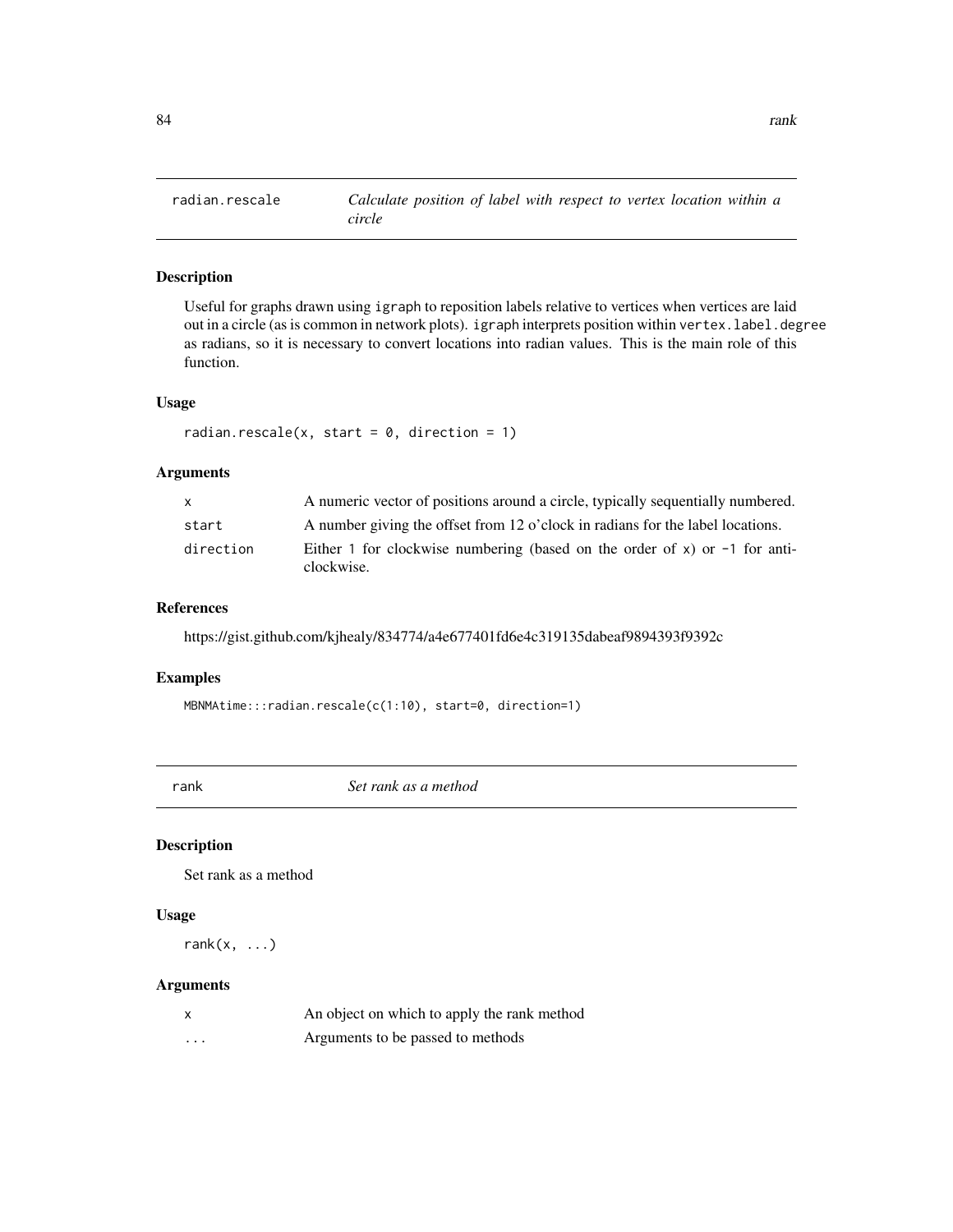<span id="page-84-0"></span>

Ranks desired parameters saved from a time-course MBNMA model from "best" to "worst".

#### Usage

```
## S3 method for class 'mbnma'
rank(x, params = "auc", direction = 1, treats = NULL,
  int.range = NULL, level = "treatment",
 n.iter = x$BUGSoutput$n.sims, ...)
```
## Arguments

| $\mathsf{x}$ | An object of class "mb. predict" generated by predict ("mbnma")                                                                                                                                                                                                                                       |
|--------------|-------------------------------------------------------------------------------------------------------------------------------------------------------------------------------------------------------------------------------------------------------------------------------------------------------|
| params       | A character vector containing any model parameters monitored in mbnma for<br>which ranking is desired (e.g. "beta.1", "d.emax"). Parameters must vary by<br>treatment for ranking to be possible. Can include "auc" (see details).                                                                    |
| direction    | Indicates whether positive responses are better (taking the value 1) or negative<br>responses are better (taking the value $-1$ )                                                                                                                                                                     |
| treats       | A character vector of treatment/class names (depending on the value of level)<br>or a numeric vector of treatment/class codes (as coded in mbnma) that indicate<br>which treatments/classes to calculate rankings for. If left 'NULL" then rankings<br>will be calculated for all treatments/classes. |
| int.range    | A numeric vector with two elements that indicates the range over which to cal-<br>culate AUC. Takes the form c(lower bound, upper bound). If left as NULL (the<br>default) then the range will be between zero and the maximum follow-up time<br>in the data for the treatments specified in treats.  |
| level        | A character object to indicate whether the parameters to be ranked are at the<br>treatment level ("treatment") or class level ("class").                                                                                                                                                              |
| n.iter       | The number of iterations for which to calculate AUC (if "auc" is included in<br>params). Must be a positive integer. Default is the value used in mbnma.                                                                                                                                              |
| $\cdots$     | Arguments to be sent to integrate()                                                                                                                                                                                                                                                                   |

#### Details

"auc" can be included in params to rank treatments based on Area Under the Curve (AUC). This accounts for the effect of multiple time-course parameters simultaneously on the treatment response, but will be impacted by the range of time over which AUC is calculated (int.range). Currently "auc" cannot be ranked for class effect models.

As with other post-estimation functions, rank() should only be performed on models which have successfully converged. Note that rankings can be very sensitive to even small changes in treatment effects and therefore failure to converge in only one parameter may have substantial impact on rankings.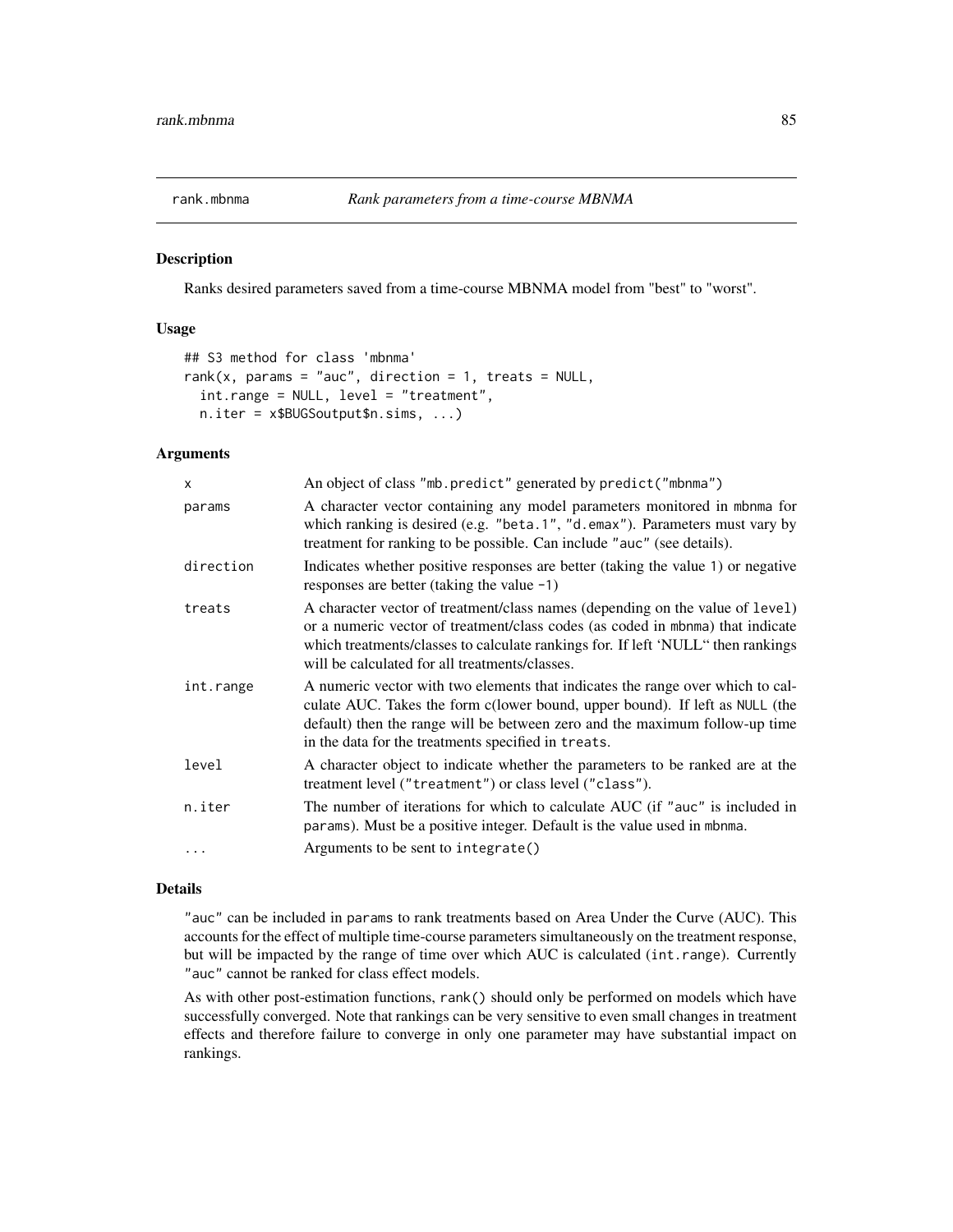#### Value

A named list whose elements correspond to parameters given in params. Each element contains:

- summary.rank A data frame containing mean, sd, and quantiles for the ranks of each treatment given in treats
- prob.matrix A matrix of the proportions of MCMC results for which each treatment in treats ranked in which position for the given parameter
- rank.matrix A matrix of the ranks of MCMC results for each treatment in treats for the given parameter.

#### Examples

```
# Create an mb.network object from a dataset
network <- mb.network(alog_pcfb)
# Run an MBNMA model with an Emax time-course
emax <- mb.emax(network,
 emax=list(pool="rel", method="common"),
 et50=list(pool="rel", method="random"))
```

```
# Rank treatments by time-course parameter from the model with lower scores being better
rank(emax, params=c("d.emax", "d.et50"), direction=-1)
```

```
# Rank treatments by AUC
rank(emax, params="auc", treats=c(1:3), direction=-1,
  int.range=c(\emptyset, 2\emptyset))
```
rankauc *Calculates ranking probabilities for AUC from a time-course MBNMA*

#### Description

Calculates ranking probabilities for AUC from a time-course MBNMA

#### Usage

```
rankauc(mbnma, decreasing = FALSE, treats = NULL, int.range = NULL,
 n.iter = mbnma$BUGSoutput$n.sims, ...)
```

| mbnma      | An S3 object of class "mbnma" generated by running a time-course MBNMA<br>model                                 |
|------------|-----------------------------------------------------------------------------------------------------------------|
| decreasing | A boolean object to indicate whether higher values are better (decreasing=TRUE)<br>or worse (decreasing=FALSE). |

<span id="page-85-0"></span>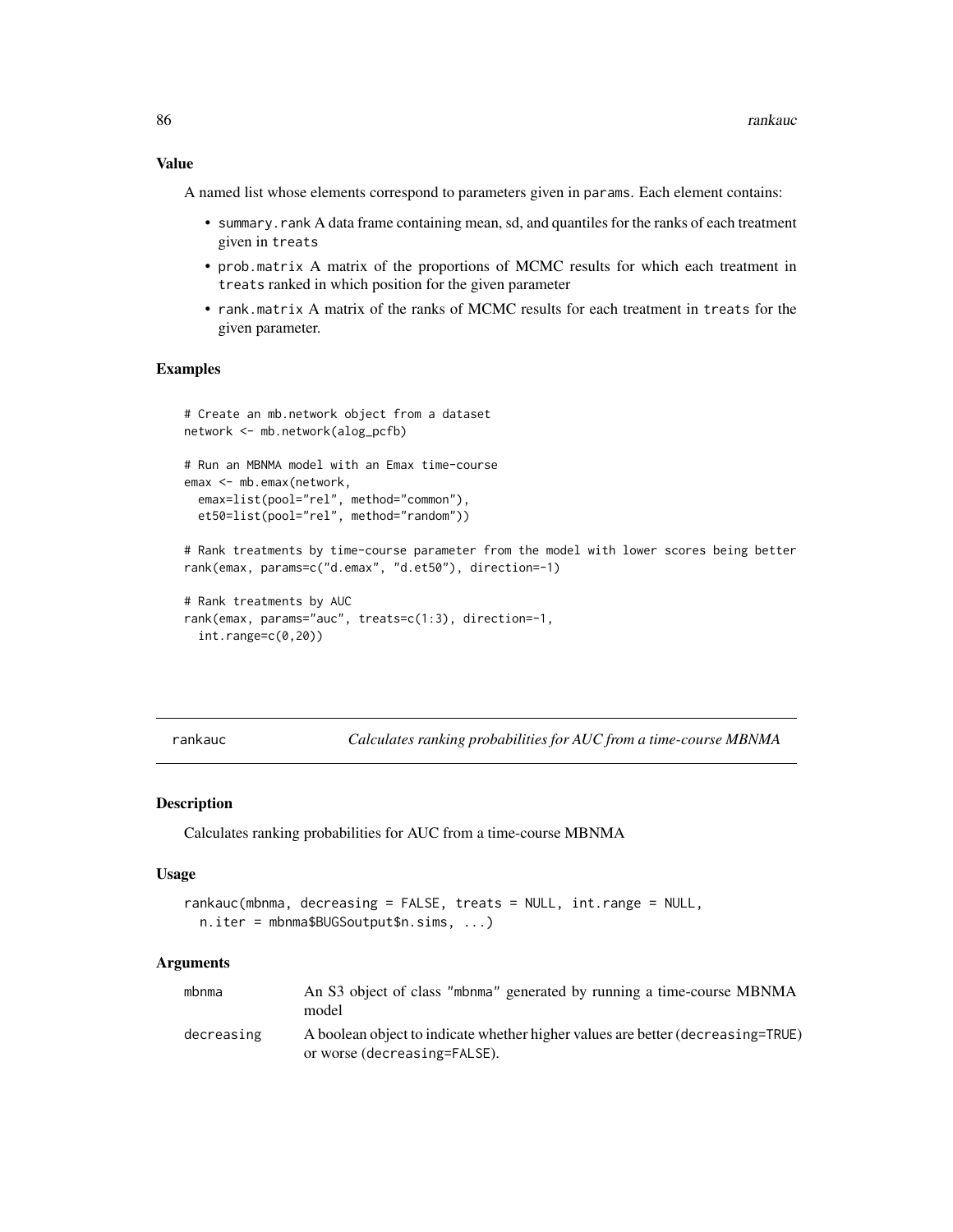## <span id="page-86-0"></span>ref.comparisons 87

| treats                  | A character vector of treatment/class names (depending on the value of level).<br>If left NULL'' then rankings will be calculated for all treatments/classes.<br>Note that unlike rank.mbnma()' this argument cannot take a numeric vector.                                                          |
|-------------------------|------------------------------------------------------------------------------------------------------------------------------------------------------------------------------------------------------------------------------------------------------------------------------------------------------|
| int.range               | A numeric vector with two elements that indicates the range over which to cal-<br>culate AUC. Takes the form c(lower bound, upper bound). If left as NULL (the<br>default) then the range will be between zero and the maximum follow-up time<br>in the data for the treatments specified in treats. |
| n.iter                  | The number of iterations for which to calculate AUC (if "auc" is included in<br>params). Must be a positive integer. Default is the value used in mbnma.                                                                                                                                             |
| $\cdot$ $\cdot$ $\cdot$ | Arguments to be sent to integrate()                                                                                                                                                                                                                                                                  |

## Details

"auc" can be included in params to rank treatments based on Area Under the Curve (AUC). This accounts for the effect of multiple time-course parameters simultaneously on the treatment response, but will be impacted by the range of time over which AUC is calculated (int.range). Currently "auc" cannot be ranked for class effect models.

As with other post-estimation functions, rank() should only be performed on models which have successfully converged. Note that rankings can be very sensitive to even small changes in treatment effects and therefore failure to converge in only one parameter may have substantial impact on rankings.

#### Value

A named list whose elements correspond to parameters given in params. Each element contains:

- summary.rank A data frame containing mean, sd, and quantiles for the ranks of each treatment given in treats
- prob.matrix A matrix of the proportions of MCMC results for which each treatment in treats ranked in which position for the given parameter
- rank.matrix A matrix of the ranks of MCMC results for each treatment in treats for the given parameter.

ref.comparisons *Identify unique comparisons relative to study reference treatment within a network*

## Description

Identify unique contrasts relative to each study reference within a network. Repetitions of the same treatment comparison are grouped together.

#### Usage

ref.comparisons(data)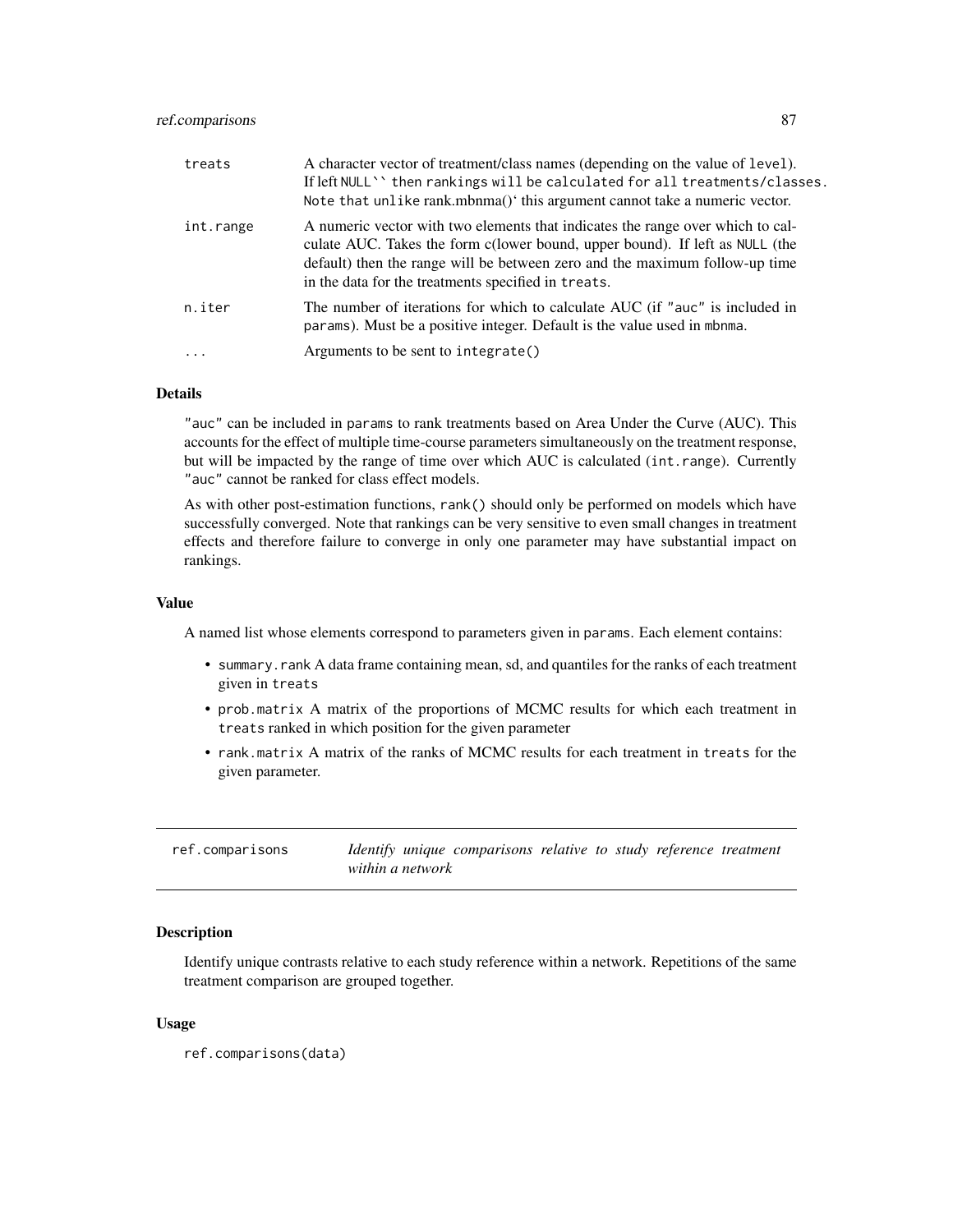#### <span id="page-87-1"></span>Arguments

data A data frame containing variables study ID and treatment (as numeric codes) that indicate which treatments are used in which studies.

#### Value

A data frame of unique comparisons in which each row represents a different comparison. t1 and t2 indicate the treatment codes that make up the comparison. nr indicates the number of times the given comparison is made within the network.

If there is only a single observation for each study within the dataset (i.e. as for standard network meta-analysis) nr will represent the number of studies that compare treatments t1 and t2.

If there are multiple observations for each study within the dataset (as in MBNMAtime) nr will represent the number of time points in the dataset in which treatments t1 and t2 are compared.

#### Examples

```
data <- data.frame(studyID=c(1,1,2,2,3,3,4,4,5,5,5),
 treatment=c(1,2,1,3,2,3,3,4,1,2,4)
 \lambda# Identify comparisons informed by direct and indirect evidence
MBNMAtime:::ref.comparisons(data)
```
<span id="page-87-0"></span>

| ref.synth | Synthesise single arm studies with repeated observations of the same |
|-----------|----------------------------------------------------------------------|
|           | <i>treatment over time</i>                                           |

#### Description

Synthesises single arm studies with repeated measures by applying a particular time-course function. Used in predicting mean responses from a time-course MBNMA. The same parameterisation of the time course must be used as in the MBNMA.

#### Usage

ref.synth(data.ab, mbnma, synth = "random", n.iter = mbnma\$BUGSoutput\$n.iter, n.burnin = mbnma\$BUGSoutput\$n.burnin, n.thin = mbnma\$BUGSoutput\$n.thin, n.chains = mbnma\$BUGSoutput\$n.chains, ...)

#### Arguments

data.ab A data frame of arm-level data in "long" format containing the columns:

- studyID Study identifiers
- time Numeric data indicating follow-up times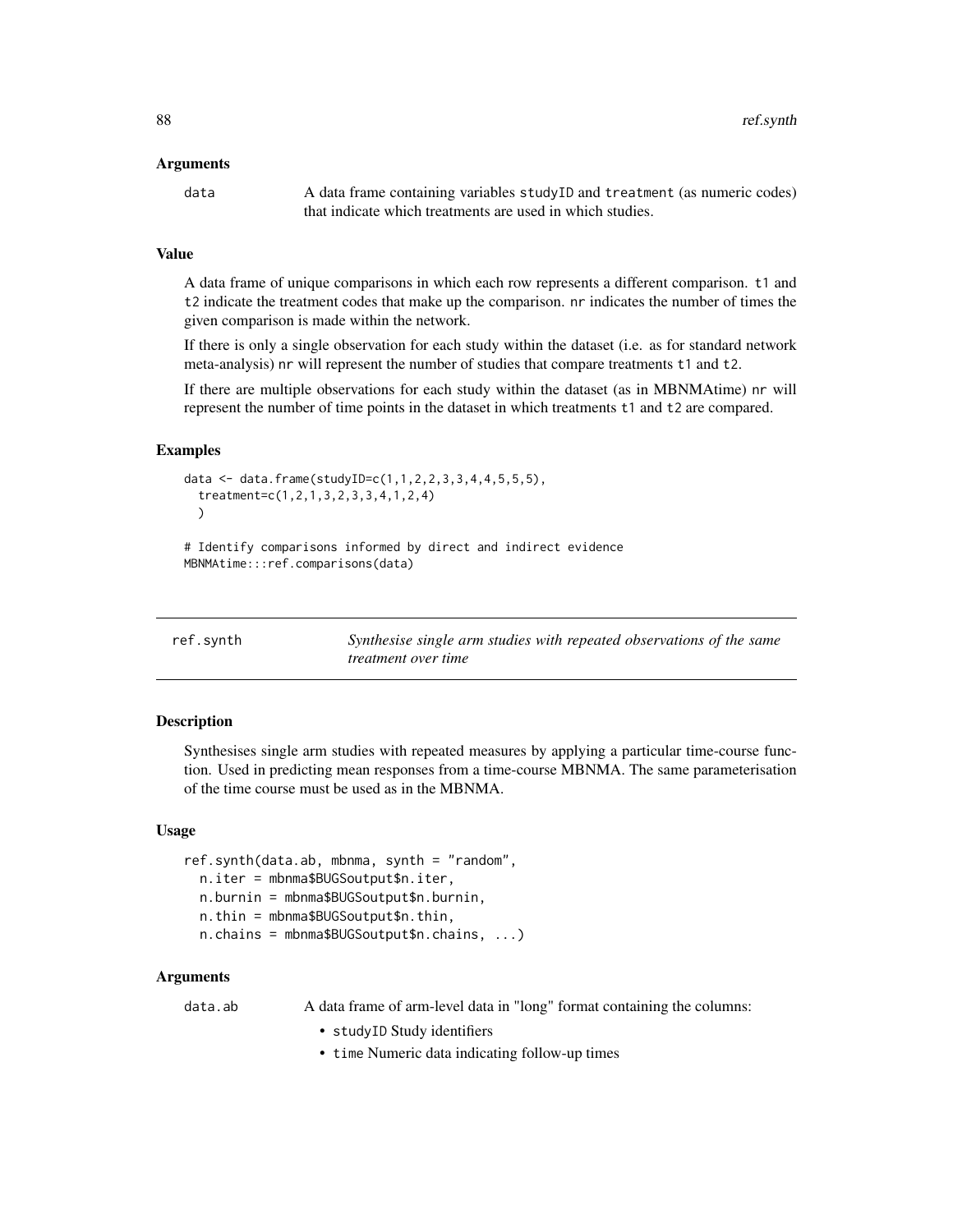<span id="page-88-0"></span>

|          | • y Numeric data indicating the mean response for a given observation<br>• se Numeric data indicating the standard error for a given observation                                                                                                           |
|----------|------------------------------------------------------------------------------------------------------------------------------------------------------------------------------------------------------------------------------------------------------------|
| mbnma    | An S3 object of class "mbnma" generated by running a time-course MBNMA<br>model                                                                                                                                                                            |
| synth    | A character object that can take the value "fixed" or "random" that specifies<br>the the type of pooling to use for synthesis of ref. resp. Using "random" rather<br>than "fixed" for synth will result in wider 95% CrI for predictions.                  |
| n.iter   | number of total iterations per chain (including burn in; default: 2000)                                                                                                                                                                                    |
| n.burnin | length of burn in, i.e. number of iterations to discard at the beginning. Default<br>is $n$ . iter/2, that is, discarding the first half of the simulations. If n.burnin is $0$ ,<br>jags() will run 100 iterations for adaption.                          |
| n.thin   | thinning rate. Must be a positive integer. Set n.thin $> 1$ to save memory<br>and computation time if n. iter is large. Default is max(1, floor(n. chains)<br>* (n.iter-n.burnin) / 1000)) which will only thin if there are at least 2000<br>simulations. |
| n.chains | number of Markov chains (default: 3)                                                                                                                                                                                                                       |
|          | Arguments to be sent to R2 ags for synthesis of the network reference treatment<br>$effect$ (using ref. synth())                                                                                                                                           |

#### Details

data.ab can be a collection of studies that closely resemble the population of interest intended for the prediction, which could be different to those used to estimate the MBNMA model, and could be include single arms of RCTs or observational studies. If other data is not available, the data used to estimate the MBNMA model can be used by selecting only the studies and arms that specify the network reference treatment responses.

#### Value

A list of named elements corresponding to each time-course parameter within an MBNMA model that contain the median posterior value for the network reference treatment response.

## Examples

```
# Create an mb.network object from a dataset
network <- mb.network(osteopain)
# Run an MBNMA model with an Emax time-course
emax <- mb.emax(network,
 emax=list(pool="rel", method="common"),
 et50=list(pool="rel", method="random"),
 positive.scale=TRUE)
```
# Generate a set of studies with which to estimate the network reference treatment response paindata.ref <- osteopain[osteopain\$treatname=="Placebo\_0",]

# Estimate the network reference treatment effect using fixed effects meta-analysis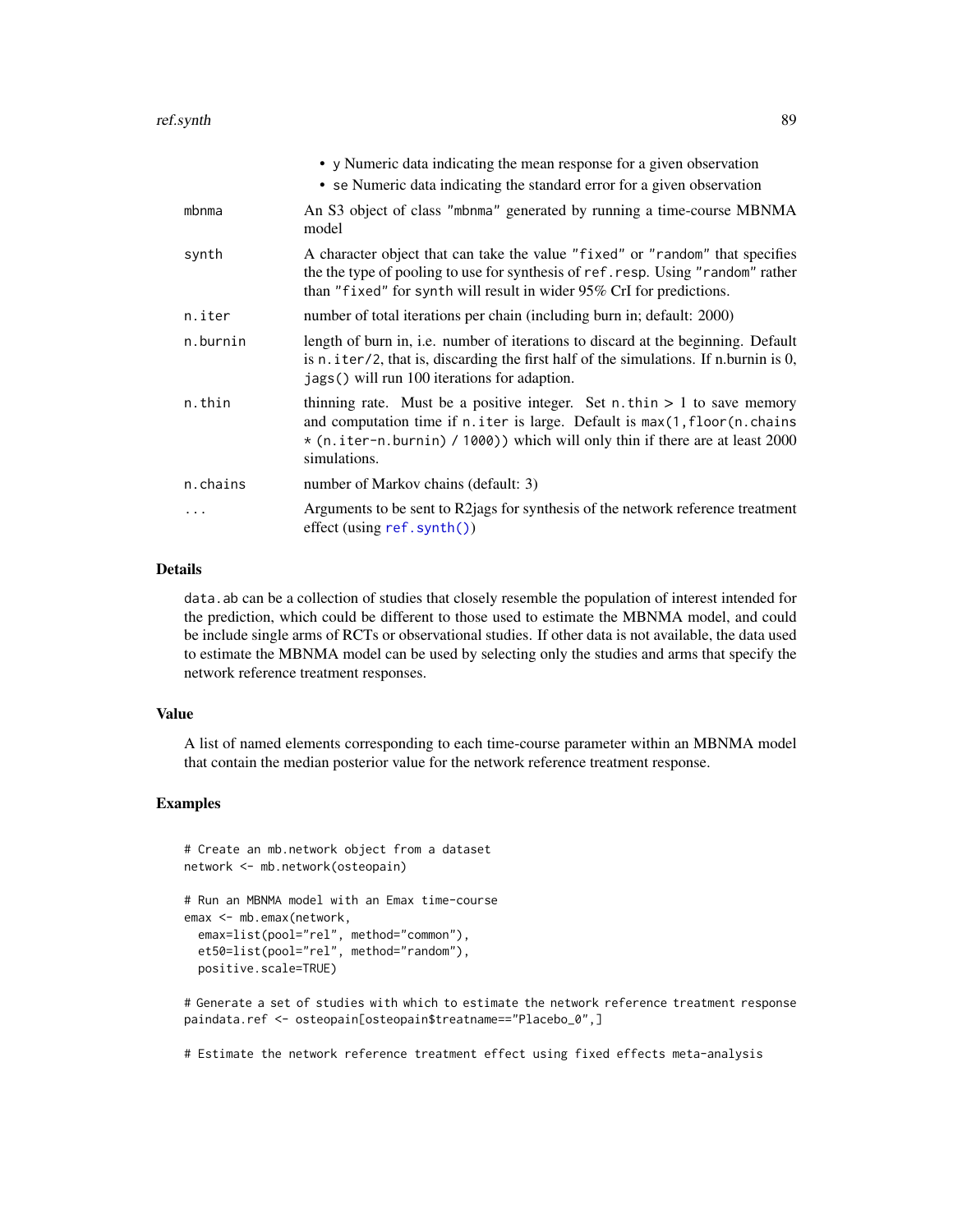```
ref.synth(data.ab=paindata.ref, mbnma=emax, synth="fixed")
```

```
# Estimate the network reference treatment effect using random effects meta-analysis
ref.synth(data.ab=paindata.ref, mbnma=emax, synth="random")
```
## ref.validate *Checks the validity of ref.resp if given as data frame*

## Description

Ensures ref.resp takes the correct form to allow for synthesis of network reference treatment response if data is provided for meta-analysis

## Usage

ref.validate(data.ab)

## Arguments

| data.ab | A data frame of arm-level data in "long" format containing the columns: |
|---------|-------------------------------------------------------------------------|
|         | • studyID Study identifiers                                             |
|         | • time Numeric data indicating follow-up times                          |
|         | • y Numeric data indicating the mean response for a given observation   |
|         | • se Numeric data indicating the standard error for a given observation |
|         |                                                                         |

replace.prior *Replace original priors in an MBNMA model with new priors*

#### Description

Identical to replace.prior() in MBNMAdose.

## Usage

```
replace.prior(priors, model = NULL, mbnma = NULL)
```

| priors | A named list of parameter values (without indices) and replacement prior distri-              |
|--------|-----------------------------------------------------------------------------------------------|
|        | bution values given as strings using distributions as specified in JAGS syntax.               |
| model  | A character object of JAGS MBNMA model code                                                   |
| mbnma  | An S3 object of class c ("mbnma", "rjags") generated by running a time-course<br>MBNMA model. |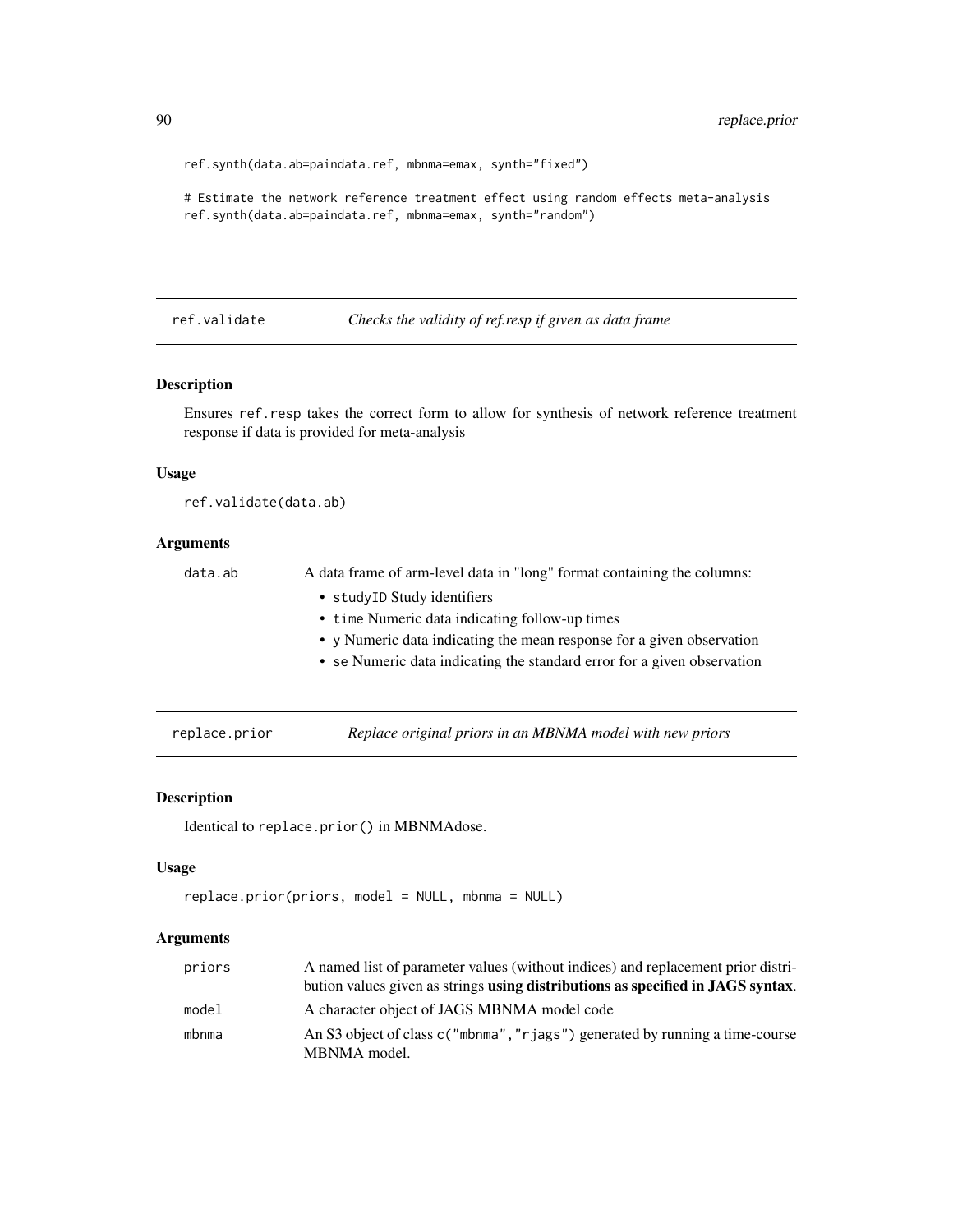#### <span id="page-90-0"></span>Details

This function takes new priors, as specified by the user, and adds them to the JAGS code from an MBNMA model. New priors replace old priors in the JAGS model.

Values in priors can include any JAGS functions/distributions (e.g. censoring/truncation).

## Value

A character object of JAGS MBNMA model code that includes the new priors in place of original priors

summary.mb.nodesplit *Takes node-split results and produces summary data frame*

#### Description

Takes node-split results and produces summary data frame

## Usage

```
## S3 method for class 'mb.nodesplit'
summary(object, ...)
```
## Arguments

| object   | An object of class "mb. nodesplit" generated by mb. nodeplit() |
|----------|----------------------------------------------------------------|
| $\cdots$ | further arguments passed to or from other methods              |

#### Value

A data frame of summary node-split results with the following variables:

- Comparison The treatment comparison on which a node-split has been performed
- Time.Param The time-course parameter on which a node-split has been performed
- Evidence The evidence contribution for the given comparison (either "Direct" or "Indirect")
- Median The posterior median
- 2.5% The lower 95
- 97.5% The upper 95
- p.value The Bayesian p-value for the overlap between direct and indirect evidence for the given comparison (it will therefore have an identical value for direct and indirect evidence within a particular comparison and time-course parameter)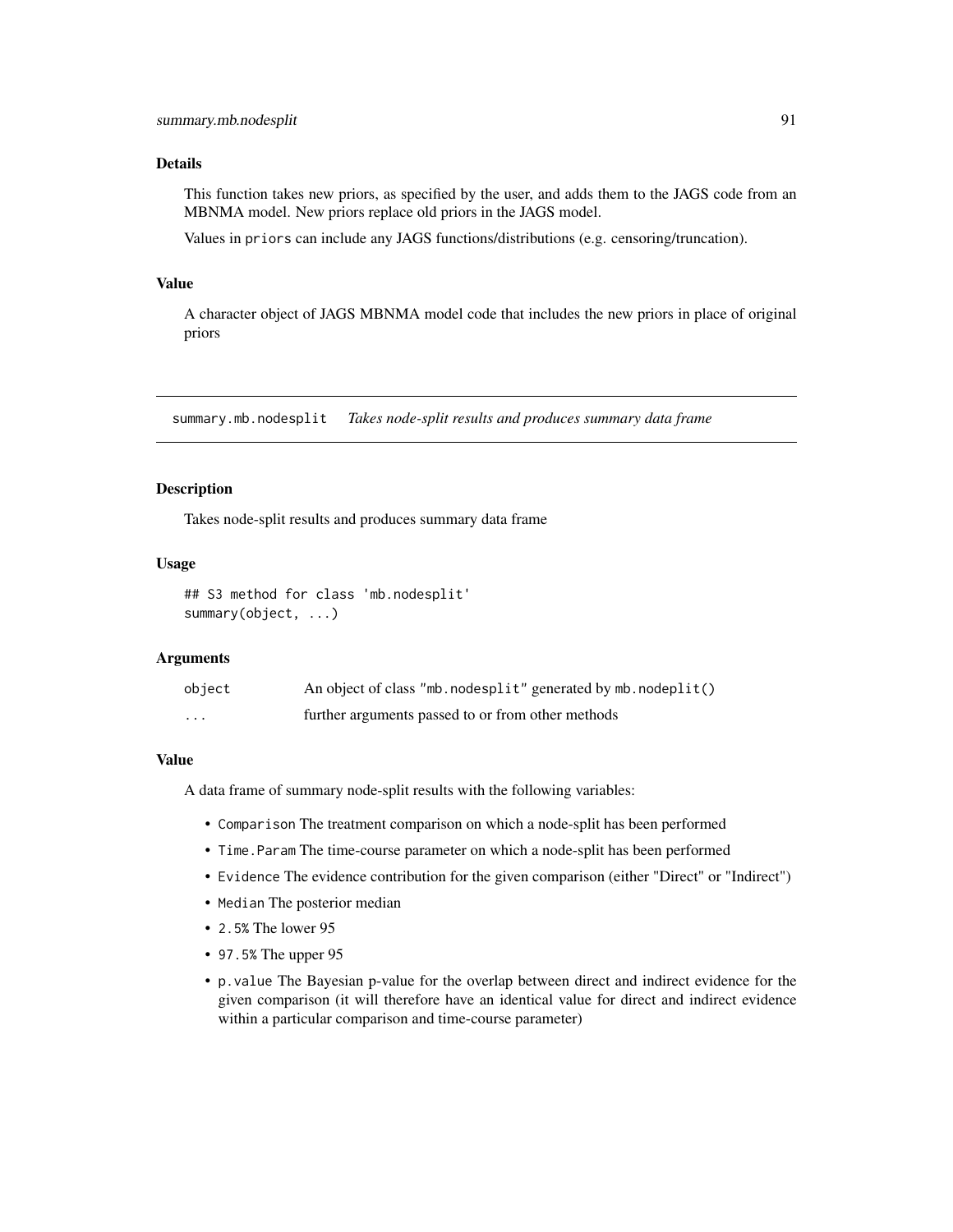<span id="page-91-0"></span>Prints a summary table of the mean of MCMC iterations at each time point for each treatment

#### Usage

```
## S3 method for class 'mb.predict'
summary(object, ...)
```
#### Arguments

| object                  | An object of class "mb. predict"                  |
|-------------------------|---------------------------------------------------|
| $\cdot$ $\cdot$ $\cdot$ | further arguments passed to or from other methods |

## Value

A matrix containing times at which responses have been predicted (time) and an additional column for each treatment for which responses have been predicted. Each row represents mean MCMC predicted responses for each treatment at a particular time.

## Examples

```
# Define network
network <- mb.network(obesityBW_CFB, reference="plac")
# Run an MBNMA with a quadratic time-course function
quad <- mb.quadratic(network,
 beta.1=list(pool="rel", method="common"),
 beta.2=list(pool="rel", method="common"),
 intercept=TRUE)
# Predict responses
pred <- predict(quad, times=c(0:50), treats=c(1:5),
 ref.estimate = network$data.ab[network$data.ab$treatment==1,],
 baseline=10)
# Generate summary of predictions
```

```
summary(pred)
```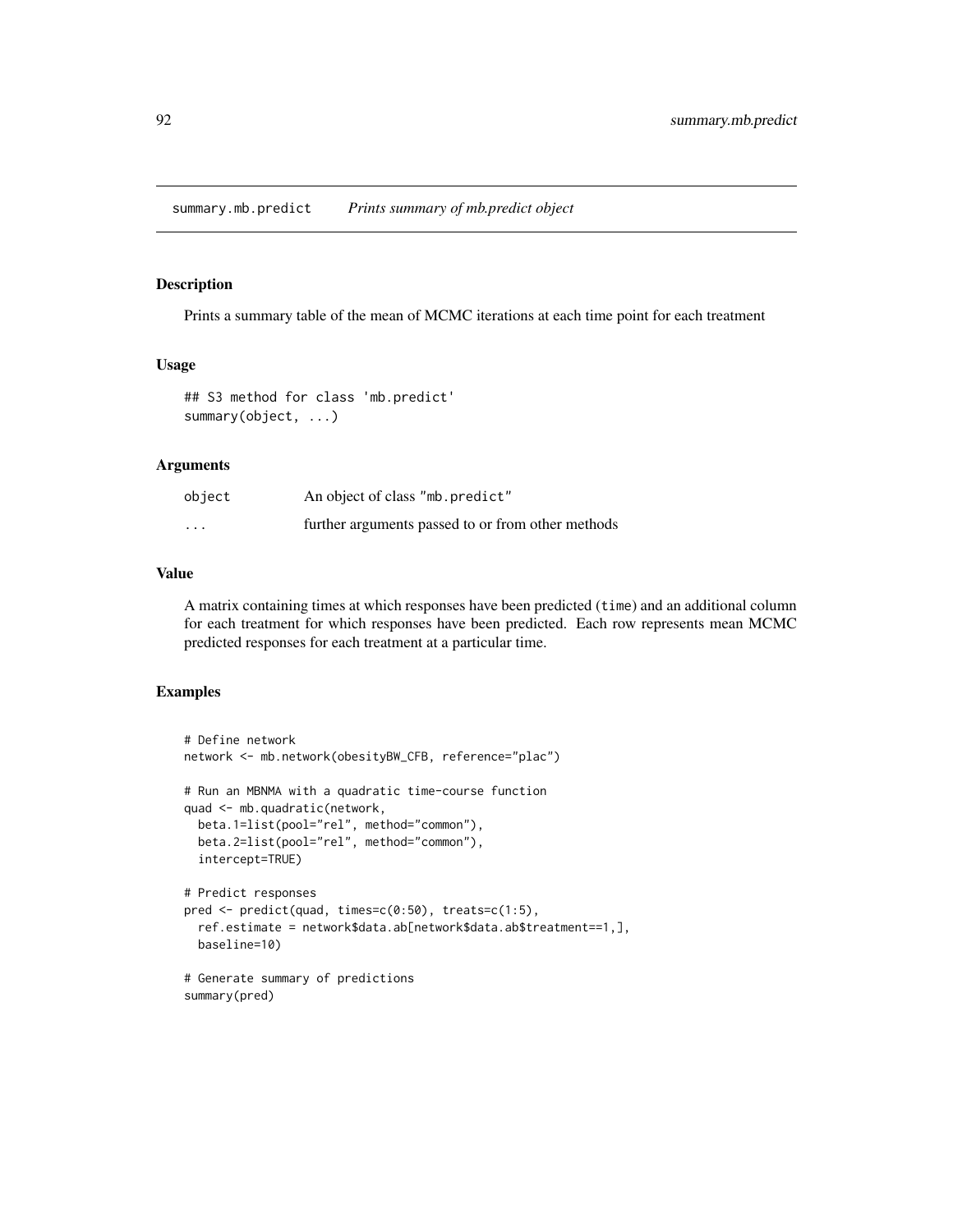<span id="page-92-0"></span>

Print summary MBNMA results to the console

## Usage

## S3 method for class 'mbnma' summary(object, ...)

## Arguments

| object   | An S3 object of class "mbnma" generated by running a time-course MBNMA<br>model |  |  |
|----------|---------------------------------------------------------------------------------|--|--|
| .        | further arguments passed to or from other methods                               |  |  |
| time.fun | Write time-course function component of JAGS code for MBNMA                     |  |  |

# Description

Writes a single line of JAGS code representing the time-course function component of an MBNMA time-course model, outputted as a single character string.

#### Usage

```
## S3 method for class 'fun'
time(fun = "linear", user.fun = NULL, alpha = "arm",
 beta.1 = "rel.common", beta.2 = NULL, beta.3 = NULL,
 beta.4 = NULL)
```
*time-course models*

| fun      | is a character specifying a functional form to be assigned to the time-course.<br>Options are given in details. |
|----------|-----------------------------------------------------------------------------------------------------------------|
| user.fun | A formula specifying any relationship including time and one/several of: beta. 1,<br>beta.2, beta.3, beta.4.    |
| alpha    | Refers to the baseline mean response and is a character object that can take<br>either:                         |
|          | • "study" to constrain baseline to be equal for all arms within a study (i<br>index is added)                   |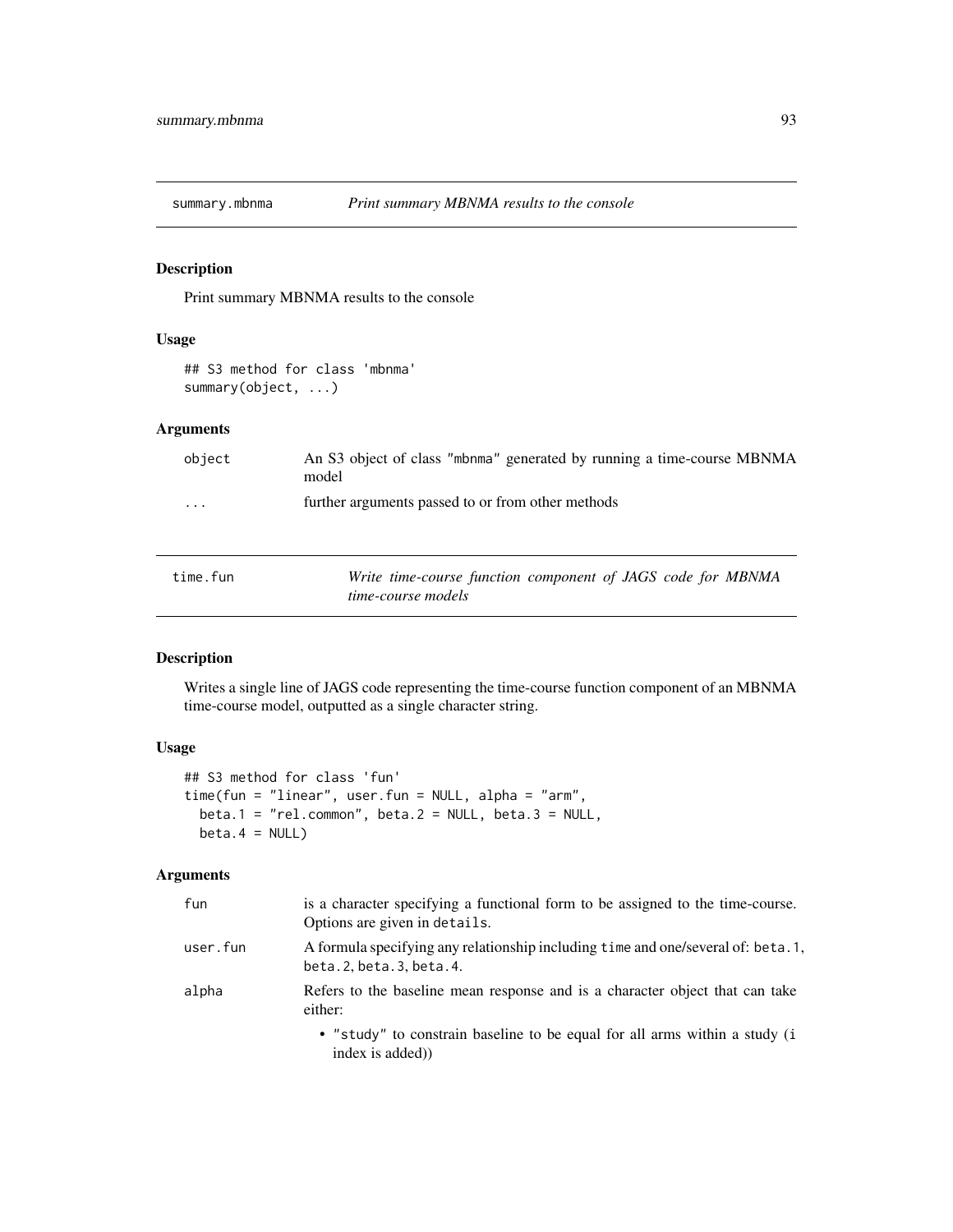<span id="page-93-0"></span>

|        | • "arm" to allow baseline to vary between arms within a study (i, k index is<br>added).                                                          |
|--------|--------------------------------------------------------------------------------------------------------------------------------------------------|
| beta.1 | A list with named elements pool and method that refers to time-course param-<br>eter(s) specified within the time-course function (see details). |
| beta.2 | A list with named elements pool and method that refers to time-course param-<br>eter(s) specified within the time-course function (see details). |
| beta.3 | A list with named elements pool and method that refers to time-course param-<br>eter(s) specified within the time-course function (see details). |
| beta.4 | A list with named elements pool and method that refers to time-course param-<br>eter(s) specified within the time-course function (see details). |

#### Value

A single character string containing JAGS model representing the time-course function component of an MBNMA time-course model, generated based on the arguments passed to the function.

timeplot *Plot raw responses over time by treatment or class*

## Description

Plot raw responses over time by treatment or class

#### Usage

```
timeplot(network, level = "treatment", plotby = "arm", ...)
```
## Arguments

| network | An object of class mb. network.                                                                                                                                                                                                                                                                                               |
|---------|-------------------------------------------------------------------------------------------------------------------------------------------------------------------------------------------------------------------------------------------------------------------------------------------------------------------------------|
| level   | A string indicating whether nodes/facets should represent treatment or class<br>in the plot. Can be used to examine the expected impact of modelling class/agent<br>effects.                                                                                                                                                  |
| plotby  | A character object that can take either "arm" to indicate that raw responses<br>should be plotted separately for each study arm, or "rel" to indicate that the<br>relative effects within each study should be plotted. In this way the time-course<br>of both the absolute effects and the relative effects can be examined. |
|         | Arguments to be sent to ggplot                                                                                                                                                                                                                                                                                                |

## Details

Plots can be faceted by either treatment (level="treatment") or class (level="class") to investigate similarity of treatment responses within classes/agents. Points represent observed responses and lines connect between observations within the same study and arm.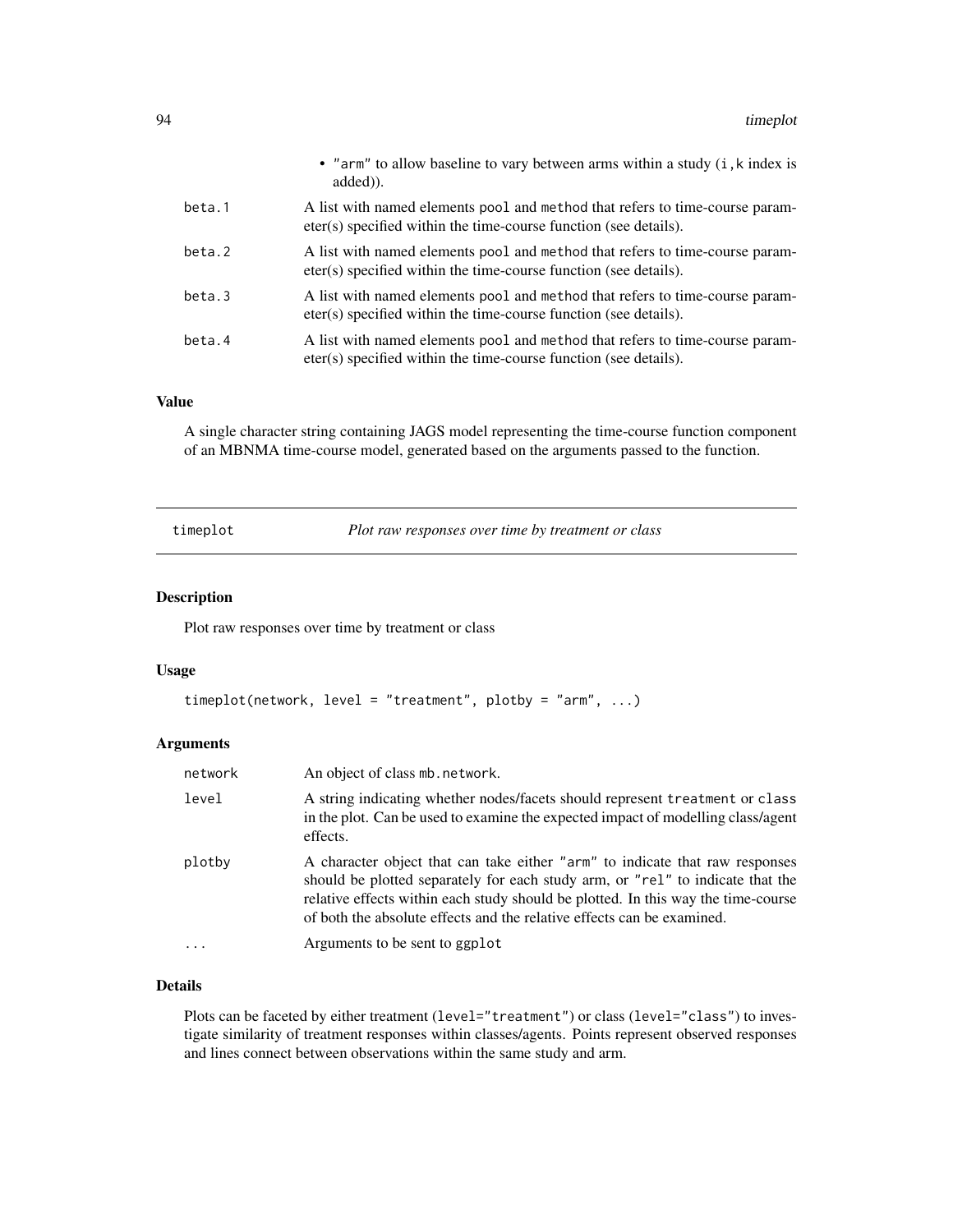## <span id="page-94-0"></span>write.alpha 95

#### Value

The function returns an object of class( $c("gg", "ggplot")$ . Characteristics of the object can therefore be amended as with other plots generated by ggplot(). A message will indicate if data are assumed to be change from baseline (i.e. if there are no responses in the data at time=0). In this case responses will be set to 0 at time=0.

#### Examples

```
# Make network
network <- mb.network(goutSUA_CFB)
# Use timeplot to plot responses grouped by treatment
timeplot(network)
# Use timeplot ot plot resposes grouped by class
timeplot(network, level="class")
```
write.alpha *Adds sections of JAGS code for an MBNMA model that correspond to alpha parameters*

#### Description

Adds sections of JAGS code for an MBNMA model that correspond to alpha parameters

#### Usage

write.alpha(model, timecourse, intercept, positive.scale)

#### Arguments

| model      | A character string representing the MBNMA model in JAGS code                                                                                                                                                                                                  |  |
|------------|---------------------------------------------------------------------------------------------------------------------------------------------------------------------------------------------------------------------------------------------------------------|--|
| timecourse | A character object that contains JAGS code for the time-course component of<br>the model                                                                                                                                                                      |  |
| intercept  | A boolean object that indicates whether an intercept is to be included in the<br>model. Can be used to imply whether mean responses in data are change from<br>baseline (FALSE) or not (setting it to FALSE removes the intercept, alpha, from<br>the model). |  |
|            | positive scale A boolean object that indicates whether all continuous mean responses (y) are<br>positive and therefore whether the baseline response should be given a prior that<br>constrains it to be positive.                                            |  |

## Value

A list of named elements: model is a character object of JAGS MBNMA model code that includes alpha parameter components of the model timecourse is a character object that contains JAGS code for the time-course component of the model, for which alpha will be indexed correctly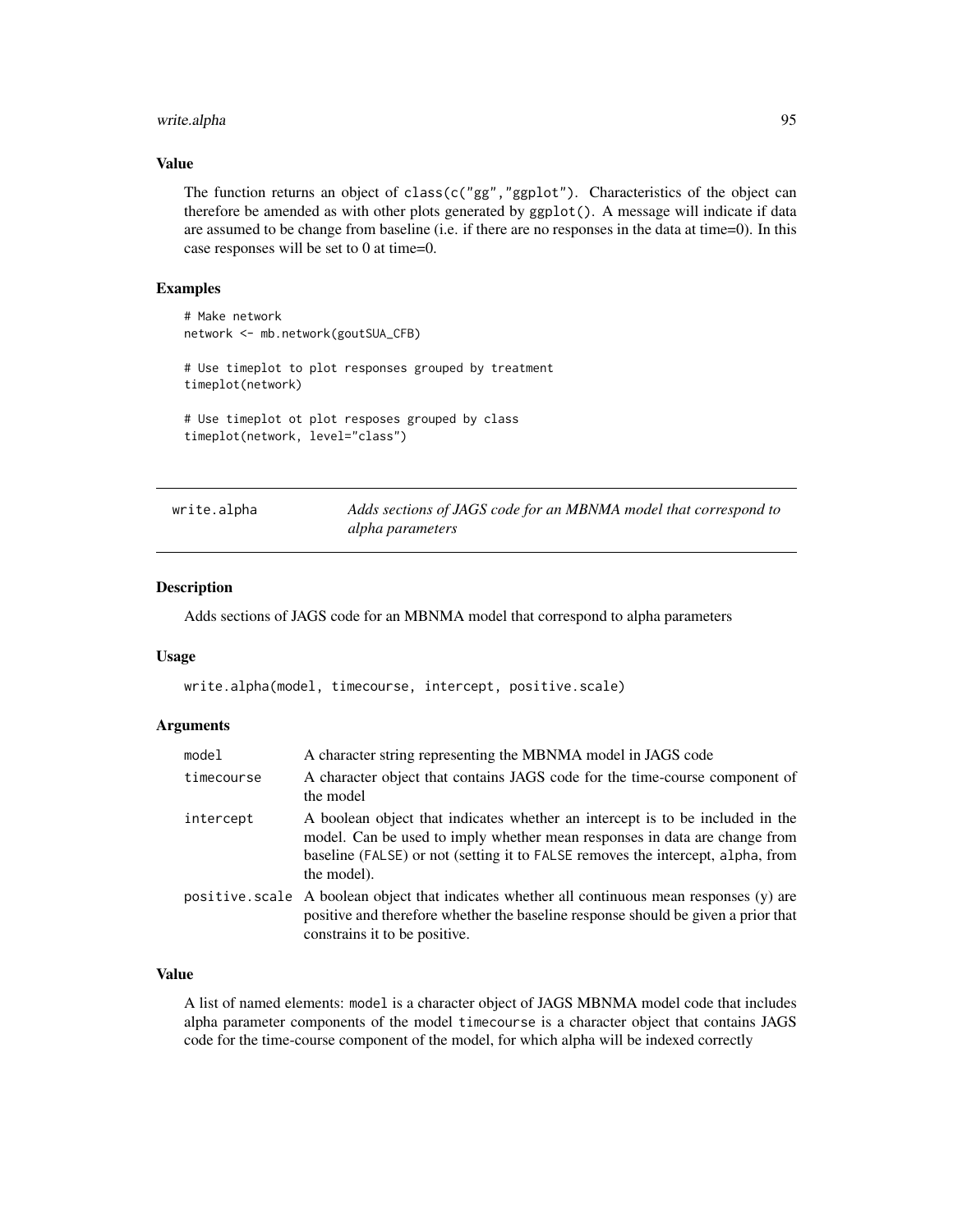<span id="page-95-0"></span>

Adds sections of JAGS code for an MBNMA model that correspond to beta parameters

## Usage

```
write.beta(model, timecourse, beta.1, beta.2 = NULL, beta.3 = NULL,
 beta.4 = NULL, UME, class.effect)
```
# Arguments

| model        | A character object of JAGS MBNMA model code                                                                                                                                                                                  |  |
|--------------|------------------------------------------------------------------------------------------------------------------------------------------------------------------------------------------------------------------------------|--|
| timecourse   | A character object representing the time-course used in the MBNMA model                                                                                                                                                      |  |
| beta.1       | A list with named elements pool and method that refers to time-course param-<br>eter(s) specified within the time-course function (see details).                                                                             |  |
| beta.2       | A list with named elements pool and method that refers to time-course param-<br>eter(s) specified within the time-course function (see details).                                                                             |  |
| beta.3       | A list with named elements pool and method that refers to time-course param-<br>eter(s) specified within the time-course function (see details).                                                                             |  |
| beta.4       | A list with named elements pool and method that refers to time-course param-<br>eter(s) specified within the time-course function (see details).                                                                             |  |
| <b>UME</b>   | Can take either TRUE or FALSE (for an unrelated mean effects model on all or<br>no time-course parameters respectively) or can be a vector of parameter name<br>strings to model as UME. For example: c("beta.1", "beta.2"). |  |
| class.effect | A list of named strings that determines which time-course parameters to model<br>with a class effect and what that effect should be ("common" or "random"). For<br>example: list("beta.2"="common","beta.3"="random").       |  |

#### Value

A character object of JAGS MBNMA model code that includes beta parameter components of the model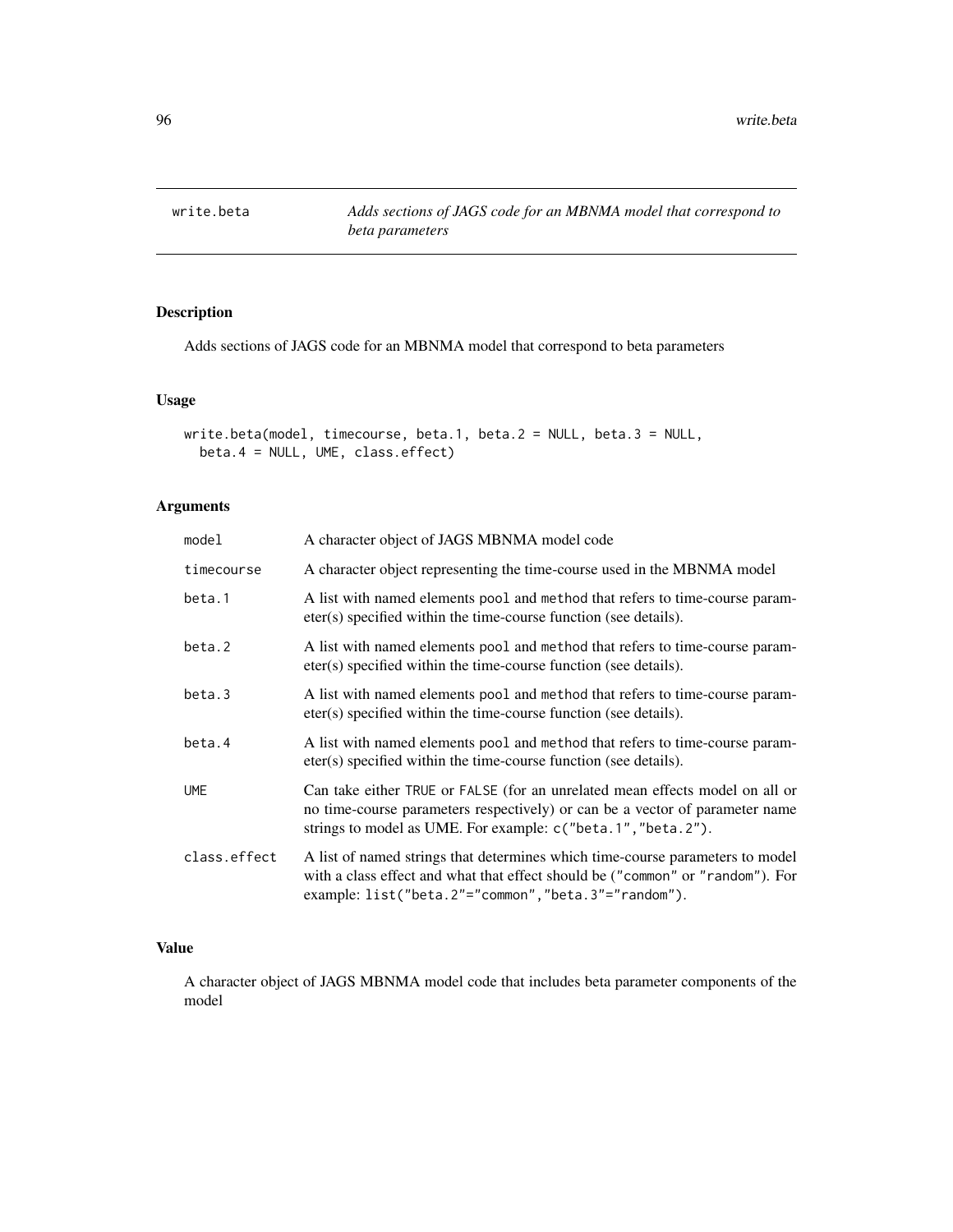<span id="page-96-0"></span>

Checks validity of arguments for mb.write

## Usage

```
write.check(fun = "linear", user.fun = NULL, alpha = "arm",
 beta.1 = "rel.common", beta.2 = NULL, beta.3 = NULL,beta.4 = NULL, positive.scale = TRUE, intercept = TRUE,
  rho = NULL, covar = NULL, var.scale = NULL,
 class.effect = list(), UME = FALSE)
```

| fun            | is a character specifying a functional form to be assigned to the time-course.<br>Options are given in details.                                                                                                                                               |  |
|----------------|---------------------------------------------------------------------------------------------------------------------------------------------------------------------------------------------------------------------------------------------------------------|--|
| user.fun       | A formula specifying any relationship including time and one/several of: beta. 1,<br>beta.2, beta.3, beta.4.                                                                                                                                                  |  |
| alpha          | Refers to the baseline mean response and is a character object that can take<br>either:                                                                                                                                                                       |  |
|                | • "study" to constrain baseline to be equal for all arms within a study (i<br>index is added))                                                                                                                                                                |  |
|                | • "arm" to allow baseline to vary between arms within a study (i, k index is<br>added).                                                                                                                                                                       |  |
| beta.1         | A list with named elements pool and method that refers to time-course param-<br>eter(s) specified within the time-course function (see details).                                                                                                              |  |
| beta.2         | A list with named elements pool and method that refers to time-course param-<br>eter(s) specified within the time-course function (see details).                                                                                                              |  |
| beta.3         | A list with named elements pool and method that refers to time-course param-<br>eter(s) specified within the time-course function (see details).                                                                                                              |  |
| beta.4         | A list with named elements pool and method that refers to time-course param-<br>eter(s) specified within the time-course function (see details).                                                                                                              |  |
| positive.scale | A boolean object that indicates whether all continuous mean responses (y) are<br>positive and therefore whether the baseline response should be given a prior that<br>constrains it to be positive.                                                           |  |
| intercept      | A boolean object that indicates whether an intercept is to be included in the<br>model. Can be used to imply whether mean responses in data are change from<br>baseline (FALSE) or not (setting it to FALSE removes the intercept, alpha, from<br>the model). |  |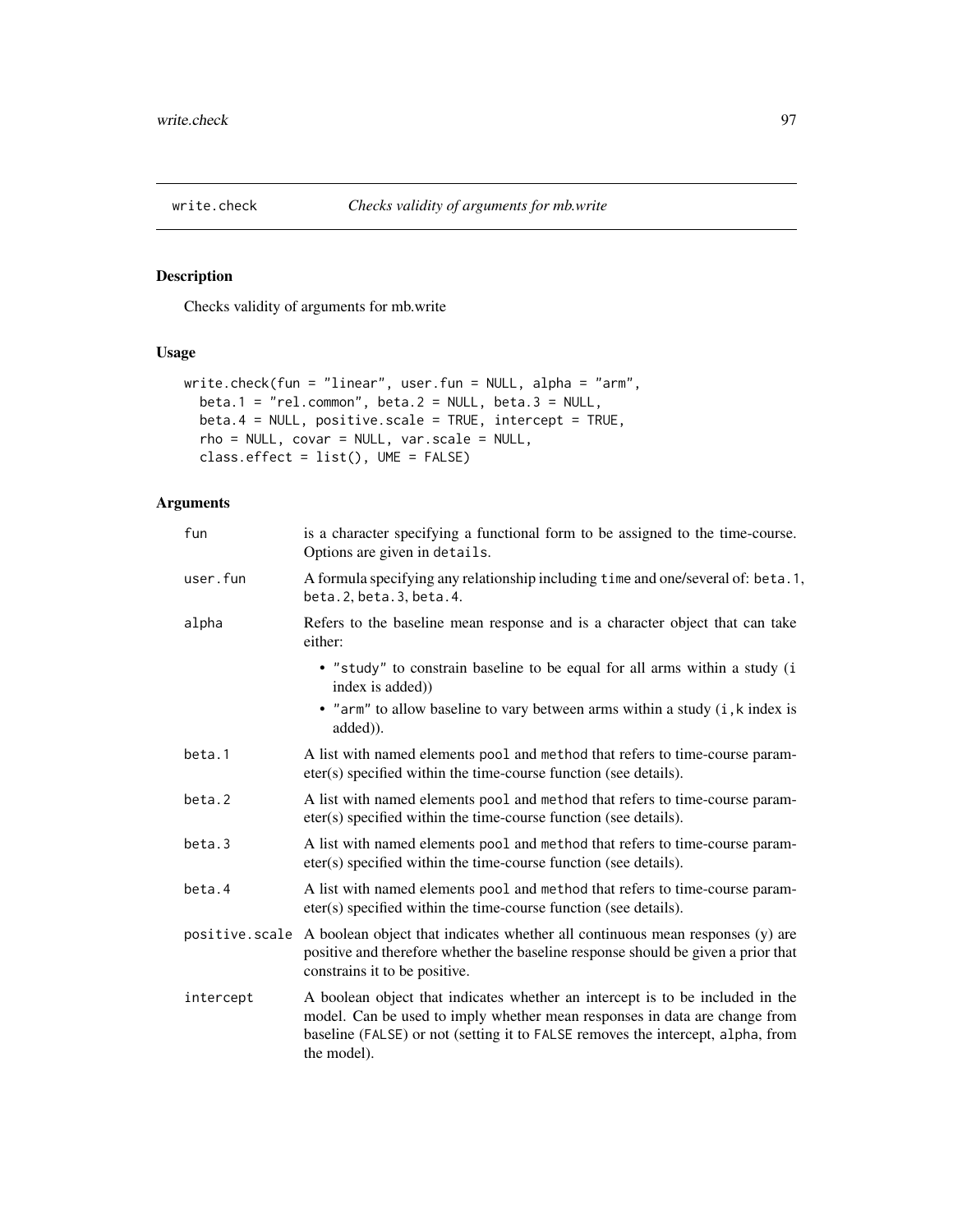<span id="page-97-0"></span>

| rho          | The correlation coefficient when modelling correlation between time points. If<br>left as NULL (the default) then this implies modelling no correlation between<br>time points. Can either be assigned the string "estimate" to indicate that rho<br>should be estimated from the data, or assigned a numeric value, which fixes rho<br>in the model to the assigned value, either for when rho is calculated externally<br>or for use in deterministic sensitivity analyses. |
|--------------|-------------------------------------------------------------------------------------------------------------------------------------------------------------------------------------------------------------------------------------------------------------------------------------------------------------------------------------------------------------------------------------------------------------------------------------------------------------------------------|
| covar        | A character specifying the covariance structure to use for the multivariate nor-<br>mal likelihood. Can currently take either "CS" (compound symmetry) or "AR1"<br>(autoregressive AR1).                                                                                                                                                                                                                                                                                      |
| var.scale    | A numeric vector indicating the relative scale of variances between correlated<br>time-course parameters when relative effects are modelled on more than one<br>time-course parameter(see Details LINK). Each element of the vector refers to<br>the relative scale of each of the time-course parameters that is modelled using<br>relative effects.                                                                                                                         |
| class.effect | A list of named strings that determines which time-course parameters to model<br>with a class effect and what that effect should be ("common" or "random"). For<br>example: list("beta.2"="common","beta.3"="random").                                                                                                                                                                                                                                                        |
| <b>UME</b>   | Can take either TRUE or FALSE (for an unrelated mean effects model on all or<br>no time-course parameters respectively) or can be a vector of parameter name<br>strings to model as UME. For example: c("beta.1", "beta.2").                                                                                                                                                                                                                                                  |
|              |                                                                                                                                                                                                                                                                                                                                                                                                                                                                               |

## Details

Used to check if the arguments given to mb.write are valid. The function will return informative errors if arguments are mispecified and will return an object that indicates whether the arguments imply modelling a correlation between time points if it passes.

#### Value

A boolean object that indicates whether the arguments imply modelling correlation between time points.

write.cor *Adds correlation between time-course relative effects*

## Description

This uses a Wishart prior as default for modelling the correlation

## Usage

```
write.cor(model, var.scale = NULL, class.effect = list())
```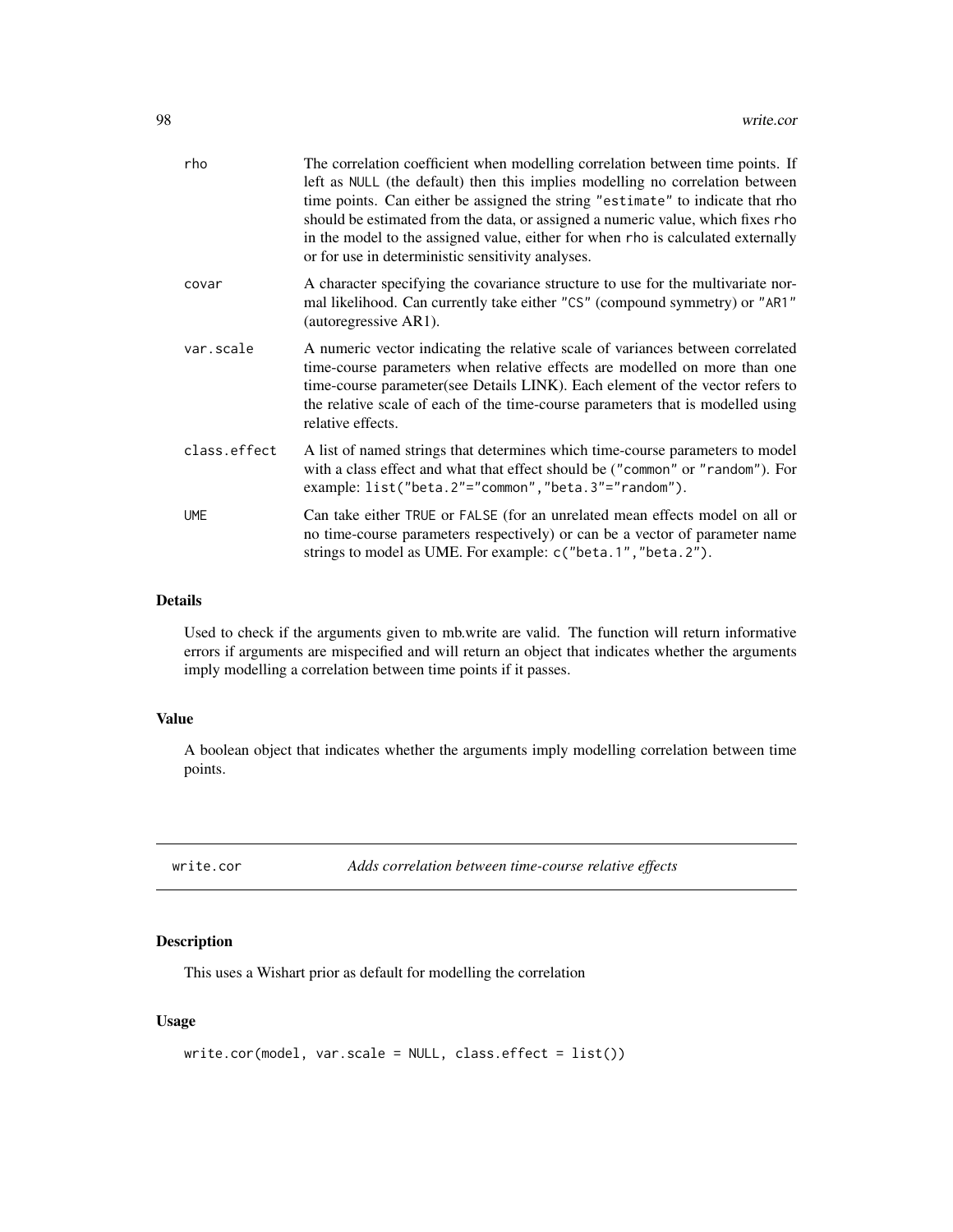# <span id="page-98-0"></span>write.fract.poly 99

## Arguments

| model        | A character object of JAGS MBNMA model code                                                                                                                                                                                                                                                                                                           |
|--------------|-------------------------------------------------------------------------------------------------------------------------------------------------------------------------------------------------------------------------------------------------------------------------------------------------------------------------------------------------------|
| var.scale    | A numeric vector indicating the relative scale of variances between correlated<br>time-course parameters when relative effects are modelled on more than one<br>time-course parameter(see Details LINK). Each element of the vector refers to<br>the relative scale of each of the time-course parameters that is modelled using<br>relative effects. |
| class.effect | A list of named strings that determines which time-course parameters to model<br>with a class effect and what that effect should be ("common" or "random"). For<br>example: list("beta.2"="common","beta.3"="random").                                                                                                                                |

| write.fract.poly | Adds additional sections of JAGS code for an MBNMA model required |
|------------------|-------------------------------------------------------------------|
|                  | for models with a fractional polynomial time-course               |

# Description

Adds additional sections of JAGS code for an MBNMA model required for models with a fractional polynomial time-course

## Usage

```
write.fract.poly(model, timecourse)
```
## Arguments

| model      | A character object of JAGS MBNMA model code                             |
|------------|-------------------------------------------------------------------------|
| timecourse | A character object representing the time-course used in the MBNMA model |

# Details

```
FUNCTION IS DEPRECATED
```
# Value

A character object of JAGS MBNMA model code that includes fractional polynomial components of the model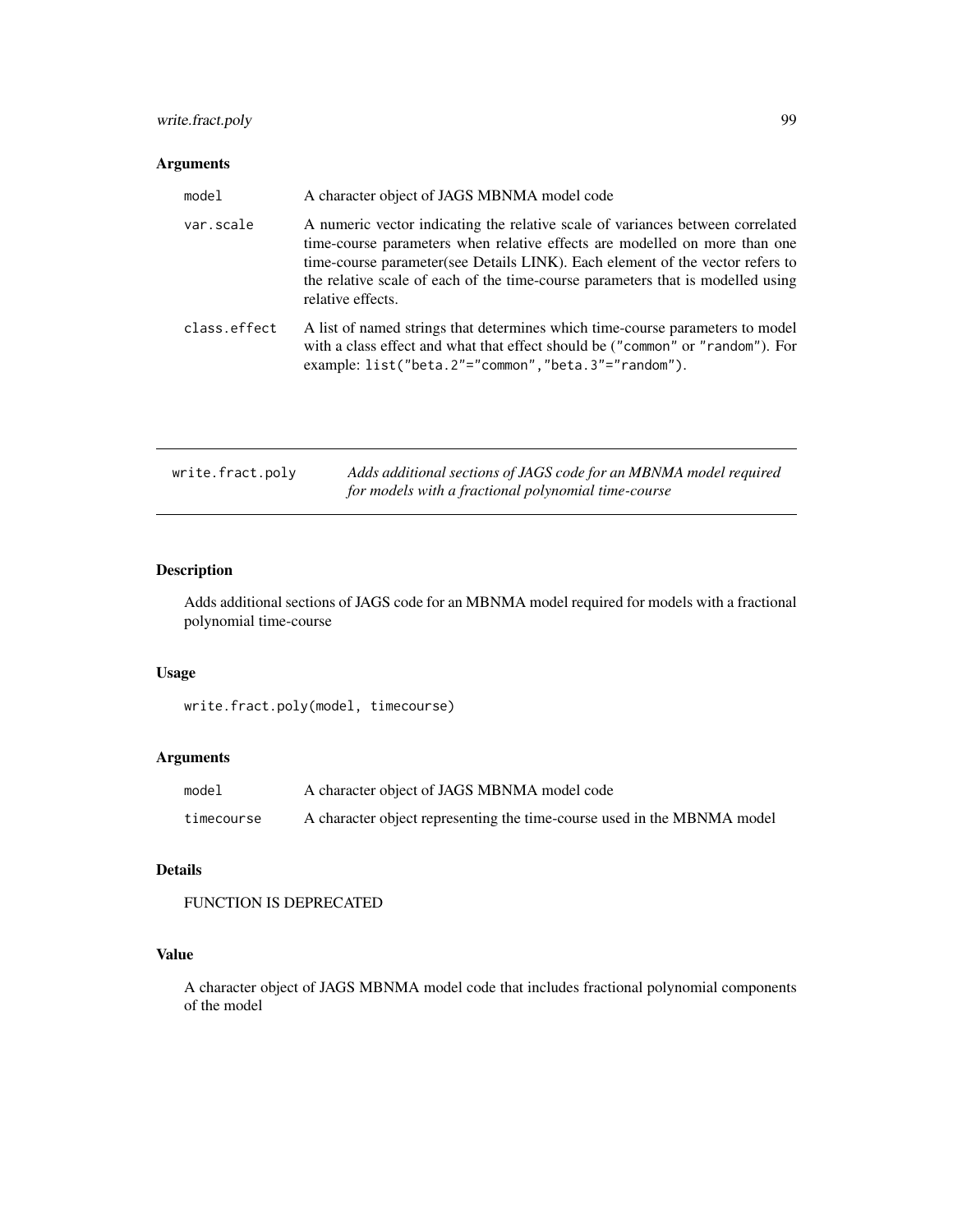<span id="page-99-0"></span>

Writes insert points for RegEx in MBNMA JAGS code

#### Usage

write.inserts()

#### Value

A list with named elements containing character strings that match points in MBNMA JAGS code. These points can therefore be used to insert other lines of JAGS code into the correct section within the overall model code.

| write.likelihood | Adds sections of JAGS code for an MBNMA model that correspond to |
|------------------|------------------------------------------------------------------|
|                  | the likelihood                                                   |

# Description

Adds sections of JAGS code for an MBNMA model that correspond to the likelihood

#### Usage

```
write.likelihood(model, timecourse, rho = NULL, covar = NULL)
```
#### Arguments

| model      | A character object of JAGS MBNMA model code                                                                                                                                                                                                                                                                                                                                                                                                                                   |  |
|------------|-------------------------------------------------------------------------------------------------------------------------------------------------------------------------------------------------------------------------------------------------------------------------------------------------------------------------------------------------------------------------------------------------------------------------------------------------------------------------------|--|
| timecourse | A character object representing the time-course used in the MBNMA model                                                                                                                                                                                                                                                                                                                                                                                                       |  |
| rho        | The correlation coefficient when modelling correlation between time points. If<br>left as NULL (the default) then this implies modelling no correlation between<br>time points. Can either be assigned the string "estimate" to indicate that rho<br>should be estimated from the data, or assigned a numeric value, which fixes rho<br>in the model to the assigned value, either for when rho is calculated externally<br>or for use in deterministic sensitivity analyses. |  |
| covar      | A character specifying the covariance structure to use for the multivariate nor-<br>mal likelihood. Can currently take either "CS" (compound symmetry) or "AR1"<br>(autoregressive AR1).                                                                                                                                                                                                                                                                                      |  |

## Value

A character object of JAGS MBNMA model code that includes likelihood components of the model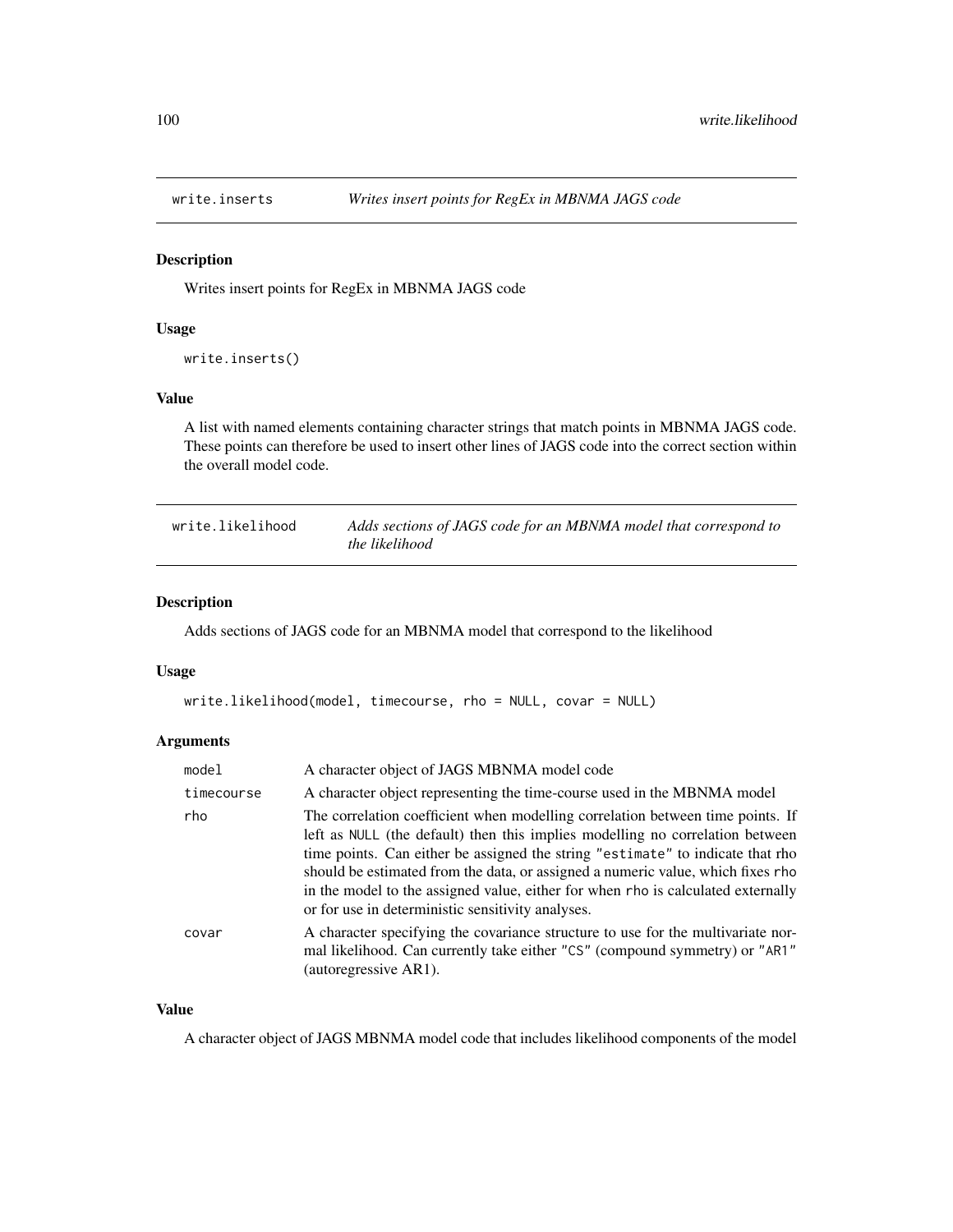<span id="page-100-0"></span>

Write the basic JAGS model code for MBNMA to which other lines of model code can be added

#### Usage

```
write.model()
```
## Value

A character object of JAGS model code

| write.piece.fract | Adds additional sections of JAGS code for an MBNMA model re-                      |
|-------------------|-----------------------------------------------------------------------------------|
|                   | quired for models with a piecewise linear or fractional polynomial<br>time-course |

## Description

Adds additional sections of JAGS code for an MBNMA model required for models with a piecewise linear or fractional polynomial time-course

## Usage

write.piece.fract(model, fun, beta.3)

## Arguments

| model  | A character object of JAGS MBNMA model code                                                                                                      |
|--------|--------------------------------------------------------------------------------------------------------------------------------------------------|
| fun    | is a character specifying a functional form to be assigned to the time-course.<br>Options are given in details.                                  |
| beta.3 | A list with named elements pool and method that refers to time-course param-<br>eter(s) specified within the time-course function (see details). |

## Value

A character object of JAGS MBNMA model code that includes piecewise linear components of the model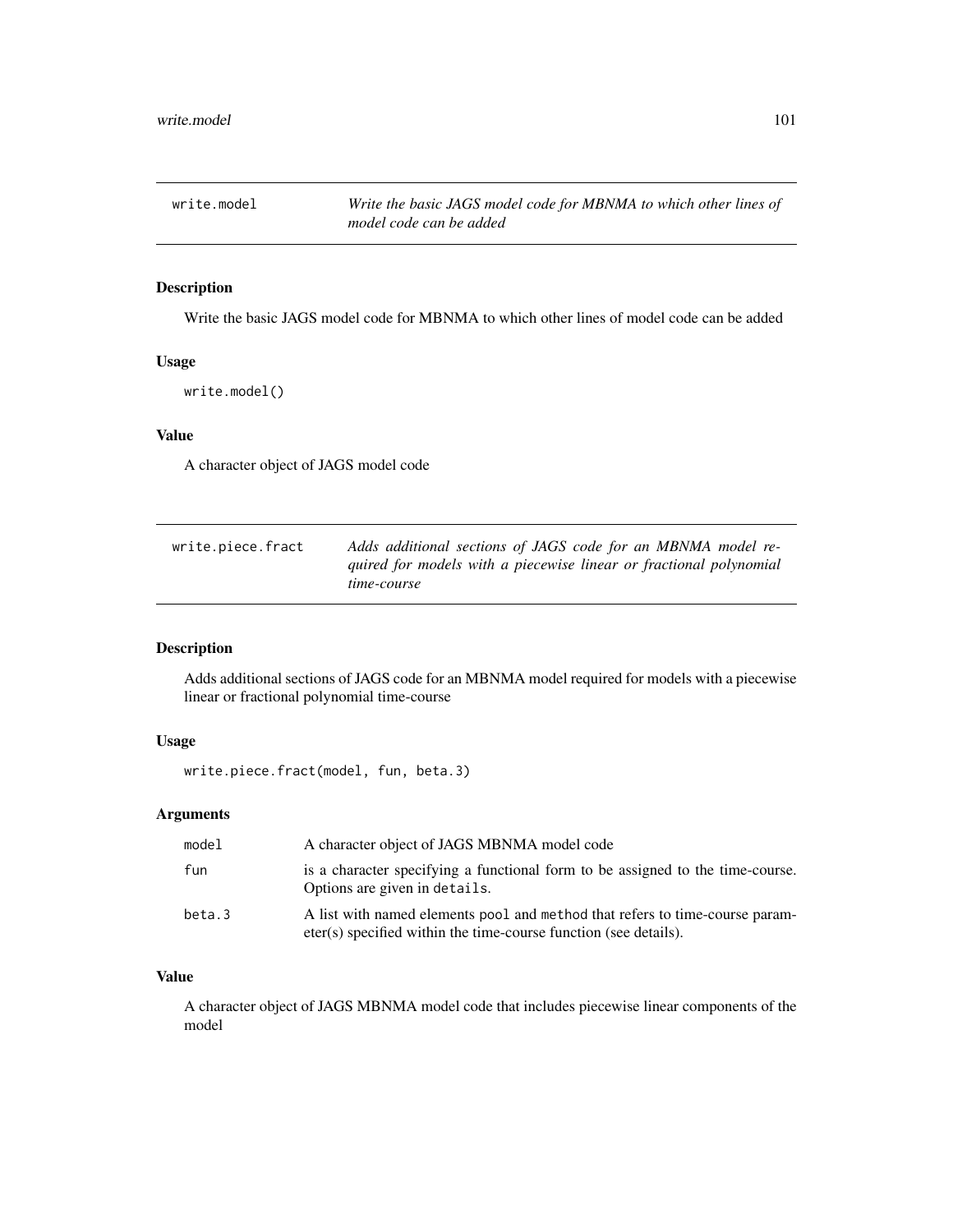<span id="page-101-0"></span>

Adds additional sections of JAGS code for an MBNMA model required for models with a piecewise linear time-course

#### Usage

write.piecelinear(model, beta.1, beta.3)

#### Arguments

| model  | A character object of JAGS MBNMA model code                                                                                                      |
|--------|--------------------------------------------------------------------------------------------------------------------------------------------------|
| beta.1 | A list with named elements pool and method that refers to time-course param-<br>eter(s) specified within the time-course function (see details). |
| beta.3 | A list with named elements pool and method that refers to time-course param-<br>eter(s) specified within the time-course function (see details). |

#### Details

FUNCTION DEPRECATED

#### Value

A character object of JAGS MBNMA model code that includes piecewise linear components of the model

| write.ref.synth | Write MBNMA time-course models JAGS code for synthesis of studies |
|-----------------|-------------------------------------------------------------------|
|                 | <i>investigating reference treatment</i>                          |

#### Description

Writes JAGS code for a Bayesian time-course model for model-based network meta-analysis (MB-NMA) that pools reference treatment effects from different studies. This model only pools single study arms and therefore does not pool relative effects.

## Usage

```
write.ref.synth(fun = "linear", user.fun = NULL, alpha = "arm",
 beta.1 = "rel.common", beta.2 = NULL, beta.3 = NULL,
 beta.4 = NULL, positive.scale = TRUE, intercept = TRUE,
  rho = NULL, covar = NULL, mu.synth = "random",
  class.effect = list(), UME = FALSE, priors = NULL)
```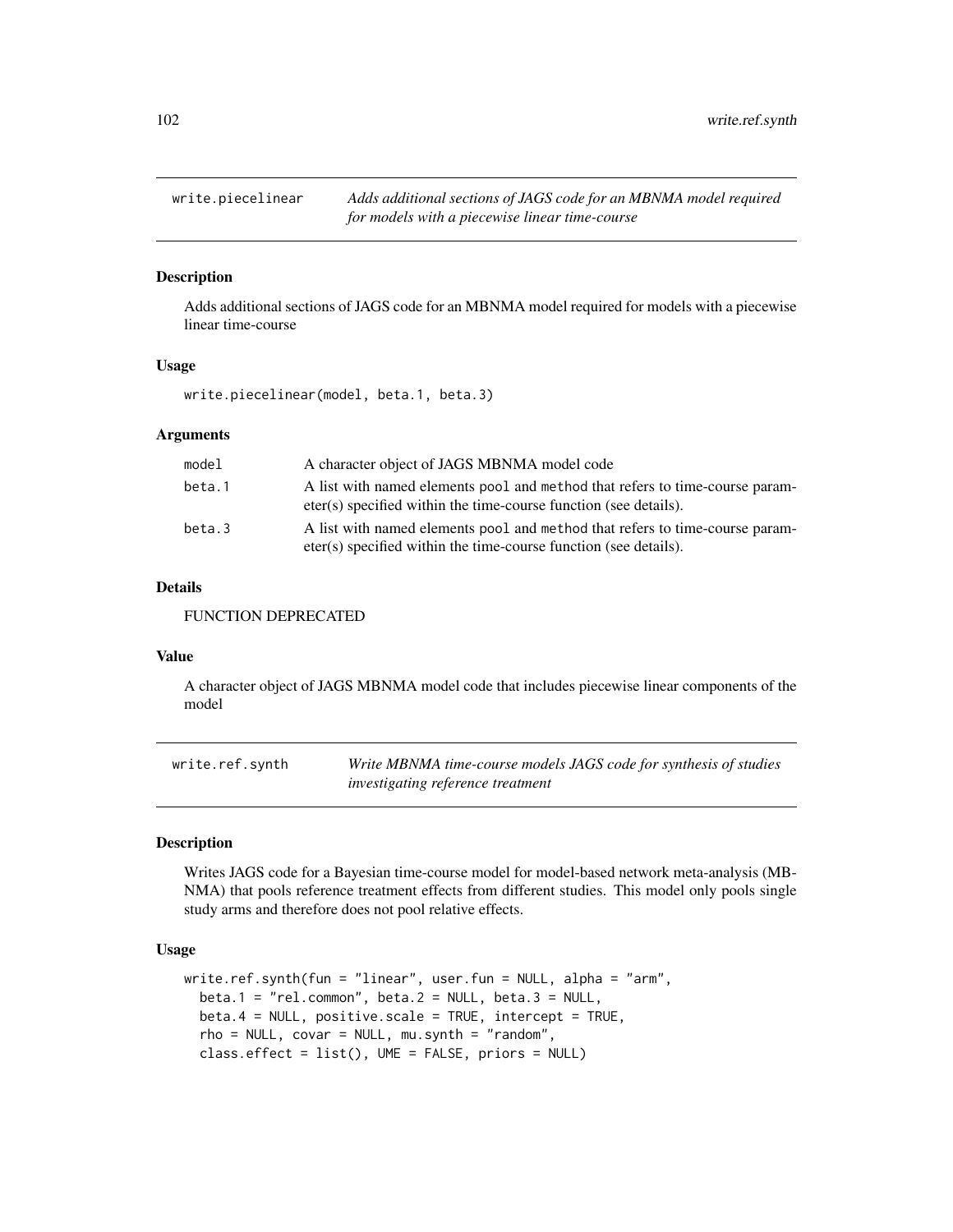# write.ref.synth 103

| fun            | is a character specifying a functional form to be assigned to the time-course.<br>Options are given in details.                                                                                                                                                                                                                                                                                                                                                               |
|----------------|-------------------------------------------------------------------------------------------------------------------------------------------------------------------------------------------------------------------------------------------------------------------------------------------------------------------------------------------------------------------------------------------------------------------------------------------------------------------------------|
| user.fun       | A formula specifying any relationship including time and one/several of: beta.1,<br>beta. 2, beta. 3, beta. 4.                                                                                                                                                                                                                                                                                                                                                                |
| alpha          | Refers to the baseline mean response and is a character object that can take<br>either:                                                                                                                                                                                                                                                                                                                                                                                       |
|                | • "study" to constrain baseline to be equal for all arms within a study (i<br>index is added))                                                                                                                                                                                                                                                                                                                                                                                |
|                | • "arm" to allow baseline to vary between arms within a study (i, k index is<br>added)).                                                                                                                                                                                                                                                                                                                                                                                      |
| beta.1         | A list with named elements pool and method that refers to time-course param-<br>eter(s) specified within the time-course function (see details).                                                                                                                                                                                                                                                                                                                              |
| beta.2         | A list with named elements pool and method that refers to time-course param-<br>eter(s) specified within the time-course function (see details).                                                                                                                                                                                                                                                                                                                              |
| beta.3         | A list with named elements pool and method that refers to time-course param-<br>eter(s) specified within the time-course function (see details).                                                                                                                                                                                                                                                                                                                              |
| beta.4         | A list with named elements pool and method that refers to time-course param-<br>eter(s) specified within the time-course function (see details).                                                                                                                                                                                                                                                                                                                              |
| positive.scale | A boolean object that indicates whether all continuous mean responses (y) are<br>positive and therefore whether the baseline response should be given a prior that<br>constrains it to be positive.                                                                                                                                                                                                                                                                           |
| intercept      | A boolean object that indicates whether an intercept is to be included in the<br>model. Can be used to imply whether mean responses in data are change from<br>baseline (FALSE) or not (setting it to FALSE removes the intercept, alpha, from<br>the model).                                                                                                                                                                                                                 |
| rho            | The correlation coefficient when modelling correlation between time points. If<br>left as NULL (the default) then this implies modelling no correlation between<br>time points. Can either be assigned the string "estimate" to indicate that rho<br>should be estimated from the data, or assigned a numeric value, which fixes rho<br>in the model to the assigned value, either for when rho is calculated externally<br>or for use in deterministic sensitivity analyses. |
| covar          | A character specifying the covariance structure to use for the multivariate nor-<br>mal likelihood. Can currently take either "CS" (compound symmetry) or "AR1"<br>(autoregressive AR1).                                                                                                                                                                                                                                                                                      |
| mu.synth       | A string that takes the value fixed or random, indicating the type of synthesis<br>model to use                                                                                                                                                                                                                                                                                                                                                                               |
| class.effect   | A list of named strings that determines which time-course parameters to model<br>with a class effect and what that effect should be ("common" or "random"). For<br>example: list("beta.2"="common","beta.3"="random").                                                                                                                                                                                                                                                        |
| <b>UME</b>     | Can take either TRUE or FALSE (for an unrelated mean effects model on all or<br>no time-course parameters respectively) or can be a vector of parameter name<br>strings to model as UME. For example: c("beta.1", "beta.2").                                                                                                                                                                                                                                                  |
| priors         | A named list of parameter values (without indices) and replacement prior distri-<br>bution values given as strings using distributions as specified in JAGS syntax.                                                                                                                                                                                                                                                                                                           |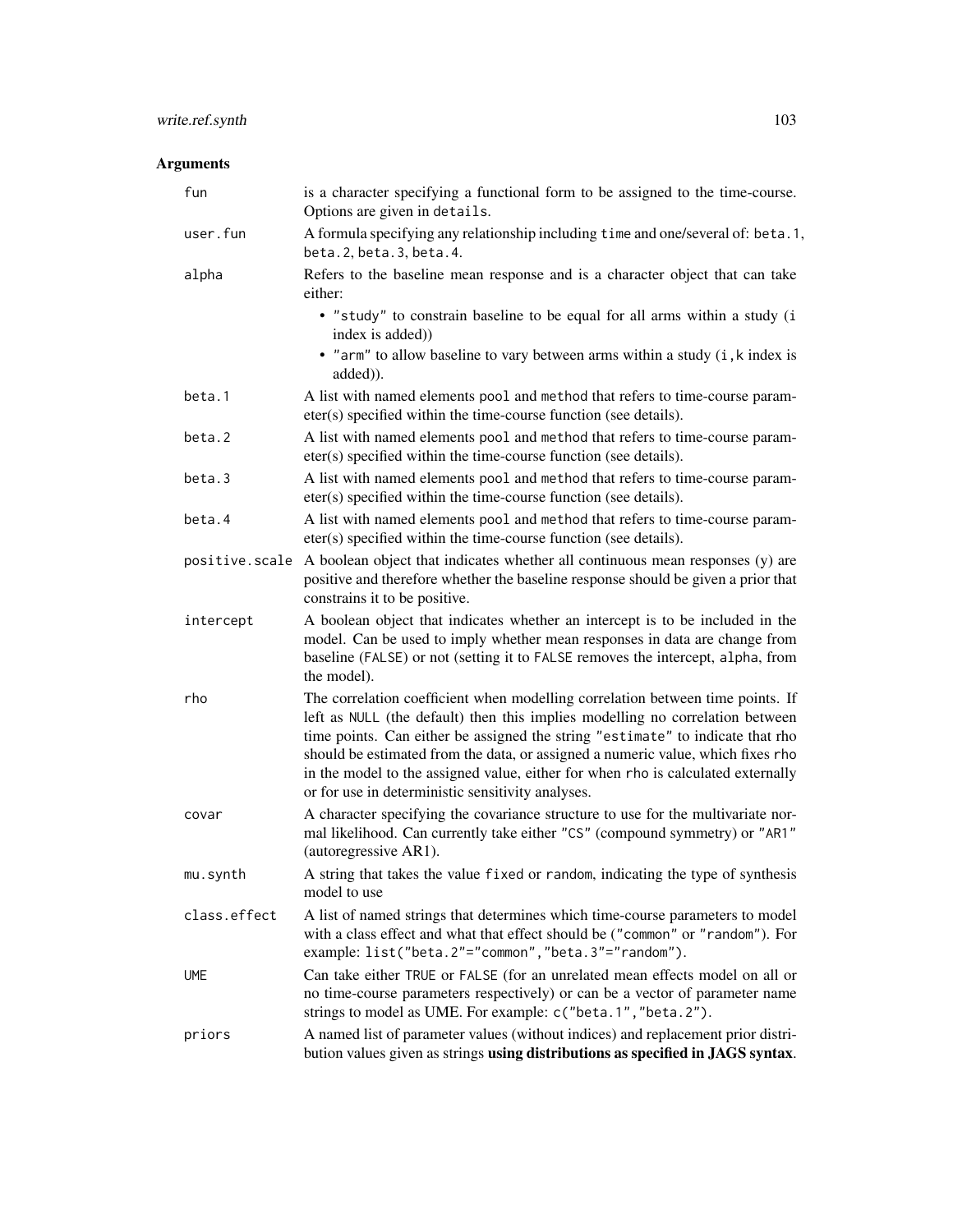## Value

A character object of JAGS MBNMA model code that includes beta parameter components of the model

## Examples

```
# Write an exponential time-course MBNMA synthesis model
model <- write.ref.synth(fun="exponential",
  alpha="arm", beta.1="rel.common", mu.synth="fixed")
cat(model) # Concatenates model representations making code more easily readable
```

| write.remove.loops | Removes any loops from MBNMA model JAGS code that do not con- |
|--------------------|---------------------------------------------------------------|
|                    | tain any expressions                                          |

## Description

Removes any loops from MBNMA model JAGS code that do not contain any expressions

## Usage

```
write.remove.loops(model)
```
## Arguments

model A character object of JAGS MBNMA model code

## Value

A character object of JAGS MBNMA model code that has had empty loops removed from it

<span id="page-103-0"></span>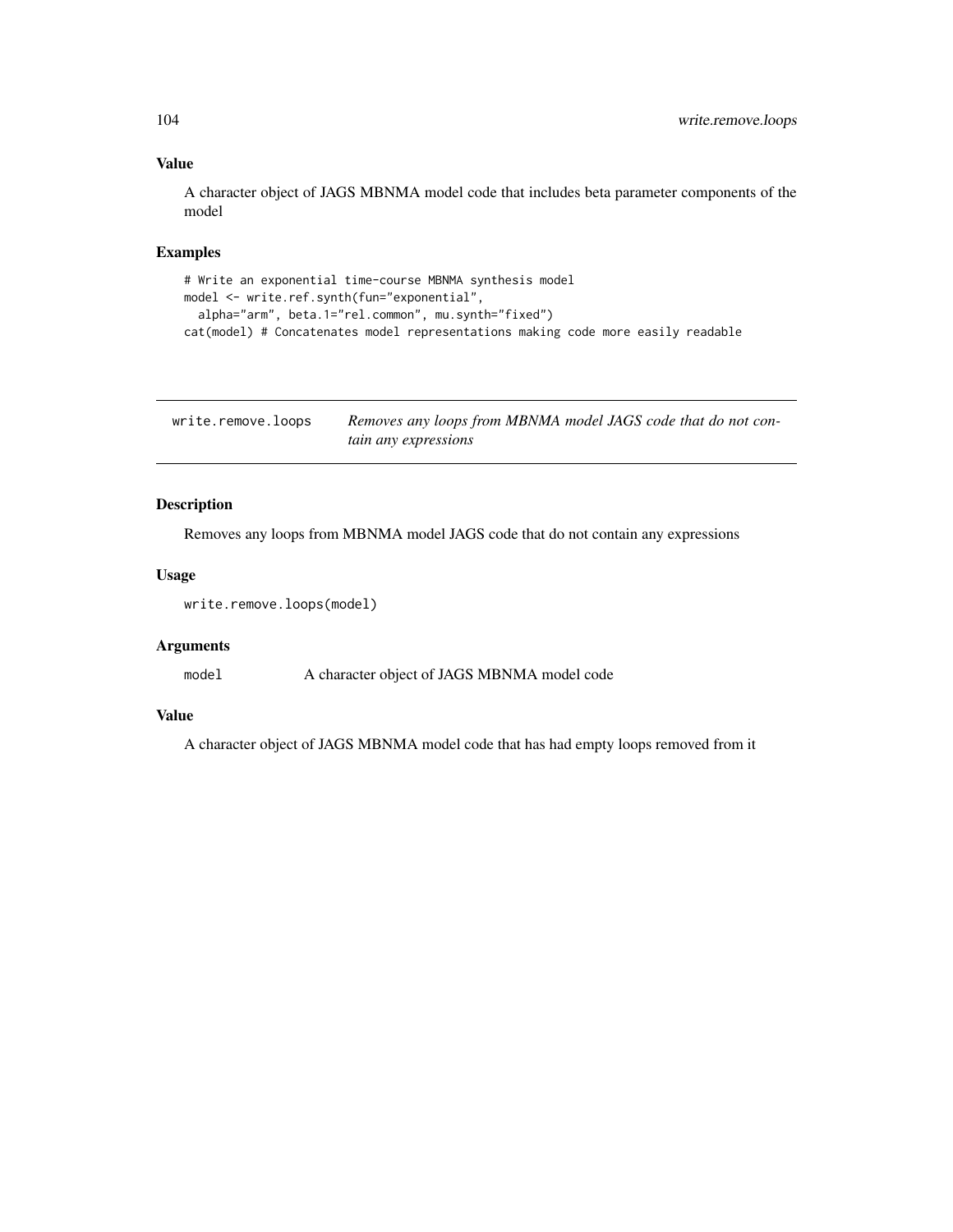# Index

∗Topic datasets alog\_pcfb, [5](#page-4-0) goutSUA\_CFB, [14](#page-13-0) goutSUA\_CFBcomb, [15](#page-14-0) obesityBW\_CFB, [70](#page-69-0) osteopain, [71](#page-70-0) add\_index, [3](#page-2-0) alog\_pcfb, [5](#page-4-0) compound.beta, [6](#page-5-0) devplot, [6](#page-5-0) fitplot, [7](#page-6-0) gen.parameters.to.save, [9](#page-8-0) genmaxcols, [9](#page-8-0) get.earliest.time, [9](#page-8-0) get.latest.time, [10](#page-9-0) get.model.vals, [11](#page-10-0) get.prior, [12,](#page-11-0) *[21](#page-20-0)*, *[25](#page-24-0)*, *[30](#page-29-0)*, *[35](#page-34-0)*, *[39](#page-38-0)*, *[44](#page-43-0)*, *[53](#page-52-0)*, *[58](#page-57-0)*, *[64](#page-63-0)* getjagsdata, [13](#page-12-0) goutSUA\_CFB, [14](#page-13-0) goutSUA\_CFBcomb, [15](#page-14-0) igraph, *[16](#page-15-0)*, *[49](#page-48-0)*, *[74](#page-73-0)* inconsistency.loops, [16](#page-15-0) layout\_, *[74](#page-73-0)* mb.comparisons, [17](#page-16-0) mb.emax, [18](#page-17-0) mb.emax.hill, [22](#page-21-0) mb.exponential, [27](#page-26-0) mb.fract.first, [31](#page-30-0) mb.fract.second, [36](#page-35-0) mb.linear, [41](#page-40-0) mb.make.contrast, [45](#page-44-0) mb.network *(*plot.mb.network*)*, [73](#page-72-0)

mb.nodesplit, [47](#page-46-0) mb.nodesplit.comparisons, [49](#page-48-0) mb.piecelinear, [50](#page-49-0) mb.quadratic, [55](#page-54-0) mb.run,  $59$ mb.update, [65](#page-64-0) mb.validate.data, [67](#page-66-0) mb.write, [68](#page-67-0) mtc.nodesplit, *[16](#page-15-0)*, *[49](#page-48-0)* obesityBW\_CFB, [70](#page-69-0) osteopain, [71](#page-70-0) pDcalc, [71](#page-70-0) plot.mb.network, [73](#page-72-0) plot.mb.nodesplit *(*mb.nodesplit*)*, [47](#page-46-0) plot.mb.predict, [76](#page-75-0) plot.mb.rank, [77](#page-76-0) plot.mbnma, [78](#page-77-0) predict.mbnma, [79](#page-78-0) print.mb.network, [82](#page-81-0) print.mb.nodesplit, [82](#page-81-0) print.mb.predict, [83](#page-82-0) print.mb.rank, [83](#page-82-0) radian.rescale, [84](#page-83-0) rank, [84](#page-83-0) rank.mbnma, [85](#page-84-0) rankauc, [86](#page-85-0) ref.comparisons, [87](#page-86-0) ref.synth, [88](#page-87-1) ref.synth(), *[80,](#page-79-0) [81](#page-80-0)*, *[89](#page-88-0)* ref.validate, [90](#page-89-0) replace.prior, [90](#page-89-0) summary.mb.nodesplit, [91](#page-90-0) summary.mb.predict, [92](#page-91-0) summary.mbnma, [93](#page-92-0) time.fun, [93](#page-92-0) timeplot, [94](#page-93-0)